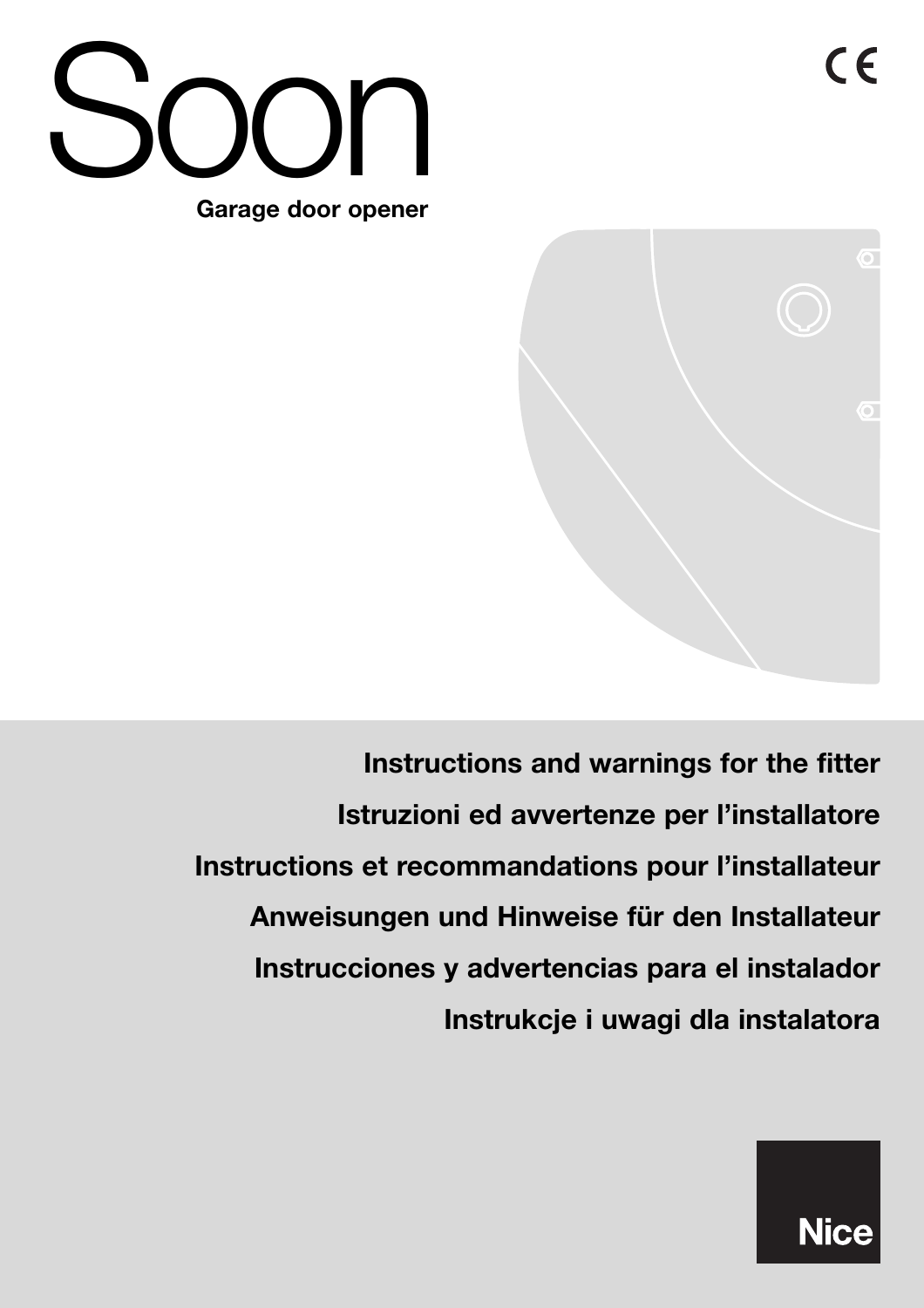# Soon

| Summary: |                                                                                   | page           |
|----------|-----------------------------------------------------------------------------------|----------------|
|          | Instructions for automation installation and start-up 3                           |                |
| П        | Working in safety                                                                 | 3              |
| 1.1      | Safety precautions and warnings                                                   | 3              |
| 2<br>2.1 | Product specifications<br>Product description, intended use and<br>technical data | 3<br>3         |
| 3        | Installation feasibility check                                                    | 4              |
| 3.1      | Check product components                                                          | 4              |
| 3.2      | Check suitability of environment                                                  | $\overline{4}$ |
| 3.3      | Check product application limits                                                  | 4              |
| 4        | Install the various components                                                    | $\overline{4}$ |
| 4.1      | Standard installation layout                                                      | $\overline{4}$ |
| 4.2      | Install the mechanical components                                                 | 5              |
| 4.3      | Laying electric cables                                                            | 6              |
| 4.4      | Manual lock and release procedure                                                 | 6              |
| 5        | Make electrical connections                                                       | 6              |
| 5.1      | Connect all devices                                                               | 6              |
| 5.2      | Connect bluebus devices                                                           | 8              |
| 5.2.1    | Photocells                                                                        | 8              |
| 5.2.2    | Photosensor FT210B                                                                | 8              |
| 5.3      | Connect devices to STOP input                                                     | 8              |
| 5.4      | Connect electrical power supply                                                   | 9              |
| 6        | Initial system start-up - checks                                                  | 9              |
| 6.1      | Operating test                                                                    | 9              |
| 7        | Memorising devices and positions                                                  | 9              |
| 7.1      | Memorising devices                                                                | 9              |
| 7.2      | Memorising positions                                                              | 10             |
| 8        | Perform final testing of system                                                   | 11             |
| 8.1      | Final testing                                                                     | 11             |
| 8.2      | Start-up                                                                          | 11             |

| 9    | Instructions for personalised automation<br>operation | 12 |
|------|-------------------------------------------------------|----|
| 9.1  | Programming keys                                      | 12 |
| 10   | Settings                                              | 12 |
| 10.1 | Level 1 functions                                     | 12 |
| 10.2 | Level 1 programming                                   | 13 |
| 10.3 | Level 2 Functions (settable parameters)               | 13 |
| 10.4 | Level 2 programming                                   | 14 |
| 11   | Maintenance notification                              | 14 |
| 11.1 | Check of number of manoeuvres performed               | 15 |
| 11.2 | Manoeuvre counter reset                               | 15 |
| 12   | Fault log list                                        | 15 |
| 13   | Connecting other devices                              | 15 |
| 14   | Further details: special functions                    | 16 |
| 14.1 | "Always open" function                                | 16 |
| 14.2 | "Move anyway" function                                | 16 |
| 15   | Automation operation by means of transmitter          |    |
|      | and "SM" radio receiver                               | 16 |
| 16   | Automatic fault finding and diagnostics               | 16 |
| 17   | What to do if (Troubleshooting guide)                 | 17 |
|      |                                                       |    |
| 18   | Disposal                                              | 17 |

#### *INTRODUCTION*

*This manual explains how to install, program and use the Soon sectional door opening automation. The various subjects are divided into three sections.*

*SECTION 1 is a step-by-step guide illustrating the phases required for physical installation of the product and operation start-up.*

*SECTION 2 describes how to personalise operation of Soon, by the programming of specific functions and selection of special operations and settings.*

*There is also a section on maintenance and disposal of the product.*

The **First** and **Second Part** of the manual are aimed exclusively at **!** qualified Technical Personnel assigned to install the automation. None of this information is relevant for the final user of the product.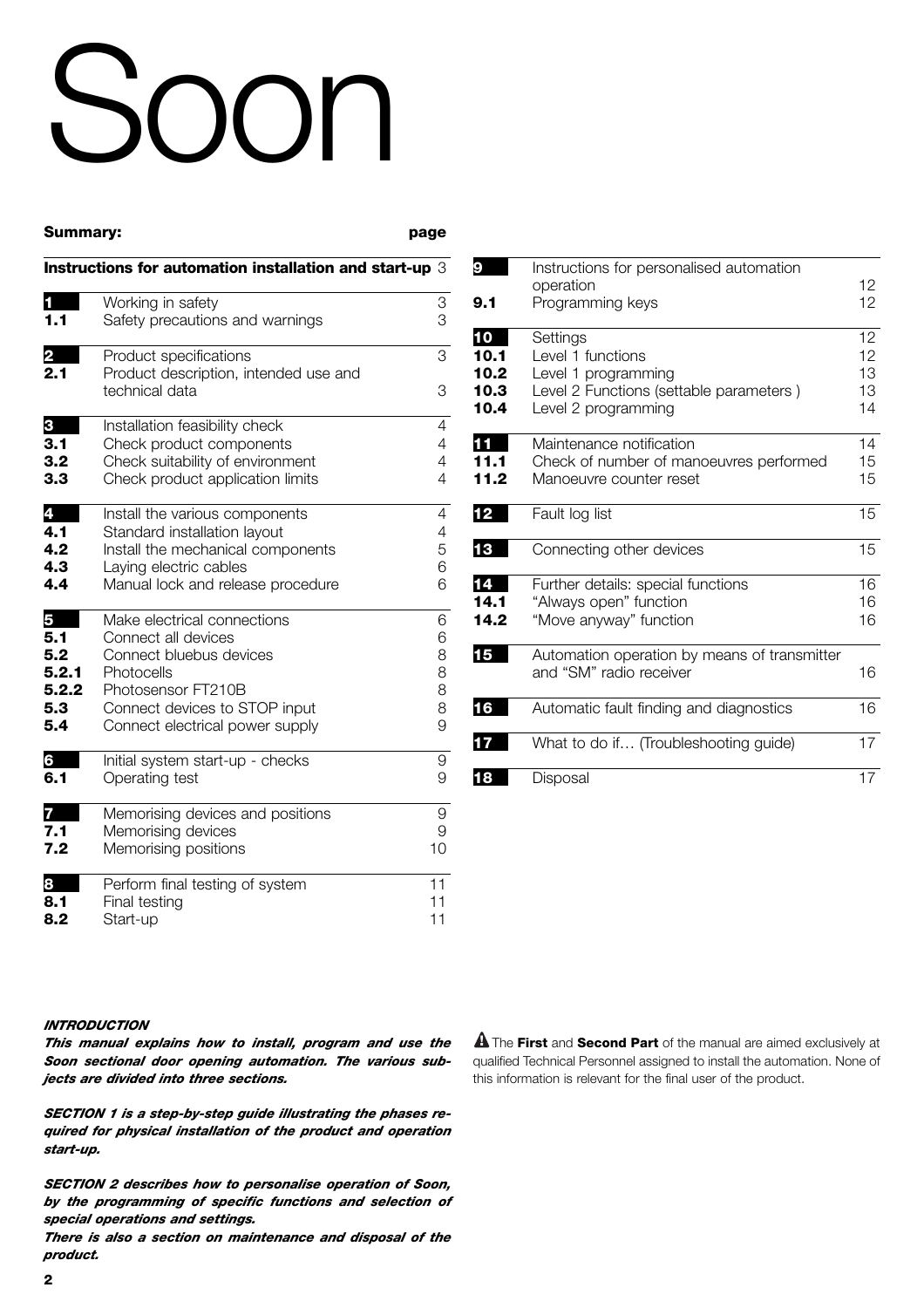# **Instructions for installation and start-up of the automation**

This SECTION provides a step-by-step description of all phases of product installation (mechanical assembly, electrical connections, testing) and initial start-up (operating settings).

# **1) Working in safety**

#### **1.1) Safety precautions and warnings**

The product installation, programming and start-up procedures **!** must be performed exclusively by technically qualified personnel, in observance of current legislation and standards governing these operations, and according to the instructions in this manual.

This manual has been drawn up to provide a step-by-step guide to the procedures of installation, programming and start-up of the Soon gearmotor. All tasks required, together with the necessary instructions, are specified in the exact order in which they must be performed.

It is therefore important to read all sections of the manual before starting installation. We recommend in particular to carefully read the Sections containing the essential information on SAFETY, i.e. this Section 1, Section 3 - CHECKS BEFORE INSTALLATION AND PRODUCT APPLICATION LIMITS and Section 8 - SYSTEM TEST-ING AND COMMISSIONING.

In consideration of the hazards that may arise during installation and daily use of the product, installation must be in full observance of the European Directive 98/37/EC (Machinery Directive governing the installation of power-operated doors and gates) and in particular standards EN 12445, EN 12453 and EN 12635.

Compliance with this Directive will enable operation in maximum safety, and the issue of the relative declaration of conformity at the end of installation, with the consequent guarantee of system safety.

**NOTE:** Further information and guidelines on the risk assessment, useful when drawing up the "Technical Documentation" are available on the Internet site: www.niceforyou.com

- Use of the Soon product other than as specified in this manual is strictly prohibited. Improper use constitutes a risk of damage to the product and a hazard to persons and objects.
- Never apply modifications to any of the product components, unless expressly specified in the manual. Unauthorised interventions can lead to malfunctions and Nice® declines all liability for damage caused by makeshift modifications to the product.
- Before starting installation, an assessment of the associated risks must be made, including a list of the essential safety requirements as envisaged in Appendix I of the Machinery Directive, specifying the relative solutions adopted. Note that the risk assessment is one of the documents included in the automation Technical documenta-tion.
- Before starting installation, check whether other devices or materials are required to complete automation with Soon, evaluating the specific application and associated risks; for example considering the risks of impact, crushing, shearing, dragging and other hazards in general.

#### • Connect the Soon control unit only to an electric power line equipped with an earthing system.

• During installation, prevent any parts of the automation from coming into contact with water or other liquids, or penetration of these liquids and/or objects inside the control unit and other open devices. Should this occur, disconnect the power supply immediately and contact a Nice® service centre:

 $\blacksquare$  Use of Soon in these conditions constitutes a hazard!

- Never keep Soon components near to sources of heat and never expose to naked flames. This may damage system components and cause malfunctions, fire or hazardous situations
- During installation, all operations requiring access to internal parts, concealed by the Soon cover (e.g. terminals) must be performed with the power supply disconnected. If the connection is already made and the disconnection devices are concealed, a suitable notice must be affixed, indicating: WARNING: MAINTENANCE in PROGRESS:
- During installation, if electrical safety device trip, such as circuit breakers or fuses, the cause of the fault must be identified and eliminated before resuming normal operation.
- At the end of installation, the automation may only be used after completing the "commissioning" procedure as specified in Section 8 - SYSTEM TESTING AND COMMISSIONING.
- In the event of prolonged periods of disuse, the optional battery of Soon should be removed and stored in a dry location. This precaution will prevent deterioration and the risk of leakage of hazardous substances from the battery.
- In the event of a fault not remediable with the information in this manual, contact an authorised Nice® Service centre.
- The Soon product packaging material must be disposed of in full observance of current local legislation governing waste disposal.
- Take care to conserve this manual to facilitate future maintenance and interventions on the product.

# **2) Product specifications**

#### **2.1) Product description, intended use and technical data**

SOON is an electromechanical operator for the automation of sectional doors up to 20 m<sup>2</sup>. Thanks to the cable outlet shaft, it enables simple connection with the spring support shaft of most commercially available sectional doors.

The SOA2 control unit, as well as powering the DC motor, enables optimal control of the gearmotor torque and speed and precise measurement of distances, gradual start-up and closure, and ob-stacle detection. It is also equipped with a maintenance indicator to enable recording of the manoeuvres performed by the gearmotor during its lifetime.

The release mechanism, activated from the ground, disengages the motor from the reduction unit.

**GB** These phases are preceded by a number of very important instructions, which regard safety, product characteristics and system feasibility.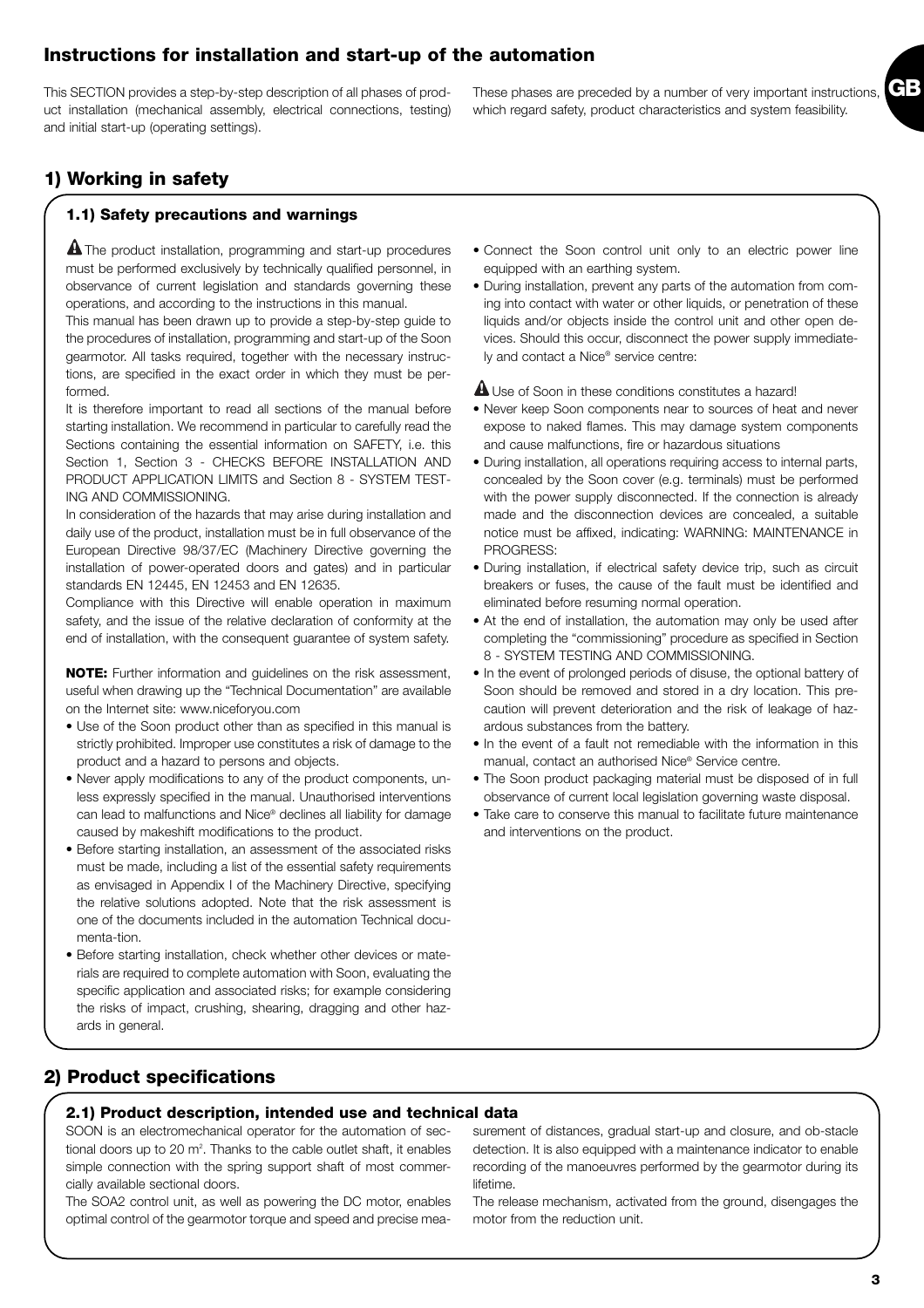# **3) Installation feasibility check**

Before proceeding with installation, check the condition of the product components, suitability of the selected model and conditions of the intended installation environment.

#### **3.1) Check product components (see fig. 1)**

Check the condition of the packaging:

- unpack the product and ensure presence of:
- 1 Soon gearmotor
- 1 fixing bracket
- 4 release half-rings
- 2 keys
- 1 M8x130 screw
- 1 M8 locknut
- 1 D8 washer
- 1 gear
- 3 black self-tapping screws
- 1 instruction manual



#### **3.2) Check suitability of environment**

- Check that the selected site of installation is compatible with the overall dimensions of the Soon model (Fig. 2).
- Check that there are no obstacles along the trajectory of the section door, which could obstruct total opening and closing movements.

#### **3.3) Check product application limits (see fig. 2)**

Check the application limits of the Soon model and relative accessories to be installed, assessing suitability of the characteristics to meet the requirements of the environment and the limitations specified below.

- Ensure that the size of the sectional door is less than 20 m<sup>2</sup>.
- Ensure that the section door drive shaft is compatible with the Soon outlet shaft, using the keys provided in the pack.
- Ensure that the wall fixing brackets are sufficiently long.



• Check that each device to be fixed is positioned on a solid surface protected from the risk of accidental impact.



#### **4) Install the various components**

**Installation of the automation must be performed exclusively by qualified personnel, in observance of current legis-! lation and standards governing these operations, and according to the instructions in this manual.**

#### **4.1) Standard installation layout (see fig. 3)**

Fig. 3 illustrates the complete installation of a Soon gearmotor. The drawing shows the various components and cables required for connection, all assembled and positioned according to a standard layout.

#### **Key to mechanical components in Fig. 3:**

#### **1** - Soon gearmotor

- **2** Photocell
- **3** Key-operated selector switch
- **4** Post for photocell
- **5** Flashing light
- **6** Transmitter
- **7** Main edge

#### **Key to electric cables in Fig. 3:**

- **A** Electric power line
- **B** Flashing light with aerial
- **C** Photocells
- **D** Key-operated selector switch
- **E** Main edge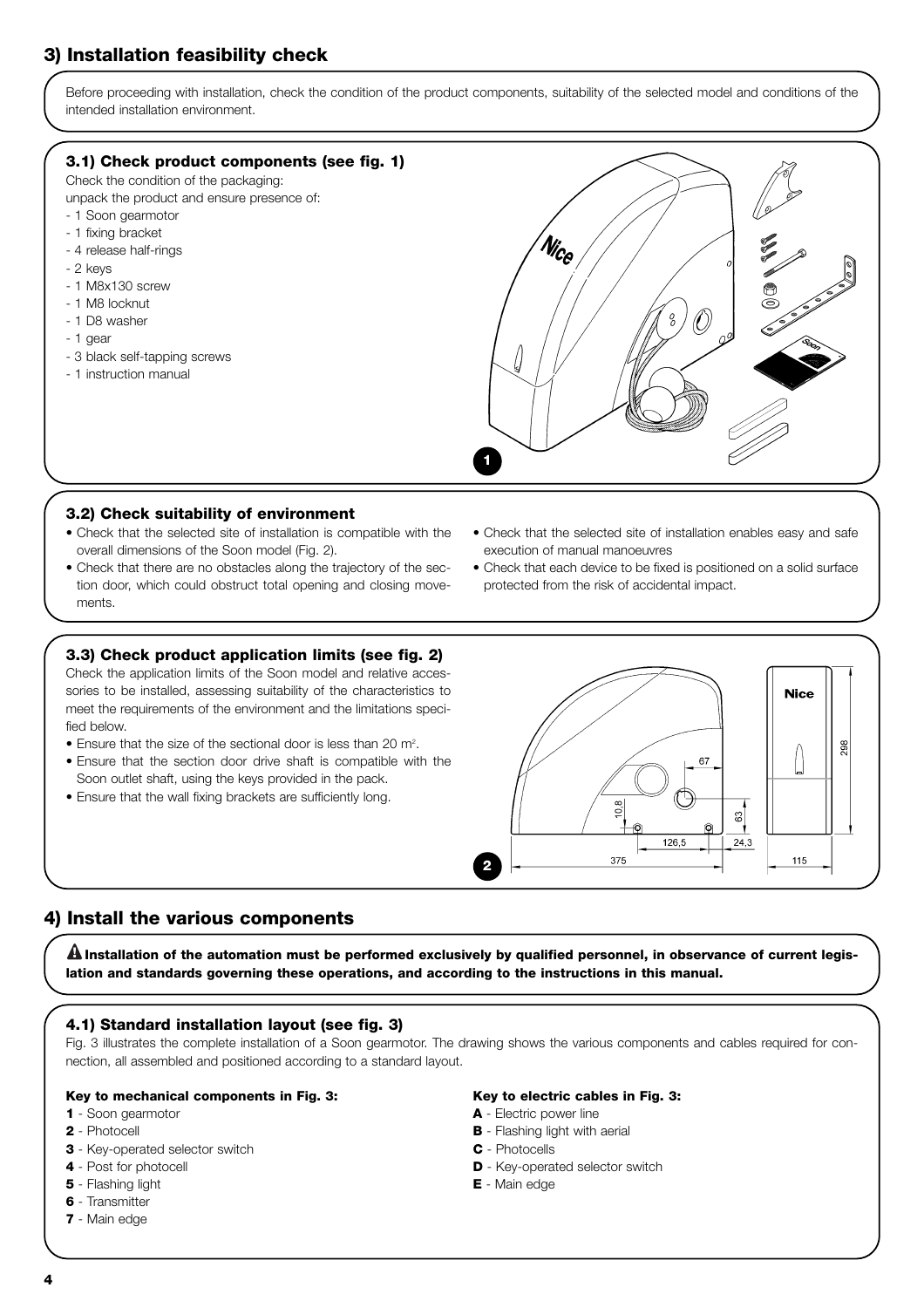

#### **4.2) Install the mechanical components**

After completing the preliminary installation tasks (such as digging the routes for the electric cables or laying external ducting; possible embedding of pipelines and other preparation work), assembly and installation procedures can be started.

complete with all mechanical and electrical components of the Soon gearmotor. Proceed in the order specified below.

#### **Mounting the Soon gearmotor (see Fig. 4)**

1. (Fig. 4-a) Insert the Soon outlet shaft in the sectional door drive shaft, coupling them using the keys provided in the pack.

#### **Perform this operation with the door CLOSED.**

- 2. (Fig. 4-b) Secure the bracket to the Soon gearmotor by means of the screw, nut and washer supplied.
- 3. (Fig. 4-c) Fix the bracket to the wall by means of a plug (not supplied) suited to the wall material.
- 4. (Fig. 4-d) The Soon gearmotor can be installed horizontally using the special gear (supplied) which should be fixed by means of the three screws (supplied) in the position shown in the figure, taking care to position the release mechanism cable outlets correctly.

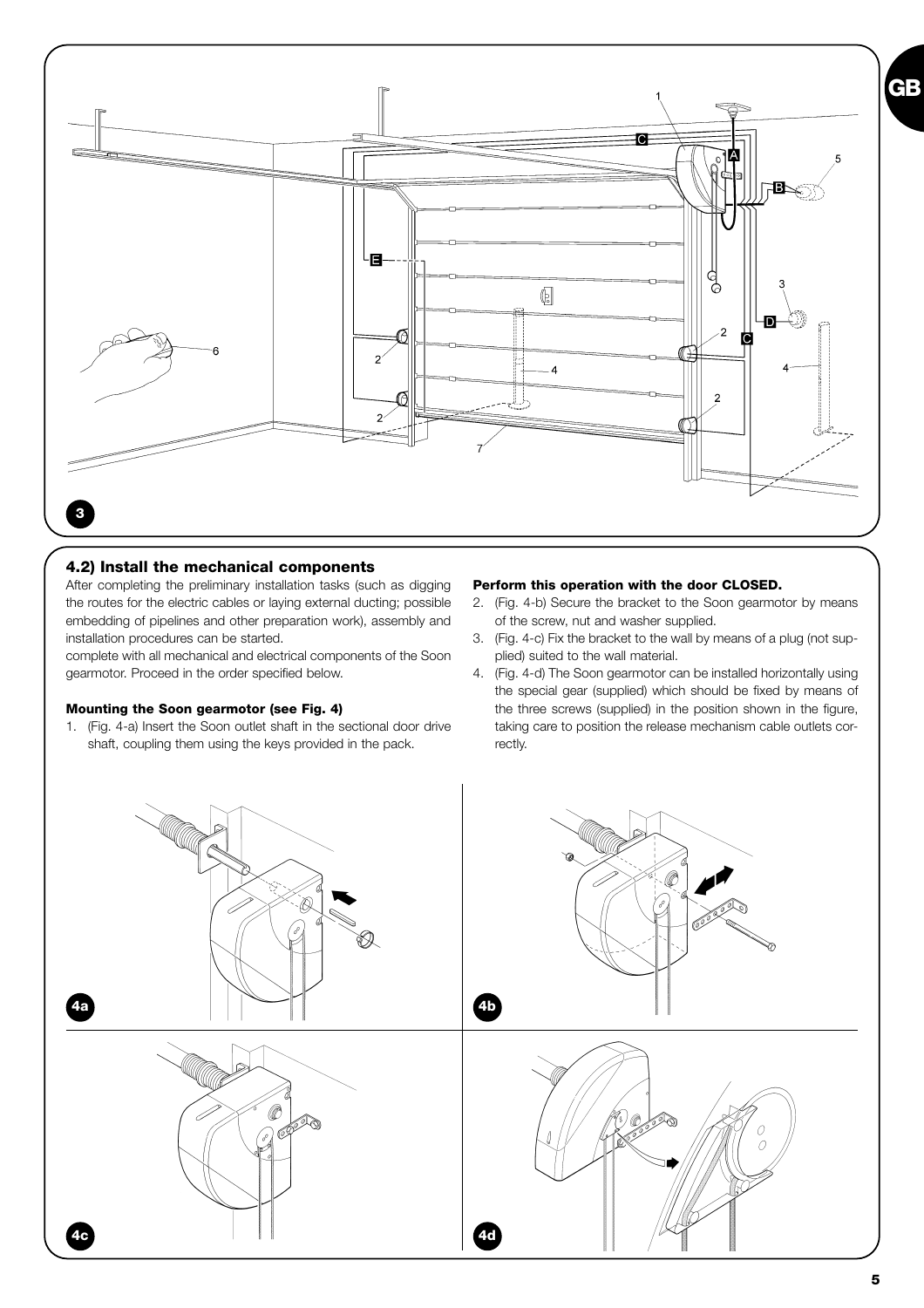#### **4.3) Laying electric cables (see fig. 3 and table 1)**

On completion of installation of all mechanical components, pro-ceed with laying all electric cables required, with reference to Fig. 3 showing the typical location of these cables, and Table 1 which analyses the technical characteristics in detail.

**The cables used for connecting the various devices must be suitable for the type of installation to be obtained: in ! the case of installation in a covered environment or indoors, use cable type H03VV-F.**

#### **ELECTRIC CABLE SPECIFICATIONS**

**(The letters associated with the cables as indicated also in Fig. 3)**

| Table 1: cable list                    |                                                |                                  |
|----------------------------------------|------------------------------------------------|----------------------------------|
| <b>Connection</b>                      | Cable type                                     | Max. admissible length           |
| <b>A:</b> Electric power line          | $n^{\circ}$ 1 cable (3 x 1.5 mm <sup>2</sup> ) | 30 m $(*)$                       |
| <b>B:</b> Flashing light               | $n^{\circ}$ 1 cable (2 x 1 mm <sup>2</sup> )   | 20 <sub>m</sub>                  |
| <b>C:</b> Aerial                       | nº 1 shielded cable (type RG58)                | 20 m (recommended: less than5 m) |
| <b>D:</b> Photocell                    | $n^{\circ}$ 1 cable (2 x 0.5 mm <sup>2</sup> ) | 30 <sub>m</sub>                  |
| <b>E:</b> Key-operated selector switch | $n^{\circ}$ 1 cable (4 x 0.5 mm <sup>2</sup> ) | 50 <sub>m</sub>                  |
| <b>F:</b> Mobile edge connection       | $n^{\circ}$ 1 cable (2 x 0.5 mm <sup>2</sup> ) | 20 <sub>m</sub>                  |

Note: (\*) if the power cable is longer than 30 m, a cable with a larger section is required, (e.g. 3 x 2,5 mm<sup>2</sup>) and safety earthing is necessary in the vicinity of the automation.

#### **4.4) Manual lock and release procedure**

**Refer to this procedure when the text of the manual ! requires "locking" or "release" of the SOON mechanism.**

#### **Note:**

The release or locking manoeuvres of the mechanism must be performed exclusively with the gearmotor completely stationary.

- The manual operation must be per-formed in the event of a power failure, system faults or when expressly requested in the manual.
- Manual release enables free travel of the sectional door.



#### **5) Make electrical connections**

**To ensure the Safety of the installer and avoid damage to automation components, before making electrical connec-! tions or connecting the radio receiver, ensure that the control unit is DISCONNECTED from the mains and any buffer batteries**

### **5.1) Connect all devices**

All electrical connections must be made with the system disconnected from the power supply

- 1. To remove the protection cover and access the SOON elec-tronic control unit, remove the screw and pull the cover up-wards to remove (Fig. 5).
- 2. Loosen the free cable clamp and route the cables through for connection to the control unit terminals Leave a cable length of 20÷30 cm longer than necessary. See table 1 for the cable types and Fig. 6 for connections.
- 3. Make cable connections as shown in the diagram of Fig. 7. To facilitate work, the terminals are removable
- 4. On completion of connections secure the cables by pressing down the cable clamp. The excess aerial cable should be secured to the other cables with a clip.

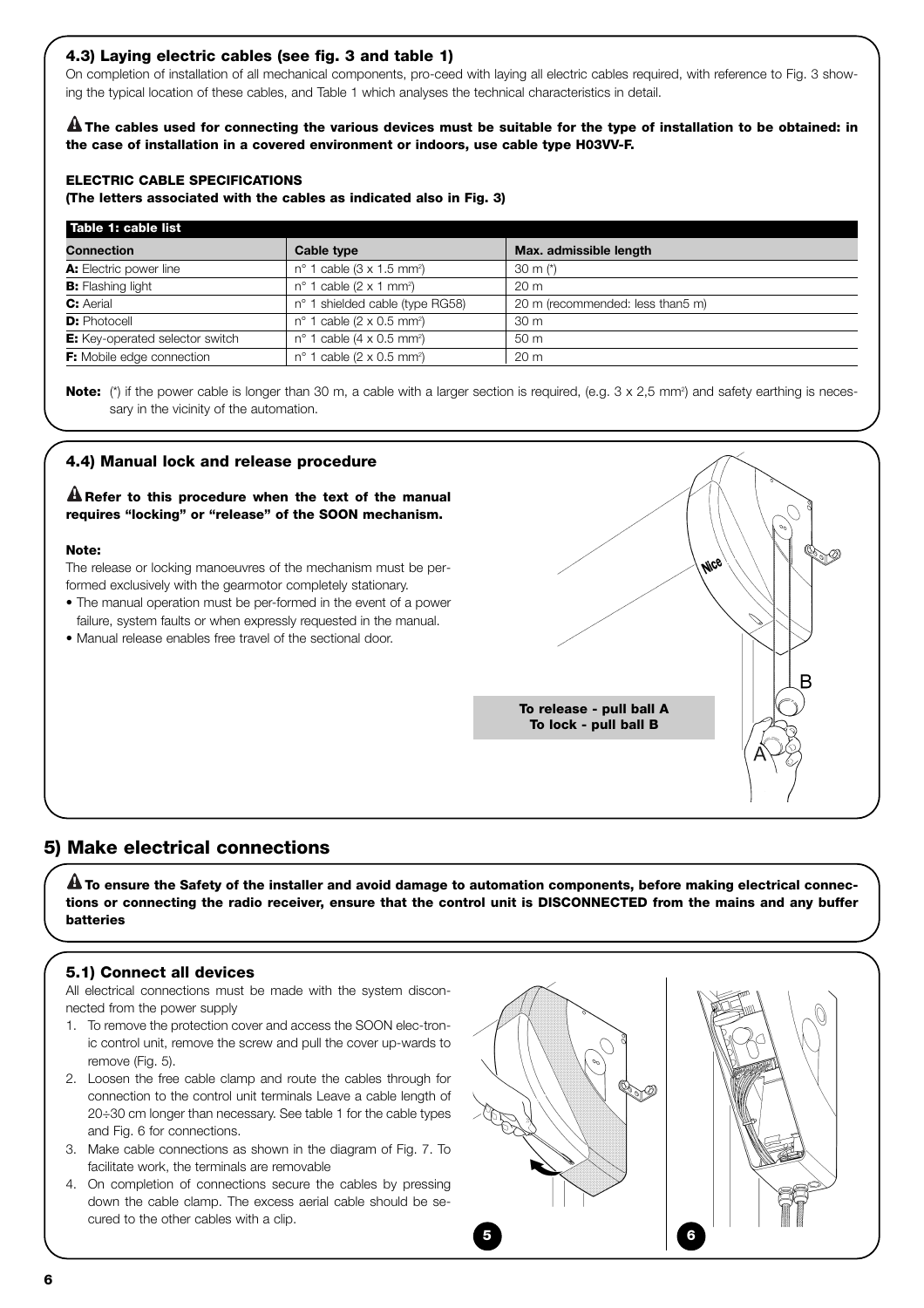

\* Only devices containing exclusively the electromagnet can be connected.

#### **! Never use devices other than those specified**

**GB**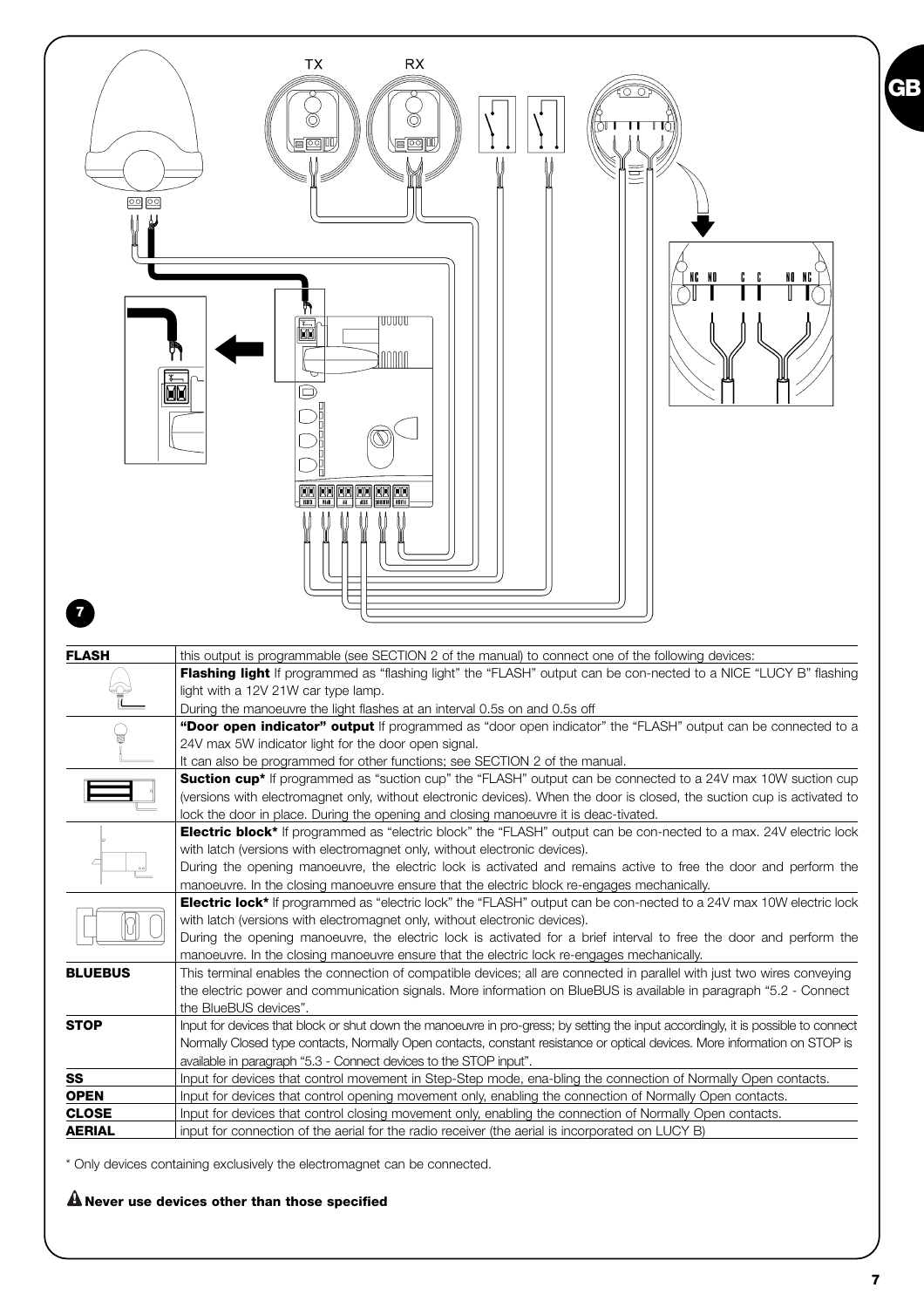#### **5.2) Connect bluebus devices**

BlueBUS is a technology that enables the connection of compatible devices with just two wires conveying the electric power and communication signals. All devices are connected in parallel on the same 2 BlueBUS wires, without the need to observe polarity; each devices is recognised individually as it is assigned with an exclusive address during installation. BlueBUS can be used, for example, to connect the following: photocells, safety devices, control pushbuttons, indicator lamps, etc. The SOON control unit recognises each one of the devices connected by means of a specific self-learning phase and is

able to detect all possible faults in maximum safety and with the utmost precision. For this reason each time a device is connected to or removed from BlueBUS the self-learning phase must be repeated, as described in paragraph "7.1 - Memorising devices".

#### **5.2.1) Photocells**

The "BlueBUS" system enables, by means of address assignment using the specific jumpers, recognition of the photocells by the control unit and assignment of the correct detection function. The address assignment procedure is performed both on the TX and RX (setting the jumpers in the same way) and ensuring that there are no other pairs of photocells with the same address.

On an automation for sectional doors with a SOON gearmotor, photocells can be installed as shown in Fig. 8. After installation the selflearning phase must be repeated on the control unit, as described in paragraph "7.1 - Memorising devices".



| Table 2: photocell addresses           |                |                                   |                |
|----------------------------------------|----------------|-----------------------------------|----------------|
| <b>Photocell</b>                       | <b>Jumpers</b> | <b>Photocell</b>                  | <b>Jumpers</b> |
| <b>PHOTO</b>                           |                | PHOTO <sub>2</sub>                |                |
| Photocell $h = 50$                     |                | Photocell                         |                |
| With activation on closing             |                | With activation on opening        |                |
| <b>PHOTO II</b>                        |                | <b>PHOTO 2 II</b>                 |                |
| Photocell $h = 100$                    |                | Photocell                         |                |
| With activation on closing             |                | With activation on opening        |                |
| <b>PHOTO 1</b>                         |                |                                   |                |
| Photocell $h = 50$                     |                |                                   |                |
| With activation on closing and opening |                | <b>PHOTO3</b>                     |                |
| PHOTO 1 II                             |                | <b>CONFIGURATION NOT ADMITTED</b> |                |
| Photocell $h = 100$                    |                |                                   |                |
| With activation on closing and opening |                |                                   |                |

#### **5.2.2) Photosensor ft210b**

Photosensor FT210B combines in a single device a force limitation system (type C to the standard EN12453) and a presence detector that detects obstacles on the optic axis between the transmitter TX and receiver RX (type D to standard EN12453). On photosensor FT210B the signals of the sensitive edge status are sent via the photocell beam, integrating the 2 systems in a single device. The transmitting section on the mobile leaf is battery-powered, thus eliminating unsightly connection system; special circuits reduce battery consumption to guarantee a lifetime of up to 15 years (see details of the estimated lifetime in the product instructions).

A single FT210B device combined with a sensitive edge (e.g. TCB65)

FT210B combined with "resistive" sensitive edges (8,2Kohm), is safe with single faults (class 3 to standard EN 954-1). It is equipped with a special anti-collision circuit to prevent interference with other detectors, even not synchronised, and enables the addition of other photocells; for example in the case of transit of heavy vehicles where a second photocell is normally positioned at 1 m from the ground. For further information on connection methods and address assignment, see the instruction manual for FT210B.

enables the safety level of the "main edge" as required by the standard EN12453 for any "type of use" and "type of activation". Photosensor

#### **5.3) Connect devices to stop input**

STOP is the input that causes immediate shutdown of the movement followed by a brief inversion of the manoeuvre This input can be connected to devices with an output for NO normally open contact, NC normally closed contact, constant resistance 8,2KΩ or optical devices, such as sensitive edges.

As in the case of BlueBUS, the control unit recognises the type of device connected to the STOP input during the self-learning phase (see paragraph "7.1 - Memorising devices"); after which a STOP command is activated whenever a variation with respect to the learned status is detected.

When set accordingly, more than one device can be connected to the STOP input, also different from one another:

• Several NO devices can be connected in parallel with no limit to number.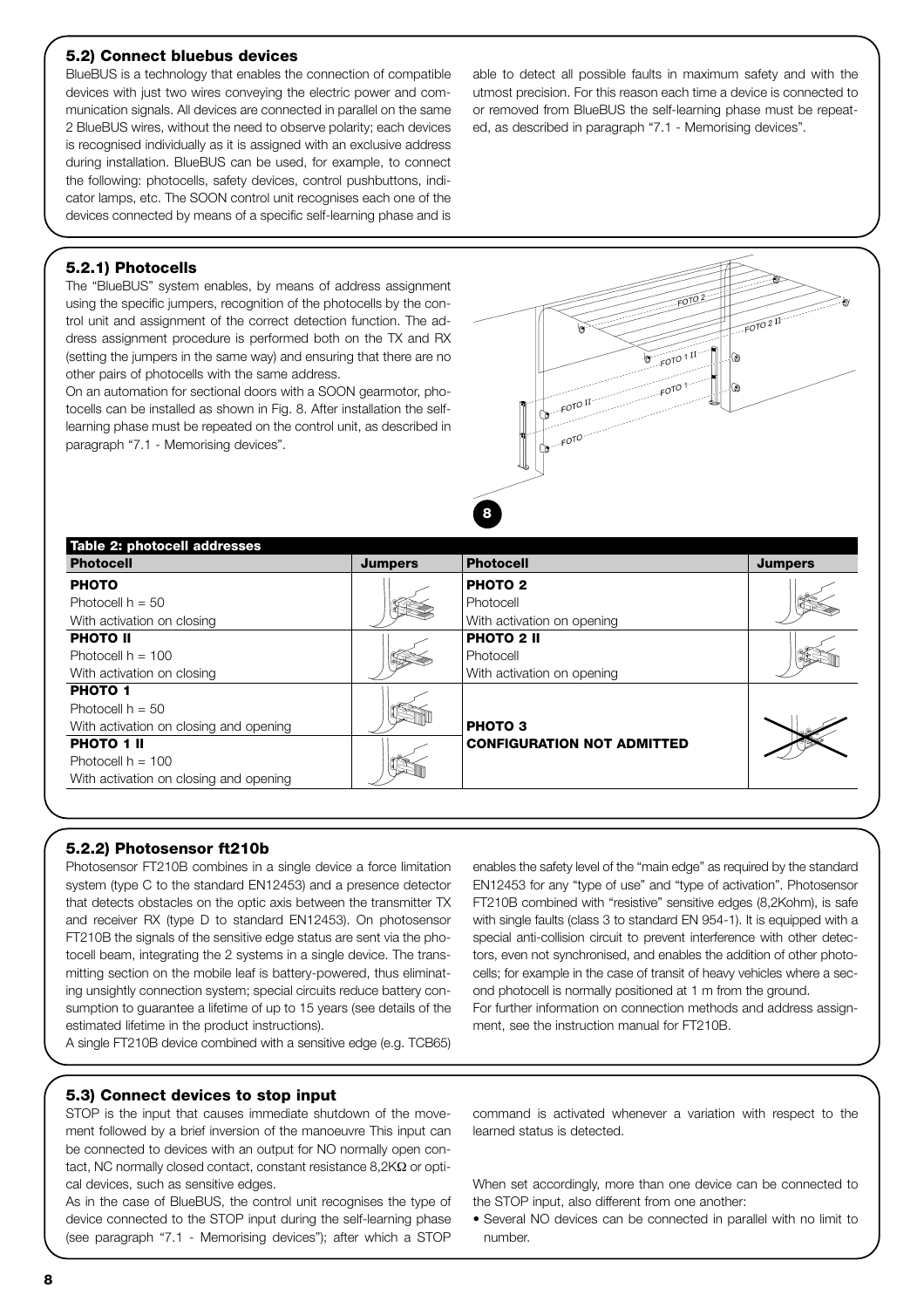| • Several NC devices can be connected in parallel with no limit to |  |  |  |  |  |
|--------------------------------------------------------------------|--|--|--|--|--|
| number.                                                            |  |  |  |  |  |

- Two devices with constant resistance 8,2KΩ can be connected in parallel; if there are more than 2 devices then all must be connected in cascade, with a single terminating resistance of  $8.2$ K $\Omega$ .
- NO and NC combinations are possible by placing the 2 contacts in parallel, taking care to place a 8,2KΩ resistance in parallel to the NC contact (thus enabling the combination of 3 devices: NO, NC and  $8,2KΩ$ ).

 $\mathbf{\Omega}$  If the STOP input is used to connect devices with safe**ty functions, only devices with the constant resistance 8,2K**Ω **output or OPTO SENSOR optical devices guarantee safety class 3 against faults, according to standard EN 954-1.**

#### **5.4) Connect electrical power supply**

For electrical power supply of SOON, simply insert the plug in a mains socket. If necessary, use a commercially available adapter if the SOON plug does not correspond to the mains socket available.

**9**

## **6) Initial system start-up - checks**

**The following operations will be performed on live electrical circuits and therefore manoeuvres may be hazardous! ! Therefore take great care and never perform operations alone.**

On completion of component installation and electrical connections, a number of simple checks must be made to ensure correct operation of the system operation, before proceeding. Perform the following operations as specified and cross off the points as conformity of results is verified.

**10**

#### **6.1) Operating test**

As soon as SOON is powered up, proceed as follows:

- ❑ Check that the BlueBUS led flashes regularly at the frequency of one flash per second.
- ❑ If photocells are present, ensure that the relative leds are also flashing (both on TX and RX); the type of flash is not significant, as this depends on other factors.
- ❑ Check that the device connected to the FLASH output is off.
- ❑ Check that the courtesy light is off.

### **7) Memorising devices and positions**

#### **7.1) Memorising devices**

After connecting to the power supply, the control unit must recognise the devices connected to the inputs BlueBUS and STOP Before this phase, leds L1 and L2 flash to indicate that the device selflearning process must be performed.

#### **The device self-learning phase must be performed ! even if no device is connected**

- 1. Press and hold keys **[**▲**]** and **[Set]**
- 2. Release the keys when leds L1 and L2 start to flash quickly (after around 3s)
- 3. Wait a few seconds for the control unit to finish device self-learning.

At the end of the self-learning process, the STOP led must remain lit, while leds L1 and L2 turn off (where relevant leds L3 and L4 start flashing).

The phase of self-learning the devices connected can be repeated at any time also after installation, such as in the case that a device is added.

If none of these conditions occur, disconnect the power supply im-

mediately and check the electrical connections thoroughly.







# **GB**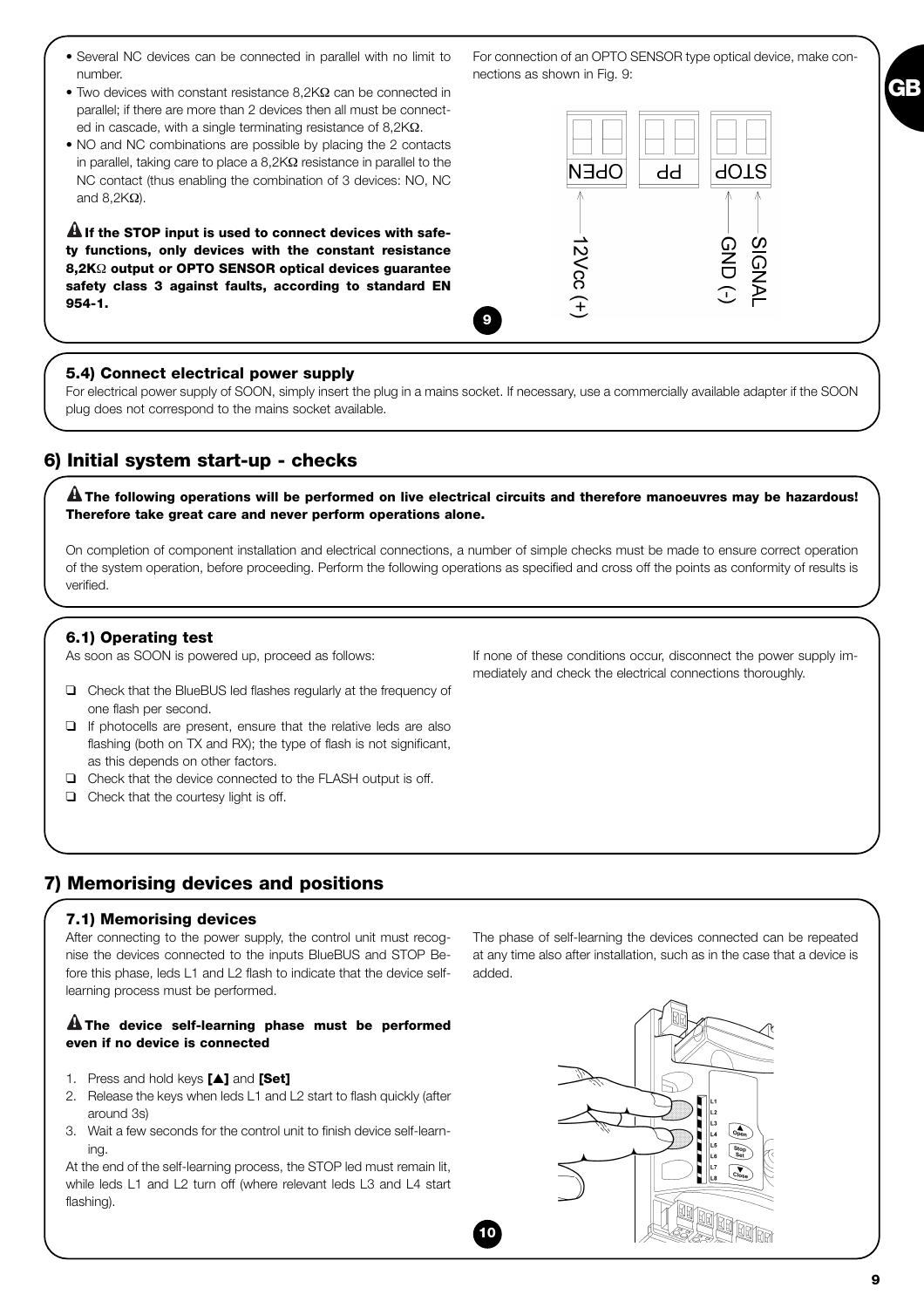#### **7.2) Memorising positions**

Led 1 flashes: Position A1 programming

After self-learning the devices, the control unit must recognise the door opening and closing positions. Up to 6 positions can be programmed as follows:

| <b>Position</b> | <b>Meaning</b>                                                                                                       |
|-----------------|----------------------------------------------------------------------------------------------------------------------|
| A <sub>1</sub>  | Maximum required opening position. When the door reaches this position it stops.                                     |
| RA <sub>1</sub> | Slowdown start position during opening manoeuvre. When the door reaches this position the motor decelerates to the   |
|                 | minimum speed.                                                                                                       |
| <b>RINT</b>     | Intermediate slowdown position in closing manoeuvre. When this point is programmed, the door starts to decelerate at |
|                 | approx. 50 cm beforehand, to pass the position RINT to minimum speed. On passing the RINT position the motor         |
|                 | returns to the set speed.                                                                                            |
| AP              | Partial opening position. This is the position at which the door stops after receiving a partial opening command.    |
| RA <sub>0</sub> | Slowdown start position during closing manoeuvre. When the door reaches this position the motor decelerates to the   |
|                 | minimum speed.                                                                                                       |
| A0              | Maximum closing position. When the door reaches this position it stops.                                              |

#### **When the positions have not been acquired, leds L3 and L4 flash.**

1. Press **[Set]** + **[**▼**]** for 3 seconds to enter in position memorisation mode.

The position memorisation procedure is described below: Positions A1 and A0 must be programmed, while the other positions can be skipped. In the latter case, they are calculated automatically by the control unit.

| $\overline{2}$ | Use keys $[\triangle]$ or $[\triangledown]$ to move the door to the maximum opening position.                                       |
|----------------|-------------------------------------------------------------------------------------------------------------------------------------|
| 3.             | Press [Set] for 2 seconds to confirm position A1. Led L1 remains lit.                                                               |
|                | Led 2 flashes: Position RA1 programming                                                                                             |
| 4.             | If the opening slowdown position programming is not required, press the key [Set] twice quickly to skip to the next programming;    |
|                | led L2 remains off. Otherwise proceed with the sequence.                                                                            |
| 5.             | Use keys $[\triangle]$ or $[\triangledown]$ to move the door to the opening deceleration position.                                  |
| 6.             | Press [Set] for 2 seconds to confirm position RA1. Led L2 remains lit.                                                              |
|                | Led L4 flashes: Position RINT programming                                                                                           |
| 7.             | If the intermediate slowdown position programming is not required, press the key [Set] twice quickly to skip to the next            |
|                | programming; led L4 remains off. Otherwise proceed with the sequence.                                                               |
| 8.             | Use keys $[\triangle]$ or $[\triangledown]$ to move the door to the intermediate deceleration position.                             |
| 9.             | Press [Set] for 2 seconds to confirm position RINT. Led L4 remains lit                                                              |
|                | Led L5 flashes: Position RAP programming                                                                                            |
| 10.            | If the partial opening position programming is not required, press the key [Set] twice quickly to skip to the next programming; led |
|                | L5 remains off. Otherwise proceed with the sequence                                                                                 |
| 11.            | Use keys $[\triangle]$ or $[\triangledown]$ to move the door to the partial opening position.                                       |
| 12.            | Press [Set] for 2 seconds to confirm position RAP. Led L5 remains lit                                                               |
|                | Led L7 flashes: Position RA0 programming                                                                                            |
| 13.            | If the closing slowdown position programming is not required, press the key [Set] twice quickly to skip to the next programming;    |
|                | led L7 remains off. Otherwise proceed with the sequence                                                                             |
| 14.            | Use keys $[\triangle]$ or $[\triangledown]$ to move the door to the closing deceleration position.                                  |
| 15.            | Press [Set] for 2 seconds to confirm position RA0. Led L7 remains lit.                                                              |
|                | Led L8 flashes: Position A0 programming                                                                                             |
| 16.            | Use keys $[\triangle]$ or $[\triangledown]$ to move the door to the maximum closing position.                                       |
| 17.            | Press [Set] for 2 seconds to confirm position A0. Led L8 remains lit.                                                               |
| 18.            | On release of [Set] all leds turn off.                                                                                              |
| 19.            | Give an open command by pressing <b>[Open]</b> to execute a complete opening manoeuvre.                                             |
| $\cap$         | $\bigcap$ is a class consequent becomes that <b>FAI</b> and the consequent of constants of color $\alpha$                           |

**11**

20. Give a close command by pressing **[Close]** to execute a complete closing manoeuvre.

During these manoeuvres, the control unit memorises the force required for the opening and closing movements

#### **It is important that these preliminary manoeuvres are not interrupted for example by a STOP command.**

The position learning phase can be repeated at any time also after installation, by simply repeating the procedure from point 1. However, if only one position needs to be modified, repeat the se-quence from point 1 and skip programming of the positions not involved by pressing the key **[Set]** twice quickly for each position to skip.

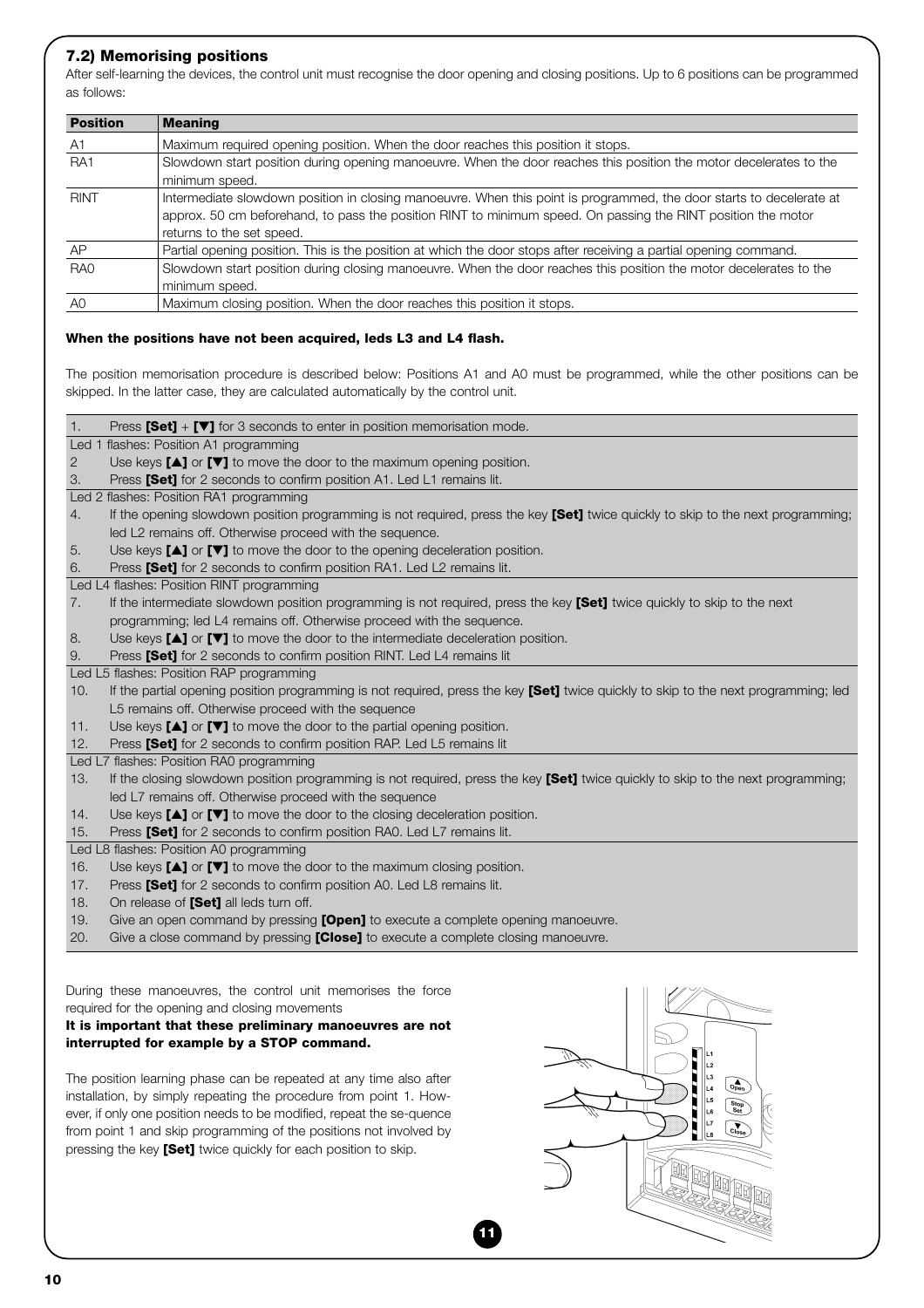#### **8.1) Final testing**

**Each component of the automation, such as the sensitive edges, photocells, emergency stop, etc., requires a specific testing phase; for these devices the specific procedures in the respective instruction manuals must be performed. To test SOON proceed as follows:** 

- 1. Ensure that all specifications in chapter 1 "WARNINGS" have been observed.
- 2. Release the door from the motor by pulling the release cord down. Check that the door can be moved manually in opening and closing with a maximum force of 225N.
- 3. Lock the door to the motor by pulling the locking cord down.
- 4. Using the selector or radio transmitter, perform door opening and closing tests and ensure that the movement corresponds to specifications.
- 5. Test several times to assess smooth operation of the door and check for any defects in assembly or adjustment and any possible points of friction.
- 6. Check operation of all system safety devices one at a time (photocells, sensitive edges, etc.) In particular, each time a device is activated the "BlueBUS" led on the control unit must flash rapidly twice to confirm acknowledgement of the event.

7. To check the photocells, and in particular to ensure there is no interference with other devices, pass a cylinder with diameter of 5cm and length 30cm on the optical axis, first close to the TX, then close to the RX and lastly at the centre between the two and ensure that in all cases the device engages, changing from the active status to alarm status and vice versa, and that the envisaged action is generated on the control unit, for example: in the closing manoeuvre it inverts movement.

**GB**

8. If hazardous situations generated by the moving door are protected by means of impact force limitation, measure the force as specified in the standard EN 12445. If speed and motor force controls are used as auxiliary functions with the system for reduction of impact force, test and identify the setting that obtains the best results.

#### **8.2) Commissioning**

**Commissioning can only be performed after positive results of all test phases on Soon and the other devices present. Partial or "makeshift" commissioning is strictly prohibited.**

- 1 The prepared automation technical documentation should be conserved for at least ten years and must contain at least the following: overall drawing of the automation, electrical wiring diagram, risk assessment and relative solutions adopted, manufacturer's declaration of conformity for all devices used (in the case of Soon, use the EC declaration of conformity en-closed); copy of the operation instruction manual and mainte-nance schedule for the automation.
- 2. Affix a dataplate on the door, specifying at least the following data: type of automation, name and address of manufacturer (responsible for commissioning), serial number, year of construction and CE mark
- 3. Permanently affix a label or plate in the vicinity of the door, indicating the operations for door release and manual manoeuvres.
- 4. Permanently affix a label or plate on the door, bearing this image (min. height 60 mm).
- 5. Prepare and provide the owner with the declaration of conformity of the automation.
- 6. Prepare and provide the owner with a the manual "Automation operation instructions and warnings".
- 7. Prepare and provide the owner with the automation maintenance schedule (containing all prescriptions for maintenance of individual devices).
- 8. Before commissioning the automation, ensure that the owner is adequately informed in writing (such as in the automation instruction and warning manual) of all associated risks and hazards.

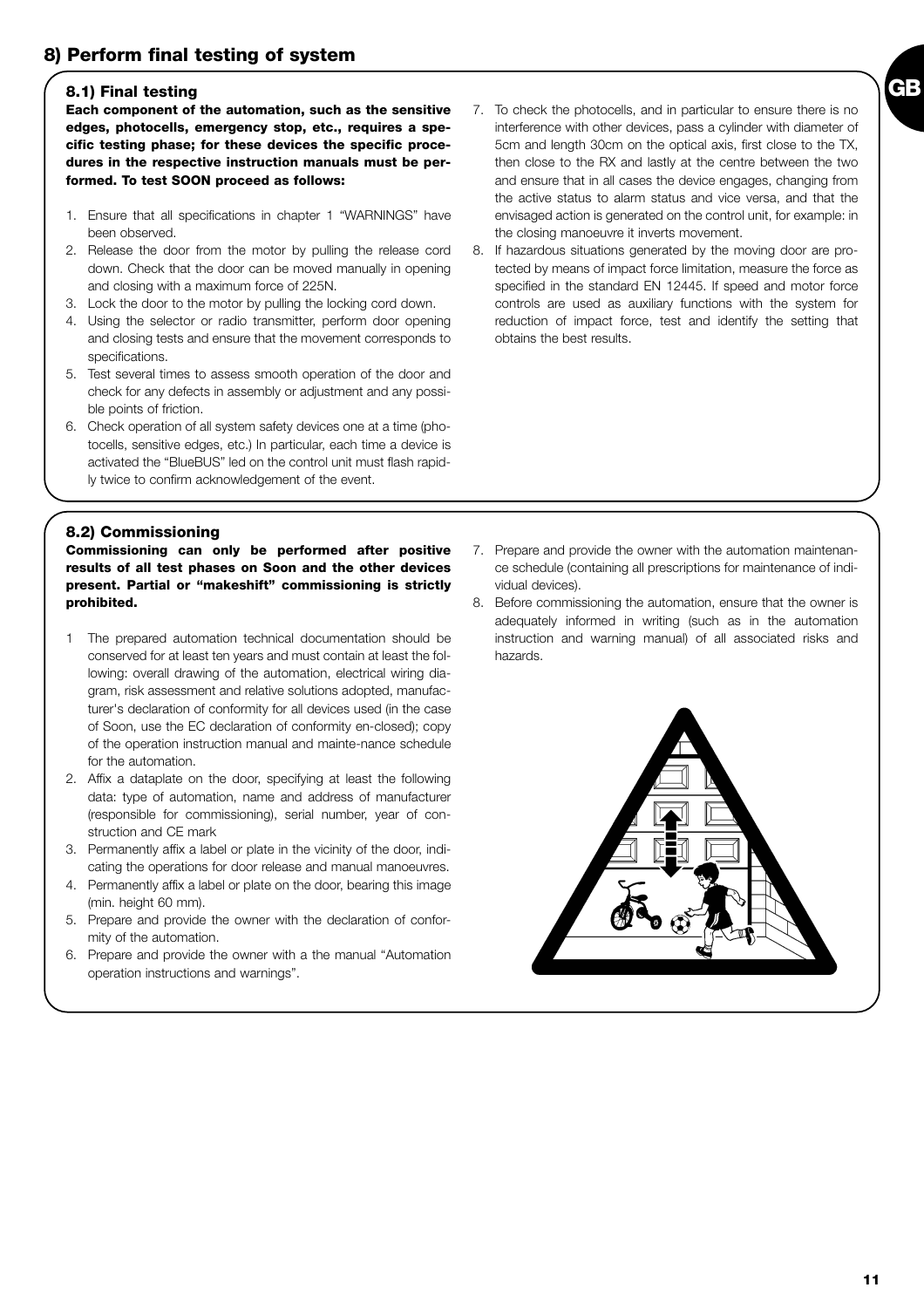# **9) Instructions for personalised automation operation**

SECTION 2 describes how to personalise operation of the automation, by means of settings and options to be memorised in the control unit. The final section is dedicated to troubleshooting, maintenance and disposal of the product.

#### **9.1) Programming keys**

The SOON control unit is fitted with 3 keys which can be used both for the control of the unit during testing and the programming pro-cedure:

| <b>OPEN</b>      | The "OPEN" key enables the user to open the door or scroll up through  |
|------------------|------------------------------------------------------------------------|
| $\blacktriangle$ | the programming steps                                                  |
| <b>STOP</b>      | The "STOP" key enables the user to stop the manoeuvre, or when pressed |
| <b>SET</b>       | for 5 seconds enables access to programming mode.                      |
| <b>CLOSE</b>     | The "CLOSE" key enables the user to close the door or scroll down      |
| ▼                | through the programming steps                                          |



# **10) Settings**

The SOON control unit is equipped with a number of programmable functions; function settings are entered by means of the 3 keys on the control unit: **[**▲**] [Set] [**▼**]** and are displayed by means of 8 leds: **L1….L8**.

The programmable functions available on SOON are divided into 2 levels:

Level 1: functions settable in ON-OFF mode (enabled or disabled); in this case each led **L1….L8** indicates a function, if lit the function is enabled, if off the function is disabled; see Table 3.

**12**

**Level 2:** parameters settable on a scale of values (from 1 to 8); in this case each led **L1….L8** indicates a set value from the possible 8; see Table 4.

#### **10.1) Level 1 functions**

|                |                   | Table 3: list of programmable functions: level 1                                                                                      |
|----------------|-------------------|---------------------------------------------------------------------------------------------------------------------------------------|
| Led            | <b>Function</b>   | <b>Description</b>                                                                                                                    |
| L1             | Automatic closure | This function enables automatic closure of the gate after a set pause time; by default the Pause Time is set                          |
|                |                   | at 30 seconds, but can be modified to 10, 20, 40, 60, 80, 120, 160 or 200 seconds.                                                    |
|                |                   | If the function is disabled, operation is "semiautomatic".                                                                            |
| L <sub>2</sub> | Close After Photo | This function enables the system to keep the door open only for the time required for transit, in fact activation of                  |
|                |                   | "Photo" always causes automatic closure with a pause time of 5s (regardless of the set value)                                         |
|                |                   | The behaviour changes according to whether the function "Automatic closure" is enabled or disabled.                                   |
|                |                   | With "Automatic closure" disabled: the door always reaches the totally open position (even if Photo is                                |
|                |                   | disengaged beforehand). On release of Photo, automatic closure is activated with a pause of 5s.                                       |
|                |                   | With "Automatic closure" enabled: the opening manoeuvre stops immediately after release of the                                        |
|                |                   | photocells and automatic closure is activated with a pause of 5s.                                                                     |
|                |                   | The function "Close After Photo" is always disabled in manoeuvres interrupted by means of a Stop                                      |
|                |                   | command. If the function "Close After Photo" is disabled, the pause time is as set; otherwise there is no                             |
|                |                   | auto-matic closure if the function is disabled.                                                                                       |
| L3             | Always Close      | The function "Always Close" is activated, causing closure, when an open door is detected on restoral of                               |
|                |                   | power supply. For safety reasons, the manoeuvre is preceded by a 3-second pre-flashing interval.                                      |
|                |                   | If the function is disabled, the door remains stationary on restoral of power.                                                        |
| L <sub>4</sub> | Stand-By          | This function enables reduction of consumption to a minimum. If this function is enabled, 1 minute after                              |
|                |                   | completion of the manoeuvre the control unit turns off the BlueBUS output (and therefore the devices) and                             |
|                |                   | all leds, with the exception of the BlueBUS led, which flashes at a slower speed. When the control unit                               |
|                |                   | receives a command it restores full operating conditions. If the function is disabled, no reduction in                                |
|                |                   | consumption is enabled.                                                                                                               |
| L5             | Long inversion    | This function enables the selection of the type of inversion executed by the door after activation of a STOP                          |
|                |                   | command or the force limiter device. If the function is disabled, inversion is short (approx. 15cm). If the                           |
|                |                   | function is enabled, inversion continues through to the maximum opening or closing position.                                          |
| L <sub>6</sub> | Preflashing       | The pre-flashing function is added to a pause of 3s between activation of the flashing light and the start of                         |
|                |                   | the manoeuvre to warn of a hazardous situation. If preflashing is disabled, activation of the flashing light                          |
|                |                   | coincides with the start of the manoeuvre.                                                                                            |
| L7             | Sensitivity       | This function enables a significant increase in sensitivity of the motor for obstacle detection. If used in                           |
|                |                   | support of detection of the impact force, the parameters "Speed" and "Motor force" must also be set in the                            |
|                |                   | level 2 menu.                                                                                                                         |
| L <sub>8</sub> | Compensation      | This function enables recovery of the extension over time of the metal tops of the door and is subordinate                            |
|                |                   | to the use of a $8,2K\Omega$ resistive type senstivie edge or OSE optic sensor.                                                       |
|                |                   | During normal operation of SOON, when no manoeuvre is in progress, leds L1L8 are lit or off depending on the status of the associated |
|                |                   | function, for example L1 is lit if the function "Automatic closure" is enabled.                                                       |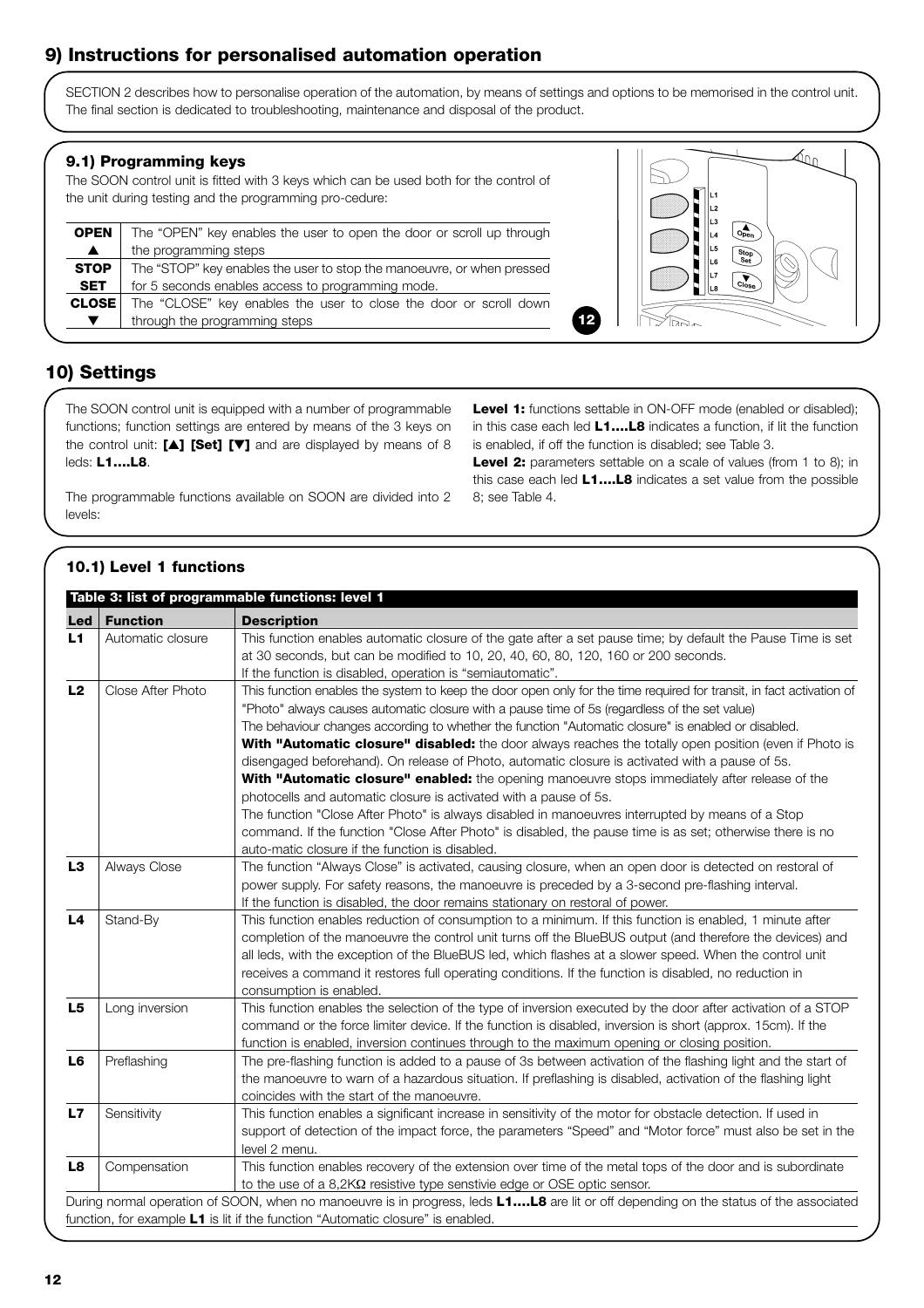### **10.2) Level 1 programming**

By default level 1 function are all set to OFF, but can be modified at any time as described below. Take care during modification procedures, as there is a maximum time interval of 10 seconds between pressing one key and another; otherwise the system exits the procedure automatically memorising the changes made up to that time.

| $\mathbf{1}$   | Press and hold <b>[Set]</b> for approx. 3s                                                                                    |
|----------------|-------------------------------------------------------------------------------------------------------------------------------|
| 2.             | Release [Set] when led L1 starts flashing.                                                                                    |
| 3.             | Press keys $[\triangle]$ or $[\triangledown]$ to move the flashing led to the led associated with the function to be modified |
| $\overline{4}$ | Press <b>[Set]</b> to change the status of the function (short flash = OFF; long flash = ON)                                  |

Wait 10s to exit the programming mode automatically after the maximum time interval. **Note:** points 3 and 4 can be repeated during the same program-ming phase to set other functions to ON or OFF.

#### **10.3) Level 2 Functions (settable parameters)**

|                  | Table 4: list of programmable functions: level 2 |                |                                                       |                               |
|------------------|--------------------------------------------------|----------------|-------------------------------------------------------|-------------------------------|
| <b>Input Led</b> | <b>Parameter</b>                                 | Led (level)    | Value                                                 | <b>Description</b>            |
|                  |                                                  | L1             | 10 seconds                                            |                               |
|                  |                                                  | L2             | 20 seconds                                            | Sets the pause time, i.e. the |
|                  |                                                  | L <sub>3</sub> | 40 seconds                                            | time before automatic         |
| L1               | Pause Time                                       | L4             | 60 seconds                                            | closure. Applied only when    |
|                  |                                                  | L <sub>5</sub> | 80 seconds                                            | auto-matic closure function   |
|                  |                                                  | L <sub>6</sub> | 120 seconds                                           | is enabled                    |
|                  |                                                  | L7             | 160 seconds                                           |                               |
|                  |                                                  | L8             | 200 seconds                                           |                               |
|                  |                                                  | L1             | Open - stop - close - stop                            |                               |
|                  |                                                  | L2             | Open - stop - close- open                             |                               |
|                  |                                                  | L <sub>3</sub> | Open - close - open - close                           | Sets the sequence of          |
| L2               | Funzione P.P.                                    | L4             | Apartment block                                       | commands associated with      |
|                  |                                                  | L <sub>5</sub> | Apartment block 2 (more than 2" generates stop)       | the SS input or the 1st       |
|                  |                                                  | L6             | Step-step 2 (less than 2" generates partial open)     | radio command.                |
|                  |                                                  | L7             | Hold-to-run                                           |                               |
|                  |                                                  | L8             | Opening in "semiautomatic", closure in "hold-to-run"" |                               |
|                  |                                                  | L1             | Speed 1 (30% - slow)                                  |                               |
|                  |                                                  | L2             | Speed 2 (44%)                                         |                               |
|                  |                                                  | L3             | Speed 3 (58%)                                         |                               |
| L <sub>3</sub>   |                                                  | L4             | Speed 4 (72%)                                         | Sets the motor speed          |
|                  | Motor speed                                      | L <sub>5</sub> | Speed 5 (86%)                                         | during normal travel.         |
|                  |                                                  | L <sub>6</sub> | Speed 6 (100% - fast)                                 |                               |
|                  |                                                  | L7             | Open V4, close V2                                     |                               |
|                  |                                                  | L8             | Open V6, close V4                                     |                               |
|                  |                                                  | L1             | Door Open Indicator                                   |                               |
|                  |                                                  | L2             | Active if door closed                                 |                               |
|                  |                                                  | L <sub>3</sub> | Active if door open                                   | Selects the device            |
|                  | <b>FLASH</b>                                     | L4             | Flashing light                                        | connected to the FLASH        |
| L4               | output.ì                                         | L <sub>5</sub> | Electric block                                        | output.                       |
|                  |                                                  | L6             | Electric lock                                         |                               |
|                  |                                                  | L7             | Suction cup                                           |                               |
|                  |                                                  | L8             | Maintenance indicator                                 |                               |
|                  |                                                  | L1             | Force 1 (low)                                         |                               |
|                  |                                                  | L2             | Force 2                                               | Sets the system for           |
|                  |                                                  | L <sub>3</sub> | Force 3                                               | controlling motor force, to   |
|                  | Motor Force                                      | L4             | Force 4                                               | adapt it to the weight of the |
| L5               | on opening                                       | L5             | Force 5                                               | door during the opening       |
|                  |                                                  | L <sub>6</sub> | Force 6                                               | manoeuvre.                    |
|                  |                                                  | L7             | Force 7                                               |                               |
|                  |                                                  | L8             | Force8 (high)                                         |                               |
|                  |                                                  | L1             | Force 1 (low)                                         |                               |
|                  |                                                  | L2             | Force 2                                               | Sets the system for           |
|                  |                                                  | L3             | Force 3                                               | controlling motor force, to   |
|                  | Motor Force                                      | L4             | Force 4                                               | adapt it to the weight of the |
| L6               | on closing                                       | L <sub>5</sub> | Force 5                                               | door during the closing       |
|                  |                                                  | L6             | Force 6                                               | manoeuvre.                    |
|                  |                                                  | L7             | Force 7                                               |                               |
|                  |                                                  | L8             | Force8 (high)                                         |                               |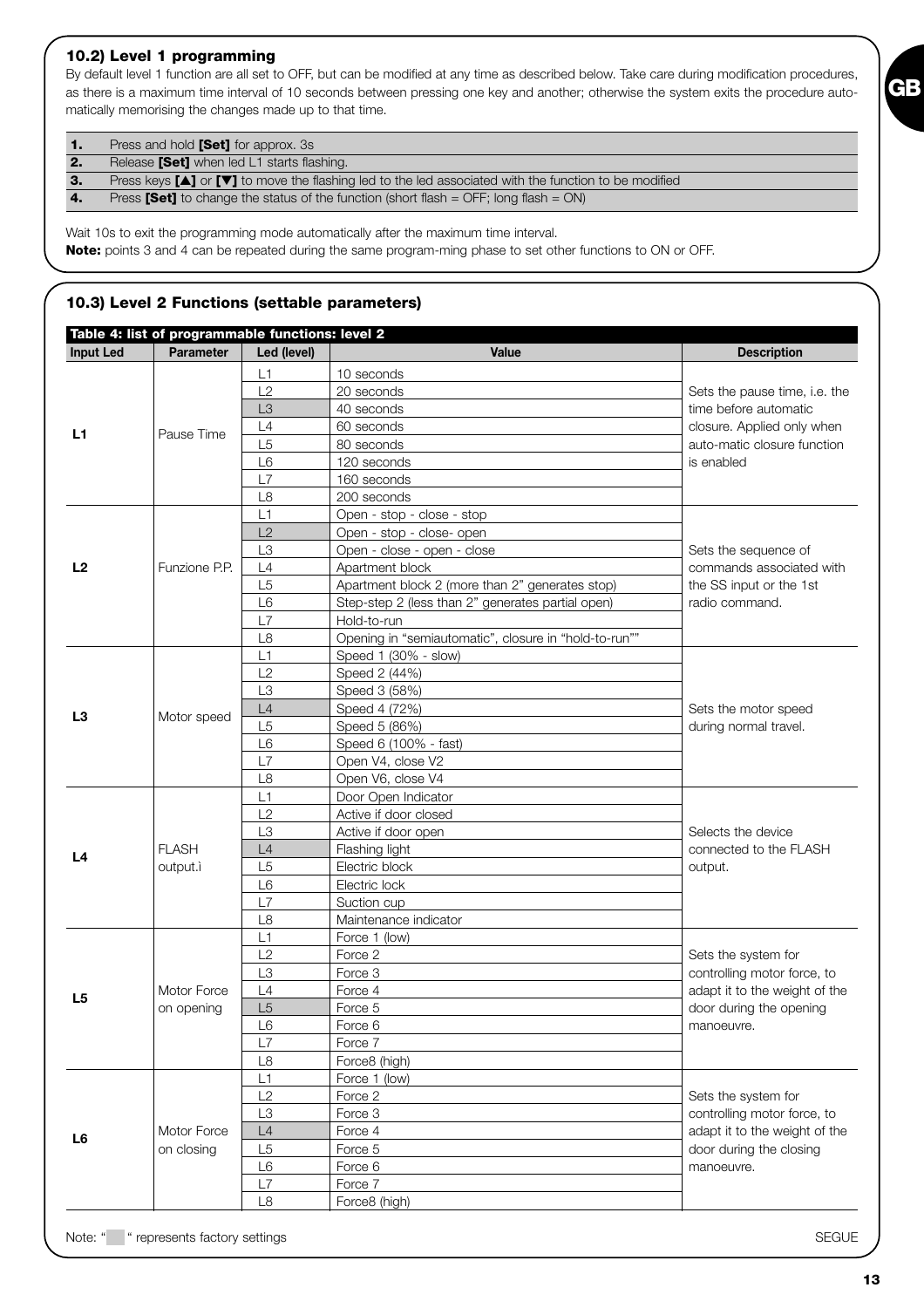| <b>Input Led</b> | <b>Parameter</b> | Led (level) | Value                                             | <b>Description</b>           |
|------------------|------------------|-------------|---------------------------------------------------|------------------------------|
|                  |                  | L1          | Automatic (based on gravity of manoeuvre)         |                              |
|                  |                  | L2          | 1.000                                             | Controls the number of       |
|                  |                  | L3          | 2.000                                             | manoeuvres after which the   |
| L7               | Maintenance      | L4          | 4.000                                             | automation maintenance       |
|                  | notification     | L5          | 6.000                                             | notification signal is sent  |
|                  |                  | L6          | 8.000                                             | (see paragraph "13 Mainte-   |
|                  |                  | L7          | 10,000                                            | nance notification").        |
|                  |                  | L8          | 12,000                                            |                              |
|                  |                  | L1          | Result of 1 <sup>st</sup> manoeuvre (most recent) |                              |
|                  |                  | L2          | Result of 2 <sup>nd</sup> manoeuvre               | Enables the user to check    |
|                  |                  | L3          | Result of 3 <sup>rd</sup> manoeuvre               | the type of faults occurring |
| L8               | Fault log list   | L4          | Result of 4 <sup>th</sup> manoeuvre               | in the last 8 manoeuvres     |
|                  |                  | L5          | Result of 5 <sup>th</sup> manoeuvre               | (see paragraph "14 Fault"    |
|                  |                  | L6          | Result of 6 <sup>th</sup> manoeuvre               | log list").                  |
|                  |                  | L7          | Result of 7 <sup>th</sup> manoeuvre               |                              |
|                  |                  | L8          | Result of 8 <sup>th</sup> manoeuvre               |                              |

#### Note: " " represents factory settings

All parameters can be adjusted as required without any contraindications, only the "Motor force on opening" and "Motor force in closing" may require special attention:

- Use of high force values are not recommended to compensate for the fact that the leaf has anomalous points of friction; excessive force may impair the safety system and damage the leaf.
- If the "Motor force control" is used in support of the system for impact force reduction, after each adjustment the force measure-ment procedure must be performed, as envisaged by standard EN 12445.
- Wear and atmospheric conditions influence movement of the gate; and force settings should be checked periodically.

#### **10.4) Level 2 programming**

By default the settable parameters are set as shown in Table 4 with: " " but can be modified at any time as described below. Take care during modification procedures, as there is a maximum time interval of 10 seconds between pressing one key and another; otherwise the system exits the procedure automatically memorising the changes made up to that time.

| 1.           | Press and hold <b>[Set]</b> for approx. 3s                                                                            |
|--------------|-----------------------------------------------------------------------------------------------------------------------|
| $\mathbf{2}$ | Release [Set] when led L1 starts flashing.                                                                            |
| з.           | Press keys $\Box$ or $\Box$ to move the flashing led to the "in-put led" associated with the parameter to be modified |
| -4.          | Press and hold [Set] during steps 5 and 6                                                                             |
| -5.          | Wait approx. 3s after which the led associated with the current level of the parameter to be modified will light up.  |
| 6.           | Press keys $[\triangle]$ or $[\triangledown]$ to move the led associated with the parameter value                     |
|              | Release [Set]                                                                                                         |
|              |                                                                                                                       |

Wait 10s to exit the programming mode automatically after the maximum time interval. **Note:** points 3 to 7 can be repeated during the same programming phase to modify other parameters.

# **11) Maintenance notification**

**SOON enables the user to be notified when a maintenance check needs to be performed on the automation. The number of manoeuvres after which the signal can be enabled is selectable from 8 levels, by means of the modifiable parameter "Maintenance notifica-tion" (see Table 4).**

The maintenance requirement notification is via the flashing light or the maintenance indicator, depending on the relative settings (see Table 4). On the basis of the number of manoeuvres performed with respect to the programmed limit, the Flash flashing light and maintenance indicator activate the signals as described in Table 5.

Adjustment level 1 is "automatic" and takes into account manoeuvre stress, i.e. force and duration of the manoeuvre, while the other adjustments are set on the basis on the number of manoeuvres.

| Table 5: maintenance notification signal with Flash and maintenance indicator |                                                        |                                   |  |
|-------------------------------------------------------------------------------|--------------------------------------------------------|-----------------------------------|--|
| <b>Number of manoeuvres</b>                                                   | <b>Signal on Flash</b>                                 | Signal on maintenance indicator   |  |
| Less than 80% of the limit                                                    | Normal (0.5s on, 0.5s off)                             | On for 2s at the start of opening |  |
| Between 81 and 100% of the limit                                              | At the start of the manoeuvre, remains lit for 2s then | Flashes throughout manoeuvre      |  |
|                                                                               | proceeds normally                                      |                                   |  |
| Over 100% of the limit                                                        | At the start of the manoeuvre, remains lit for 2s then | Flashes continuously.             |  |
|                                                                               | proceeds normally                                      |                                   |  |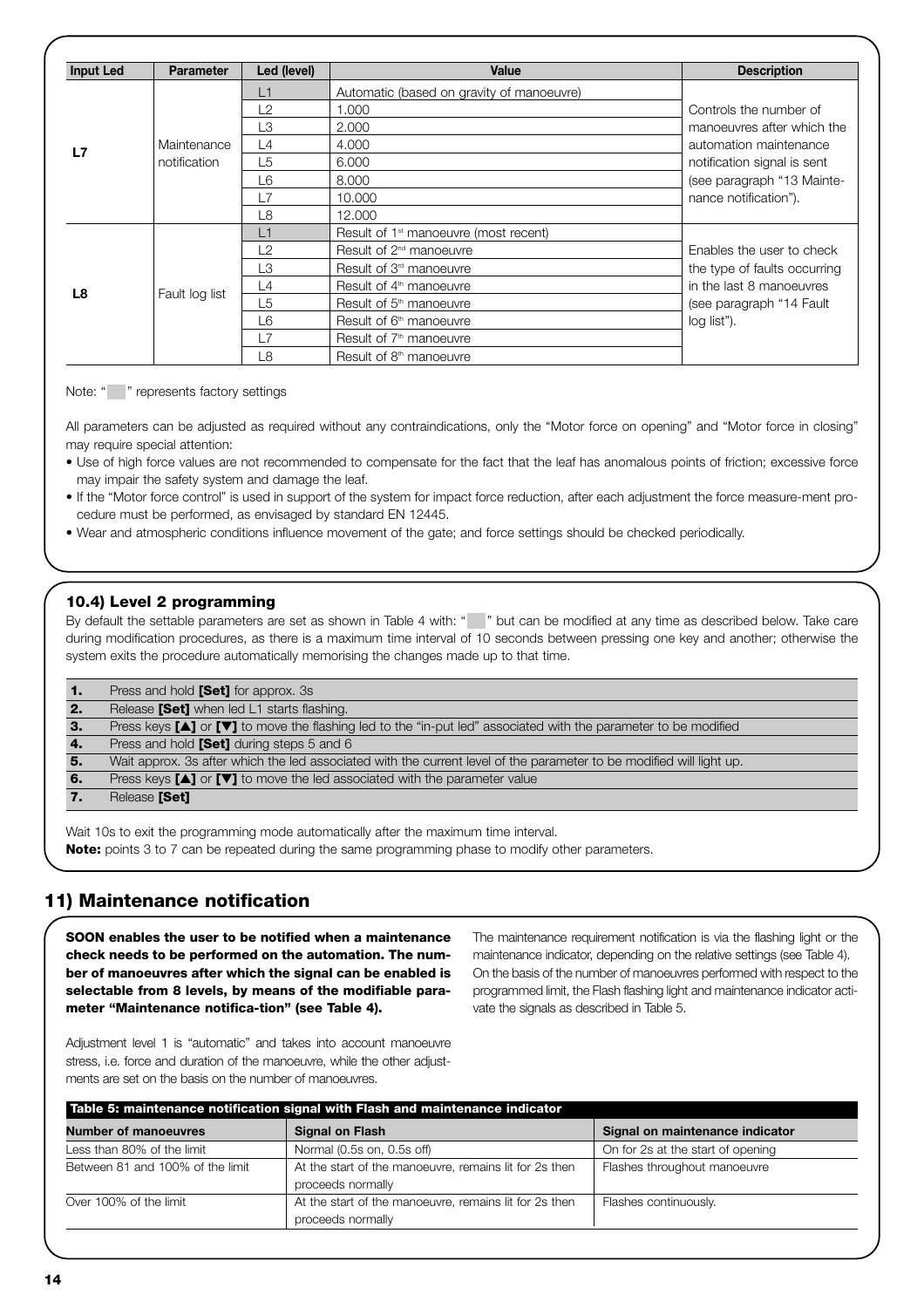#### **11.1) Check of number of manoeuvres performed**

The function "Maintenance notification" enables the user to check the number of manoeuvres performed as a percentage of the set limit. To check, proceed as follows:

| Press and hold [Set] for approx. 3s                                                                                                                |
|----------------------------------------------------------------------------------------------------------------------------------------------------|
| Release [Set] when led L1 starts flashing.                                                                                                         |
| Press keys $[A]$ or $[\nabla]$ to move the flashing led to L7, i.e. the "input led" associated with the parameter to be "Maintenance notification" |
| Press and hold [Set] during steps 5, 6 and 7                                                                                                       |
| Wait approx. 3s after which the led associated with the current level of the parameter "Maintenance notification" will light up.                   |
| Briefly press keys $[\triangle]$ and $[\triangledown]$ .                                                                                           |
| The led corresponding to the selected level flashes a few times. The number of flashes indicates the percentage of manoeuvres                      |
| performed (in multiples of 10%) with respect to the set limit. For example: when the maintenance notification is set on L7 i.e. 10000, 10%         |
| corresponds to 1000 manoeuvres; if the indicator led flashes 4 times, this means that 40% of the maximum number of manoeuvres                      |
| has been reached (i.e. between 4000 and 4999 manoeuvres). If 10% has not yet been reached, the led does not flash at all.                          |
| Release [Set]                                                                                                                                      |
|                                                                                                                                                    |
|                                                                                                                                                    |

#### **11.2) Manoeuvre counter reset**

After performing system maintenance the manoeuvre counter must be reset. Proceed as described in table:

| 1.  | Press and hold <b>[Set]</b> for approx. 3s                                                                                          |
|-----|-------------------------------------------------------------------------------------------------------------------------------------|
| -2. | Release [Set] when led L1 starts flashing.                                                                                          |
| з.  | Press keys [▲] or [▼] to move the flashing led to L7, i.e. the "input led" associated with the parameter "Maintenance notification" |
| -4. | Press and hold [Set] during steps 5 and 6                                                                                           |
| -5. | Wait approx. 3s after which the led associated with the current level of the parameter "Maintenance notification" will light up.    |
| 6.  | Press and hold keys [1] and [V] for at least 5 seconds, then release. The led corresponding to the selected level shows a series of |
|     | quick flashes to indicate that the manoeuvre counter has been reset.                                                                |
|     | Release [Set]                                                                                                                       |

# **12) Fault log list**

SOON enables the display of any faults that have occurred in the last 8 manoeuvres, for example interruption of a manoeuvre due to activation of a photocell or sensitive edge. To check the list of faults, proceed as follows:

| 1. | Press and hold [Set] for approx. 3s                                                                                                  |  |  |  |
|----|--------------------------------------------------------------------------------------------------------------------------------------|--|--|--|
| 2. | Release [Set] when led L1 starts flashing.                                                                                           |  |  |  |
| з. | Press keys $[A]$ or $[\nabla]$ to move the flashing led to L8, i.e. the "input led" associated with the parameter "Fault log"        |  |  |  |
|    | Press and hold [Set] during steps 5 and 6                                                                                            |  |  |  |
| 5. | Wait approx. 3s after which the leds corresponding to the manoeuvres subject to faults will light up. Led L1 indicates the result of |  |  |  |
|    | the most recent manoeuvre, while led L8 indicates the result of the eighth manoeuvre. If the led is lit this means that faults have  |  |  |  |
|    | occurred during the manoeuvre; if off this means that the manoeuvre was completed without faults.                                    |  |  |  |
| 6. | Press the keys [A] and [V] to select the required manoeuvre: The corresponding led emits a number of flashes equal to those          |  |  |  |
|    | normally emitted by the flashing light after a fault.                                                                                |  |  |  |
|    | Release [Set]                                                                                                                        |  |  |  |

# **13) Connecting other devices**



**GB**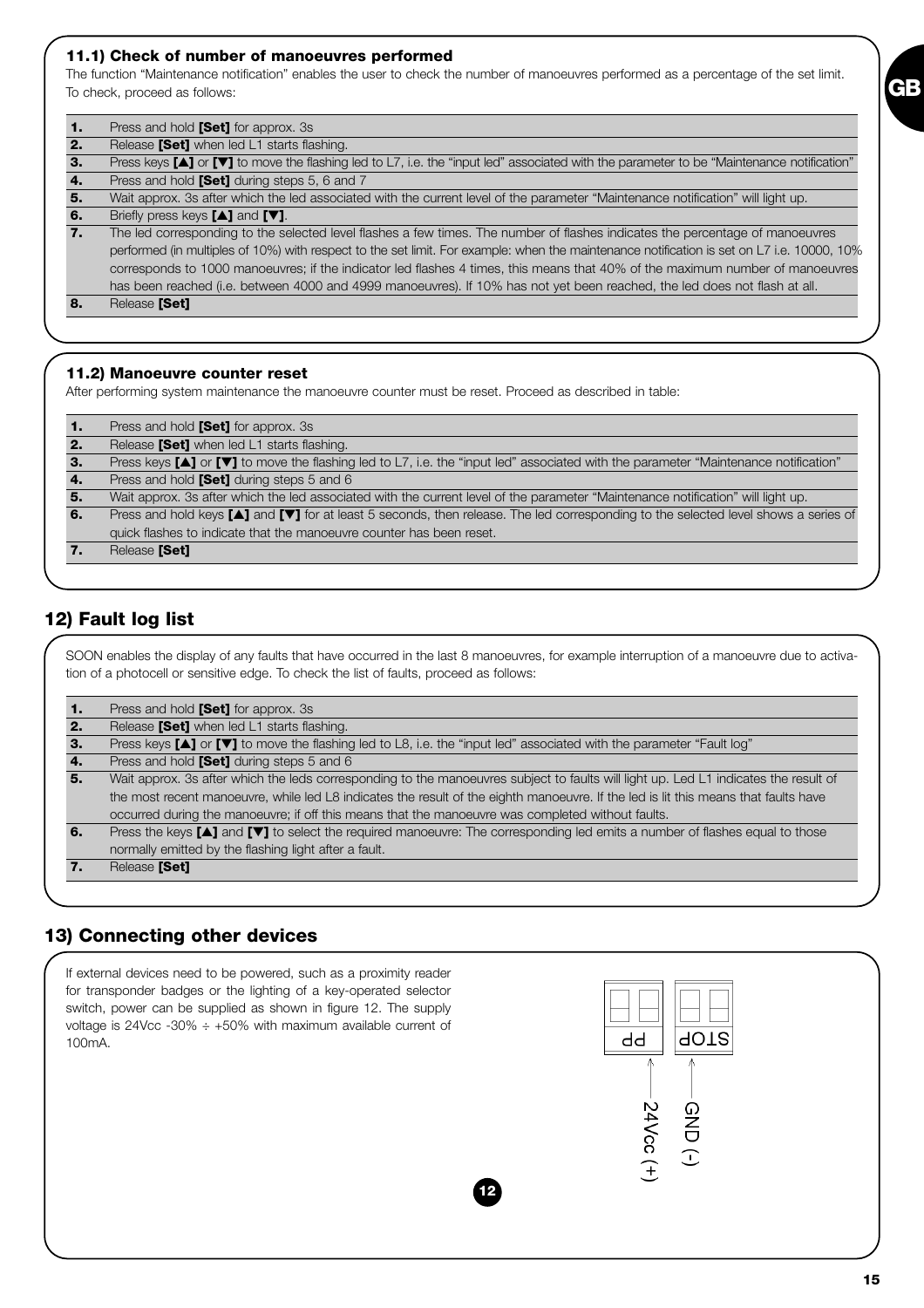#### **14.1) "Always open" function**

The "always open" function is a feature of the control unit that enables continuous activation of an opening manoeuvre when the "Step-bystep" command lasts more than 2 seconds; this can be useful for example to connect the SS terminal with the contact of a programme clock to keep the gate open during a specific time band. This feature is valid regardless of the setting of the input SS with exception of the setting as "Apartment block 2", see parameter "Function SS" in Table 4.

#### **14.2) "Move anyway" function**

In the event that a safety device malfunctions or is out of service, the gate may still be moved in "hold-to-run" mode. For details, refer to the paragraph "Control with safety devices out of service" in the enclosure "Instructions and warnings for the SOON gearmotor user".

### **15) Automation operation by means of transmitter and "SM" radio receiver**

The Control unit is fitted with a connector specially for the installation of a radio receiver with "SM" type connection (Fig. 13), to control the automation using a radio transmitter (receiver and transmitter are optional accessories). The four Outputs of the Receiver enable delivery of the following commands to the control unit:

If the aerial incorporated in LUCYB or other type of external aerial is not used, screw the rigid cable supplied with the receiver onto the aerial terminal (Fig. 14).

| Table 6: commands with receiver SMXI, SMXIS |                          |  |  |
|---------------------------------------------|--------------------------|--|--|
| Output N°1                                  | "SS" command (Step-Step) |  |  |
| Output $N^{\circ}2$                         | "Partial open" command   |  |  |
| Output N°3                                  | "Open" command           |  |  |
| Output N°4                                  | "Close" command          |  |  |





# **16) Automatic fault finding and diagnostics**

During normal operation, the control unit constantly monitors the automation processes and is designed to indicate any faults that arise, by means of a pre-set sequence of flashes emitted by the flashing light, courtesy light and the "BlueBUS Led" (the diagnostics flashes always refer to the last action performed by Soon) For an explanation of the number of flashes and associated cause, refer to the table below:

| $n^{\circ}$ flash | <b>Cause</b>                                                    |
|-------------------|-----------------------------------------------------------------|
|                   | BlueBUS synchronisation error                                   |
| 2                 | Activation of Photocell or Phototest error                      |
| 3                 | Gearmotor force insufficient or obstacle detected during travel |
| 4                 | Stop device activation                                          |
| 5                 | Memory parameter error                                          |
| 6                 | Internal manoeuvre limiter activation                           |
|                   | Power failure on motor circuits                                 |
| 8                 | Overcurrent on motor circuits                                   |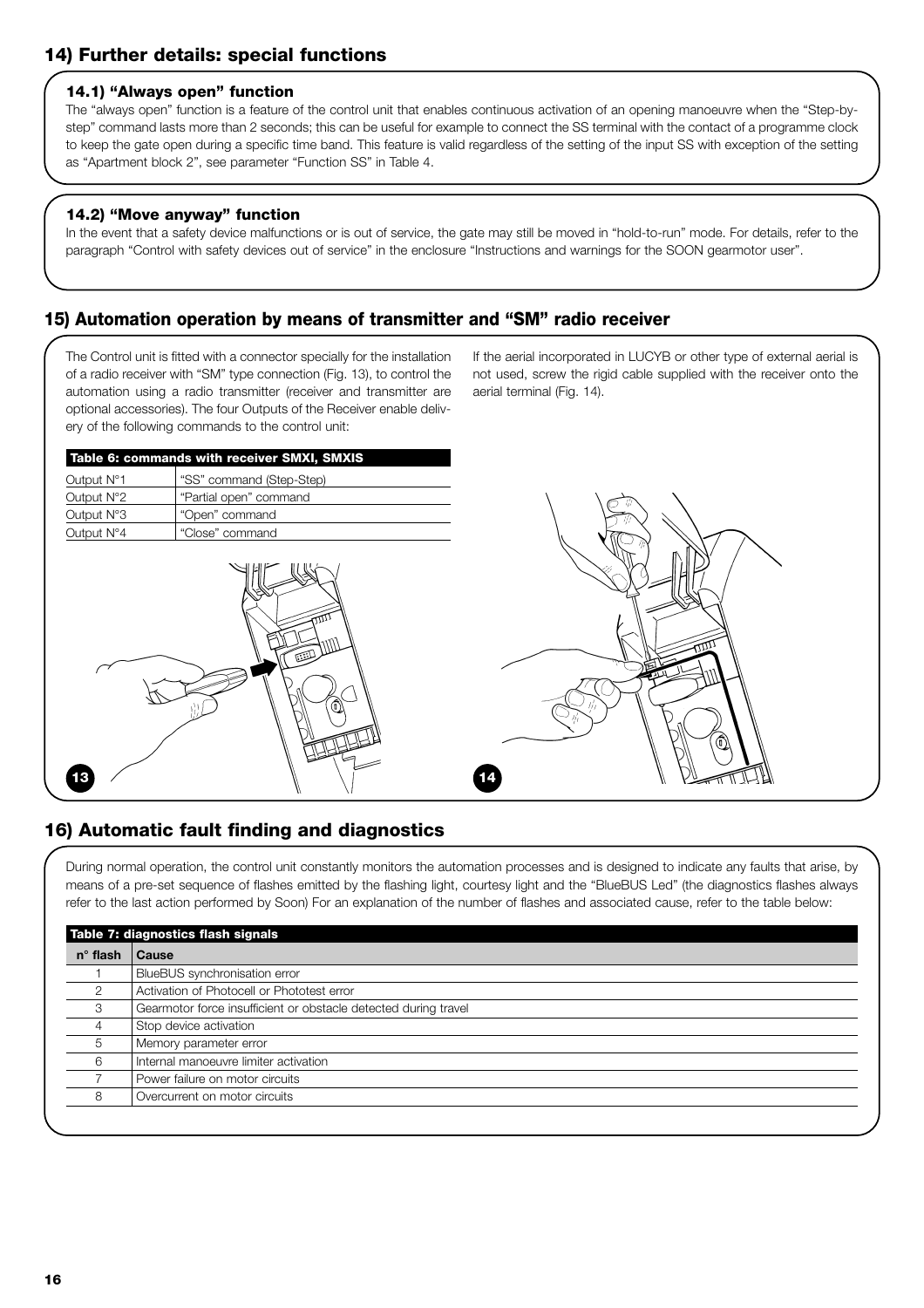arise during installation and programming of the automation.

This is a small guide to solving the most common problems that may • *…during the position memorisation phase led L1 or led L8 flashes quickly*

- *…no manoeuvre is activated and the "BlueBUS" led does not flash*
- Ensure that Soon is powered from a 230V mains. Ensure that fuses F1 and F2 (Fig. 15) are not blown; in this case, identify the cause of the fault and then replace with versions of the same current value and specifications.
- *…no manoeuvre is activated and the flashing light is off*
- Check that the command is effectively received. If the command is delivered to the input SS the relative "SS" led must light up; otherwise if the radio transmitter is used, the "BlueBUS" led flashes quickly twice.
- **…***the manoeuvre does not start and the courtesy light flashes a few times*

Count the number of flashes and check with reference to the data in Table 7.

• **…***a brief inversion is activated during the manoeuvre*

- The selected force may be too low to move the door. Check whether there are any obstacles, and if necessary select a higher force.

- Check whether a safety device connected to the STOP input has tripped.
- **…***the manoeuvre is executed by the device connected to the FLASH output does not work*
- Check that the device connected to the FLASH output is effectively the one programmed
- Check that when the device should be powered that there is voltage present on the device terminal; if voltage is present, the problem is caused by the device, which should be replaced with one of the same characteristics. If no voltage is present, this means that there is an electric overload on the output. Check that there are no short circuits on the cable
- This means that the upper overtravel limit position has been reached (L1 flashing quickly) or lower overtravel limit (L8 flashing quickly). - If led L1 flashes, perform a closing manoeuvre until L1 stops flash-
- ing quickly. Then detach Soon from the spring support shaft, open the door to the maximum position and re-install Soon in this position.
- If led L8 flashes, perform an opening manoeuvre until L8 stops flashing quickly. Then detach Soon from the spring support shaft, close the door to the maximum position and re-install Soon in this position.



**15**

# **18) Disposal**

As in installation, also at the end of product lifetime, the disassembly and scrapping operations must be performed by qualified personnel.

This product is made up of various types of materials: some may be recycled, and others must be disposed of. Seek information on the recycling and disposal systems envisaged by the local regula-tions in your area for this product category.

**Some parts of the product may contain pollutant or ! hazardous substances which, if disposed of into the environment, may cause serious damage to the environment or physical health.**

As shown by the symbol in Fig. 16, disposal of this product in domestic waste is strictly prohibited. Separate the waste into categories for disposal, according to the methods envisaged by current legislation in your area, or return the product to the retailer when purchasing a new version.

**Local legislation may envisage serious fines in the ! event of abusive disposal of this product.**

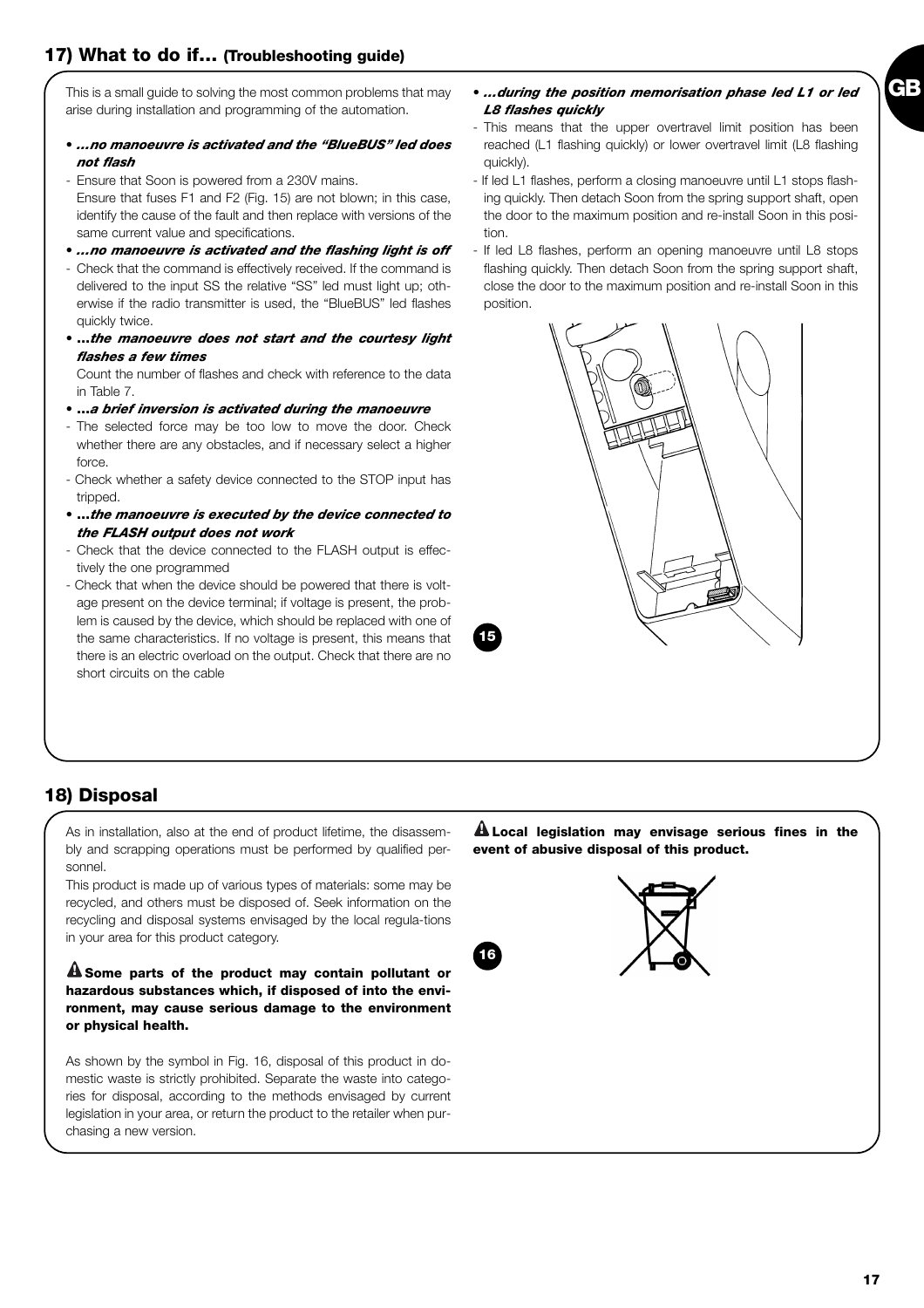# Soon

| Sommario |                                                                                           | pag. |
|----------|-------------------------------------------------------------------------------------------|------|
|          | Istruzioni per installare e avviare l'automazione                                         | 19   |
| 1        | Operare in condizioni di sicurezza                                                        | 19   |
| 1.1      | Precauzioni e avvertenze per la sicurezza                                                 | 19   |
| 2<br>2.1 | Conoscere le caratteristiche del prodotto<br>Descrizione del prodotto, destinazione d'uso | 19   |
|          | e caratteristiche tecniche                                                                | 19   |
| 3        | Valutare la fattibilità dell'installazione                                                | 20   |
| 3.1      | Verificare i componenti del prodotto                                                      | 20   |
| 3.2      | Verificare l'idoneità dell'ambiente                                                       | 20   |
| 3.3      | Verificare i limiti d'impiego del prodotto                                                | 20   |
| 4        | Installare i vari componenti                                                              | 20   |
| 4.1      | Schema tipico di installazione                                                            | 20   |
| 4.2      | Installare i componenti meccanici                                                         | 21   |
| 4.3      | Posa dei cavi elettrici                                                                   | 22   |
| 4.4      | Procedura manuale di blocco e sblocco                                                     | 22   |
| 5        | Effettuare i collegamenti elettrici                                                       | 22   |
| 5.1      | Collegare tutti i dispositivi                                                             | 22   |
| 5.2      | Collegare i dispositivi BlueBUS                                                           | 24   |
| 5.2.1    | Fotocellule                                                                               | 24   |
| 5.2.2    | Fotosensore FT210B                                                                        | 24   |
| 5.3      | Collegare dispositivi all'ingresso STOP                                                   | 24   |
| 5.4      | Collegare l'alimentazione elettrica                                                       | 25   |
| 6        | Prima accensione dell'impianto - verifiche                                                | 25   |
| 6.1      | Test di funzionamento                                                                     | 25   |
|          | Memorizzazione dispositivi e posizioni                                                    | 25   |
| 7.1      | Memorizzazione dispositivi                                                                | 25   |
| 7.2      | Memorizzazione delle posizioni                                                            | 26   |
| 8        | Effettuare il collaudo finale dell'impianto                                               | 27   |
| 8.1      | Test per il collaudo finale                                                               | 27   |
| 8.2      | Messa in servizio                                                                         | 27   |
|          |                                                                                           |      |

| 9    | Istruzioni per personalizzare il funzionamento<br>dell'automazione | 28 |
|------|--------------------------------------------------------------------|----|
| 9.1  | Tasti di programmazione                                            | 28 |
| 10   | Programmazioni                                                     | 28 |
| 10.1 | Funzioni primo livello                                             | 28 |
| 10.2 | Programmazioni primo livello                                       | 29 |
| 10.3 | Funzioni secondo livello (parametri regolabili)                    | 29 |
| 10.4 | Programmazioni secondo livello                                     | 30 |
|      | Avviso di manutenzione                                             | 30 |
| 11.1 | Verifica del numero di manovre effettuate                          | 31 |
| 11.2 | Azzeramento contatore manovre                                      | 31 |
| 12   | Elenco storico anomalie                                            | 31 |
| 13   | Collegamento altri dispositivi                                     | 31 |
| 14   | Approfondimenti: funzioni particolari                              | 32 |
| 14.1 | Funzione "Apri sempre"                                             | 32 |
| 14.2 | Funzioni "Muovi comunque"                                          | 32 |
| 15   | Funzionaamento dell'automazione tramite                            |    |
|      | trasmettitore e ricevitore-adio con innesto tipo                   |    |
|      | "SM"                                                               | 32 |
| 16   | Controllo e diagnosi delle anomalie di                             |    |
|      | funzionamento                                                      | 32 |
| 17   | Casa fare se                                                       |    |
|      | (Guida alla risoluzione dei problemi)                              | 33 |
| 18   | Smaltimento                                                        | 33 |
|      |                                                                    |    |

#### *INTRODUZIONE*

*Il presente manuale spiega come installare, programmare e usare l'apri portone sezionale Soon. I vari argomenti sono suddivisi in tre parti distinte:*

*La PRIMA PARTE è una guida passo-passo che illustra le fasi necessarie all'installazione "fisica" del prodotto e all'avvio del suo funzionamento.*

*La SECONDA PARTE descrive come personalizzare il funzionamento di Soon, attraverso la programmazione di alcune funzioni specifiche e la scelta di opzioni e regolazioni particolari. Inoltre, una sezione è dedicata anche alla manutenzione e allo smaltimento del prodotto.*

La **Prima** e la **Seconda Parte** del manuale sono destinate esclusi-**!** vamente al Personale Tecnico qualificato che installerà l'automazione. Nessuna di queste informazioni può ritenersi utile o di qualche interesse per l'Utente finale del prodotto.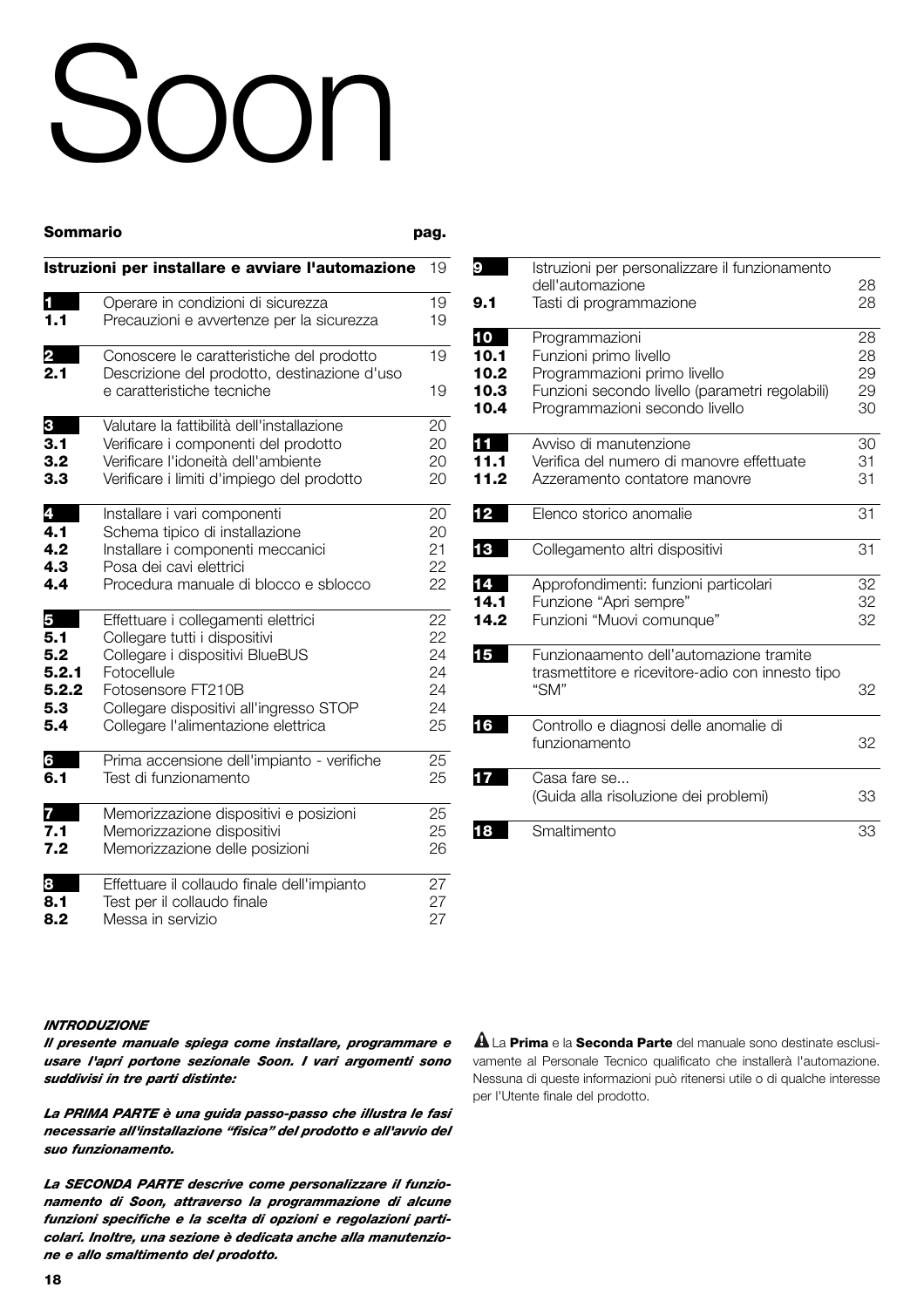# **Istruzioni per l'installazione e l'avvio dell'automazione**

Questa PRIMA PARTE descrive passo per passo tutte le fasi dell'installazione del prodotto (montaggio meccanico, collegamenti elettrici, collaudo) e del suo primo avvio (impostazioni di funzionamento).

Queste fasi sono precedute da indicazioni molto importanti che riguardano la sicurezza, le caratteristiche del prodotto e la fattibilità dell'impianto.

**I**

# **1) Operare in condizioni di sicurezza**

#### **1.1) Precauzioni e avvertenze per la sicurezza**

 $\blacksquare$  Le operazioni di installazione, programmazione e messa in servizio del prodotto devono essere effettuate unicamente da personale tecnicamente qualificato, nel rispetto sia delle leggi e delle norme vigenti che regolamentano la materia, sia delle istruzioni contenute in questo manuale.

Il presente manuale è strutturato per guidare passo dopo passo il lavoro di installazione, programmazione e messa in servizio del motoriduttore Soon. Tutte le operazioni da effettuare, insieme alle necessarie istruzioni, sono riportate nell'esatto ordine con cui dovranno essere eseguite le fasi del lavoro.

È' importante quindi, leggere tutte le sezioni del manuale prima di iniziare il lavoro di installazione. Raccomandiamo in particolare, di leggere con molta attenzione le Sezioni che contengono informazioni fondamentali per la SICUREZZA come la presente Sezione 1, la Sezione 3 - VERIFICHE PRIMA DELL'INSTALLAZIONE E LIMITI D'IMPIEGO DEL PRODOTTO e la Sezione 8 - COLLAUDO E MES-SA IN SERVIZIO DEL SISTEMA.

Considerati i pericoli che possono verificarsi durante l'installazione e l'uso quotidiano del prodotto, è necessario che l'installazione avvenga nel pieno rispetto della Direttiva europea n° 98/37/CE (Direttiva Macchine che disciplina la realizzazione di una porta o di un cancello automatico) e in particolare dalle norme EN 12445, EN 12453 e EN 12635.

L'osservanza di questa Direttiva vi permette di operare nella massima sicurezza, consentendovi di emettere alla fine del lavoro la dichiarazione di presunta conformità e, dunque, la sicurezza dell'impianto.

**NOTA:** Ulteriori informazioni e linee guida all'analisi dei rischi, utili alla vostra realizzazione del "Fascicolo Tecnico", sono disponibili sul sito internet: www.niceforyou.com.

- È vietato fare un uso diverso del prodotto Soon, rispetto a quanto riportato in questo manuale. Usi impropri possono danneggiare il prodotto e mettere in pericolo persone e cose.
- È vietato eseguire modifiche su qualsiasi componente del prodotto, salvo quelle espressamente indicate nel manuale. Operazioni non autorizzate possono causare solo malfunzionamenti e Nice® declina ogni responsabilità per danni derivati da prodotti modificati arbitrariamente.
- Prima di iniziare l'installazione è necessario eseguire l'analisi dei rischi, comprendente l'elenco dei requisiti essenziali di sicurezza previsti nell'allegato I della Direttiva Macchine, indicando le relative soluzioni adottate. Si ricorda che "l'analisi dei rischi" è uno dei documenti che costituiscono il "Fascicolo Tecnico" dell'automazione.
- Prima di iniziare l'installazione è bene verificare la necessità di ulteriori dispositivi e materiali che possono servire a completare

l'automazione con Soon, valutando la specifica situazione d'impiego e i pericoli presenti; ad esempio devono essere considerati i rischi di impatto, di schiacciamento, cesoiamento, convogliamento e altri pericoli in genere.

- Collegare la Centrale di comando di Soon solo ad una linea di alimentazione elettrica dotata di messa a terra di sicurezza.
- Prima Durante l'installazione, evitare che le parti dell'automatismo possano venir immerse in acqua o in altre sostanze liquide o che queste sostanze o anche oggetti solidi possano penetrare all'interno della centrale e di altri dispositivi aperti. Se ciò dovesse verificarsi, scollegare immediatamente l'alimentazione elettrica e rivolgersi al Servizio di Assistenza Nice®.

L'uso di Soon in queste situazioni può essere fonte di pericolo! **!**

- Prima Non tenere i vari componenti di Soon vicino a fonti di calore e tanto meno esporli alla nuda fiamma. Tali azioni possono danneggiare i componenti del sistema ed essere causa di malfunzionamenti, incendio o situazioni di pericolo.
- Prima Durante l'installazione, tutte le operazioni che richiedono l'accesso alle parti interne, nascoste dal coperchio di Soon (es. i morsetti), devono essere effettuate in assenza di alimentazione elettrica. Se il collegamento è già stato effettuato e il dispositivo di sconnessione è fuori dalla vostra vista, è importante apporvi vicino un cartello con scritto: "ATTENZIONE! MANUTENZIONE IN CORSO".
- Prima Se durante l'installazione dovessero entrare in funzione sistemi di protezione elettrica come interruttori automatici o fusibili, prima di ripristinarne il normale funzionamento è necessario individuare le cause del guasto ed eliminarle.
- Prima Al termine dell'installazione, l'automatismo può essere utilizzato solo dopo aver effettuato la "messa in servizio", così come specificato nella Sezione 8 - COLLAUDO E MESSA IN SERVIZIO DEL SISTEMA.
- Prima In caso di lunghi periodi di inutilizzo di Soon, è consigliabile estrarre la batteria opzionale e custodirla in luogo asciutto. Questa precauzione eviterà il deterioramento e il rischio di perdite di sostanze nocive dalla batteria.
- Prima In caso di qualche guasto non risolvibile con le informazioni contenute in questo manuale, si consiglia di chiamare il Servizio Assistenza Nice®.
- Prima Il materiale dell'imballaggio del prodotto Soon deve essere smaltito nel pieno rispetto della normativa locale in materia di smaltimento dei rifiuti.
- Prima Vi raccomandiamo di conservare con cura questo manuale per facilitare eventuali manutenzioni e interventi futuri sul prodotto.

# **2) Conoscere le caratteristiche del prodotto**

#### **2.1) Descrizione del prodotto, destinazione d'uso e caratteristiche tecniche**

SOON è un attuatore elettromeccanico per l'automazione di porte sezionali fino a 20mq. Grazie all'albero di uscita cavo permette un facile innesto con l'albero portamolle di gran parte dei sezionali in commercio.

La centrale SOA2, oltre ad alimentare il motore in corrente continua, permette una ottimale regolazione della coppia e della velocità del motoriduttore, un esatto rilievo delle quote, la partenza e la chiusura graduali, la rilevazione dell'ostacolo. Inoltre essa è dotata di una spia di manutenzione che permette di registrare le manovre che il motoriduttore esegue durante tutta la sua vita.

Lo sblocco, azionabile da terra, disimpegna il motore dal corpo riduttore.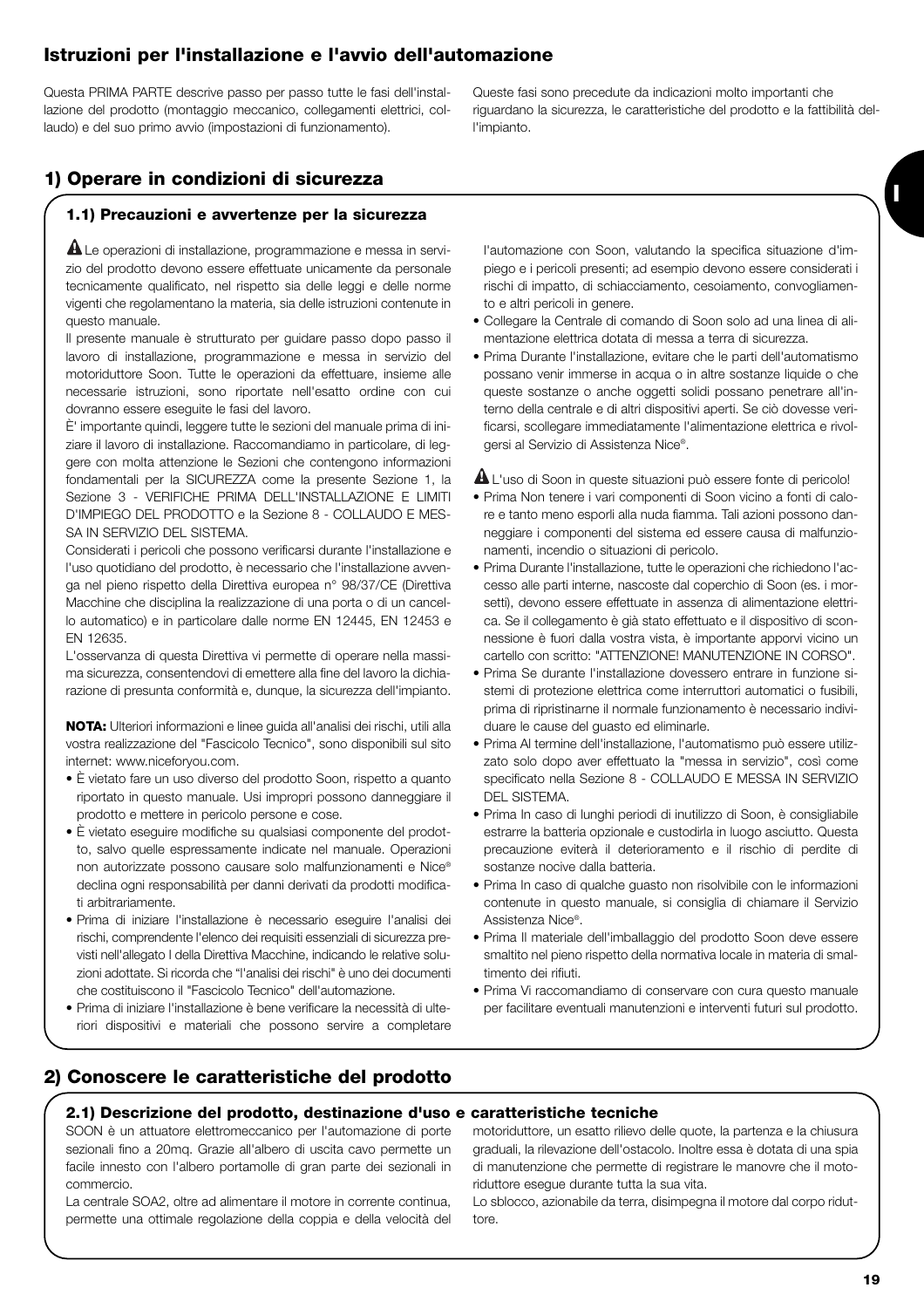# **3) Valutare la fattibilità dell'installazione**

Prima di procedere all'installazione, verificare l'integrità dei componenti del prodotto, l'adeguatezza del modello scelto e l'idoneità dell'ambiente destinato all'installazione.



#### **3.2) Verificare l'idoneità dell'ambiente**

- Verificare che l'ambiente prescelto per l'installazione, sia compatibile con l'ingombro totale del vostro modello Soon (Fig. 2).
- Verificare che nell'ambiente non vi siano ostacoli lungo la traiettoria del sezionale, che possano limitare il suo movimento totale in apertura e chiusura.
- Verificare che l'ambiente prescelto per l'installazione possa consentire una facile e sicura esecuzione delle manovre ma-nuali.
- Verificare che ciascun dispositivo da fissare sia posizionato su una superficie solida e al riparo da urti accidentali.

### **3.3) Verificare i limiti d'impiego del prodotto (vedere fig. 2)**

Verificare i limiti di impiego del vostro Soon e degli accessori che si prevede d'installare, valutando l'idoneità delle loro caratteristiche a soddisfare le esigenze dell'ambiente e le limitazioni riportate di seguito:

- Verificare se la grandezza del sezionale è inferiore ai 20 mq.
- Verificare che l'albero di movimentazione del sezionale sia compatibile con l'albero di uscita del Soon con l'ausilio delle chiavette fornite nell'imballo.
- Verificare che la staffa di fissaggio al muro sia sufficientemente lunga.



# **4) Installare i vari componenti**

**L'installazione dell'automazione deve essere effettuata unicamente da personale qualificato, rispettando le presen-! ti istruzioni, le leggi e le norme vigenti.**

#### **4.1) Schema tipico di installazione (vedere fig. 3)**

La Fig. 3 mostra l'installazione completa di un motoriduttore Soon. Il disegno riporta i vari componenti e i cavi necessari al loro collegamento, il tutto assemblato e posizionato secondo uno schema tipico e usuale.

#### **Legenda dei componenti meccanici in Fig. 3:**

#### **1** - Motoriduttore Soon

- **2** Fotocellula
- **3** Selettore a chiave
- **4** Colonnina per fotocellula
- **5** Lampeggiante
- **6** Trasmettitore
- **7** Bordo primario

#### **Legenda dei cavi elettrici in Fig. 3:**

- **A** Linea elettrica di alimentazione
- **B** Lampeggiante con antenna
- **C** Fotocellule
- **D** Selettore a chiave
- **E** Bordo primario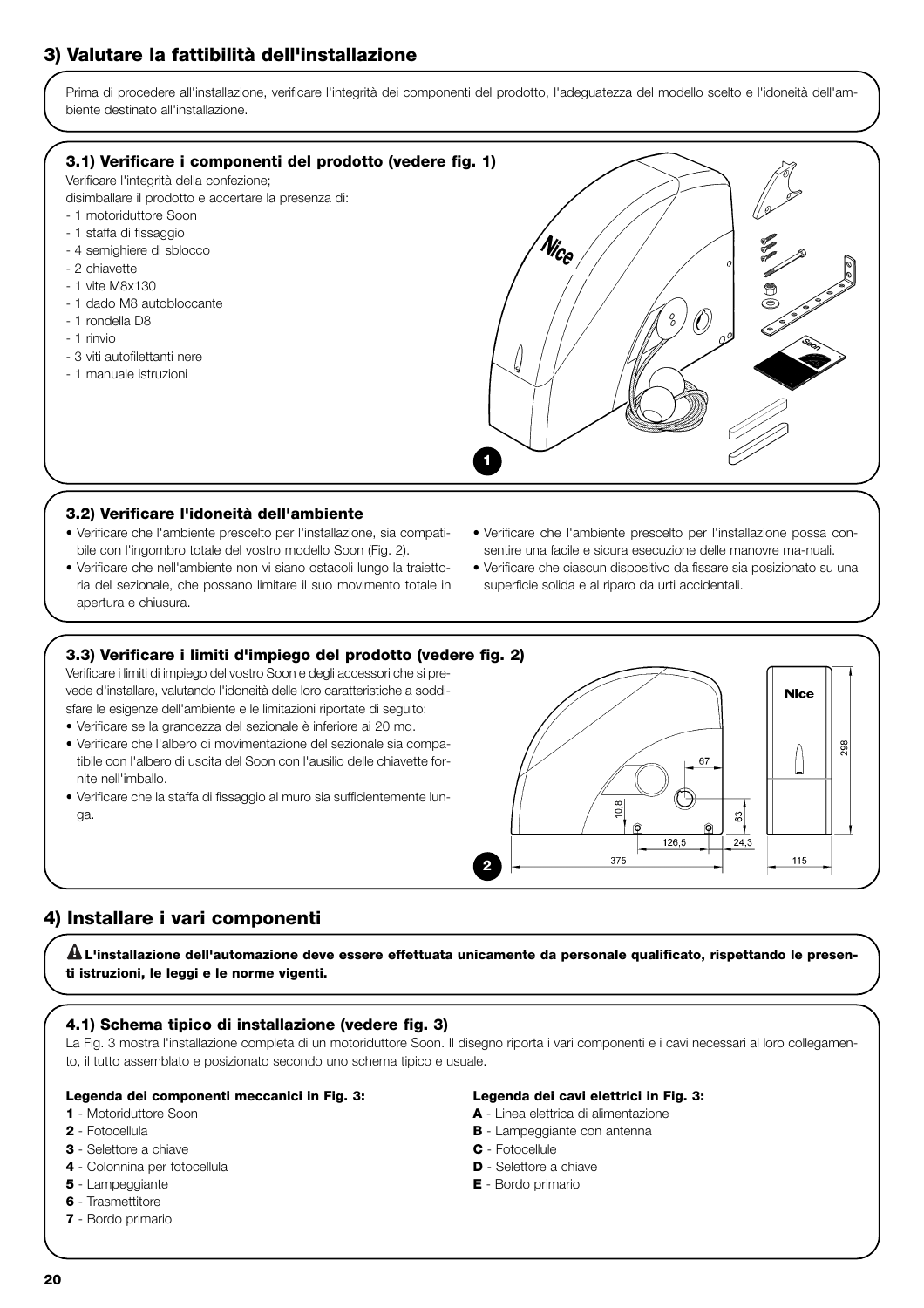

#### **4.2) Installare i componenti meccanici**

Dopo aver terminato i lavori di preparazione all'installazione (ad esempio, lo scavo delle tracce per i tubi dei cavi elettrici o la posa di canaline esterne; l'eventuale fissaggio nel calcestruzzo dei suddetti tubi e altre preparazioni utili), sarà possibile procedere al montaggio e all'installazione completa di tutti i componenti meccanici ed elettrici del Soon. Procedere quindi seguendo l'ordine indicato di seguito.

#### **Montaggio della motoriduttore Soon (vedere Fig. 4)**

1. (Fig. 4-a) Inserire l'albero di uscita del Soon nell'albero di trasmissione del moto del portone sezionale accoppiandoli con l'ausilio di una chiavetta in dotazione.

#### **Eseguire questa operazione a portone CHIUSO.**

- 2. (Fig. 4-b) Fissare al Soon la staffa tramite vite, dado e rondella in dotazione.
- 3. (Fig. 4-c) Fissare alla parete la staffa tramite un tassello (non in dotazione) adeguato al materiale della parete.
- 4. (Fig. 4-d) E' possibile installare Soon in posizione orizzontale tramite l'ausilio del particolare rinvio (in dotazione) che va fissato tramite tre viti (in dotazione) nella posizione raffigurata facendo attenzione alle uscite dei cavi di sblocco.

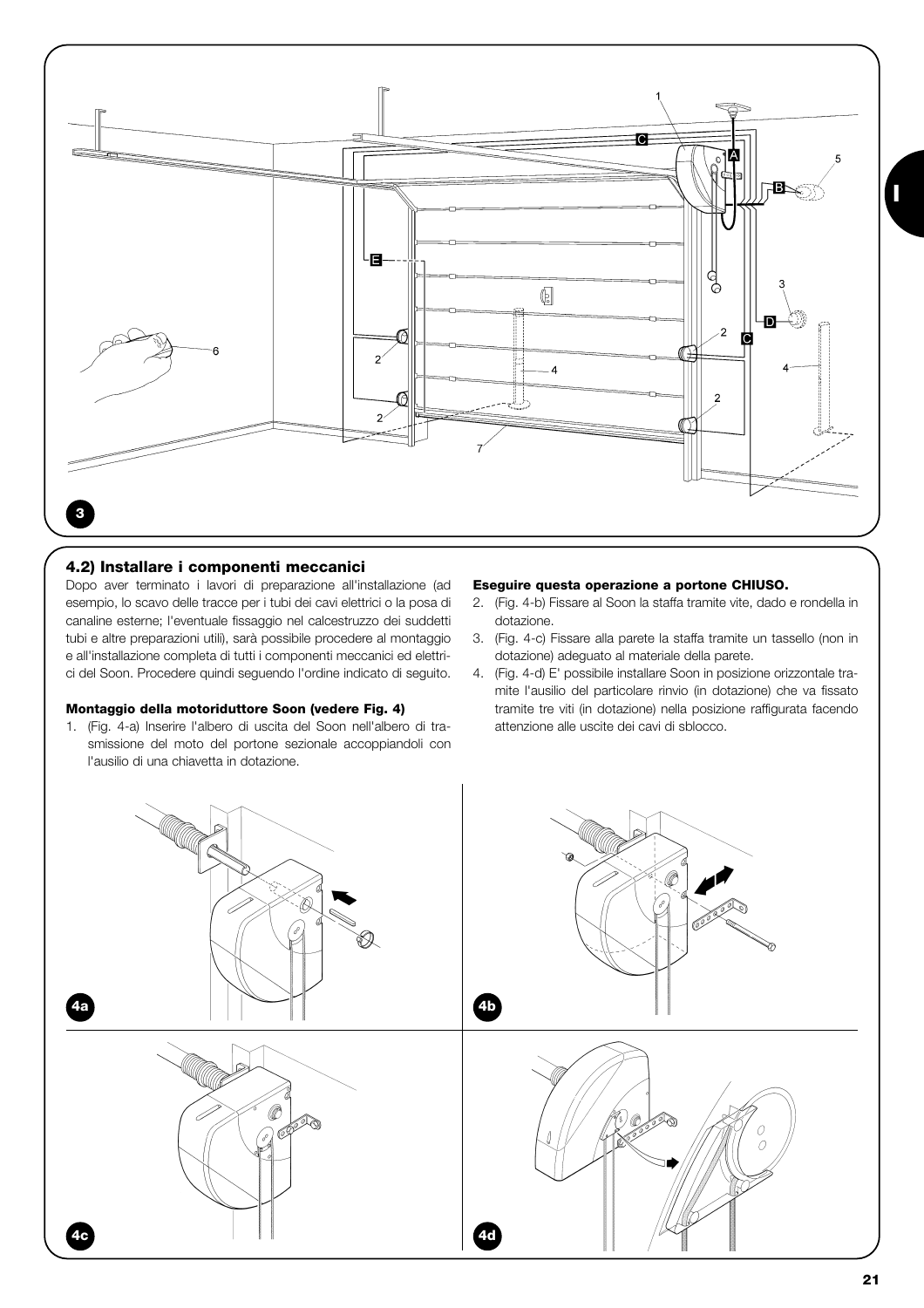#### **4.3) Posa dei cavi elettrici (vedere Fig. 3 e Tab. 1)**

Terminata l'installazione dei vari componenti meccanici, procedere ora alla posa di tutti i cavi elettrici necessari facendo riferimento alla Fig. 3 che mostra la collocazione tipica di questi cavi, e alla Tabella 1 che analizza in dettaglio le loro caratteristiche tecniche.

**I cavi utilizzati per i collegamenti dei vari dispositivi devono essere adatti al tipo di installazione che s'intende effet-! tuare: se l'installazione avviene in ambiente coperto o all'interno, si consiglia un cavo tipo H03VV-F.**

#### **CARATTERISTICHE DEI CAVI ELETTRICI**

**(Le lettere abbinate ai cavi sono le stesse riportate anche in Fig. 3)**

| Tabella 1: elenco cavi              |                                               |                                    |  |
|-------------------------------------|-----------------------------------------------|------------------------------------|--|
| Collegamento                        | Tipo di cavo                                  | Lunghezza massima consentita       |  |
| A: Linea elettrica di alimentazione | $n^{\circ}$ 1 cavo (3 x 1,5 mm <sup>2</sup> ) | 30 m $(*)$                         |  |
| <b>B:</b> Lampeggiante              | $n^{\circ}$ 1 cavo (2 x 1 mm <sup>2</sup> )   | 20 <sub>m</sub>                    |  |
| C: Antenna                          | nº 1 cavo schermato (tipo RG58)               | 20 m (si consiglia: minore di 5 m) |  |
| <b>D:</b> Fotocellula               | $n^{\circ}$ 1 cavo (2 x 0.5 mm <sup>2</sup> ) | 30 <sub>m</sub>                    |  |
| <b>E:</b> Selettore a chiave        | $n^{\circ}$ 1 cavo (4 x 0,5 mm <sup>2</sup> ) | 50 <sub>m</sub>                    |  |
| F: Collegamento bordi mobili        | $n^{\circ}$ 1 cavo (2 x 0,5 mm <sup>2</sup> ) | 20 <sub>m</sub>                    |  |

Nota: (\*) Se il cavo di alimentazione è più lungo di 30 m, occorre usare un cavo con sezione maggiore (esempio: 3 x 2,5 mm<sup>2</sup>) ed è necessaria una messa a terra di sicurezza in prossimità dell'automazione.

#### **4.4) Procedura manuale di sblocco e blocco**

**Fare riferimento a questa procedura ogni volta che nel ! testo del manuale, si invita a "bloccare" o a "sbloccare" manualmente il meccanismo del SOON.**

#### **Note:**

Le manovre di sblocco o di blocco del meccanismo devono essere fatte esclusivamente con il motoriduttore completamente fermo.

- L'operazione manuale deve essere eseguita nei casi di mancanza di corrente, di anomalie dell'impianto o se richiesta espressamente nel testo del manuale.
- Lo sblocco manuale, consente la libera corsa del portone sezionale.



### **5) Effettuare i collegamenti elettrici**

**Con lo scopo di garantire la Sicurezza dell'installatore ed evitare danni ai componenti dell'automazione, prima di ! effettuare i collegamenti elettrici o di innestare il Ricevitore - radio, accertarsi che la Centrale di comando sia SCOLLE-GATA dalla rete elettrica e da eventuali batterie tampone.**

#### **5.1) Collegare tutti i dispositivi**

Tutti i collegamenti elettrici devono essere eseguiti in assenza di tensione all'impianto.

- 1. Per rimuovere il coperchio di protezione ed accedere alla centrale elettronica di controllo di SOON occorre togliere la vite e sollevare il coperchio tirandolo verso l'alto (Fig. 5).
- 2. Allentare il pressacavo libero e far passare i cavi per il collegamento ai morsetti della centrale. Lasciare i cavi 20÷30 cm più lunghi del necessario. Vedere tabella 1 per il tipo di cavi e Fig. 6 per i collegamenti.
- 3. Eseguire i collegamenti dei cavi secondo lo schema di Fig. 7. Per maggiore comodità i morsetti sono estraibili.
- 4. Terminati i collegamenti bloccare i cavi serrando il pressacavo. La parte eccedente del cavo d'antenna va bloccata agli altri cavi con un'altra fascetta.

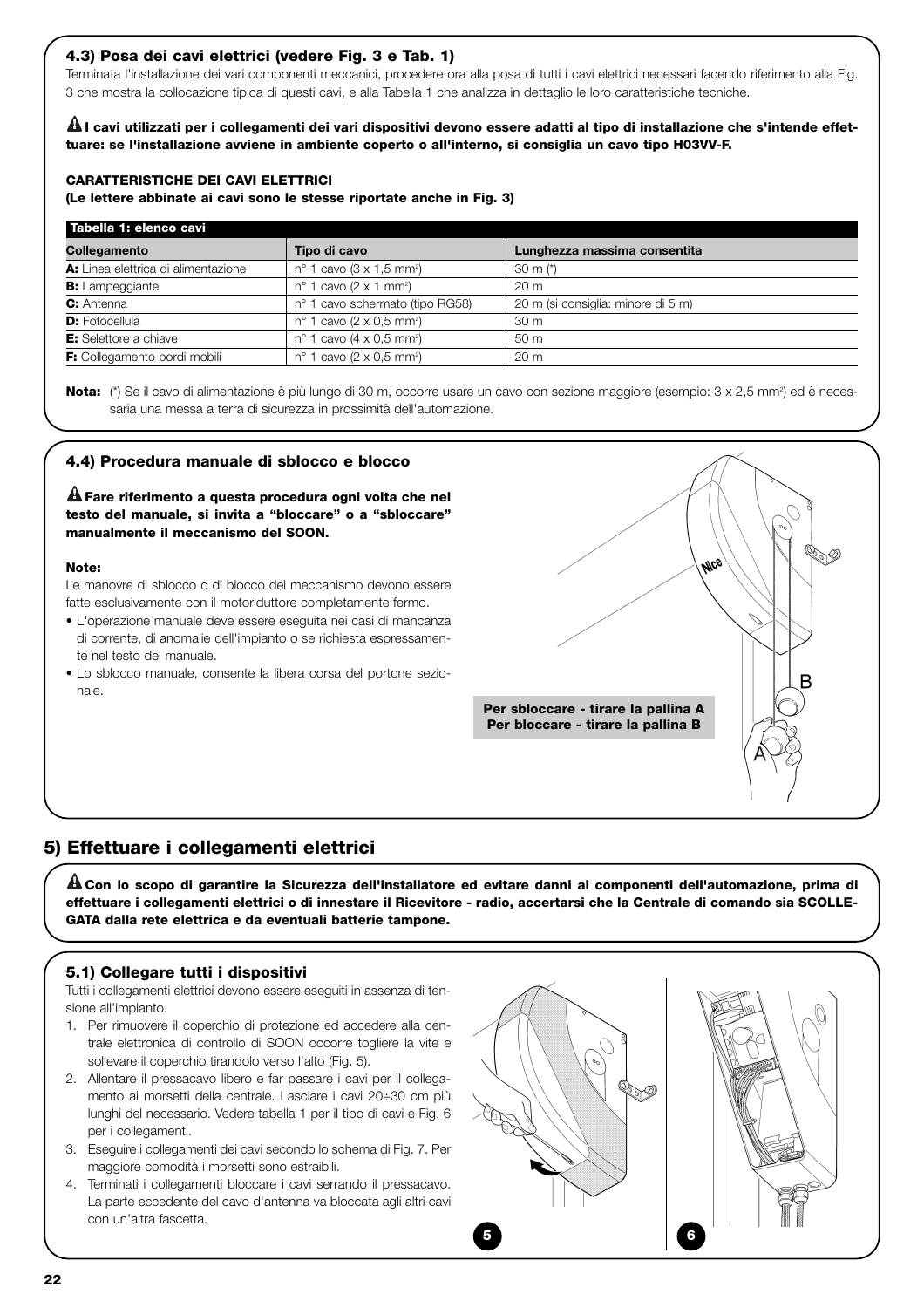| <u>oo po</u>   | TX<br><b>RX</b><br>有國門<br>医网间<br>⇁<br>NG NO<br>NO NG                                                                                                                                                                                                      |
|----------------|-----------------------------------------------------------------------------------------------------------------------------------------------------------------------------------------------------------------------------------------------------------|
| $\overline{7}$ | UUUUU<br>ħ<br>nnnn<br>ě<br>Þ<br><b>BE HE RE HE RE HE</b>                                                                                                                                                                                                  |
| <b>FLASH</b>   | questa uscita è programmabile (vedere la SECONDA PARTE del manuale) per collegare uno fra i seguenti dispositivi:<br>Lampeggiante Se programmata come "lampeggiante" sull'uscita "FLASH" è possibile collegare un lampeggiante NICE                       |
|                | "LUCY B" con una lampadina a 12V 21W tipo auto. Durante la manovra lampeggia con periodo 0.5s acceso e 0.5s<br>spento.                                                                                                                                    |
| U              | Uscita "spia portone aperto" Se programmata come "spia portone aperto" sull'uscita "FLASH" è possibile collegare<br>una spia 24V max 5W per la segnalazione di portone aperto.                                                                            |
|                | Può essere programmata anche per altre funzioni; vedere la SECONDA PARTE del manuale<br>Ventosa* Se programmata come "ventosa" sull'uscita "FLASH" è possibile collegare una ventosa 24V max 10W                                                          |
|                | (versioni con solo elettromagnete, senza dispositivi elettronici). Quando il portone è chiuso la ventosa viene attivata                                                                                                                                   |
|                | bloccando il portone. Durante la manovra di apertura o chiusura viene disattivata.<br>Elettroblocco* Se programmata come "elettroblocco" sull'uscita "FLASH" è possibile collegare un'elettroblocco con                                                   |
|                | scrocco 24V max 10W (versioni con solo elettromagnete, senza dispositivi elettronici).<br>Durante la manovra di apertura l'elettroblocco viene attivato e rimane attivo per liberare il portone ed eseguire la manovra.                                   |
|                | Nella manovra di chiusura accertarsi che l'elettroblocco si riagganci meccanicamente.<br>Elettroserratura* Se programmata come "elettroserratura" sull'uscita "FLASH" è possibile collegare una                                                           |
|                | elettroserratura con scrocco 24V max 10W (versioni con solo elettromagnete, senza dispositivi elettronici).                                                                                                                                               |
|                | Durante la manovra di apertura l'elettroserratura viene attivato per un breve periodo per liberare il portone ed eseguire la<br>manovra. Nella manovra di chiusura accertarsi che l'elettroserratura si riagganci meccanicamente.                         |
| <b>BLUEBUS</b> | Su questo morsetto si possono collegare i dispositivi compatibili; tutti vengono collegati in parallelo con soli due<br>conduttori sui quali transita sia l'alimentazione elettrica che i segnali di comunicazione. Altre informazioni su BlueBUS         |
|                | sono presenti nel paragrafo "5.2 - Collegare i dispositivi BlueBUS".                                                                                                                                                                                      |
| <b>STOP</b>    | ingresso per dispositivi che bloccano o eventualmente arrestano la manovra in corso; con opportuni accorgimenti sull'ingresso<br>è possibile collegare contatti tipo "Normalmente Chiuso", tipo "Normalmente Aperto", dispositivi a resistenza costante o |
| РP             | di tipo ottico. Altre informazioni su STOP sono presenti nel paragrafo "5.3 - Collegare dispositivi all'ingresso stop".<br>ingresso per dispositivi che comandano il movimento in modalità Passo-Passo; è possibile collegare contatti di tipo            |
|                | "Normalmente Aperto".                                                                                                                                                                                                                                     |
| <b>OPEN</b>    | ingresso per dispositivi che comandano il movimento di sola apertura; è possibile collegare contatti di tipo "Normalmente<br>Aperto".                                                                                                                     |
| <b>CLOSE</b>   | ingresso per dispositivi che comandano il movimento di sola chiusura; è possibile collegare contatti di tipo "Normalmente<br>Aperto".                                                                                                                     |
| <b>ANTENNA</b> | ingresso di collegamento dell'antenna per ricevitore radio (l'antenna è incorporata su LUCY B).<br>* Possono essere collegati solo dispositivi contenenti il solo elettromagnete.                                                                         |

# **Non impiegare dispositivi diversi da quelli previsti !**

**I**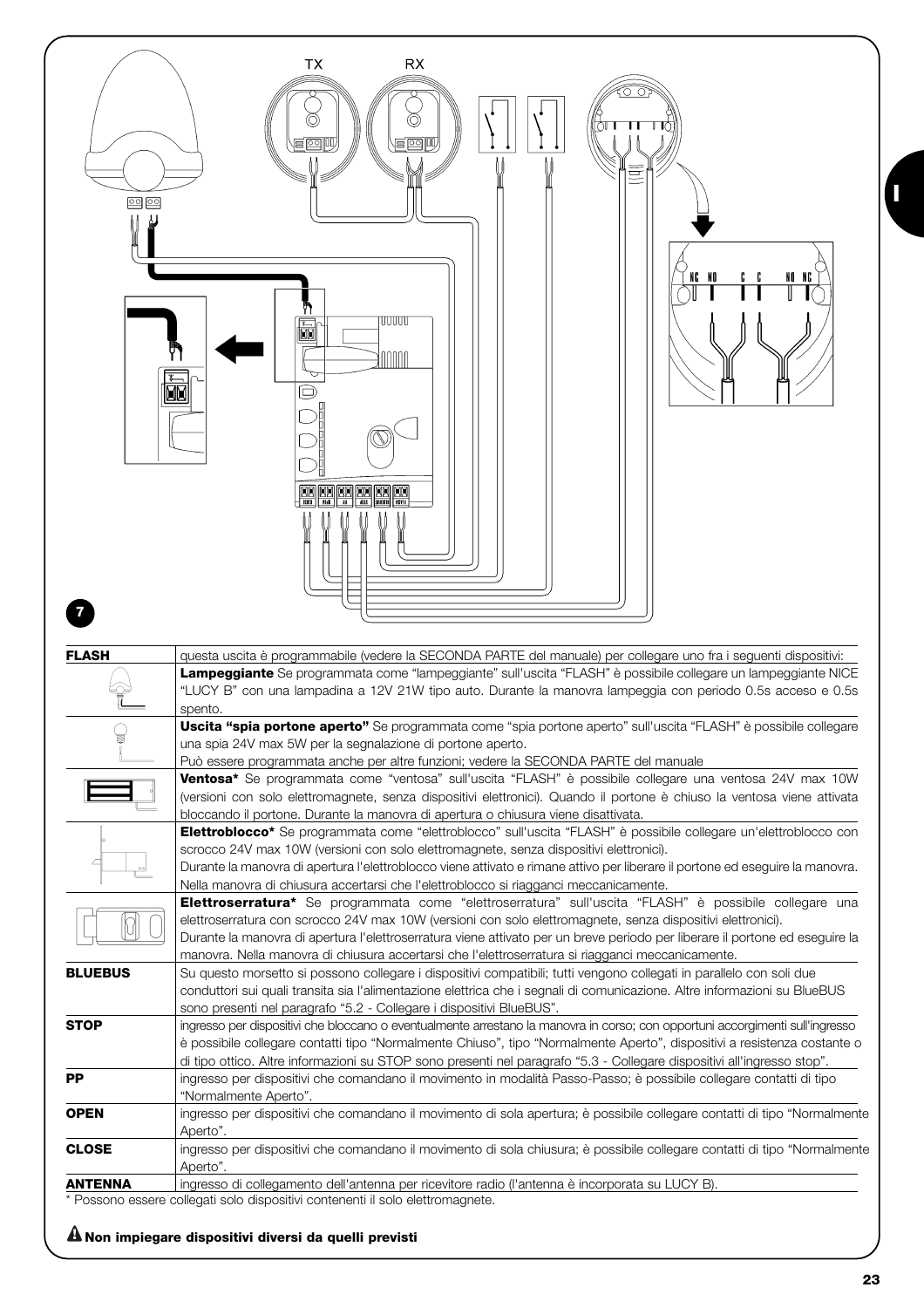#### **5.2) Collegare dispositivi BlueBus**

BlueBUS è una tecnica che permette di effettuare i collegamenti dei dispositivi compatibili con soli due conduttori sui quali transita sia l'alimentazione elettrica che i segnali di comunicazione. Tutti i dispositivi vengono collegati in parallelo sugli stessi 2 conduttori di BlueBUS e senza necessità di rispettare alcuna polarità; ogni dispositivo viene riconosciuto singolamente poiché durante l'installazione gli viene assegnato un indirizzo univoco. A BlueBUS si possono collegare ad esempio: fotocellule, dispositivi di sicurezza, pulsanti di comando, spie di segnalazione ecc. La centrale di controllo di SOON riconosce

uno ad uno tutti i dispositivi collegati attraverso un'opportuna fase di apprendimento ed è in grado di rilevare con estrema sicurezza tutte le possibili anomalie. Per questo motivo ogni volta che viene aggiunto o tolto un dispositivo collegato a BlueBUS occorrerà eseguire, nella centrale, la fase di apprendimento come descritto nel paragrafo "7.1 - Memorizzazione dispositivi".

#### **5.2.1) Fotocellule**

Il sistema "BlueBUS" consente, tramite l'indirizzamento con gli appositi ponticelli, il riconoscimento delle fotocellule da parte della centrale e di assegnare la corretta funzione di rilevazione. L'operazione di indirizzamento va fatta sia sul TX che sul RX (ponendo i ponticelli nello stesso modo) verificando che non vi siano altre coppie di fotocellule con lo stesso indirizzo.

In un automatismo per cancelli scorrevoli con SOON è possibile installare le fotocellule secondo quanto rappresentato in Fig. 8. Dopo l'installazione o la rimozione di fotocellule occorrerà eseguire nella centrale la fase di apprendimento come descritto nel paragrafo "7.1 - Memorizzazione dispositivi".



| Tabella 2: indirizzi delle fotocellule                                                              |                   |                                                                        |                   |  |
|-----------------------------------------------------------------------------------------------------|-------------------|------------------------------------------------------------------------|-------------------|--|
| <b>Fotocellula</b>                                                                                  | <b>Ponticelli</b> | <b>Fotocellula</b>                                                     | <b>Ponticelli</b> |  |
| <b>FOTO</b><br>Fotocellula esterna $h = 50$<br>con intervento in chiusura                           |                   | FOTO <sub>2</sub><br>Fotocellula esterna<br>con intervento in apertura |                   |  |
| <b>FOTO II</b><br>Fotocellula esterna $h = 100$<br>con intervento in chiusura                       |                   | <b>FOTO 2 II</b><br>Fotocellula interna<br>con intervento in apertura  |                   |  |
| FOTO 1<br>Fotocellula interna $h = 50$<br>con intervento sia in chiusura che in apertura            |                   | FOTO <sub>3</sub>                                                      |                   |  |
| <b>FOTO 1 II</b><br>Fotocellula interna $h = 100$<br>con intervento sia in chiusura che in apertura |                   | <b>CONFIGURAZIONE NON PERMESSA</b>                                     |                   |  |

#### **5.2.2) Fotosensore FT210B**

Il fotosensore FT210B unisce in un unico dispositivo un sistema di limitazione della forza (tipo C secondo la norma EN12453) ed un rilevatore di presenza che rileva ostacoli presenti sull'asse ottico tra trasmettitore TX e ricevitore RX (tipo D secondo la norma EN12453). Nel fotosensore FT210B i segnali dello stato del bordo sensibile vengono inviati attraverso il raggio della fotocellula integrando i 2 sistemi in un unico dispositivo. La parte trasmittente posta sull'anta mobile è alimentata con batterie eliminando così gli antiestetici sistemi di collegamento; speciali circuiti riducono il consumo della batteria per garantire una durata fino a 15 anni (vedere i dettagli della stima nelle istruzioni del prodotto). Un solo dispositivo FT210B abbinato ad

un bordo sensibile (esempio TCB65) permette di raggiungere il livello di sicurezza del "bordo primario" richiesto dalla norma EN12453 per qualsiasi "tipo di utilizzo" e "tipo di attivazione". Il fotosensore FT210B abbinato a bordi sensibili "resistivi" (8,2Kohm), è sicuro al guasto singolo (categoria 3 secondo EN 954-1). Dispone di uno speciale circuito anticollisione che evita interferenze con altri rilevatori anche se non sincronizzati e permette di aggiungere altre fotocellule; ad esempio, nel caso di transito di veicoli pesanti dove normalmente si pone una seconda fotocellula a 1m da terra.

Per ulteriori informazioni sulle modalità di collegamento e indirizzamento vedere il manuale di istruzioni di FT210B.

#### **5.3) Collegare dispositivi all'ingresso STOP**

STOP è l'ingresso che provoca l'arresto immediato della manovra seguito da una breve inversione.

A questo ingresso possono essere collegati dispositivi con uscita a contatto normalmente aperto "NA", normalmente chiuso "NC", dispositivi con uscita a resistenza costante 8,2KΩ oppure di tipo ottico, ad esempio bordi sensibili.

Come per BlueBUS, la centrale riconosce il tipo di dispositivo collegato all'ingresso STOP durante la fase di apprendimento (vedere paragrafo "7.1 - Memorizzazione dispositivi"); successivamente viene provocato uno STOP quando si verifica una qualsiasi variazione rispetto allo stato appreso.

Con opportuni accorgimenti è possibile collegare all'ingresso STOP più di un dispositivo, anche di tipo diverso:

• Più dispositivi NA si possono collegare in parallelo tra di loro senza alcun limite di quantità.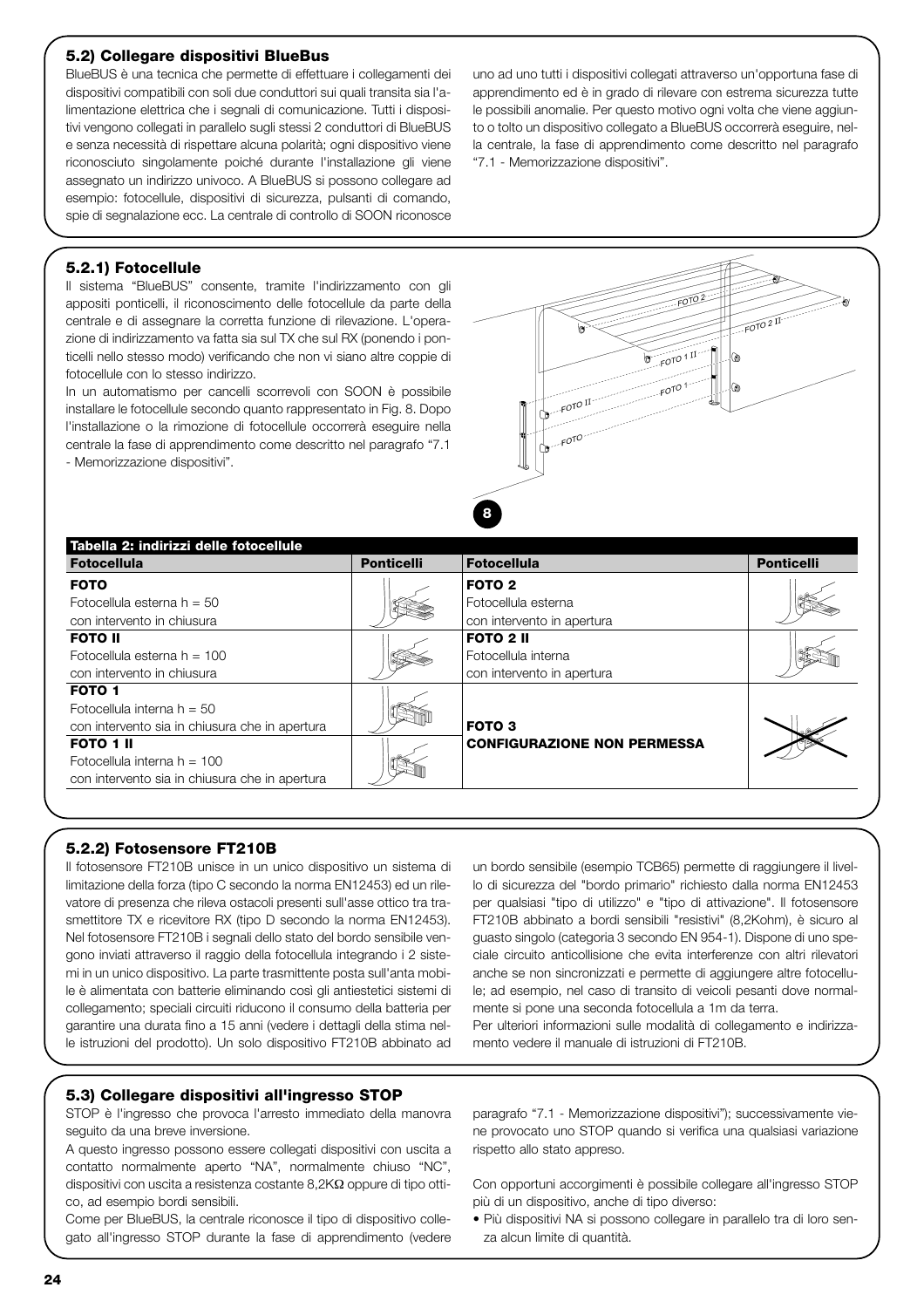- Più dispositivi NC si possono collegare in serie tra di loro senza alcun limite di quantità.
- Due dispositivi con uscita a resistenza costante 8,2KΩ si possono collegare in parallelo; se vi sono più di 2 dispositivi allora tutti devono essere collegati "in cascata" con una sola resistenza di terminazione da 8,2KΩ.
- E' possibile la combinazione di NA ed NC ponendo i 2 contatti in parallelo con l'avvertenza di porre in serie al contatto NC una resistenza da 8,2KΩ (ciò rende possibile anche la combinazione di 3 dispositivi: NA, NC e 8,2KΩ).

**Se l'ingresso STOP è usato per collegare dispositivi con ! funzioni di sicurezza; solo i dispositivi con uscita a resistenza costante 8,2K**Ω **o dispositivi ottici OPTO SENSOR garantiscono la categoria 3 di sicurezza ai guasti secondo la norma EN 954-1.**

# N∃dC **AOTS** dd

Per il collegamento di un dispositivo ottico tipo OPTO SENSOR ese-

guire, invece, le connessioni come in Fig. 9:

GND **SIGNAI 2Vcc** 

# **5.4) Collegare l'alimentazione elettrica**

Per l'alimentazione elettrica a SOON è sufficiente inserire la sua spina in una presa di corrente. Eventualmente utilizzare un adattatore comunemente reperibile in commercio se la spina di SOON non corrisponde alla presa disponibile.

**9**

# **6) Prima accensione dell'impianto - verifiche**

**Le operazioni successive saranno effettuate su circuiti elettrici sotto tensione e le manovre potranno risultare peri-! colose! Operare quindi con attenzione e mai da soli.**

Terminata l'installazione dei componenti ed effettuati i collegamenti elettrici, è necessario fare subito alcune semplici verifiche sul corretto funzionamento dell'impianto, prima di procedere oltre. Quindi, effettuare le operazioni elencate di seguito, barrando mano mano i punti dopo aver verificato la conformità dei risultati.

**10**

#### **6.1) Test di funzionamento**

Non appena viene fornita tensione a SOON è consigliabile fare alcune semplici verifiche:

- ❑ Verificare che il led BlueBUS lampeggi regolarmente alla frequenza di un lampeggio al secondo.
- ❑ Se presenti le fotocellule, verificare che lampeggino anche i led sulle fotocellule (sia su TX che su RX); non è significativo il tipo di lampeggio, dipende da altri fattori.
- ❑ Verificare che il dispositivo collegato all'uscita FLASH sia spento.
- ❑ Verificare che la luce di cortesia sia spenta.

Se tutto questo non avviene occorre spegnere immediatamente l'alimentazione alla centrale e controllare con maggiore attenzione i collegamenti elettrici.

# **7) Memorizzazione dispositivi e posizioni**

#### **7.1) Memorizzazione dispositivi**

Dopo l'allacciamento dell'alimentazione occorre far riconoscere alla centrale i dispositivi collegati sugli ingressi BlueBUS e STOP. Prima di questa fase i led L1 ed L2 lampeggiano per indicare che occorre eseguire l'apprendimento dei dispositivi.

#### **La fase di apprendimento dei dispositivi deve essere ! eseguita anche se non c'è nessun dispositivo collegato.**

- 1. Premere e tenere premuti i tasti **[**▲**]** e **[Set]**
- 2. Rilasciare i tasti quando i led L1 e L2 iniziano a lampeggiare molto velocemente (dopo circa 3s)
- 3. Attendere alcuni secondi che la centrale finisca l'apprendimento dei dispositivi

Al termine dell'apprendimento il led STOP deve rimanere acceso, i led L1 e L2 si spegneranno (eventualmente inizieranno a lampeggiare i led L3 e L4).

La fase di apprendimento dispositivi collegati può essere rifatta in qualsiasi momento anche dopo l'installazione per esempio se venisse aggiunto un dispositivo.

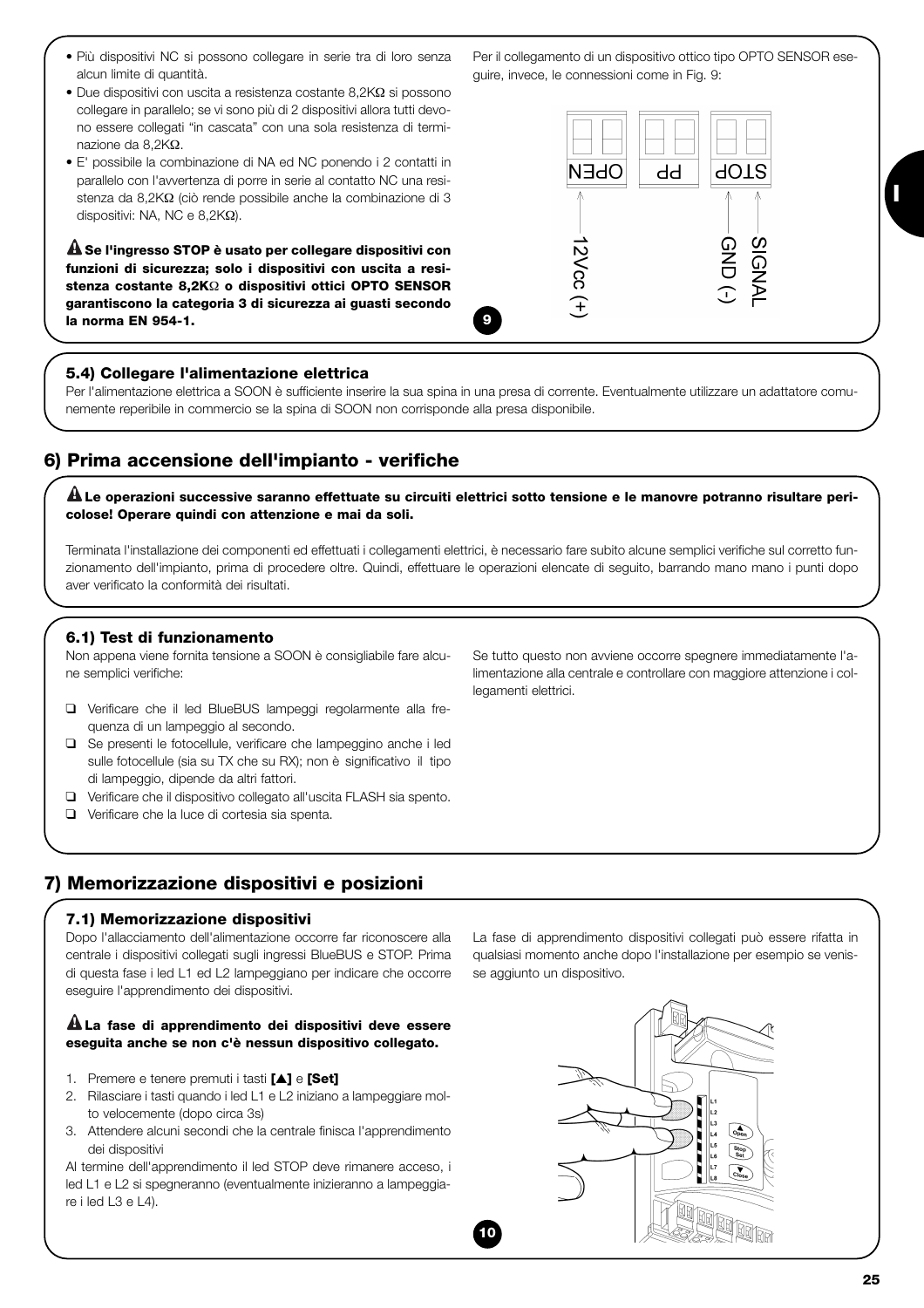#### **7.2) Memorizzazione delle posizioni**

Dopo l'apprendimento dei dispositivi è necessario far riconoscere alla centrale le posizioni di apertura e chiusura del portone. È possibile programmare fino a 6 posizioni che sono:

| <b>Posizione</b> | <b>Significato</b>                                                                                                      |  |  |
|------------------|-------------------------------------------------------------------------------------------------------------------------|--|--|
| A <sub>1</sub>   | Quota di massima apertura che si desidera. Quando il portone arriva in questa posizione si ferma.                       |  |  |
| RA <sub>1</sub>  | Quota di inizio rallentamento durante la manovra di apertura. Quando il portone arriva in questa posizione il motore    |  |  |
|                  | decelera portandosi alla velocità minima.                                                                               |  |  |
| <b>RINT</b>      | Quota di rallentamento intermedio nella manovra di chiusura. Programmando questo punto il portone comincia a            |  |  |
|                  | decelerare circa 50cm prima, in modo da passare la posizione RINT a velocità minima. Passata la quota RINT il motore si |  |  |
|                  | riporta alla velocità programmata.                                                                                      |  |  |
| AP               | Quota di apertura parziale. È la quota in cui il portone si arresta dopo aver dato un comando di apertura parziale.     |  |  |
| RA <sub>0</sub>  | Quota di inizio rallentamento durante la manovra di chiusura. Quando il portone arriva in questa posizione il motore    |  |  |
|                  | decelera portandosi alla velocità minima.                                                                               |  |  |
| A0               | Quota di massima chiusura. Quando il portone arriva in questa posizione si ferma.                                       |  |  |

#### **Quando le quote non sono state acquisite lampeggiano i led L3 e L4.**

Di seguito è descritta la procedura per la memorizzazione delle posizioni. Le quote A1 e A0 devono essere programmate mentre le altre quote possono essere saltate. In quest'ultimo caso verranno calcolate automaticamente dalla centrale.

1. Premere **[Set]** + **[**▼**]** per 3 secondi per entrare in memorizzazione quote.

Lampeggia il led L1: programmazione quota A1

2. Con i tasti **[**▲**]** o **[**▼**]** spostare il portone nella posizione di apertura massima.

3. Premere il tasto **[Set]** per 2 secondi per confermare la quota A1. Il led L1 rimane acceso.

Lampeggia il led L2: programmazione quota RA1

4. Se non si vuole programmare la quota di rallentamento apertura, premere 2 volte velocemente il tasto **[Set]** per saltare alla prossima programmazione, il led L2 rimane spento. Altrimenti proseguire con la sequenza.

5. Con i tasti **[**▲**]** o **[**▼**]** spostare il portone nella posizione di rallentamento apertura.

6. Premere il tasto **[Set]** per 2 secondi per confermare la quota RA1. Il led L2 rimane acceso.

Lampeggia il led L4: programmazione quota RINT

7. Se non si vuole programmare la quota di rallentamento intermedio, premere 2 volte velocemente il tasto **[Set]** per saltare alla prossima programmazione, il led L4 rimane spento. Altrimenti proseguire con la sequenza.

8. Con i tasti **[**▲**]** o **[**▼**]** spostare il portone nella posizione di rallentamento intermedio.

9. Premere il tasto **[Set]** per 2 secondi per confermare la quota RINT. Il led L4 rimane acceso.

Lampeggia il led L5: programmazione quota RAP

10. Se non si vuole programmare la quota di apertura parziale, premere 2 volte velocemente il tasto **[Set]** per saltare alla prossima programmazione, il led L5 rimane spento. Altrimenti proseguire con la sequenza.

11. Con i tasti **[**▲**]** o **[**▼**]** spostare il portone nella posizione di apertura parziale.

12. Premere il tasto **[Set]** per 2 secondi per confermare la quota RAP. Il led L5 rimane acceso.

Lampeggia il led L7: programmazione quota RA0

13. Se non si vuole programmare la quota di rallentamento chiusura, premere 2 volte velocemente il tasto **[Set]** per saltare alla prossima programmazione, il led L7 rimane spento. Altrimenti proseguire con la sequenza.

**11**

14. Con i tasti **[**▲**]** o **[**▼**]** spostare il portone nella posizione di rallentamento chiusura.

15. Premere il tasto **[Set]** per 2 secondi per confermare la quota RA0. Il led L7 rimane acceso.

Lampeggia il led L8: programmazione quota A0

- 16. Con i tasti **[**▲**]** o **[**▼**]** spostare il portone nella posizione di chiusura massima.
- 17. Premere il tasto **[Set]** per 2 secondi per confermare la quota A0. led L8 rimane acceso.
- 18. Rilasciando il tasto **[Set]** si spengono tutti il led.
- 19. Dare un comando di apertura premendo il tasto **[Open]** per eseguire una manovra completa di apertura.
- 20. Dare un comando di chiusura premendo il tasto **[Close]** per eseguire una manovra completa di chiusura.

Durante queste manovre la centrale memorizza la forza necessaria nei movimenti di apertura e chiusura.

#### **E' importante che queste prime manovre non vengano interrotte, es. da un comando di STOP.**

La fase di apprendimento delle posizioni può essere rifatta in qualsiasi momento anche dopo l'installazione; basta ripeterla dal punto 1. Se invece è necessario modificare una sola quota ripetere la sequenza dal punto 1 e saltare la programmazione delle quote non interessate premendo 2 volte velocemente il tasto **[Set]** per ogni posizione da saltare.

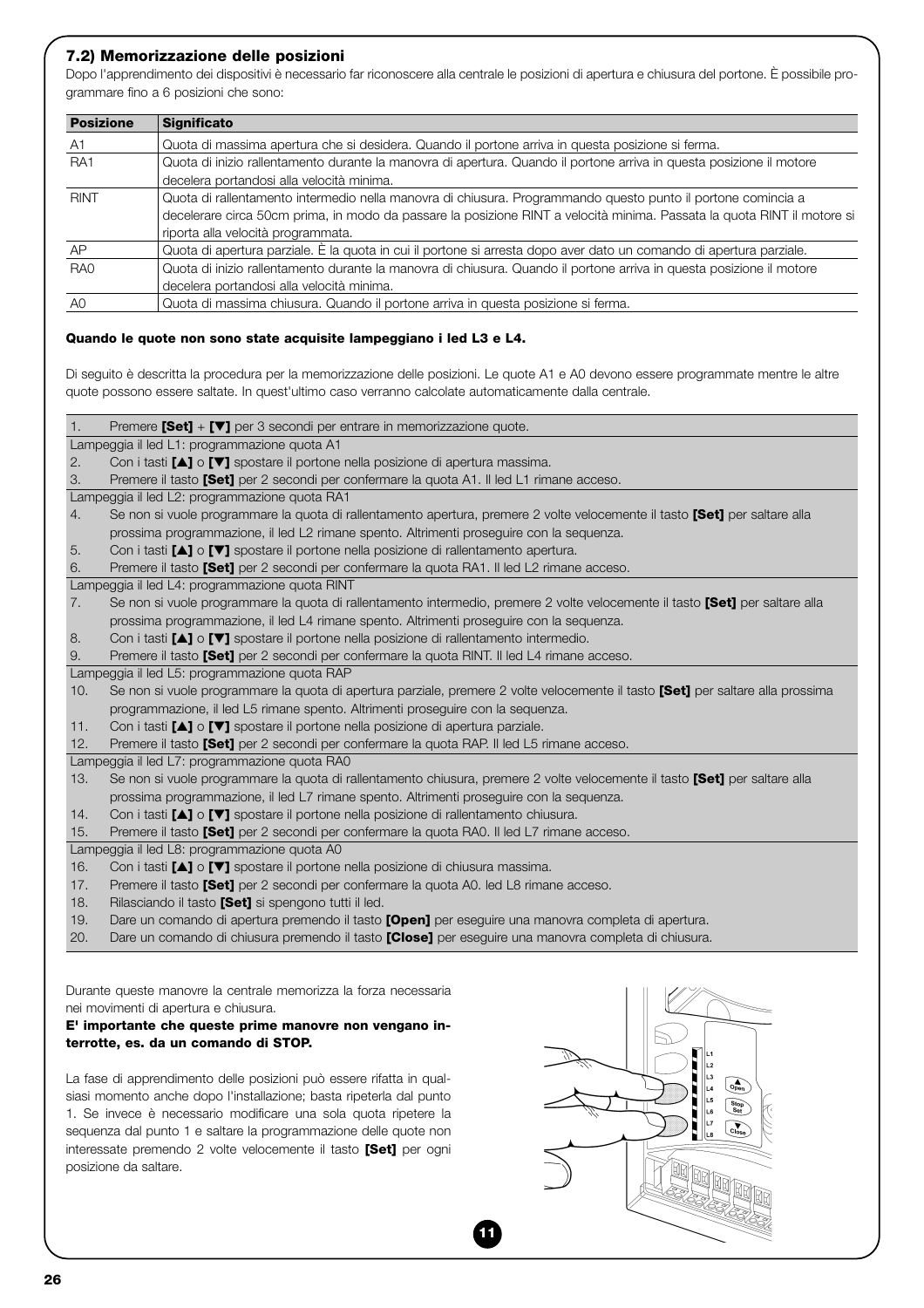# **8) Effettuare il collaudo finale dell'impianto**

#### **8.1) Test per il collaudo finale**

**Ogni singolo componente dell'automatismo, ad esempio bordi sensibili, fotocellule, arresto di emergenza, ecc. richiede una specifica fase di collaudo; per questi dispositivi si dovranno eseguire le procedure riportate nei rispettivi manuali istruzioni. Per il collaudo di SOON eseguire la seguente sequenza di operazioni:** 

- 1. Verificare che si sia rispettato rigorosamente quanto previsto nel capitolo 1 "AVVERTENZE".
- 2. Sbloccare il portone dal motore tirando il cordino di sblocco verso il basso. Verificare che sia possibile muovere manualmente il portone in apertura e in chiusura con una forza non superiore a 225N.
- 3. Bloccare il portone al motore tirando manualmente il cordino di blocco.
- 4. Utilizzando il selettore o il trasmettitore radio, effettuare delle prove di chiusura e apertura del portone e verificare che il movimento corrisponda a quanto previsto.
- 5. Conviene eseguire diverse prove al fine di valutare la scorrevolezza del portone ed eventuali difetti di montaggio o regolazione nonché la presenza di particolari punti d'attrito.
- 6. Verificare uno ad uno il corretto funzionamento di tutti i dispositivi di sicurezza presenti nell'impianto (fotocellule, bordi sensibili ecc.). In particolare, ogni volta che un dispositivo interviene il led "BlueBUS" sulla centrale esegue 2 lampeggi più veloci a conferma che la centrale riconosce l'evento.
- 7. Per verificare il funzionamento delle fotocellule ed in particolare che non vi siano interferenze con altri dispositivi, passare un cilindro di diametro 5cm e lunghezza 30 cm sull'asse ottico prima vicino al TX, poi vicino all'RX e infine al centro tra i due e verificare che in tutti i casi il dispositivo intervenga passando dallo stato di attivo a quello di allarme e viceversa; infine che provochi nella centrale l'azione prevista; esempio: nella manovra di chiusura provoca l'inversione di movimento.
- 8. Se le situazioni pericolose provocate dal movimento del portone sono state salvaguardate mediante la limitazione della forza d'impatto si deve eseguire la misura della forza secondo quanto previsto dalla norma EN 12445. Se la regolazione della "Velocità" ed il controllo della "Forza Motore" vengono usati come ausilio al sistema per la riduzione della forza d'impatto, provare e trovare le regolazione che offrono i migliori risultati.

#### **8.2) Messa in servizio**

**La messa in servizio può avvenire solo dopo aver eseguito con esito positivo tutte le fasi di collaudo di Soon e degli altri dispositivi presenti. E' vietata la messa in servizio parziale o in situazioni "provvisorie".** 

- 1. Realizzare e conservare per almeno 10 anni il fascicolo tecnico dell'automazione che dovrà comprendere almeno: disegno complessivo dell'automazione, schema dei collegamenti elettrici, analisi dei rischi e relative soluzioni adottate, dichiarazione di conformità del fabbricante di tutti i dispositivi utilizzati (per Soon utilizzare la Dichiarazione CE di conformità allegata); copia del manuale di istruzioni per l'uso e del piano di manutenzione dell'automazione.
- 2. Apporre sul portone una targhetta contenente almeno i seguenti dati: tipo di automazione, nome e indirizzo del costruttore (responsabile della "messa in servizio"), numero di matricola, anno di costruzione e marchio "CE".
- 3. Fissare in maniera permanente in prossimità del portone un'etichetta o una targa con indicate le operazioni per lo sblocco e la manovra manuale
- 4. Fissare in maniera permanente sul portone una etichetta o targa con questa immagine (altezza minima 60mm).
- 5. Realizzare e consegnare al proprietario la dichiarazione di conformità dell'automazione.
- 6. Realizzare e consegnare al proprietario il manuale di "Istruzioni ed avvertenze per l'uso dell'automazione".
- 7. Realizzare e consegnare al proprietario il piano di manutenzione dell'automazione (che deve raccogliere tutte le prescrizioni sulla manutenzione dei singoli dispositivi).
- 8. Prima di mettere in servizio l'automatismo informare adeguatamente ed in forma scritta il proprietario (ad esempio sul manuale di istruzioni ed avvertenze per l'uso dell'automazione) sui pericoli ed i rischi ancora presenti.

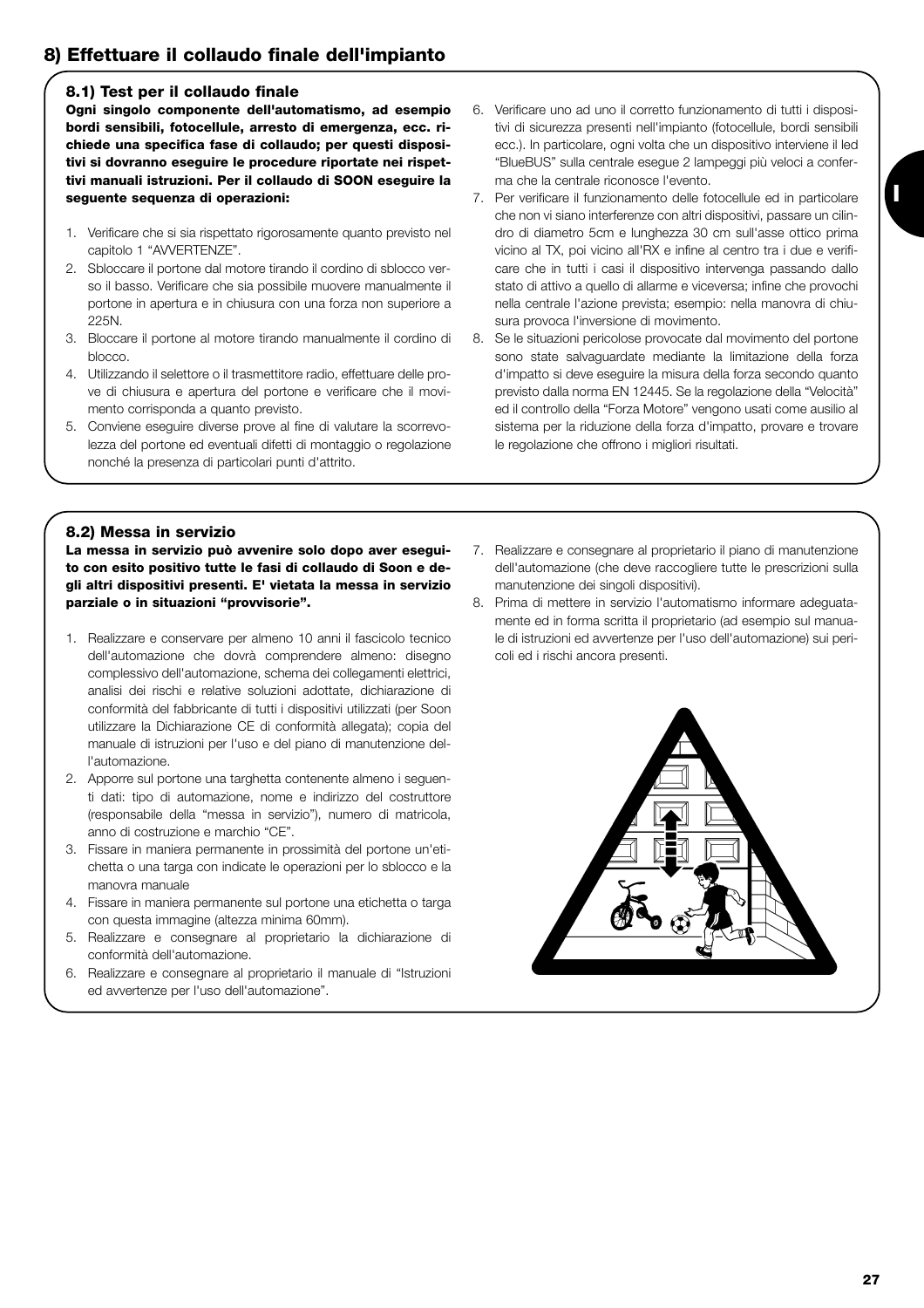# **9) Istruzioni per personalizzare il funzionamento dell'automazione**

Questa SECONDA PARTE descrive come personalizzare il funzionamento dell'automazione, attraverso regolazioni e opzioni da memorizzare nella memoria della Centrale. Una sezione finale è dedicata invece alla risoluzione dei problemi, alla manutenzione e allo smaltimento del prodotto.

#### **9.1) Tasti di programmazione**

Sulla centrale di controllo di SOON sono presenti 3 tasti che possono essere usati sia per il comando della centrale durante le prove sia per le programmazioni:

| <b>OPEN</b>      | Il tasto "OPEN" permette di comandare l'apertura del portone oppure di   |  |  |  |  |
|------------------|--------------------------------------------------------------------------|--|--|--|--|
| $\blacktriangle$ | spostare verso l'alto il punto di programmazione                         |  |  |  |  |
| <b>STOP</b>      | Il tasto "STOP" permette di fermare la manovra se premuto per più di 5   |  |  |  |  |
| <b>SET</b>       | secondi permette di entrare in programmazione.                           |  |  |  |  |
| <b>CLOSE</b>     | Il tasto "CLOSE "permette di comandare la chiusura del portone oppure di |  |  |  |  |
|                  | spostare verso il basso il punto di programmazione                       |  |  |  |  |



# **10) Programmazioni**

Sulla centrale di controllo di SOON sono disponibili alcune funzioni programmabili; la regolazione delle funzioni avviene attraverso 3 tasti presenti sulla centrale: **[**▲**] [Set] [**▼**]** e vengono visualizzate attraverso 8 led: **L1….L8**.

Le funzioni programmabili disponibili su SOON sono disposte su 2 livelli:

**Primo livello:** funzioni regolabili in modo ON-OFF (attivo oppure non attivo); in questo caso ogni led **L1….L8** indica una funzione, se acceso la funzione è attiva, se spento la funzione non è attiva; vedere Tab. 3.

**12**

**Secondo livello:** parametri regolabili su una scala di valori (valori da 1 a 8); in questo caso ogni led **L1….L8** indica il valore regolato tra i 8 possibili; vedere Tab. 4.

#### **Led Funzione Descrizione** L1 Chiusura Automatica Questa funzione permette una chiusura automatica del cancello dopo il tempo pausa programmato, di fabbrica il Tempo Pausa è posto a 30 secondi ma può essere modificato a 10, 20, 40, 60, 80, 120, 160 e 200 secondi. Se la funzione non è attivata, il funzionamento è "semiautomatico". L2 Richiudi Dopo Foto Questa funzione permette di tenere il portone aperto solo per il tempo necessario al transito, infatti l'intervento di "Foto" provoca sempre una richiusura automatica con un tempo pausa di 5s (indipendentemente dal valore programmato). Il comportamento cambia a seconda che sia attiva o meno la funzione di "Chiusura Automatica". **Con "Chiusura Automatica" non attiva:** Il portone raggiunge sempre la posizione di totale apertura (anche se il disimpegno di Foto avviene prima). Al disimpegno di Foto si provoca la richiusura automatica con una pausa di 5s. **Con "Chiusura Automatica" attiva:** la manovra di apertura si arresta subito dopo il disimpegno delle fotocellule e si provoca la richiusura automatica con una pausa di 5s. La funzione di "Richiudi Dopo Foto" viene sempre disabilitata nelle manovre interrotte con un comando di Stop. Se la funzione "Richiudi Dopo Foto" non è attiva il tempo di pausa sarà quello programmato o non ci sarà richiusura automatica se la funzione non è attiva. **L3** Chiude Sempre La funzione "Chiude Sempre" interviene, provocando una chiusura, quando al ritorno dell'alimentazione viene rilevato il portone aperto. Per questioni di sicurezza la manovra viene preceduta da 3s di prelampeggio. Se la funzione non è attiva, al ritorno dell'alimentazione il portone rimarrà fermo. **L4** Stand-By Questa funzione permette di ridurre al massimo i consumi. Se questa funzione è attiva, dopo 1 minuto dal termine della manovra, la centrale spegne l'uscita BlueBUS (e quindi i dispositivi) e tutti i led ad esclusione del led BlueBUS che lampeggerà più lentamente. Quando la centrale riceve un comando ripristina il pieno funzionamento. Se la funzione non è attiva non ci sarà riduzione dei consumi. L5 | Inversione lunga | Questa funzione permette di selezione il tipo inversione che il portone esegue a causa dell'intervento di STOP o del limitatore di forza. Se la funzione non è attiva l'inversione è breve (15cm circa). Se la funzione è attiva l'inversione avviene fino alla quota di apertura o chiusura massima. **L6** Prelampeggio Con la funzione di prelampeggio viene aggiunta una pausa di 3s tra l'accensione del lampeggiante e l'inizio della manovra per avvertire in anticipo della situazione di pericolo. Se il prelampeggio non è attivo l'accensione del lampeggiante coincide con l'inizio manovra. **L7** Sensibilità Questa funzione permette di aumentare notevolmente la sensibilità del motore nella rilevazione ostacoli. Se viene utilizzata come ausilio per la rilevazione della forza d'impatto regolare anche i parametri "Velocità" e "Forza motore" nel menù di secondo livello. **L8** Compensazione Questa funzione permette di recuperare l'allungamento nel tempo delle funi metalliche del portone ed è subordinata all'impiego di un bordo sensibile ti tipo resistivo 8,2KΩ oppure ottico OSE. Durante il funzionamento normale di SOON, quando non è in corso nessuna manovra, i led **L1….L8** sono accesi o spenti in base allo stato della funzione che rappresentano, ad esempio **L1** è acceso se è attiva la "Chiusura automatica". **Tabella 3: elenco funzioni programmabili: primo livello**

## **10.1) Funzioni primo livello**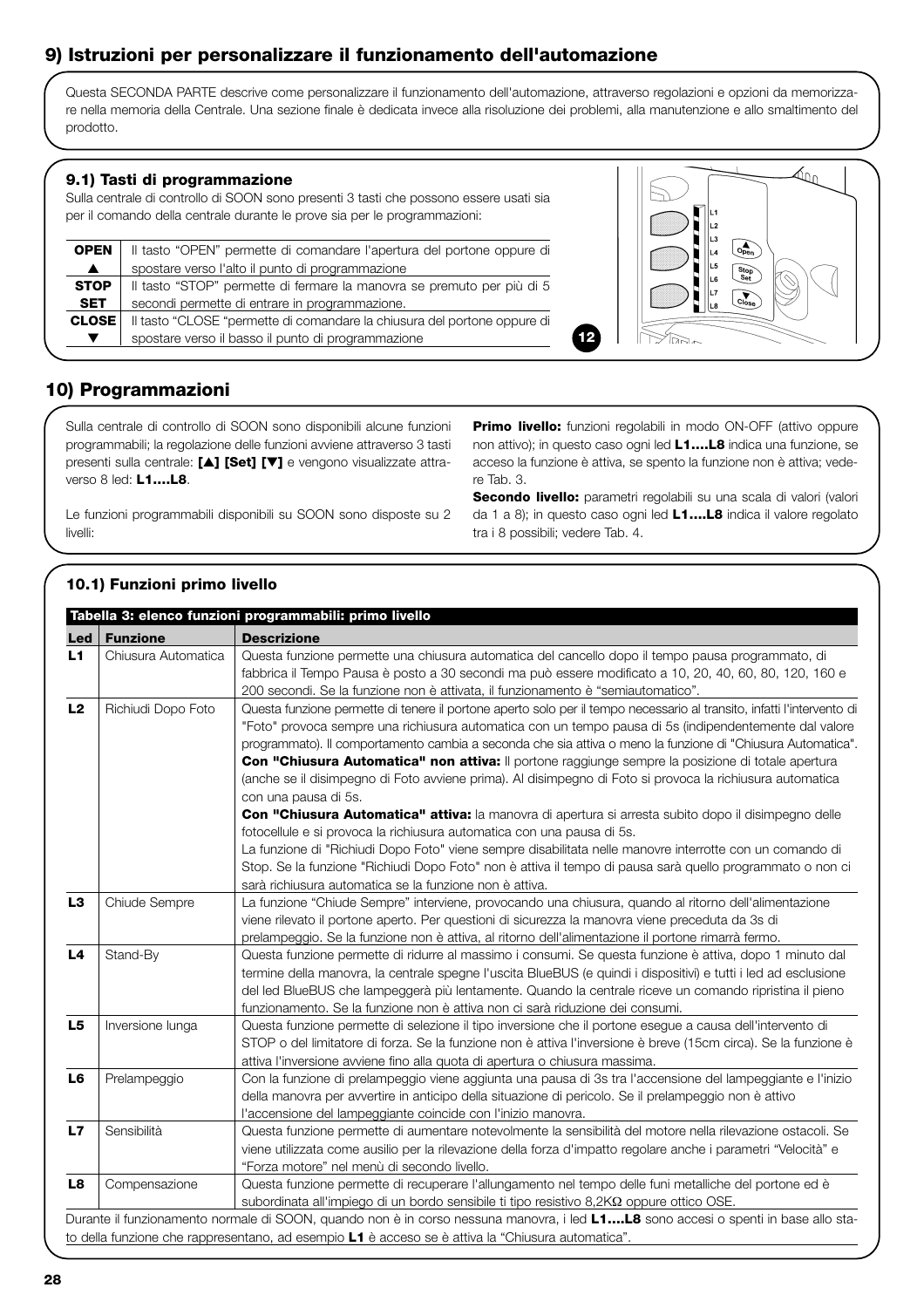#### **10.2) Programmazioni primo livello**

Di fabbrica le funzioni del primo livello sono poste tutte "OFF" ma si possono cambiare in qualsiasi momento come descritto di seguito. Fare attenzione nell'eseguire la procedura perché c'è un tempo massimo di 10s tra la pressione di un tasto e l'altro, altrimenti la procedura finisce automaticamente memorizzando le modifiche fatte fino a quel momento.

| 1. | Premere e tener premuto il tasto <b>[Set]</b> per circa 3s                                                                           |
|----|--------------------------------------------------------------------------------------------------------------------------------------|
| 2. | Rilasciare il tasto <b>[Set]</b> quando il led L1 inizia a lampeggiare                                                               |
| 3. | Premere i tasti $[\triangle]$ o $[\triangledown]$ per spostare il led lampeggiante sul led che rappresenta la funzione da modificare |
| 4. | Premere il tasto <b>[Set]</b> per cambiare lo stato della funzione (lampeggio breve = OFF; lampeggio lungo = ON)                     |

Attendere 10s per uscire dalla programmazione per fine tempo massimo.

**Nota:** i punti 3 e 4 possono essere ripetuti durante le stessa fase di programmazione per porre ON o OFF altre funzioni

# **10.3) Funzioni secondo livello (parametri regolabili)**

|                | Tabella 4: elenco funzioni programmabili: secondo livello |                |                                                          |                                                     |
|----------------|-----------------------------------------------------------|----------------|----------------------------------------------------------|-----------------------------------------------------|
| Led di entrata | <b>Parametro</b>                                          | Led (livello)  | <b>Valore</b>                                            | <b>Descrizione</b>                                  |
|                |                                                           | L1             | 10 secondi                                               |                                                     |
|                |                                                           | L2             | 20 secondi                                               | Regola il tempo di pausa                            |
|                |                                                           | L <sub>3</sub> | 40 secondi                                               | cioè il tempo prima della                           |
| L1             | Tempo                                                     | L4             | 60 secondi                                               | richiusura automatica. Ha                           |
|                | Pausa                                                     | L5             | 80 secondi                                               | effetto solo se la chiusura                         |
|                |                                                           | L <sub>6</sub> | 120 secondi                                              | automatica è attiva.                                |
|                |                                                           | L7             | 160 secondi                                              |                                                     |
|                |                                                           | L <sub>8</sub> | 200 secondi                                              |                                                     |
|                |                                                           | L1             | Apre - stop - chiude - stop                              |                                                     |
|                |                                                           | L2             | Apre - stop - chiude- apre                               |                                                     |
|                |                                                           | L <sub>3</sub> | Apre - chiude - apre - chiude                            | Regola la sequenza di                               |
| L <sub>2</sub> | Funzione P.P.                                             | L4             | Condominiale                                             | comandi associati                                   |
|                |                                                           | L <sub>5</sub> | Condominiale 2 (più di 2" fa stop)                       | all'ingresso PPoppure al 1°                         |
|                |                                                           | L <sub>6</sub> | Passo-Passo 2 (meno di 2" fa apre parziale)              | comando radio.                                      |
|                |                                                           | L7             | Uomo presente                                            |                                                     |
|                |                                                           | L <sub>8</sub> | Apertura in "semiautomatico", chiusura a "uomo presente" |                                                     |
|                |                                                           | L1             | Velocità 1 (30% - lenta)                                 |                                                     |
|                |                                                           | L2             | Velocità 2 (44%)                                         |                                                     |
|                |                                                           | L <sub>3</sub> | Velocità 3 (58%)                                         | Regola la velocità del                              |
| L <sub>3</sub> | Velocità                                                  | L4             | Velocità 4 (72%)                                         | motore durante la corsa                             |
|                | Motore                                                    | L <sub>5</sub> | Velocità 5 (86%)                                         | normale.                                            |
|                |                                                           | L <sub>6</sub> | Velocità 6 (100% - veloce)                               |                                                     |
|                |                                                           | L7             | Apre V4, chiude V2                                       |                                                     |
|                |                                                           | L8             | Apre V6, chiude V4                                       |                                                     |
|                |                                                           | L1             | Spia Portone Aperto                                      |                                                     |
|                |                                                           | L2             | Attiva se portone chiuso                                 |                                                     |
|                |                                                           | L <sub>3</sub> | Attiva se portone aperto                                 |                                                     |
| L4             | Uscita                                                    | L4             | Lampeggiante                                             | Seleziona il dispositivo                            |
|                | <b>FLASH</b>                                              | L <sub>5</sub> | Elettroblocco                                            | collegato all'uscita FLASH.                         |
|                |                                                           | L <sub>6</sub> | Elettroserratura                                         |                                                     |
|                |                                                           | L7             | Ventosa                                                  |                                                     |
|                |                                                           | L <sub>8</sub> | Spia Manutenzione                                        |                                                     |
|                |                                                           | L1             | Forza 1 (bassa)                                          |                                                     |
|                |                                                           | L2             | Forza 2                                                  | Regola il sistema di                                |
|                |                                                           | L <sub>3</sub> | Forza 3                                                  | controllo della forza del                           |
| L <sub>5</sub> | Forza motore                                              | L4             | Forza 4                                                  | motore per adeguarlo al                             |
|                | in apertura                                               | L5             | Forza 5                                                  | peso del portone durante la<br>manovra di apertura. |
|                |                                                           | L6             | Forza 6                                                  |                                                     |
|                |                                                           | L7             | Forza 7                                                  |                                                     |
|                |                                                           | L8             | Forza8 (alta)                                            |                                                     |
|                |                                                           | L1             | Forza 1 (bassa)                                          |                                                     |
|                |                                                           | L2             | Forza 2                                                  | Regola il sistema di                                |
|                |                                                           | L3             | Forza 3                                                  | controllo della forza del                           |
| L <sub>6</sub> | Forza motore                                              | L4             | Forza 4                                                  | motore per adeguarlo al                             |
|                | in chiusura                                               | L <sub>5</sub> | Forza 5                                                  | peso del portone durante la                         |
|                |                                                           | L6             | Forza 6                                                  | manovra di chiusura.                                |
|                |                                                           | L7             | Forza 7                                                  |                                                     |
|                |                                                           | L8             | Forza8 (alta)                                            |                                                     |

**I**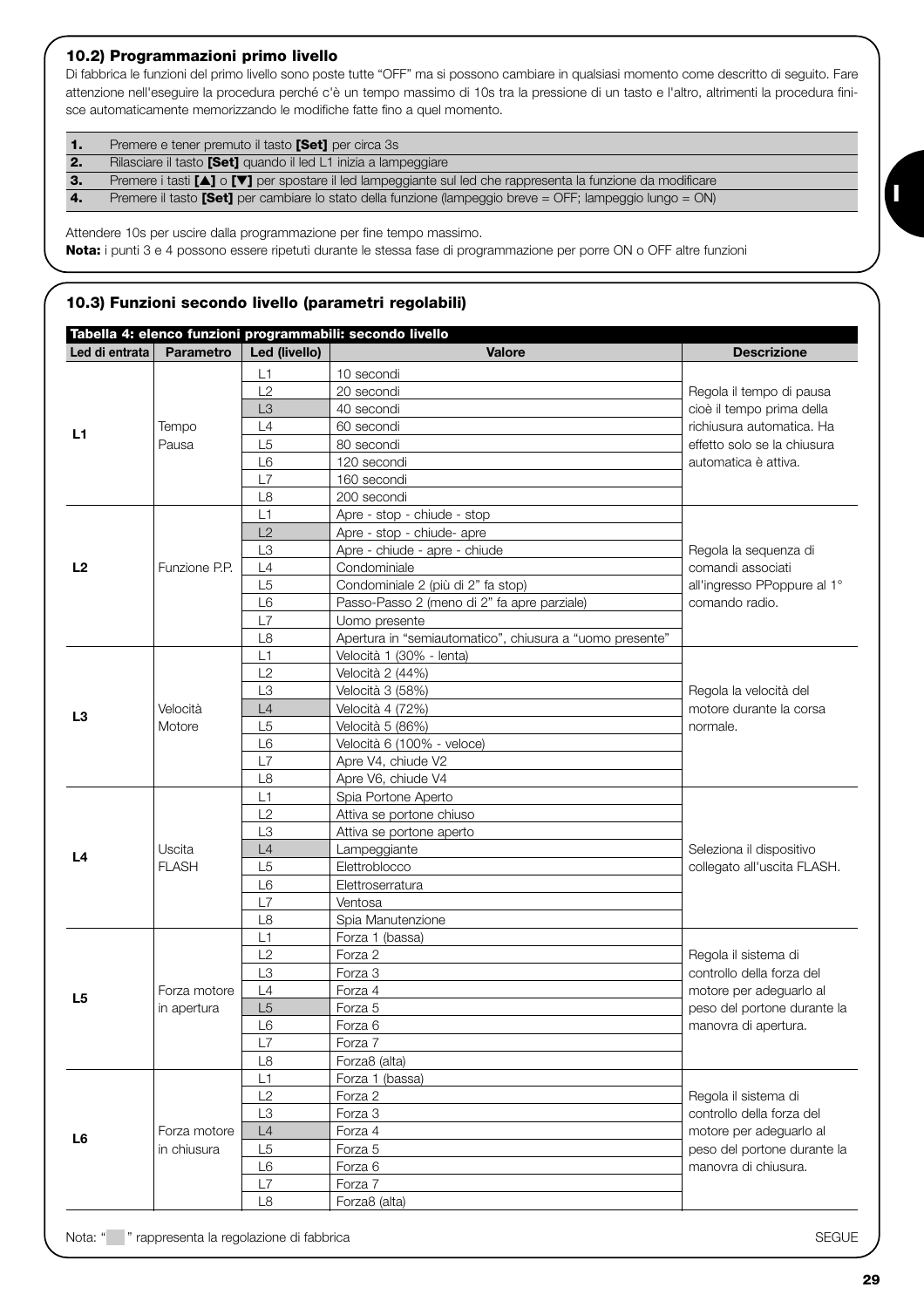| Led di entrata | <b>Parametro</b> | Led (livello)       | <b>Valore</b>                                     | <b>Descrizione</b>             |
|----------------|------------------|---------------------|---------------------------------------------------|--------------------------------|
|                |                  | L1                  | Automatico (in base alla gravosità delle manovre) | Regola il numero di            |
|                |                  | L2                  | 1.000                                             | manovre dopo il quale          |
|                |                  | L3                  | 2.000                                             | segnalare la richiesta di      |
|                | Avviso di        | $\lfloor 4 \rfloor$ | 4.000                                             | manutenzione                   |
| L7             | manutenzione     | L5                  | 6.000                                             | dell'automazione (vedere       |
|                |                  | L6                  | 8.000                                             | paragrafo "13 Avviso di        |
|                |                  | L7                  | 10,000                                            | Manutenzione").                |
|                |                  | L8                  | 12,000                                            |                                |
|                |                  | L1                  | Esito 1ª manovra (la più recente)                 |                                |
|                |                  | L2                  | Esito $2^a$ manovra                               | Permette di verificare il tipo |
|                |                  | L3                  | Esito 3ª manovra                                  | di anomalia intervenuta        |
| L8             | Elenco           | L4                  | Esito 4 <sup>ª</sup> manovra                      | nelle ultime 8 manovre         |
|                | anamalie         | L5                  | Esito 5 <sup>ª</sup> manovra                      | (vedere paragrafo "14          |
|                |                  | L6                  | Esito 6 <sup>ª</sup> manovra                      | Elenco storico anomalie")      |
|                |                  | L7                  | Esito 7 <sup>ª</sup> manovra                      |                                |
|                |                  | L8                  | Esito 8 <sup>ª</sup> manovra                      |                                |

Nota: " " rappresenta la regolazione di fabbrica

Tutti i parametri possono essere regolati a piacere senza nessuna controindicazione; solo le regolazioni di "Forza motore in apertura" "Forza motore in chiusura" potrebbero richiedere una attenzione particolare:

- E' sconsigliato utilizzare valori alti di forza per compensare il fatto che l'anta abbia dei punti di attrito anomali; una forza eccessiva può pregiudicare il funzionamento del sistema di sicurezza o danneggiare l'anta.
- Se il controllo della "Forza motore" viene usato come ausilio al sistema per la riduzione della forza di impatto, dopo ogni regolazione ripetere la misura della forza, come previsto dalla norma EN 12445.
- L'usura e le condizioni atmosferiche influiscono sul movimento del portone, periodicamente e necessario ricontrollare la regolazione della forza.

#### **10.4) Programmazioni secondo livello**

Di fabbrica i parametri regolabili sono posti come evidenziato in Tab. 4 con: " " ma si possono cambiare in qualsiasi momento come descritto di seguito. Fare attenzione nell'eseguire la procedura perché c'è un tempo massimo di 10s tra la pressione di un tasto e l'altro, altrimenti la procedura finisce automaticamente memorizzando le modifiche fatte fino a quel momento

| п.  | Premere e tener premuto il tasto <b>[Set]</b> per circa 3s                                                                 |
|-----|----------------------------------------------------------------------------------------------------------------------------|
| 2.  | Rilasciare il tasto [Set] quando il led L1 inizia a lampeggiare                                                            |
| -3. | Premere i tasti [▲] o [▼] per spostare il led lampeggiante sul "led di entrata" che rappresenta il parametro da modificare |
| 4.  | Premere e mantenere premuto il tasto [Set], il tasto [Set] va mantenuto premuto durante tutti i passi 5 e 6                |
| -5. | Attendere circa 3s dopodiché si accenderà il led che rappresenta il livello attuale del parametro da modificare            |
| 6.  | Premere i tasti [▲] o [▼] per spostare il led che rappresenta il valore del parametro.                                     |
|     | Rilasciare il tasto [Set]                                                                                                  |
|     |                                                                                                                            |

Attendere 10s per uscire dalla programmazione per fine tempo massimo.

**Nota:** i punti da 3 a 7 possono essere ripetuti durante le stessa fase di programmazione per regolare più parametri.

### **11) Avviso di manutenzione**

**SOON consente di avvisare l'utente quando eseguire un controllo di manutenzione dell'automazione. Il numero di manovre dopo il quale avviene la segnalazione è selezionabile tra 8 livelli, mediante il parametro regolabile "Avviso di manutenzione" (vedere Tab. 4).**

La segnalazione di richiesta di manutenzione avviene attraverso il lampeggiante o la Spia di manutenzione a seconda della programmazione (vedere Tab. 4).

In base al numero di manovre eseguite rispetto al limite programmato il lampeggiante Flash e la spia manutenzione danno le segnalazioni riportate in Tab. 5.

Il livello 1 di regolazione è "automatico" e tiene conto della gravosità delle manovre, cioè dello sforzo e della durata della manovra, mentre le altre regolazioni sono fissate in base al numero delle manovre.

| Tabella 5: avviso di manutenzione con Flash e spia manutenzione |                                                            |                                    |  |
|-----------------------------------------------------------------|------------------------------------------------------------|------------------------------------|--|
| <b>Numero manovre</b>                                           | Segnalazione su Flash                                      | Segnalazione su spia manutenzione  |  |
| Inferiore a 80% del limite                                      | Normale (0.5s acceso, 0.5s spento)                         | Accesa per 2s ad inizio apertura   |  |
| Tra 81 e 100% del limite                                        | A inizio manovra rimane acceso per                         | Lampeggia durante tutta la manovra |  |
|                                                                 | 2s poi prosegue normalmente                                |                                    |  |
| Oltre il 100% del limite                                        | Ad inizio e fine manovra rimane acceso per 2s poi prosegue | Lampeggia sempre.                  |  |
|                                                                 | normalmente                                                |                                    |  |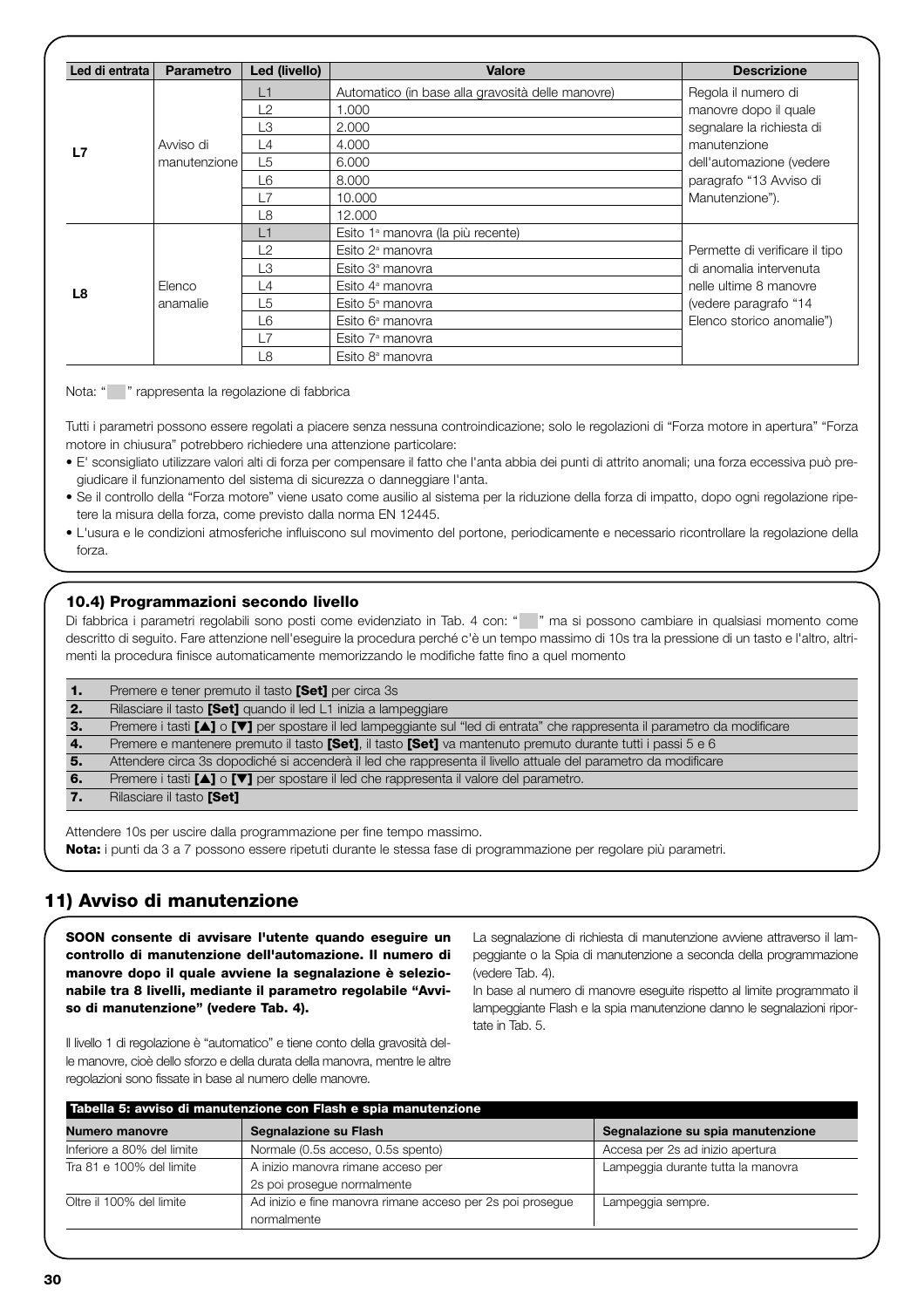#### **11.1) Verifica del numero di manovre effettuate**

Con la funzione di "Avviso di manutenzione" è possibile verificare il numero di manovre eseguite in percentuale sul limite impostato. Per la verifica procedere come descritto di seguito.

| $\mathbf{1}$ | Premere e tener premuto il tasto <b>[Set]</b> per circa 3s                                                                               |
|--------------|------------------------------------------------------------------------------------------------------------------------------------------|
| 2.           | Rilasciare il tasto [Set] quando il led L1 inizia a lampeggiare                                                                          |
| 3.           | Premere i tasti [A] o [V] per spostare il led lampeggiante sul L7, cioè il "led di entrata" per il parametro "Avviso si manutenzione"    |
| 4.           | Premere e mantenere premuto il tasto <b>[Set]</b> , il tasto <b>[Set]</b> va mantenuto premuto durante tutti i passi 5, 6 e 7            |
| 5.           | Attendere circa 3s dopodiché si accenderà il led che rappresenta il livello attuale del parametro "Avviso si manutenzione"               |
| 6.           | Premere e subito rilasciare i tasti [▲] e [▼].                                                                                           |
| 7.           | Il led corrispondente al livello selezionato farà alcuni lampeggi. Il numero di lampeggi identifica la percentuale di manovre effettuate |
|              | (in multipli di 10%) rispetto al limite impostato. Ad esempio: con impostato l'avviso di manutenzine su L7 cioè 10000, il 10%            |
|              | corrisponde a 1000 manovre; se il led di visualizzazione fa 4 lampeggi, significa che è stato raggiunto il 40% delle manovre (cioè tra   |
|              | 4000 e 4999 manovre). Se non è stato raggiunto il 10% delle manovre non ci sarà nessun lampeggio.                                        |
| -8.          | Rilasciare il tasto [Set].                                                                                                               |
|              |                                                                                                                                          |

#### **11.2) Azzeramento contatore manovre**

Dopo aver eseguito la manutenzione dell'impianto è necessario azzerare il contatore delle manovre. Procedere come descritto.

| 1. | Premere e tener premuto il tasto [Set] per circa 3s                                                                                   |
|----|---------------------------------------------------------------------------------------------------------------------------------------|
| 2. | Rilasciare il tasto [Set] quando il led L1 inizia a lampeggiare                                                                       |
| з. | Premere i tasti [A] o [V] per spostare il led lampeggiante sul L7, cioè il "led di entrata" per il parametro "Avviso si manutenzione" |
| 4. | Premere e mantenere premuto il tasto [Set], il tasto [Set] va mantenuto premuto durante tutti i passi 5 e 6                           |
| 5. | Attendere circa 3s dopodiché si accenderà il led che rappresenta il livello attuale del parametro "Avviso si manutenzione"            |
| 6. | Premere e tenere premuto per almeno 5 secondi i tasti [▲] e [V], quindi rilasciare i 2 tasti. Il led corrispondente al livello        |
|    | selezionato eseguirà una serie di lampeggi veloci per segnalare che il contatore delle manovre è stato azzerato.                      |
| 7. | Rilasciare il tasto [Set].                                                                                                            |

## **12) Elenco storico anomalie**

SOON permette di visualizzare le eventuali anomalie che si sono verificate nelle ultime 8 manovre, ad esempio l'interruzione di una manovra per l'intervento di una fotocellula o di un bordo sensibile. Per verificare l'elenco delle anomalie precedere descritto di seguito.

| ъ. | Premere e tener premuto il tasto [Set] per circa 3s                                                                                          |
|----|----------------------------------------------------------------------------------------------------------------------------------------------|
| 2. | Rilasciare il tasto [Set] quando il led L1 inizia a lampeggiare                                                                              |
| З. | Premere i tasti [▲] o [▼] per spostare il led lampeggiante sul L8, cioè il "led di entrata" per il parametro "Elenco anomalie"               |
| 4. | Premere e mantenere premuto il tasto [Set], il tasto [Set] va mantenuto premuto durante tutti i passi 5 e 6                                  |
| 5. | Attendere circa 3s dopodiché si accenderanno i led corrispondenti alle manovre che hanno avuto delle anomalie.                               |
|    | Il led L1 indica l'esito della manovra più recente, il led L8 indica l'esito dell'ottava Se il led è acceso significa che durante la manovra |
|    | si sono verificate delle anomalie; se il led è spento significa che la manovra è terminata senza anomalie.                                   |
| 6. | Premere i tasti i tasti [A] e [V] per selezionare la manovra desiderata: il led corrispondente farà un numero di lampeggi pari a quelli      |
|    | normalmente eseguiti dal lampeggiante dopo un'anomalia.                                                                                      |
|    | Rilasciare il tasto [Set].                                                                                                                   |
|    |                                                                                                                                              |

# **13) Collegamento altri dispositivi**



**I**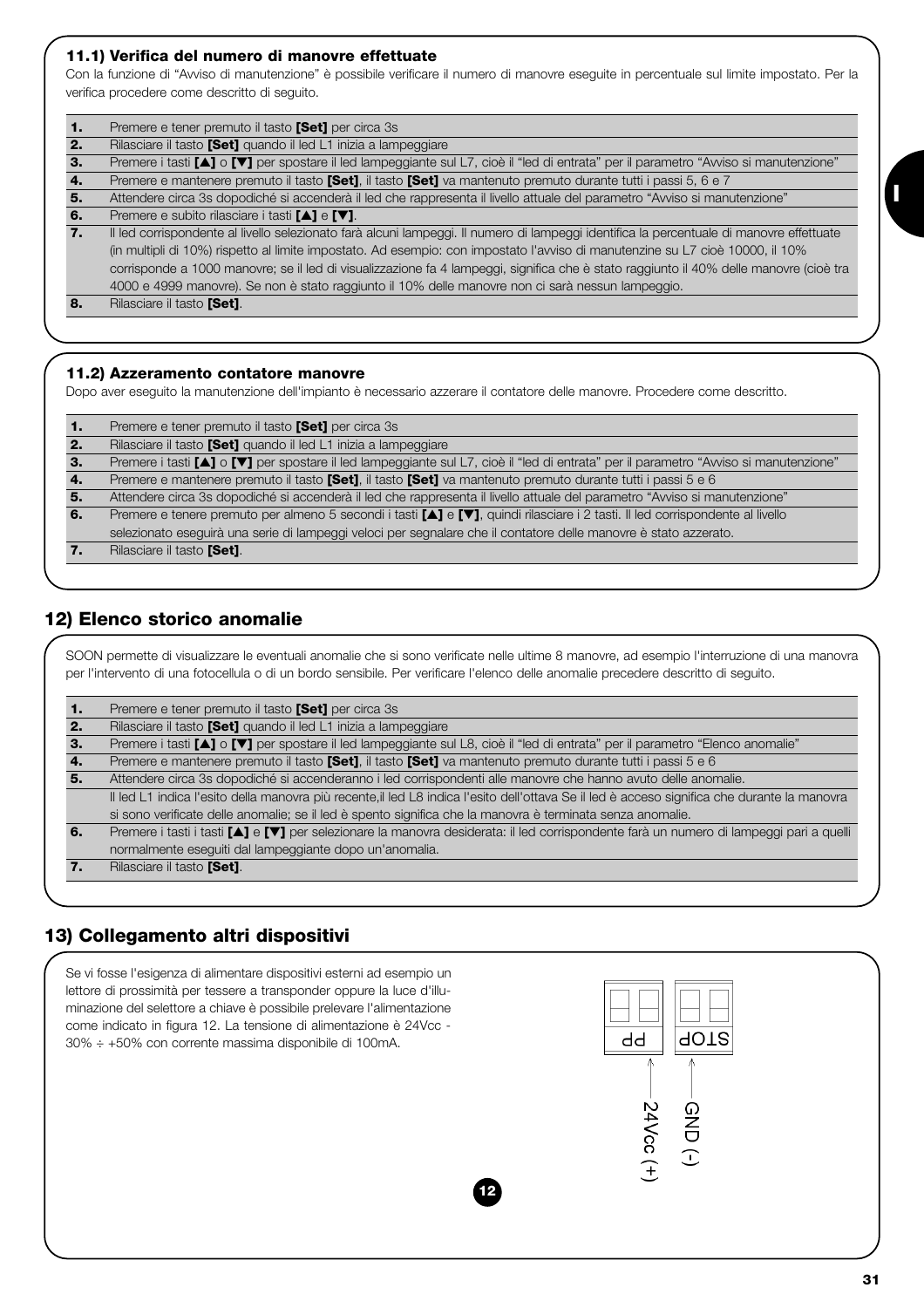# **14) Approfondimenti: funzioni particolari**

#### **14.1) Funzione "Apri sempre"**

La funzione "Apri sempre" è una proprietà della centrale di controllo che permette di comandare sempre una manovra di apertura quando il comando di "Passo-Passo" ha una durata superiore a 2 secondi; ciò è utile ad esempio per collegare al morsetto PP il contatto di un orologio programmatore per mantenere aperto il cancello per una certa fascia oraria. Questa proprietà è valida qualunque sia la programmazione dell'ingresso di PP ad esclusione della programmazione come "Condominiale 2", vedere parametro "Funzione PP" in Tab. 4.

#### **14.2) Funzione "Muovi comunque"**

Nel caso in cui qualche dispositivo di sicurezza non dovesse funzionare correttamente o fosse fuori uso, è possibile comunque comandare e muovere il cancello in modalità "Uomo presente". Per i dettagli vedere il paragrafo "Comando con sicurezze fuori uso" presente nell'allegato "Istruzioni ed avvertenze destinate all'utilizzatore del motoriduttore SOON".

### **15) Funzionamento dell'automazione tramite trasmettitore e ricevitore-radio con innesto tipo "SM"**

Sulla Centrale è presente un connettore dedicato all'installazione di un Ricevitoreradio con innesto tipo "SM" (Fig. 13), per comandare l'automazione con un Trasmettitore-radio (ricevitore e trasmettitore sono accessori opzionali). Le quattro Uscite del Ricevitore permettono di dare alla Centrale i seguenti comandi:

Se non viene utilizzata l'antenna incorporata a LUCYB o altro tipo di antenna esterna, avvitare il cavetto rigido in dotazione al ricevitore al morsetto dell'antenna (Fig. 14).

| Tabella 6: comandi con ricevitore SMXI, SMXIS |  |  |  |
|-----------------------------------------------|--|--|--|
| Comando "P.P." (Passo-Passo)                  |  |  |  |
| Comando "Apertura parziale"                   |  |  |  |
| Comando "Apre"                                |  |  |  |
| Comando "Chiude"                              |  |  |  |
|                                               |  |  |  |





# **16) Controllo e diagnosi automatica delle anomalie di funzionamento**

Durante il regolare funzionamento, la Centrale tiene costantemente sotto controllo i processi dell'automazione ed è in grado di segnalare eventuali anomalie, attraverso preordinate sequenze di lampeggi emesse dal lampeggiante, luce di cortesia e "Led BlueBUS" (i lampeggi diagnostici si riferiscono sempre all'ultima azione compiuta da Soon). Per comprendere la corrispondenza fra numero dei lampeggi e cause, fare riferimento alla seguente tabella:

| Tabella 7: lampeggi di diagnostica |                                                                                   |  |  |
|------------------------------------|-----------------------------------------------------------------------------------|--|--|
| $n^{\circ}$ lamp                   | causa                                                                             |  |  |
|                                    | Errore sincronizzazione BlueBUS                                                   |  |  |
| $\overline{2}$                     | Intervento di Foto o errore del Fototest                                          |  |  |
| 3                                  | Forza del motoriduttore non sufficiente oppure rilevato ostacolo durante la corsa |  |  |
| 4                                  | Intervento dei dispositivi di Stop                                                |  |  |
| 5                                  | Errore sui parametri della memoria                                                |  |  |
| 6                                  | Intervento limitatore manovre interno                                             |  |  |
|                                    | Mancanza corrente nei circuiti motore                                             |  |  |
| 8                                  | Sovracorrente nei circuiti motore                                                 |  |  |
|                                    |                                                                                   |  |  |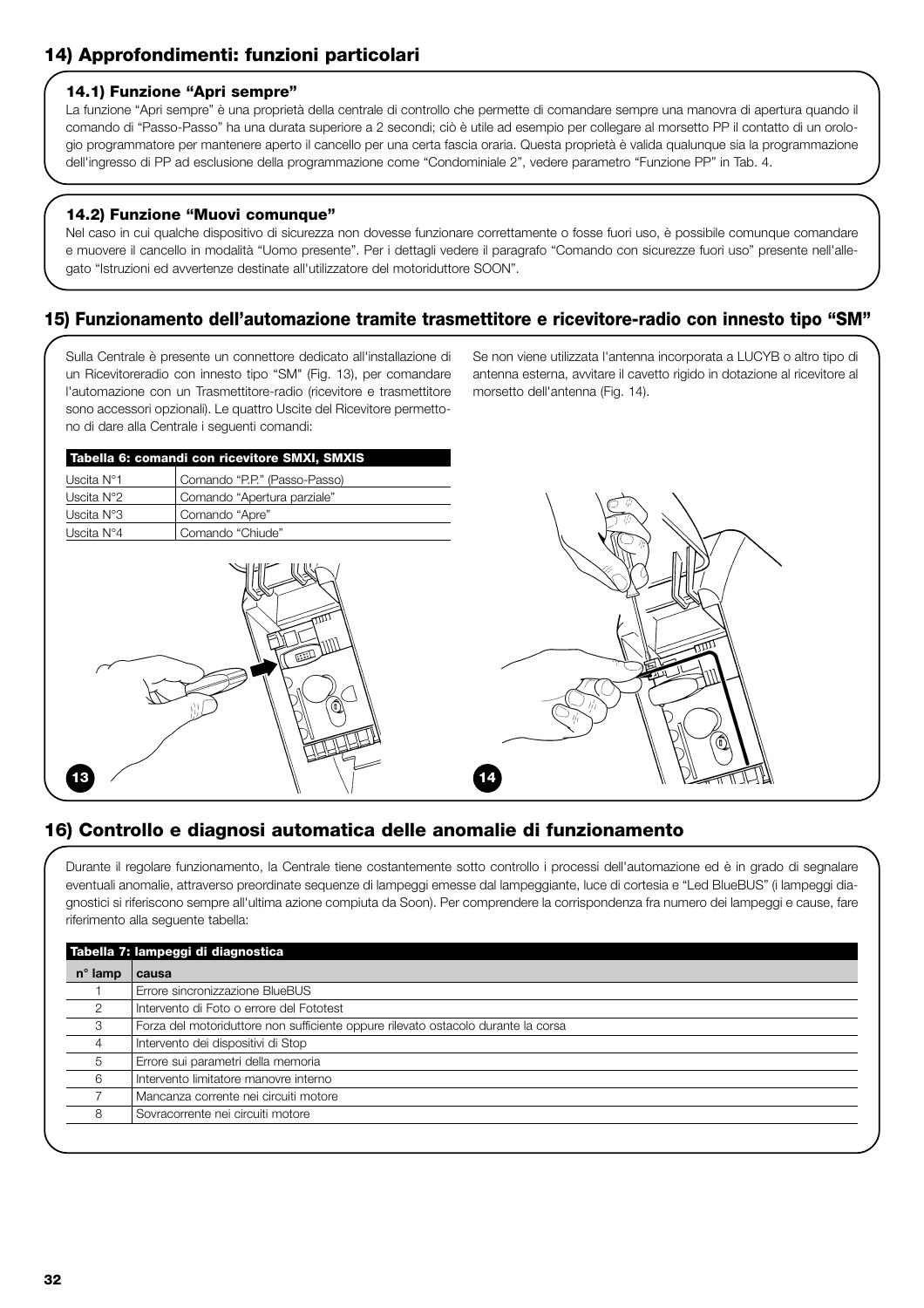# **17) Cosa fare se… (Guida alla risoluzione dei problemi)**

Questa è una piccola guida alla risoluzione dei problemi più comuni che si possono presentare durante l'installazione e la programmazione dell'automazione.

- *…non si comanda nessuna manovra ed il led "Blue-BUS" non lampeggia*
- Verificare che Soon sia alimentato con la tensione di rete 230V. Verificare che i fusibili F1 e F2 (Fig. 15) non siano interrotti; in questo caso, verificare la causa del guasto e poi sostituirli con altri dello stesso valore di corrente e caratteristiche.
- *…non si comanda nessuna manovra ed il lampeggiante è spento*
- Verificare che il comando venga effettivamente ricevuto. Se il comando giunge sull'ingresso PP il relativo led "PP" deve accendersi; se invece viene utilizzato il trasmettitore radio, il led "Blue-BUS" deve fare due lampeggi veloci.
- **…***la manovra non parte e la luce di cortesia fa alcuni lampeggi*

Contare il numero di lampeggi e verificare secondo quanto riportato in Tab. 7.

- **…***durante la manovra viene eseguita una breve inversione*
- La forza selezionata potrebbe essere troppo bassa per muovere il portone. Verificare se ci sono degli ostacoli ed eventualmente selezionare una forza superiore.
- Verificare se è intervenuto un dispositivo di sicurezza collegato all'ingresso di Stop.
- **…***la manovra viene eseguita ma il dispositivo collegato all'uscita FLASH non funziona*
- Verificare che il dispositivo collegato all'uscita "FLASH" sia effettivamente quello programmato.
- Verificare che quando il dispositivo dovrebbe essere alimentato ci sia tensione sul morsetto del dispositivo; se c'è tensione, il problema è dovuto al dispositivo che dovrà essere sostituito con uno di uguali caratteristiche. Se non c'è tensione significa che che c'è un sovraccarico elettrico sull'uscita. Verificare che non vi sia cortocircuito sul cavo.
- **18) Smaltimento**

Come per le operazioni d'installazione, anche al termine della vita di questo prodotto, le operazioni di smantellamento devono essere eseguite da Personale Tecnico qualificato.

Questo prodotto è costituito da vari tipi di materiali: alcuni possono essere riciclati, altri devono essere smaltiti. Informatevi sui sistemi di riciclaggio o smaltimento previsti dai Regolamenti vigenti nel vostro territorio, per questa categoria di prodotto.

#### **Alcune parti del prodotto possono contenere sostanze ! inquinanti o pericolose, se disperse potrebbero provocare effetti dannosi sull'ambiente e sulla salute umana.**

Come indicato dal simbolo di Figura 16 è vietato gettare questo prodotto nei rifiuti domestici. Eseguire la "raccolta separata" per lo smaltimento secondo i metodi previsti dai regolamenti locali; oppure riconsegnare il prodotto al venditore nel momento dell'acquisto di un nuovo prodotto equivalente.

**I Regolamenti locali possono prevedere pesanti sanzio-! ni in caso di smaltimento abusivo di questo prodotto.**



- Significa che è stata raggiunta la quota di extracorsa alta (lampeggia velocemente L1) o bassa (lampeggia velocemente L8).
- Se lampeggia il led L1 eseguire una manovra di chiusura fino a quando L1 smette di lampeggiare velocemente. Quindi disinstallare Soon dall'albero portamolle, aprire il portone nella posizione massima e reinstallare Soon da questa posizione.
- Se lampeggia il led L8 eseguire una manovra di apertura fino a quando L8 smette di lampeggiare velocemente. Quindi disinstallare Soon dall'albero portamolle, chiudere il portone nella posizione massima e reinstallare Soon da questa posizione.



**15**



**33**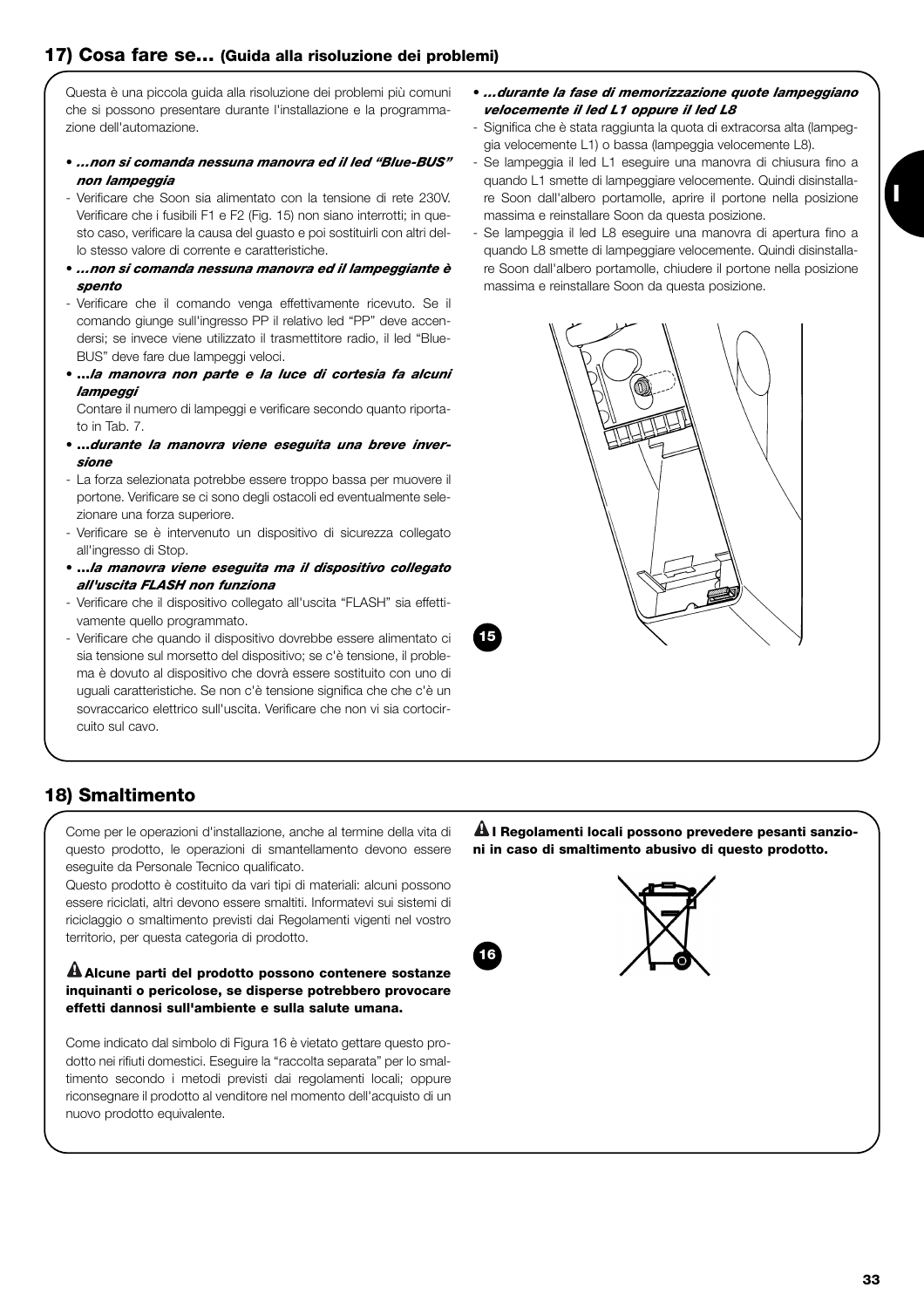# Soon

| Sommaire | page |
|----------|------|
|          |      |

| Instructions pour installer et mettre en marche |                                                                       |    |  |
|-------------------------------------------------|-----------------------------------------------------------------------|----|--|
|                                                 | l'automatisme                                                         | 35 |  |
|                                                 | Opérer en conditions de sécurité                                      | 35 |  |
| 1.1                                             | Précautions et consignes de sécurité                                  | 35 |  |
| 2                                               | Connaître les caractéristiques du produit                             | 35 |  |
| 2.1                                             | Description du produit, application et<br>caractéristiques techniques | 35 |  |
| 3                                               | Évaluer la faisabilité de l'installation                              | 36 |  |
| 3.1                                             | Vérifier les composants du produit                                    | 36 |  |
| 3.2                                             | Vérifier que l'environnement est adapté                               | 36 |  |
| 3.3                                             | Vérifier les limites d'utilisation du produit                         | 36 |  |
| 4                                               | Installer les différents composants                                   | 36 |  |
| 4.1                                             | Schéma typique d'installation                                         | 36 |  |
| 4.2                                             | Installer les composants mécaniques                                   | 37 |  |
| 4.3                                             | Pose des câbles électriques                                           | 38 |  |
| 4.4                                             | Procédure manuelle d'embrayage et de débrayage                        | 38 |  |
| 5                                               | Effectuer les connexions électriques                                  | 38 |  |
| 5.1                                             | Connecter tous les dispositifs                                        | 38 |  |
| 5.2                                             | Connecter les dispositifs BlueBUS                                     | 40 |  |
| 5.2.1                                           | Photocellules                                                         | 40 |  |
| 5.2.2                                           | Photodétecteur FT210B                                                 | 40 |  |
| 5.3                                             | Connecter les dispositifs à l'entrée STOP                             | 40 |  |
| 5.4                                             | Connecter l'alimentation électrique                                   | 41 |  |
| 6                                               | Premier allumage de l'installation - vérifications                    | 41 |  |
| 6.1                                             | Test de fonctionnement                                                | 41 |  |
| 7                                               | Mémorisation dispositifs et positions                                 | 41 |  |
| 7.1                                             | Mémorisation dispositifs                                              | 41 |  |
| 7.2                                             | Mémorisation des positions                                            | 42 |  |
| 8                                               | Effectuer l'essai final de l'installation                             | 43 |  |
| 8.1                                             | Test pour l'essai final                                               | 43 |  |
| 8.2                                             | Mise en service                                                       | 43 |  |

| 9    | Instructions pour personnaliser le fonctionnement |    |
|------|---------------------------------------------------|----|
|      | de l'automatisme                                  | 44 |
| 9.1  | Touches de programmation                          | 44 |
|      |                                                   |    |
| 10   | Programmations                                    | 44 |
| 10.1 | Fonctions premier niveau                          | 44 |
| 10.2 | Fonctions premier niveau                          | 45 |
| 10.3 | Fonctions deuxième niveau (paramètres réglables)  | 45 |
| 10.4 | Programmations deuxième niveau                    | 46 |
| Ш    | Avis de maintenance                               | 46 |
| 11.1 | Vérification du nombre de manœuvres effectuées    | 47 |
| 11.2 | Mise à zéro du compteur des manœuvres             | 47 |
| 12   | Liste historique des anomalies                    | 47 |
| 13   | Connexion d'autres dispositifs                    | 47 |
| 14   | Approfondissements: fonctions particulières       | 48 |
| 14.1 | Fonction « Ouvre toujours »                       | 48 |
| 14.2 | Fonction « Manœuvre dans tous les cas »           | 48 |
| 15   | Fonctionnement de l'automatisme avec              |    |
|      | émetteur et récepteur-radio « SM »                | 48 |
| 16   | Contrôle et diagnostic automatique des            |    |
|      | anomalies de fonctionnement                       | 48 |
|      | Que faire si                                      |    |
|      | (Guide à la résolution des problèmes)             | 49 |
| 8    | Mise au rebut                                     | 49 |
|      |                                                   |    |

#### *INTRODUCTION*

*Cette notice explique comment installer, programmer et utiliser l'automatisme Soon pour porte sectionnelle. Les différents points sont subdivisés en trois parties distinctes:*

*La PREMIÈRE PARTIE est un guide pas à pas qui illustre les phases nécessaires à l'installation « physique » du produit et à sa mise en service.*

*La DEUXIÈME PARTIE décrit comment personnaliser le fonctionnement de Soon, à travers la programmation de certaines fonctions spécifiques et le choix d'options et de réglages particuliers. De plus, une section est dédiée à la maintenance et à la mise au rebut du produit.*

La **Première** et la **Deuxième Partie** de la notice sont destinées **!** exclusivement au Personnel Technique qualifié qui installera l'automatisme. Aucune de ces informations ne peut être considérée comme utile ou intéressante pour l'utilisateur final du produit.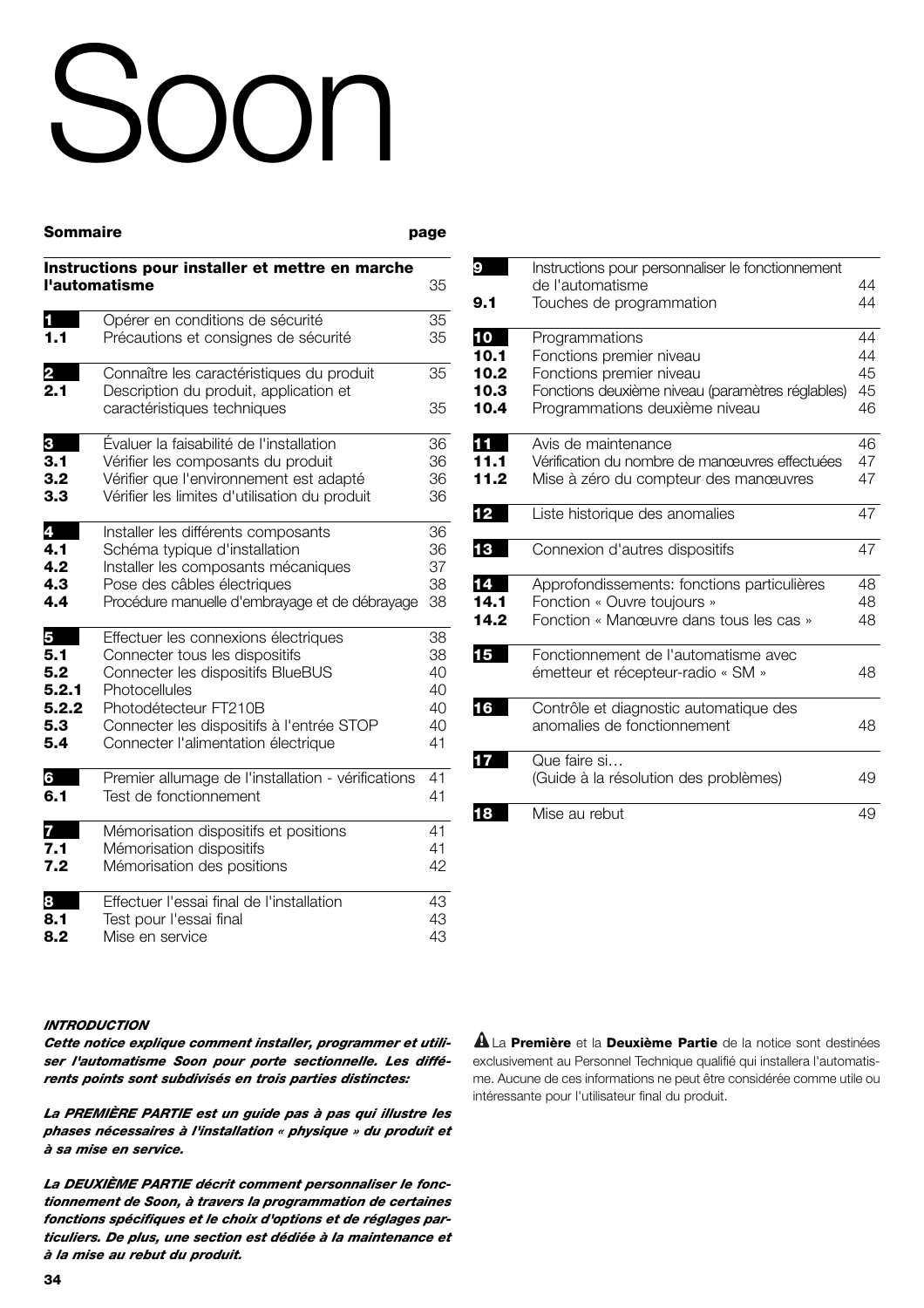# **Instructions pour l'installation et la mise en marche de l'automatisme**

Cette PREMIÈRE PARTIE décrit pas à pas toutes les phases de l'installation du produit (montage mécanique, connexions électriques, essai) et de sa première mise en marche (paramétrages de fonctionnement).

Ces phases sont précédées d'indications très importantes concernant la sécurité, les caractéristiques du produit et la faisabilité de l'installation.

# **1) Operare in condizioni di sicurezza**

#### **1.1) Precauzioni e avvertenze per la sicurezza**

Les opérations d'installation, de programmation et de mise en **!** service du produit doivent être effectuées uniquement par du personnel techniquement qualifié, conformément aux lois et normes en vigueur en la matière et aux instructions contenues dans cette notice. La présente notice est structurée pour guider pas à pas le travail d'installation, de programmation et de mise en service de l'opérateur Soon. Toutes les opérations à effectuer, avec les instructions nécessaires, sont reportées dans l'ordre précis dans lequel les phases de travail devront être effectuées.

Il est donc important de lire toutes les sections de la notice avant de commencer le travail d'installation. Nous recommandons en particulier de lire très attentivement les sections qui contiennent des informations fondamentales pour la SÉCURITÉ comme la présente Section 1, la Section 3 - VÉRIFICATIONS AVANT L'INSTALLATION ET LIMITES D'UTILISATION DU PRODUIT et la Section 8 - ESSAI ET MISE EN SERVICE DU SYSTÈME.

Compte tenu des dangers qui peuvent se vérifier durant l'installation et l'utilisation quotidienne du produit, il faut que l'installation soit faite dans le plein respect de la Directive Européenne n° 98/37/CE (Directive Machines réglementant la réalisa-tion d'une porte ou d'un portail automatique) et en particulier des normes EN 12445, EN 12453 et EN 12635.

Le respect de cette Directive vous permet d'opérer avec le maximum de sécurité, d'émettre à la fin du travail la déclaration de conformité présumée et donc, de garantir la sécurité de l'installation.

**NOTE:** D'autres informations et les conseils pour l'analyse des risques, utiles pour la réalisation du "Dossier Technique", sont disponibles sur le site internet: www.niceforyou.com.

- Une utilisation du produit Soon différente des applications illustrées dans cette notice est interdite. Des utilisations impropres peuvent endommager le produit et mettre en danger les personnes et les choses.
- Toute modification d'un composant quelconque du produit est interdite à l'exclusion de celles qui sont expressément indiquées dans la notice. Les opérations non autorisées ne peuvent qu'entraîner des problèmes de fonctionnement et Nice® décline toute responsabilité pour les dommages dérivant de produits modifiés arbitrairement.
- Avant de commencer l'installation, il faut effectuer l'analyse des risques comprenant la liste des exigences essentielles de sécurité requises par l'annexe I de la Directive Machines, en indiquant les solutions adoptées. Nous rappelons que l'analyse des risques est l'un des documents qui constituent le "Dossier technique" de l'automatisation.
- Avant de commencer l'installation, il est bon de vérifier la nécessité

**2) Connaître les caractéristiques du produit**

d'autres dispositifs et matériels qui peuvent servir à compléter l'automatisation avec Soon en évaluant les conditions spécifiques de l'application et les risques présents; il faut considérer par exemple les risques d'impact, écrasement, cisaillement, coincement, etc., et les autres dangers en général.

- Connecter la logique de commande de Soon uniquement à une ligne d'alimentation électrique avec mise à la terre.
- Durant l'installation, éviter que les parties de l'automatisme puissent être immergées dans l'eau ou dans d'autres substances liquides ou que ces substances ou des objets solides puissent pénétrer à l'intérieur de la logique et d'autres dispositifs ouverts. Si cela devait se vérifier, déconnecter immédiatement l'alimentation électrique et s'adresser au service après-vente Nice®.

L'utilisation de Soon dans ces situations peut être une source de **!** danger!

- Ne pas conserver les différents composants de Soon à proximité de sources de chaleur et encore moins les exposer à une flamme vive. Ces actions peuvent endommager les composants du système et causer des problèmes de fonctionnement, l'incendie ou des situations de danger.
- Durant l'installation, toutes les opérations qui nécessitent l'accès aux parties internes, masquées par le couvercle de Soon (ex. les bornes), doivent être effectuées en l'absence d'alimentation électrique. Si la connexion a déjà été effectuée et que le dispositif de déconnexion est en dehors de votre champ de vision, il est important d'y placer un panonceau avec l'avertissement: « ATTENTION! MAINTENANCE EN COURS ».
- Si durant l'installation, l'intervention de systèmes de protection électrique tels que des disjoncteurs ou fusibles se vérifie, avant de rétablir le fonctionnement normal, il faut identifier les causes de la panne et les éliminer.
- À la fin de l'installation, l'automatisme peut être utilisé uniquement après avoir effectué la « mise en service », suivant les indications de la Section 8 - ESSAI ET MISE EN SERVICE DU SYSTÈME.
- En cas de longues périodes d'inutilisation de Soon, il est conseillé d'extraire la batterie tampon et de la conserver dans un lieu sec. Cette précaution évitera sa détérioration et le risque de fuites nocives de la batterie.
- Dans le cas de panne ne pouvant être résolue avec les informations contenues dans cette notice, il est conseillé de faire appel au service après-vente Nice®.
- L'emballage du produit Soon doit être mis au rebut dans le plein respect des normes locales en vigueur en matière de recyclage des déchets.
- Nous vous recommandons de conserver avec soin cette notice pour faciliter les éventuelles maintenances et interventions futures sur le produit.

# **2.1) Description du produit, application et caractéristiques techniques**

SOON est un opérateur électromécanique pour l'automatisation de portes sectionnelles jusqu'à 20m<sup>2</sup>. Grâce à l'arbre de sortie câble, il permet un enclenchement aisé avec l'arbre porte-ressorts de la plupart des portes sectionnelles présentes dans le com-merce. La logique de commande SOA2, en plus d'alimenter le moteur en

courant continu, permet un réglage optimal du couple et de la vites-

se de l'opérateur, un relevé exact des positions, un démarrage et une fermeture progressive, la détection de l'obstacle. De plus, elle est munie d'un voyant de maintenance qui permet d'enregistrer les manœuvres que l'opérateur exécute durant toute sa vie. Le débrayage, actionnable au sol, libère le moteur du corps réducteur.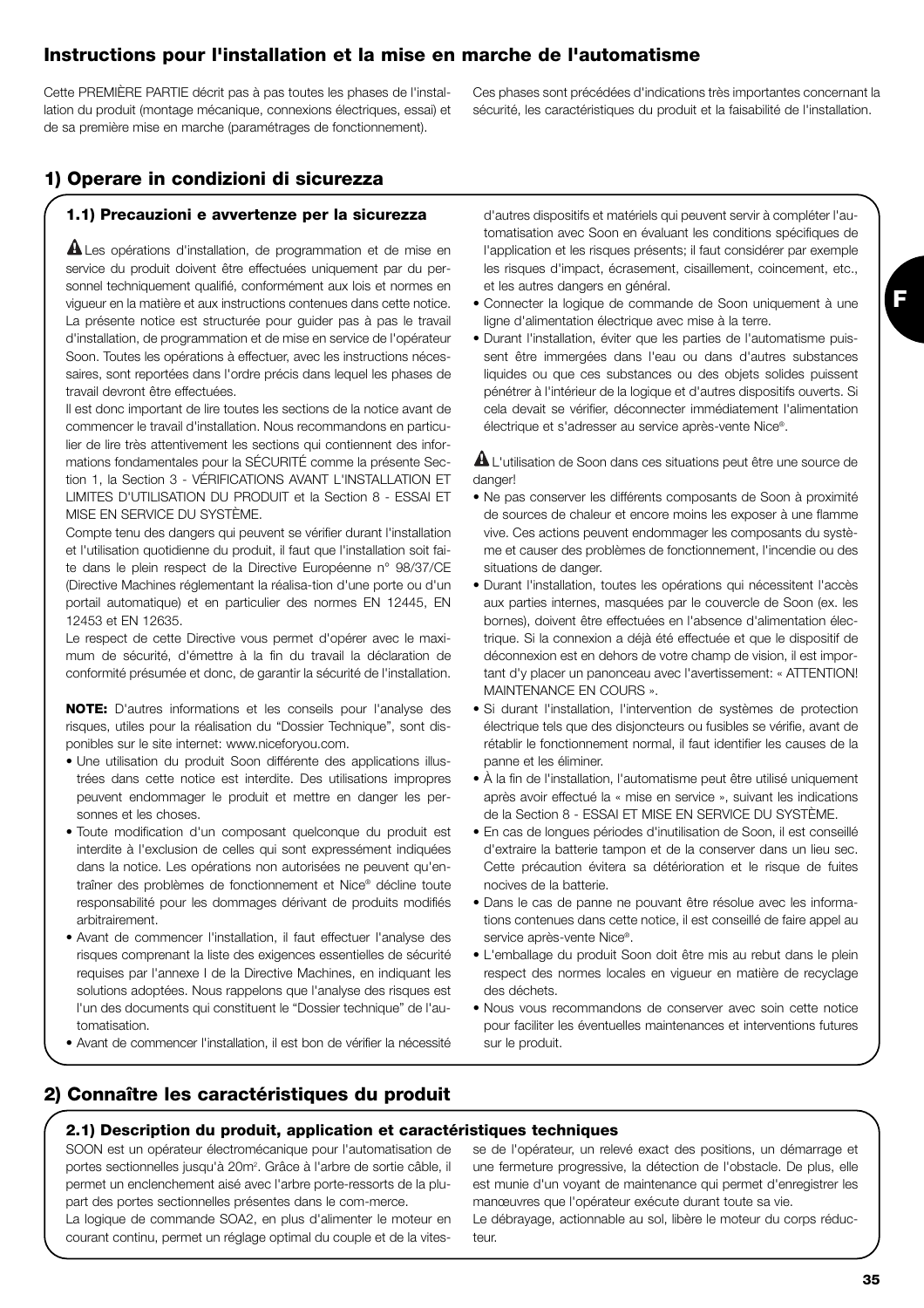# **3) Évaluer la faisabilité de l'installation**

Avant de procéder à l'installation, vérifier l'intégrité des composants du produit, l'adéquation du modèle choisi et la compatibilité de l'environnement où l'automatisme sera installé.



**1**

#### **3.2) Vérifier que l'environnement est adapté**

- Vérifier que l'environnement choisi pour l'installation est compatible avec l'encombrement total de l'opérateur Soon (Fig. 2).
- Vérifier que l'environnement choisi ne présente pas d'obstacles sur la trajectoire de la porte sectionnelle, qui peuvent limiter son mouvement total en ouverture et en fermeture.
- Vérifier que l'environnement choisi pour l'installation permet une exécution facile et sûre des manœuvres manuelles.
- Vérifier que tous les dispositifs à fixer sont positionnés sur une surface solide et à l'abri des chocs accidentels.

#### **3.3) Vérifier les limites d'utilisation du produit (voir Fig. 2)**

Vérifier les limites d'utilisation de l'opérateur Soon et des accessoires que l'on prévoit d'installer, en évaluant si leurs caractéristiques sont à même de satisfaire les exigences de l'environnement et les limitations indiquées cia-près:

- Vérifier que la taille de la porte sectionnelle est inférieure à 20 m<sup>2</sup>.
- Vérifier que l'arbre d'enroulement de la porte sectionnelle est compatible avec l'arbre de sortie du Soon à l'aide des clavettes fournies dans l'emballage.
- Vérifier que la patte de fixation au mur est suffisamment longue.



# **4) Installer les différents composants**

**L'installation de l'automatisme doit être effectuée uniquement par du personnel qualifié, en respectant les présentes ! instructions, les lois et les normes en vigueur.**

#### **4.1) Schéma typique d'installation (voir Fig. 3)**

La Fig. 3 illustre l'installation complète d'un opérateur Soon. Le dessin reporte les différents composants et les câbles nécessaires à leur connexion, le tout assemblé et positionné suivant un schéma typique et courant.

#### **Légende des composants mécaniques de la Fig. 3:**

#### **1** - Opérateur Soon

- **2** Photocellule
- **3** Sélecteur à clé
- **4** Colonne pour photocellule
- **5** Clignotant
- **6** Émetteur
- **7** Bord primaire

#### **Légende des câbles électriques de la Fig. 3:**

- **A** Ligne électrique d'alimentation
- **B** Clignotant avec antenne
- **C** Photocellules
- **D** Sélecteur à clé
- **E** Bord primaire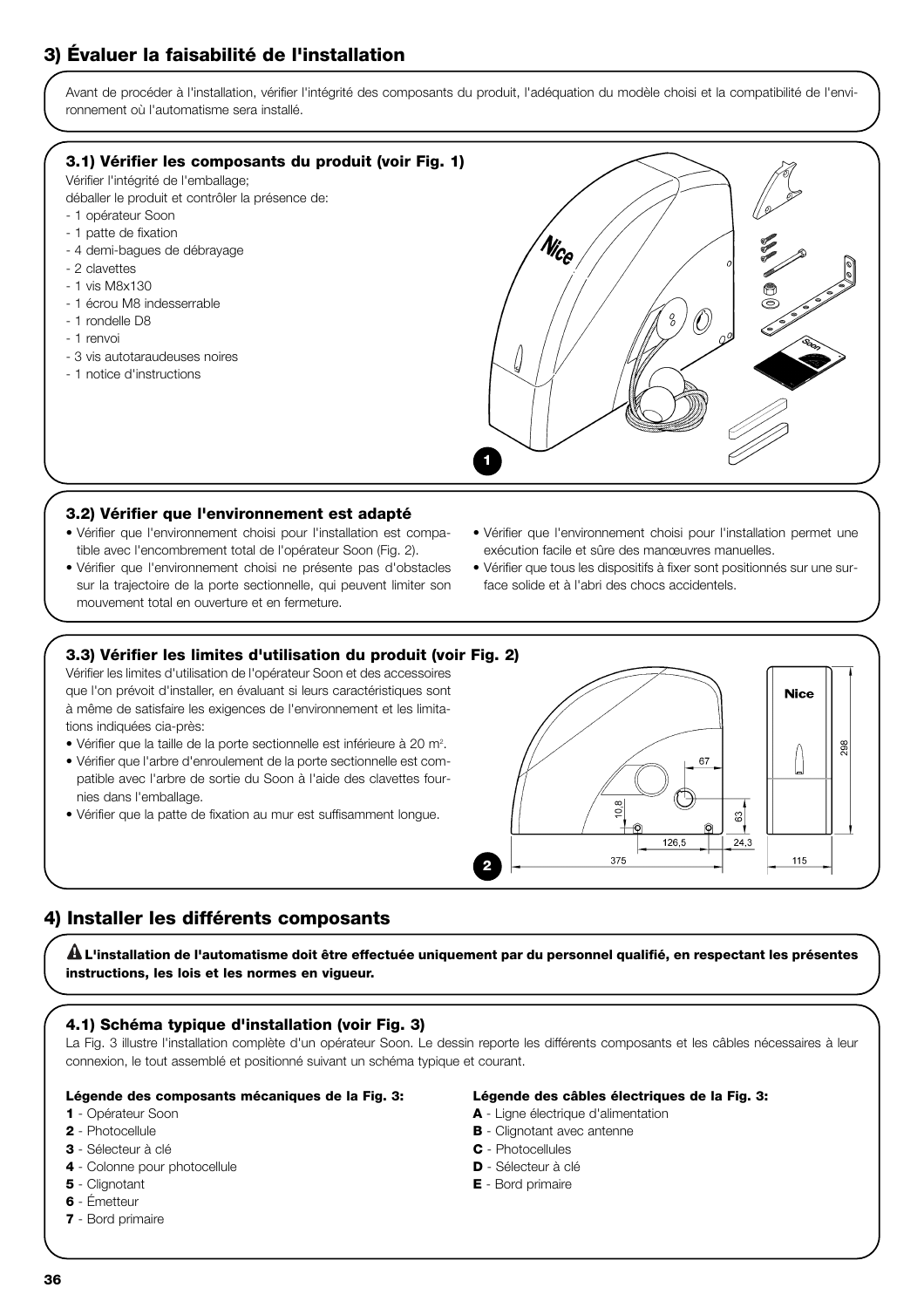

#### **4.2) Installer les composants mécaniques**

Après avoir terminé les travaux de préparation de l'installation (par exemple, les saignées pour les gaines des câbles électriques ou la pose de conduits à l'extérieur; l'éventuelle fixation dans le béton des tubes susdits et autres travaux nécessaires), on peut procéder au montage et à l'installation complète de tous les composants mécaniques et électriques de Soon. Procéder en suivant l'ordre indiqué ci-après.

#### **Montage de l'opérateur Soon (voir Fig. 4)**

1. (Fig. 4-a) Enfiler l'arbre de sortie de Soon dans l'arbre de transmission du mouvement de la porte sectionnelle en les accouplant à l'aide de la clavette fournie.

#### **Effectuer cette opération avec la porte FERMÉE.**

- 2. (Fig. 4-b) Fixer la patte de fixation sur Soon à l'aide de la vis, de l'écrou et de la rondelle fournie.
- 3. (Fig. 4-c) Fixer la patte au mur avec une cheville (non fournie) adaptée au matériau du mur.
- 4. (Fig. 4-d) On peut installer Soon en position horizontale avec un renvoi particulier (fourni) qui doit être fixé avec trois vis (fournies) dans la position illustrée, en faisant attention aux sorties des câbles de débrayage.

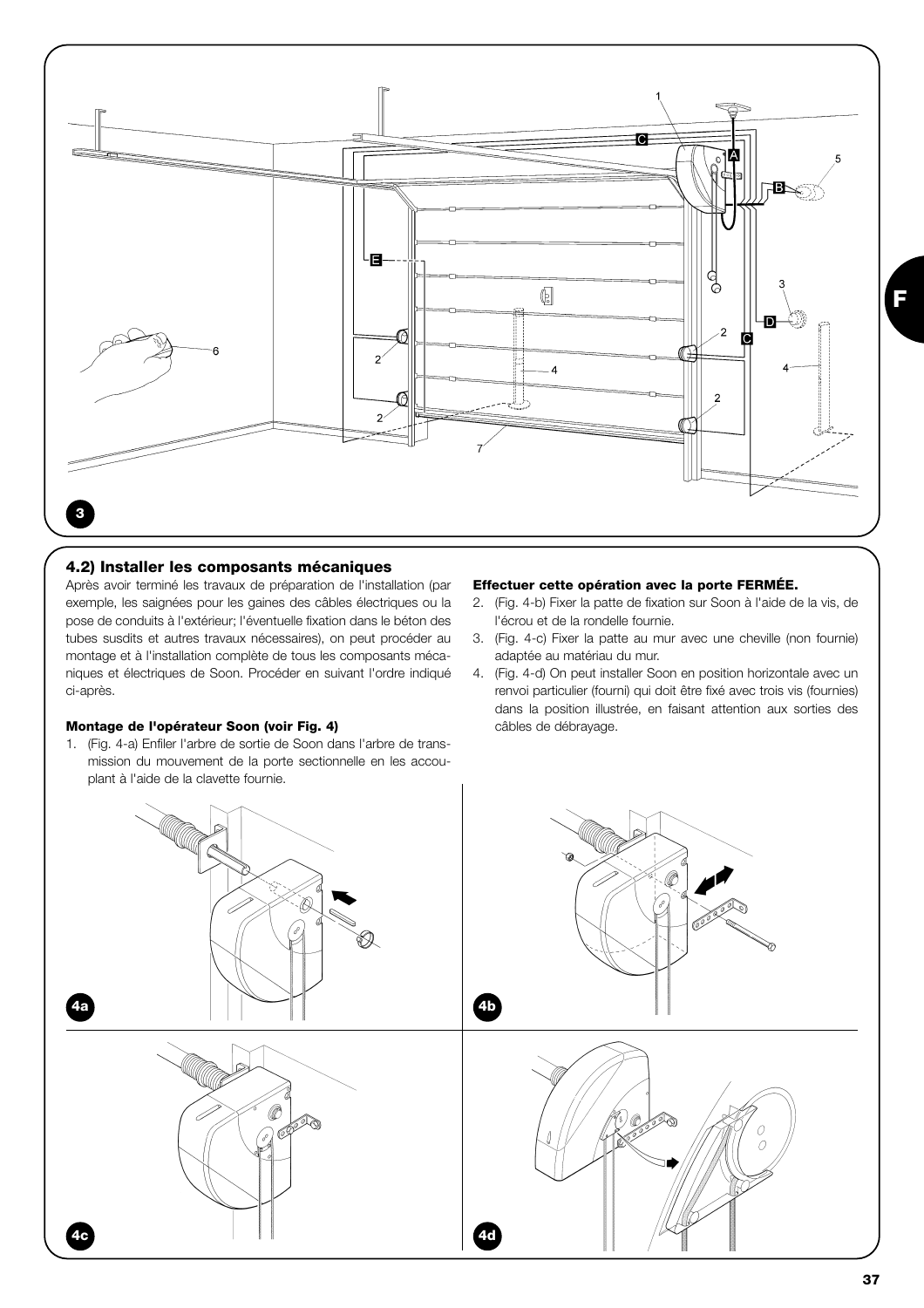#### **4.3) Pose des câbles électriques (voir Fig. 3 et Tab. 1)**

Quand l'installation des différents composants mécaniques est terminée, procéder à la pose de tous les câbles électriques nécessaires en se référant à la Fig. 3 qui montre la position typique de ces câbles, et au Tableau 1 qui en analyse en détail les caractéristiques techniques.

**Les câbles utilisés pour les connexions des différents dispositifs doivent être adaptés au type d'installation que l'on comp-! te effectuer: si l'installation s'effectue dans un endroit couvert ou à l'intérieur, nous conseillons un câble type H03VV-F.**

#### **CARACTÉRISTIQUES DES CÂBLES ÉLECTRIQUES**

**(Les lettres associées aux câbles sont les mêmes que celles de la Fig. 3)**

| Tableau 1: liste des câbles           |                                         |                                          |  |  |  |
|---------------------------------------|-----------------------------------------|------------------------------------------|--|--|--|
| Connexion                             | Type de câble                           | Longueur maximum admise                  |  |  |  |
| A: Ligne électrique d'alimentation    | câble $(3 \times 1.5 \text{ mm}^2)$     | 30 m $(*)$                               |  |  |  |
| <b>B:</b> Clignotant                  | câble $(2 \times 1 \text{ mm}^2)$       | 20 <sub>m</sub>                          |  |  |  |
| C: Antenne                            | câble blindé (type RG58)                | 20 m (longueur conseillée: moins de 5 m) |  |  |  |
| <b>D:</b> Photocellule                | câble (2 $\times$ 0.5 mm <sup>2</sup> ) | 30 <sub>m</sub>                          |  |  |  |
| E: Sélecteur à clé                    | câble $(4 \times 0.5$ mm <sup>2</sup> ) | 50 <sub>m</sub>                          |  |  |  |
| <b>F:</b> Connexion des bords mobiles | câble $(2 \times 0.5$ mm <sup>2</sup> ) | 20 <sub>m</sub>                          |  |  |  |

Notes: (\*) Si le câble d'alimentation dépasse les 30 m, il faut utiliser un câble d'une plus grande section (exemple: 3 x 2,5 mm<sup>2</sup> et il faut procéder à une mise à la terre à proximité de l'automatisme.

#### **4.4) Procédure manuelle d'embrayage et de débrayage**

**Se référer à cette procédure à chaque fois que dans la ! notice, on invite à « embrayer » ou à « débrayer » manuellement le mécanisme du SOON.**

#### **Notes:**

Les manœuvres de débrayage ou d'embrayage du mécanisme doivent être faites exclusivement avec l'opérateur complètement arrêté.

- L'opération manuelle doit être effectuée dans les cas de manque de courant, d'anomalie de l'installation ou si la notice le demande expressément.
- Le débrayage manuel permet de manœuvrer librement la porte sectionnelle



#### **5) Effectuer les connexions électriques**

**Dans le but de garantir la sécurité de l'installateur et d'éviter des dommages aux composants de l'automatisme, ! avant d'effectuer les connexions électriques ou d'embrocher le récepteur radio, vérifier que la logique de commande est DÉCONNECTÉE du secteur électrique et des éven-tuelles batteries tampon.**

#### **5.1) Connecter tous les dispositifs**

Toutes les connexions électriques doivent être réalisées avec l'installation hors tension.

- 1. Pour éliminer le couvercle de protection et accéder à la logique électronique de commande de Soon il faut enlever la vis et soulever le couvercle en le tirant vers le haut (Fig. 5).
- 2. Desserrer le presse-étoupe libre et faire passer les câbles pour la connexion aux bornes de la logique. Laisser les câbles 20÷30 cm plus longs que nécessaire. Voir le tableau N°1 pour le type de câble et la Fig. 6 pour les connexions.
- 3. Connecter les câbles suivant le schéma de la Fig. 7. Pour plus de commodité, les bornes sont extractibles.
- 4. Quand les connexions sont terminées, bloquer les câbles en serrant le presse-étoupe. La partie du câble d'antenne en excès doit être fixée aux autres câbles à l'aide d'un autre collier.

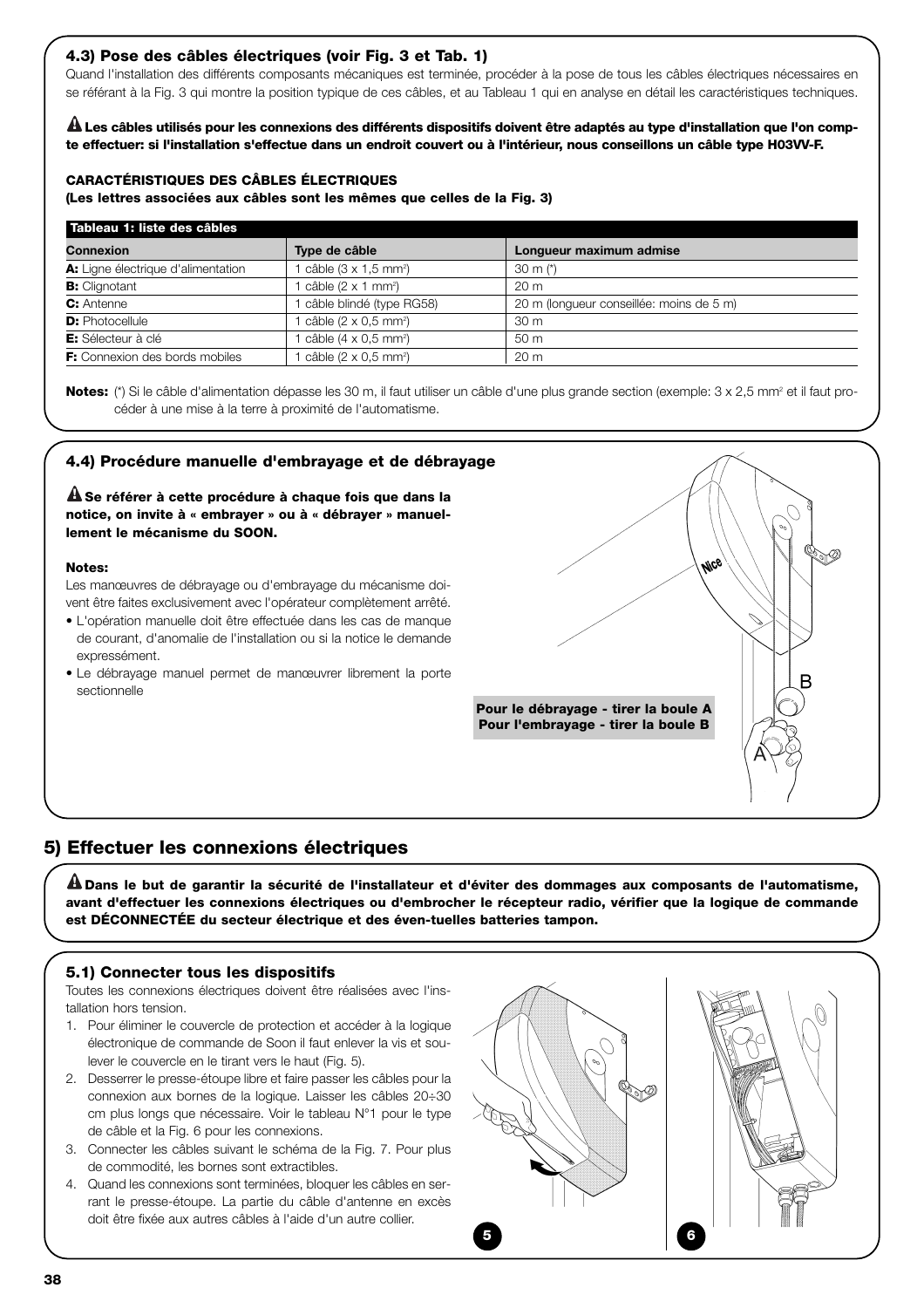| <u>oo po</u>   | TX<br><b>RX</b><br>பட<br>信函冊<br>信回间<br>Ē                                                                                                                                                                                                                                                                                                                                                                                                                                                         |
|----------------|--------------------------------------------------------------------------------------------------------------------------------------------------------------------------------------------------------------------------------------------------------------------------------------------------------------------------------------------------------------------------------------------------------------------------------------------------------------------------------------------------|
|                | NG NO<br>NO NG<br>UUUU<br>ħ<br>nnnn<br>O<br><b>BE HE BE BE BE</b>                                                                                                                                                                                                                                                                                                                                                                                                                                |
|                |                                                                                                                                                                                                                                                                                                                                                                                                                                                                                                  |
| <b>FLASH</b>   | Cette sortie est programmable (voir la DEUXIÈME PARTIE du manuel) pour connecter l'un des dispositifs suivants:<br><b>Clignotant</b> Si elle est programmée comme « clignotant » sur la sortie « FLASH » il est possible de connecter un cli-                                                                                                                                                                                                                                                    |
|                | gnotant NICE "LUCY B" avec une ampoule à 12 V 21 W type auto.<br>Durant la manœuvre elle clignote à une fréquence de 0,5 s allumée et 0,5 s éteinte.                                                                                                                                                                                                                                                                                                                                             |
|                | Sortie « Voyant porte ouverte » Si elle est programmée comme « voyant porte ouverte » sur la sortie « FLASH » il                                                                                                                                                                                                                                                                                                                                                                                 |
|                | est possible de connecter un voyant 24 V max. 5 W pour la signalisation de la porte ouverte.<br>Elle peut également être programmée pour d'autres fonctions; voir la DEUXIEME PARTIE de la notice.                                                                                                                                                                                                                                                                                               |
|                | <b>Ventouse*</b> Si elle est programmée comme « ventouse » sur la sortie « FLASH » il est possible de connecter une ven-<br>touse 24 V max. 10 W (versions avec électroaimant uniquement, sans dispositifs électroniques). Quand la porte est fer-<br>mée la ventouse est activée en bloquant la porte. Durant la manœuvre d'ouverture ou de fermeture elle est désactivée.                                                                                                                      |
|                | Verrou électrique* Si elle est programmée comme « verrou électrique » sur la sortie « FLASH » il est possible de connec-                                                                                                                                                                                                                                                                                                                                                                         |
|                | ter un verrou électrique avec pêne-piston 24 V max. 10 W (versions avec électroaimant uniquement, sans dispositifs élec-<br>troniques). Durant la manœuvre d'ouverture le verrou électrique est activé et reste actif pour libérer la porte et exécuter la                                                                                                                                                                                                                                       |
|                | manœuvre. Lors de la manœuvre de fermeture, s'assurer que le verrou électrique se réenclenche mécaniquement.                                                                                                                                                                                                                                                                                                                                                                                     |
|                | Serrure électrique* Si elle est programmée comme « serrure électrique » sur la sortie « FLASH » il est possible de<br>connecter une serrure électrique avec pêne-piston 24 V max. 10 W (versions avec électroaimant uniquement, sans dis-<br>positifs électroniques). Durant la manœuvre d'ouverture la serrure électrique est activée et reste active pendant une cour-<br>te période pour libérer la porte et exécuter la manœuvre. Lors de la manœuvre de fermeture, s'assurer que la serrure |
| <b>BLUEBUS</b> | électrique se réenclenche mécaniquement.                                                                                                                                                                                                                                                                                                                                                                                                                                                         |
|                | Sur cette borne, on peut connecter les dispositifs compatibles; ils sont tous connectés en parallèle avec seulement deux<br>conducteurs sur lesquels transitent aussi bien l'alimentation électrique que les signaux de communication.                                                                                                                                                                                                                                                           |
|                | D'autres informations sur BlueBUS se trouvent dans le paragraphe « 5.2 - Connecter les dispositifs BlueBUS ».                                                                                                                                                                                                                                                                                                                                                                                    |
| <b>STOP</b>    | Entrée pour dispositifs qui bloquent ou éventuellement arrêtent la manœuvre en cours; en adoptant certaines solutions sur l'entrée,<br>il est possible de connecter des contacts type « Normalement Fermé », « Normalement Ouvert », des dispositifs à résistance constante                                                                                                                                                                                                                      |
|                | ou de type optique. D'autres informations sur STOP se trouvent dans le paragraphe « 5.3 - Connecter les dispositifs à l'Entrée STOP ».                                                                                                                                                                                                                                                                                                                                                           |
| <b>PP</b>      | entrée pour dispositifs qui commandent le mouvement en mode Pas à Pas; on peut y connecter des contacts de type                                                                                                                                                                                                                                                                                                                                                                                  |
| <b>OPEN</b>    | « Normalement Ouvert ».<br>entrée pour dispositifs qui commandent le mouvement d'ouverture uniquement; on peut y connecter des contacts de                                                                                                                                                                                                                                                                                                                                                       |
|                | type « Normalement Ouvert ».                                                                                                                                                                                                                                                                                                                                                                                                                                                                     |
| <b>CLOSE</b>   | entrée pour dispositifs qui commandent le mouvement de fermeture uniquement; on peut y connecter des contacts de<br>type « Normalement Ouvert ».                                                                                                                                                                                                                                                                                                                                                 |
| <b>ANTENNA</b> | entrée pour la connexion de l'antenne pour récepteur radio (l'antenne est incorporée sur LUCY B).                                                                                                                                                                                                                                                                                                                                                                                                |
|                | * Seuls les dispositifs contenant uniquement l'électroaimant peuvent être raccordés<br>A Ne pas utiliser de dispositifs différents de ceux qui sont prévus                                                                                                                                                                                                                                                                                                                                       |

**F**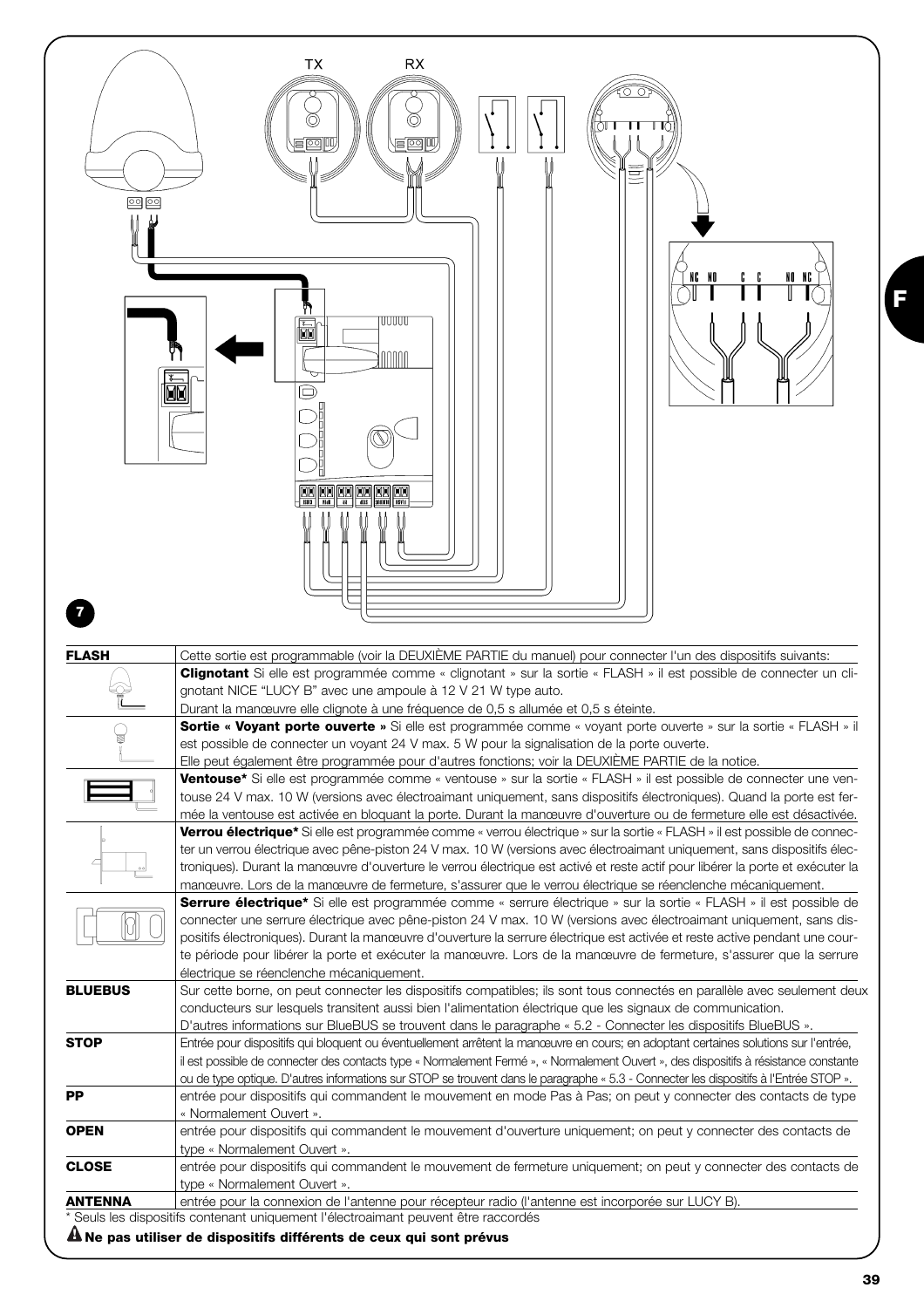#### **5.2) Connecter les dispositifs bluebus**

BlueBUS est une technique qui permet d'effectuer les connexions des dispositifs compatibles avec seulement deux conducteurs sur lesquels transitent aussi bien l'alimentation électrique que les signaux de communication. Tous les dispositifs sont connectés en parallèle sur les 2 mêmes conducteurs de BlueBUS sans devoir respecter une polarité quelconque; chaque dispositif est reconnu individuellement car au cours de l'installation le système lui attribue une adresse univoque. Il est possible de connecter à BlueBUS, par exemple: des photocellules, des dispositifs de sécurité, des boutons

de com-mande, des voyants de signalisation, etc. La logique de com-mande de SOON reconnaît un par un tous les dispositifs connectés à travers une procédure de reconnaissance ad hoc et est en mesure de détecter de manière extrêmement sûre toutes les éventuelles anomalies. Pour cette raison, à chaque fois qu'on ajoute ou qu'on enlève un dispositif connecté à BlueBUS il faudra effectuer dans la logique la procédure de reconnaissance décrite dans le paragraphe « 7.1 - Mémorisation dispositifs ».

#### **5.2.1) Photocellules**

Le système « BlueBUS » permet, à travers l'adressage avec les cavaliers prévus à cet effet, la reconnaissance des photocellules de la part de la logique et d'attribuer la fonction de détection correcte. L'opération d'adressage doit être faite aussi bien sur TX que sur RX (en plaçant les cavaliers de la même manière) en vérifiant qu'il n'y a pas d'autres paires de photocellules ayant la même adresse.

Dans un automatisme pour portes sectionnelles avec SOON on peut installer les photocellules suivant la représentation de la Fig. 8. Après l'installation ou l'enlèvement de photocellules, il faudra effectuer dans la logique la phase de reconnaissance comme le décrit le paragraphe « 7.1 - Mémorisation disposi-tifs ».



| Tableau 2: adresses des photocellules               |                  |                                    |                  |
|-----------------------------------------------------|------------------|------------------------------------|------------------|
| <b>Photocellule</b>                                 | <b>Cavaliers</b> | <b>Photocellule</b>                | <b>Cavaliers</b> |
| <b>PHOTO</b>                                        |                  | <b>PHOTO 2</b>                     |                  |
| Photocellule $h = 50$                               |                  | Photocellule                       |                  |
| avec intervention en fermeture                      |                  | avec intervention en ouverture     |                  |
| <b>PHOTO II</b>                                     |                  | <b>PHOTO 2 II</b>                  |                  |
| Photocellule $h = 100$                              |                  | Photocellule                       |                  |
| avec intervention en fermeture                      |                  | avec intervention en ouverture     |                  |
| <b>PHOTO 1</b>                                      |                  |                                    |                  |
| Photocellule $h = 50$                               |                  |                                    |                  |
| avec intervention tant en fermeture qu'en ouverture |                  | <b>PHOTO3</b>                      |                  |
| <b>PHOTO 1 II</b>                                   |                  | <b>CONFIGURATION NON AUTORISÉE</b> |                  |
| Photocellule $h = 100$                              |                  |                                    |                  |
| avec intervention tant en fermeture qu'en ouverture |                  |                                    |                  |

#### **5.2.2) Photodétecteur FT210B**

Le photodétecteur FT210B réunit dans un seul dispositif un système de limitation de la force (type C suivant la norme EN12453) et un détecteur de présence qui détecte les obsta-cles présents sur l'axe optique entre l'émetteur TX et le récepteur RX (type D suivant la norme EN12453). Dans le photodétecteur FT210B, les signaux de l'état du bord sensible sont envoyés à travers le rayon de la photocellule en intégrant les 2 systèmes dans un seul dispositif. La partie émettrice située sur le tablier est alimentée par des batteries, ce qui permet d'éliminer les systèmes de connexion, peu esthétiques; les circuits spéciaux réduisent la consommation de la batterie pour garantir jusqu'à 15 ans de durée (voir les détails sur la durée estimée dans les instructions du produit).

Un seul dispositif FT210B associé à un bord sensible (TCB65 par exemple) permet d'atteindre le niveau de sécurité du «bord primaire» requis par la norme EN12453 pour n'importe quel «type d'utilisation» et «type d'activation». Le photodétecteur FT210B associé à des bords sensibles «à variation de résistance» (8,2KΩ), maintient la sécurité en cas de défaut unique (catégorie 3 selon EN 954-1). Il dispose d'un circuit spécial anticollision qui évite les interférences avec d'autres détecteurs même s'ils ne sont pas synchronisés et permet d'ajouter d'autres photocellules; par exemple, en cas de passage de véhicules lourds où l'on place normalement une deuxième photocellule à 1 m du sol. Pour tout renseignement supplémentaire sur les modalités de connexion et d'adressage, voir la notice technique de FT210B.

#### **5.3) Connecter les dispositifs à l'entrée stop**

STOP est l'entrée qui provoque l'arrêt immédiat de la manœuvre suivi d'une brève inversion.

On peut connecter à cette entrée des dispositifs avec sortie à contact normalement ouvert « NO », normalement fermé « NF » ou des dispositifs avec sortie à résistance constante 8,2KΩ ou de type optique, par exemple des bords sensibles.

Comme pour BlueBUS, la logique reconnaît le type de dispositif connecté à l'entrée STOP durant la phase de reconnaissance (voir paragraphe « 7.1 - Mémorisation dispositifs); ensuite on a un STOP quand une variation quelconque se vérifie par rapport à l'état reconnu. En adoptant certaines solutions, on peut connecter à l'entrée STOP plusieurs dispositifs, même de type différent:

- Plusieurs dispositifs NO peuvent être connectés les uns aux autres en parallèle sans aucune limite de nombre.
- Plusieurs dispositifs NF peuvent être connectés les uns aux autres en série sans aucune limite de nombre;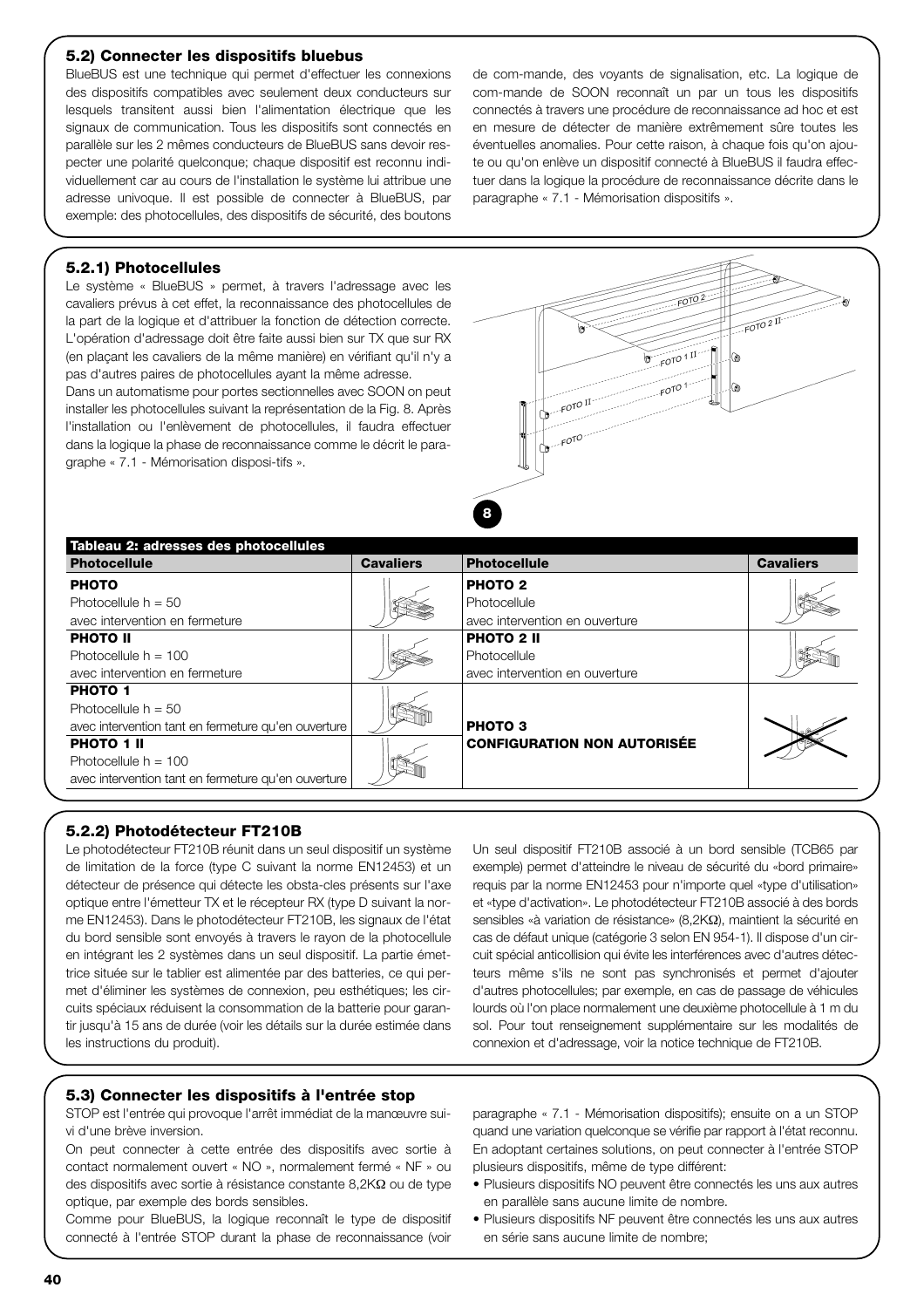- Deux dispositifs avec sortie à résistance constante 8,2K $\Omega$  peuvent être connectés en parallèle; s'il y a plus de 2 dispositifs, tous doivent être connectés en « cascade » avec une seule résistance terminale de 8,2KΩ;
- Il est possible de combiner NO et NF en mettant les deux contacts en parallèle, en prenant la précaution de mettre en série au contact NF une résistance de 8,2KΩ (cela donne aussi la possibilité de combiner 3 dispositifs: NO, NF et 8,2KΩ).

**Si l'entrée STOP est utilisée pour connecter des dispo-! sitifs avec fonctions de sécurité, seuls les dispositifs avec sortie à résistance constante 8,2K**Ω **ou les dispositifs optiques OPTO SENSOR garantissent une per-formance de sécurité de catégorie 3 selon la norme EN 954-1.**

# **9**



Pour la connexion d'un dispositif optique type OPTO SENSOR exé-

cuter par contre les connexions comme dans la Fig. 9:

#### **5.4) Connecter l'alimentation électrique**

Pour l'alimentation électrique de SOON il suffit de brancher sa fiche électrique dans une prise de courant. Utiliser éventuellement un adaptateur du type disponible dans le commerce si la fiche de SOON ne correspond pas à la prise disponible.

# **6) Premier allumage de l'installation - vérifications**

**Les opérations successives seront effectuées sur des circuits électriques sous tension et les manœuvres pourront ! résulter dangereuses! Opérer par conséquent avec attention et jamais seuls.**

Quand l'installation des composants est terminée et que les connexions électriques ont été effectuées, il faut faire immédiatement quelques vérifications sur le fonctionnement correct de l'installation, avant de continuer. Effectuer ensuite les opérations énumérées ci-après en les cochant au fur et à mesure, après avoir vérifié la conformité des résultats.

**10**

#### **6.1) Test de fonctionnement**

Dès que l'opérateur SOON est alimenté, il est conseillé de faire quelques vérifications élémentaires:

- ❑ Vérifier que la led BLUEBUS clignote régulièrement à la fréquence d'un clignotement à la seconde;
- ❑ Si les photocellules sont présentes, vérifier que les led sur les photocellules clignotent elles aussi (aussi bien sur TX que sur RX); la fréquence de clignotement n'est pas significative, elle est liée à d'autres facteurs.
- ❑ Vérifier que le dispositif connecté à la sortie FLASH est éteint.
- ❑ Vérifier que l'éclairage automatique est éteint.

# **7) Mémorisation dispositifs et position**

#### **7.1) Mémorisation dispositifs**

Après le branchement au secteur il faut faire reconnaître par la logique de commande les dispositifs connectés aux entrées BLUE-BUS et STOP. Avant cette phase, les led L1 et L2 clignotent pour indiquer qu'il faut effectuer la reconnaissance des dispositifs.

#### **La phase de reconnaissance des dispositifs doit être ! exécutée même s'il n'y a aucun dispositif connecté.**

- 1. Presser et maintenir enfoncées les touches **[**▲**]** et **[Set]**;
- 2. Relâcher les touches quand les led L1 et L2 commencent à clignoter très rapidement (au bout d'environ 3s);
- 3. Attendre quelques secondes que la logique termine la reconnaissance des dispositifs;

À la fin de la reconnaissance, la led STOP doit rester allumée, les led L1 et L2 s'éteindront (les led L3 et L4 commenceront éventuellement à clignoter).

tation de la logique de commande et contrôler plus attentivement les connexions électriques.

Si tout cela ne se vérifie pas, il faut couper immédiatement l'alimen-

La phase de reconnaissance des dispositifs connectés peut être refaite à tout moment y compris après l'installation, par exemple si un nouveau dispositif est ajouté.

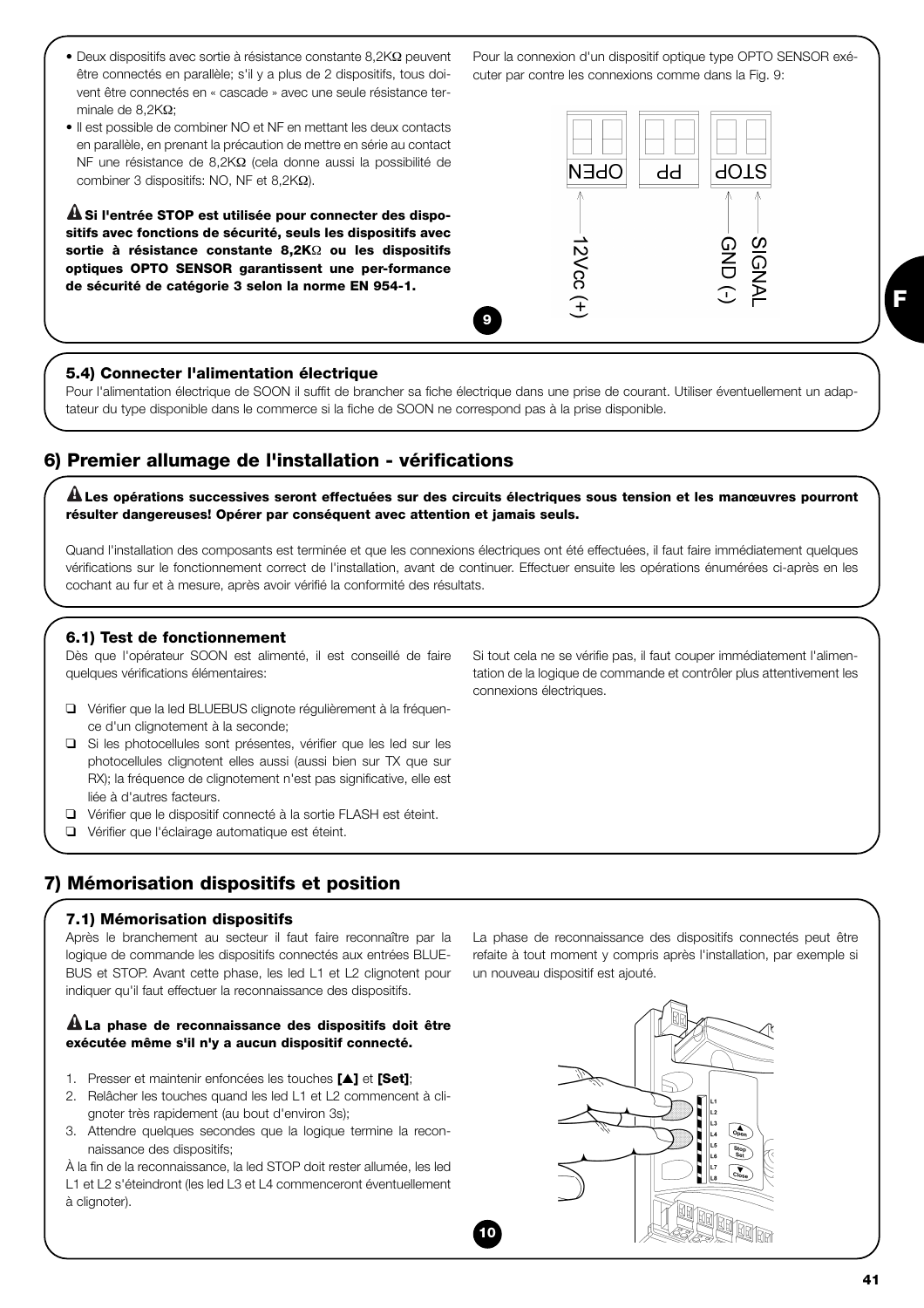#### **7.2) Mémorisation des positions**

Après la reconnaissance des dispositifs il faut faire reconnaître par la logique les positions d'ouverture et de fermeture de la porte. On peut programmer jusqu'à 6 positions qui sont:

| <b>Position</b> | <b>Signification</b>                                                                                                   |
|-----------------|------------------------------------------------------------------------------------------------------------------------|
| A <sub>1</sub>  | Position d'ouverture maximum désirée. Quand la porte arrive dans cette position, elle s'arrête.                        |
| RA <sub>1</sub> | Position de début ralentissement durant la manœuvre d'ouverture. Quand la porte arrive dans cette position, le moteur  |
|                 | décélère en se portant à la vitesse minimum.                                                                           |
| <b>RINT</b>     | Position de ralentissement intermédiaire dans la manœuvre de fermeture. En programmant ce point, la porte commence     |
|                 | à décélérer environ 50 cm avant, de manière à passer la position RINT à la vitesse minimum. Passée la position RINT le |
|                 | moteur se reporte à la vitesse programmée.                                                                             |
| AP              | Position d'ouverture partielle. C'est la position dans laquelle la porte s'arrête après avoir donné une commande       |
|                 | d'ouverture partielle.                                                                                                 |
| RA <sub>0</sub> | Position de début ralentissement durant la manœuvre de fermeture. Quand la porte arrive dans cette position, le moteur |
|                 | décélère en se portant à la vitesse minimum.                                                                           |
| A <sub>0</sub>  | Position de fermeture maximum. Quand la porte arrive dans cette position, elle s'arrête.                               |

#### **Quand les positions n'ont pas été mémorisées, les led L3 et L4 clignotent.**

Nous décrivons ci-après la procédure pour la mémorisation des positions. Les positions A1 et A0 doivent être programmées tandis que les autres peuvent être sautées. Dans ce dernier cas, elles seront calculées automatiquement par la logique de commande.

| 1.  | Presser la touche $[Set] + [V]$ pendant 3 secondes pour entrer en mémorisation positions.                                               |
|-----|-----------------------------------------------------------------------------------------------------------------------------------------|
|     | La led L1 clignote: programmation position A1                                                                                           |
| 2.  | Avec les touches [▲] ou [▼] déplacer la porte dans la position d'ouverture maximum.                                                     |
| 3.  | Presser la touche <b>[Set]</b> pendant 2 secondes pour confirmer la position A1. La led L1 reste allumée.                               |
|     | La led L2 clignote: programmation position RA1                                                                                          |
| 4.  | Si I'on ne souhaite pas programmer la position de ralentissement ouverture, presser rapidement 2 fois la touche [Set] pour passer       |
|     | à la programmation successive, la led L2 reste éteinte. Autrement, continuer la séquence d'opérations.                                  |
|     | Avec les touches [4] ou [ $\nabla$ ] déplacer la porte dans la position de ralentissement ouverture.                                    |
| 5.  |                                                                                                                                         |
| 6.  | Presser la touche [Set] pendant 2 secondes pour confirmer la position RA1. La led L2 reste allumée.                                     |
|     | La led L4 clignote: programmation position RINT                                                                                         |
| 7.  | Si l'on ne souhaite pas programmer la position de ralentissement intermédiaire, presser rapidement 2 fois la touche [Set] pour          |
|     | passer à la programmation successive, la led L4 reste éteinte. Autrement, continuer la séquence d'opérations.                           |
| 8.  | Avec les touches [1] ou [7] déplacer la porte dans la position de ralentissement intermédiaire.                                         |
| 9.  | Presser la touche [Set] pendant 2 secondes pour confirmer la position RINT. La led L4 reste allumée.                                    |
|     | La led L5 clignote: programmation position RAP                                                                                          |
| 10. | Si I'on ne souhaite pas programmer la position d'ouverture partielle, presser rapidement 2 fois la touche <b>[Set]</b> pour passer à la |
|     | programmation successive, la led L5 reste éteinte. Autrement, continuer la séquence d'opérations.                                       |
| 11. | Avec les touches $[\triangle]$ ou $[\triangledown]$ déplacer la porte dans la position d'ouverture partielle.                           |
| 12. | Presser la touche [Set] pendant 2 secondes pour confirmer la position RAP. La led L5 reste allumée.                                     |
|     | La led L7 clignote: programmation position RA0                                                                                          |
| 13. | Si I'on ne souhaite pas programmer la position de ralentissement fermeture, presser rapidement 2 fois la touche [Set] pour passer       |
|     | à la programmation successive, la led L7 reste éteinte. Autrement, continuer la séquence d'opérations.                                  |
| 14. | Avec les touches [ $\blacktriangle$ ] ou [ $\nabla$ ] déplacer la porte dans la position de ralentissement fermeture.                   |
| 15. | Presser la touche [Set] pendant 2 secondes pour confirmer la position RA0. La led L7 reste allumée.                                     |
|     | La led L8 clignote: programmation position A0                                                                                           |
| 16. | Avec les touches $[\triangle]$ ou $[\triangledown]$ déplacer la porte dans la position de fermeture maximum.                            |
| 17. | Presser la touche [Set] pendant 2 secondes pour confirmer la position A0. La led L8 reste allumée.                                      |
| 18. | Quand on relâche la touche [Set] toutes les led s'éteignent.                                                                            |
| 19. | Donner une commande d'ouverture en pressant la touche <b>[Open]</b> pour effectuer une manœuvre complète d'ouverture.                   |
| 20. | Donner une commande de fermeture en pressant la touche [Close] pour effectuer une manœuvre complète de fermeture.                       |

**11**

Durant ces manœuvres la logique de commande mémorise la force nécessaire dans les mouvements d'ouverture et de fermeture.

#### **Il est important que ces premières manœuvres ne soient pas interrompues, par ex. par une commande d'ARRÊT.**

La phase de reconnaissance des positions peut être refaite à tout moment même après l'installation; il suffit de recommencer à partir du point 1. Si par contre il est nécessaire de modifier une seule position, répéter la séquence d'opérations à partir du point 1 et sauter la programmation des positions à exclure en pressant rapidement 2 fois la touche **[Set]** pour chaque position à sauter.

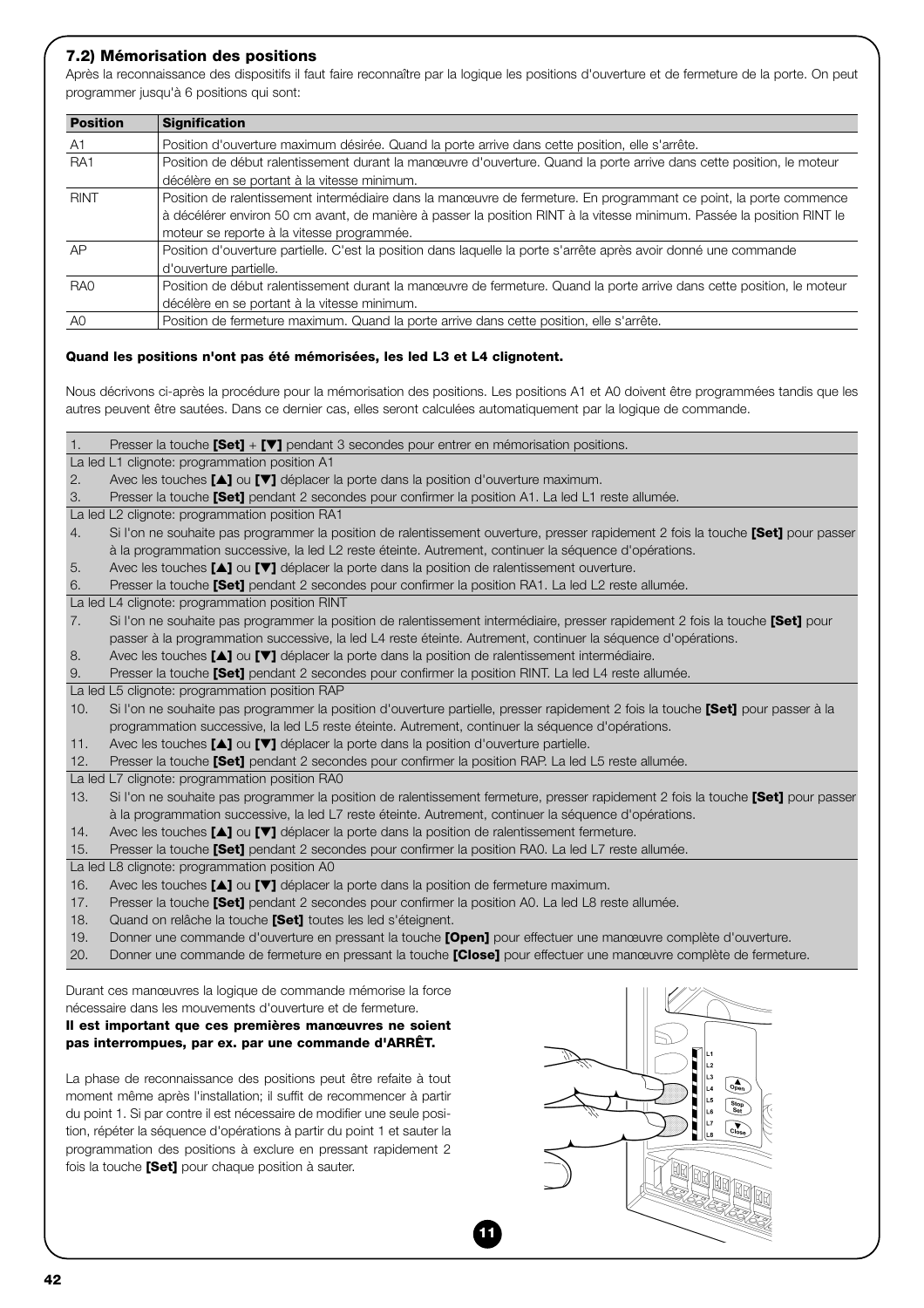# **8) Effectuer l'essai final de l'installation**

#### **8.1) Test pour l'essai final**

**Chaque élément de l'automatisme comme par exemple les bords sensibles, les photocellules, l'arrêt d'urgence, etc. demande une phase spécifique d'essai; pour ces dispositifs, il faudra effectuer les procédures figurant dans les notices techniques correspondantes.**

**Pour l'essai de SOON, effectuer les opérations suivantes:** 

- 1. Vérifier que tout ce qui est prévu dans le chapitre 1 « AVERTIS-SEMENTS » est respecté.
- 2. Débrayer la porte du moteur en tirant le cordon de débrayage vers le bas. Vérifier qu'il est possible de bouger manuellement la porte en ouverture et en fermeture avec une force ne dépassant pas 225 N.
- 3. Embrayer la porte au moteur en tirant manuellement le cordon d'embrayage.
- 4. En utilisant le sélecteur ou l'émetteur radio, effectuer des essais de fermeture et d'ouverture de la porte et vérifier que le comportement correspond à ce qui est prévu.
- 5. Il convient d'effectuer différentes manœuvres pour contrôler le bon coulissement de la porte et détecter les éventuels défauts de montage et de réglage ainsi que la présence de points de frottement.
- 6. Vérifier un par un le fonctionnement correct de tous les dispositifs de sécurité présents dans l'installation (photocellules, bords sensibles, etc.). En particulier, à chaque fois qu'un dispositif intervient, la led « BlueBUS » sur la logique de commande effectue 2 clignotements plus rapides qui confirment qu'elle reconnaît l'événement.
- 7. Pour le contrôle des photocellules et en particulier pour contrôler qu'il n'y a pas d'interférences avec d'autres dispositifs, passer un cylindre d'un diamètre de 5 cm et d'une longueur de 30 cm sur l'axe optique, d'abord à proximité de TX, puis de RX, et enfin au centre entre les deux et vérifier que dans tous les cas le dispositif intervient en passant de l'état d'actif à l'état d'alarme et vice versa; pour finir, vérifier que cela provoque dans la logique l'action prévue, par exemple: dans la manœuvre de fermeture, vérifier que cette action provoque l'inversion du mouvement.
- 8. Si la protection contre les situations dangereuses provoquées par le mouvement de la porte a été assurée à travers la limitation de la force d'impact, il faut effectuer la mesure de la force conformément à ce qui est prévu par la norme EN 12445. Si le réglage de la « Vitesse » ou le contrôle de la « Force Moteur » sont utilisés pour aider le système à réduire la force d'impact, essayer et trouver le réglage qui donne les meilleurs résultats.

#### **8.2) Mise en service**

**La mise en service ne peut être faite que si toutes les phases d'essai de Soon et des autres dispositifs ont été exécutées avec résultat positif. La mise en service partielle ou dans des situations « provisoires » n'est pas autorisée.**

- 1. Réaliser et conserver pendant au moins 10 ans le dossier technique de l'automatisme qui devra comprendre au minimum: dessin d'ensemble de l'automatisation, schéma des connexions électriques, analyse des risques et solutions adoptées, déclaration de conformité du fabricant de tous les dispositifs utilisés (pour Soon, utiliser la déclaration CE de conformité ci-jointe), exemplaire de la notice technique et du plan de maintenance de l'automatisme;
- 2. Appliquer sur la porte une plaquette contenant au moins les données suivantes: type d'automatisme, nom et adresse du constructeur (responsable de la « mise en service »), numéro de série, année de construction et marque CE;
- 3. Fixer de manière permanente à proximité de la porte une étiquette ou une plaque indiquant les opérations à effectuer pour le débrayage et la manœuvre manuelle.
- 4. Fixer de manière permanente sur la porte une étiquette ou une plaque avec cette image (hauteur minimum 60 mm).
- 5. Remplir et remettre au propriétaire la déclaration de conformité de l'automatisme;
- 6. Rédiger et remettre au propriétaire de l'automatisme la notice « Instructions et avertissements pour l'utilisation de l'automatisme »;
- 7. Réaliser et remettre au propriétaire le plan de maintenance de l'automatisme (qui doit regrouper toutes les prescriptions pour la maintenance de chaque dispositif).
- 8. Avant de mettre en service l'automatisme, informer le propriétaire, de manière adéquate et par écrit (par exemple dans le manuel d'instructions et d'avertissements pour l'utilisation de l'automatisme), sur les risques encore présents.

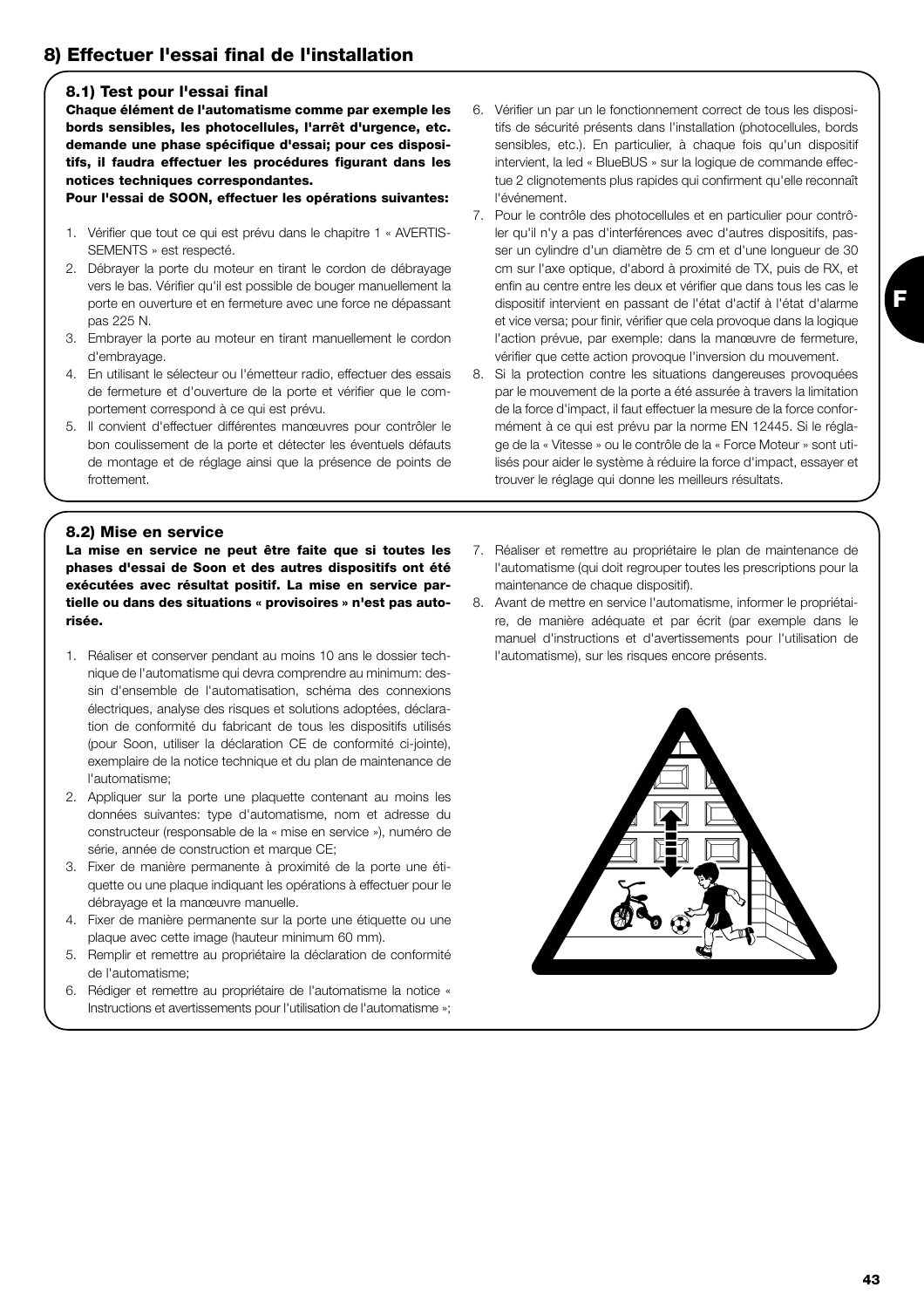# **9) Instructions pour personnaliser le fonctionnement de l'automatisme**

Cette DEUXIÈME PARTIE décrit comment personnaliser le fonctionnement de l'automatisme, à travers les réglages et options à mémoriser dans la mémoire de la Logique de commande. Une section finale est consacrée à la résolution des problèmes, à la maintenance et à la mise au rebut du produit.

#### **9.1) Touches de programmation**

Sur la logique de commande de SOON se trouvent 3 touches qui peuvent être utilisées aussi bien pour la commande de la logique durant les essais que pour les programmations:

| <b>OPEN</b>      | La touche « OPEN » permet de commander l'ouverture de la porte ou de   |  |
|------------------|------------------------------------------------------------------------|--|
| $\blacktriangle$ | déplacer vers le haut le point de programmation                        |  |
| <b>STOP</b>      | La touche « STOP » permet d'arrêter la manœuvre et si elle est pressée |  |
| <b>SET</b>       | plus de 5 secondes, elle permet d'entrer en programmation.             |  |
| <b>CLOSE</b>     | La touche "CLOSE" permet de commander la fermeture de la porte ou de   |  |
|                  | déplacer vers le bas le point de programmation.                        |  |



# **10) Programmations**

Des fonctions programmables sont disponibles dans la logique de commande de SOON; le paramétrage des fonctions s'effectue à l'aide des trois touches présentes sur la logique: **[**▲**] [Set] [**▼**]** et sont visualisées par 8 led: **L1….L8**.

Les fonctions programmables disponibles sur SOON sont réparties en deux niveaux:

**Premier niveau:** fonctions réglables en mode ON-OFF (actif ou non actif); dans ce cas, chaque led **L1....L8** indique une fonction, si elle est allumée la fonction est active, si elle est éteinte la fonction n'est pas active; voir Tab. 3.

**Deuxième niveau:** paramètres réglables sur une échelle de valeurs (valeurs d'1 à 8); dans ce cas, chaque led **L1….L8** indique la valeur réglée parmi les 6 possibles; voir Tab. 4.

#### **10.1) Fonctions premier niveau**

| Led            | <b>Fonction</b>       | <b>Description</b>                                                                                                  |
|----------------|-----------------------|---------------------------------------------------------------------------------------------------------------------|
| L1             | Fermeture automatique | Cette fonction permet une fermeture automatique de la porte après le temps de pause programmé; le                   |
|                |                       | temps de pause est réglé en usine à 30 secondes mais peut être modifié et réglé sur 10, 20, 40, 60, 80,             |
|                |                       | 120, 160 et 200 secondes. Si la fonction n'est pas active, le fonctionnement est « semi-automatique ».              |
| L2             | Refermeture après     | Cette fonction permet de garder la porte ouverte uniquement le temps nécessaire au transit, en effet l'intervention |
|                | passage devant la     | de « Photo » provoque toujours une refermeture automatique avec un temps de pause de 5 s (indépendamment            |
|                | photocellule          | de la valeur programmée); le comportement varie suivant si la « Fermeture Automatique » est active ou pas.          |
|                |                       | Avec « Fermeture Automatique » inactive: La porte atteint toujours la position d'ouverture totale (même si          |
|                |                       | Photo est libérée avant). La libération de la photocellule provoque la refermeture automatique au bout de 5 s.      |
|                |                       | Avec « Fermeture Automatique » active: la manœuvre d'ouverture s'arrête juste après que les photocellules           |
|                |                       | aient été libérées et provoque la manœuvre de refermeture automatique au bout de 5 s.                               |
|                |                       | La fonction de « refermeture après passage devant la photocellule » est toujours désactivée dans les                |
|                |                       | manœuvres interrompues avec une commande de Stop.                                                                   |
|                |                       | Si la fonction « refermeture après passage devant la photocellule » n'est pas active, le temps de pause sera        |
|                |                       | celui qui est programmé ou bien il n'y aura pas de refermeture automatique si la fonction n'est pas active.         |
| L3             |                       |                                                                                                                     |
|                | Ferme toujours        | La fonction « Ferme toujours » intervient, en provoguant une fermeture, quand au retour de l'alimentation la        |
|                |                       | logique détecte la porte ouverte. Pour des questions de sécurité, la manœuvre est précédée par 3 s de               |
| L <sub>4</sub> |                       | préclignotement. Si la fonction n'est pas active au retour de l'alimentation, la porte restera arrêtée.             |
|                | Stand-By              | Cette fonction permet de réduire au maximum la consommation d'énergie. Si cette fonction est active, 1              |
|                |                       | minute après la fin de la manœuvre, la logique éteint BlueBUS (et donc les dispositifs) et toutes les led sauf      |
|                |                       | la led BlueBUS qui clignotera plus lentement. Quand une commande arrive, la logique rétablit le plein               |
| L5             |                       | fonctionnement. Si la fonction n'est pas active, il n'y aura pas de réduction de la consommation.                   |
|                | Inversion longue      | Cette fonction permet de sélectionner le type d'inversion effectuée par la porte à cause de l'intervention de       |
|                |                       | STOP et du limiteur de force. Si la fonction n'est pas active l'inversion est brève (15 cm environ). Si la          |
|                |                       | fonction est active l'inversion s'effectue jusqu'à la position d'ouverture ou de fermeture maximum.                 |
| L6             | Préclignotement       | Avec la fonction de préclignotement, une pause de 3 s est ajoutée entre l'allumage du clignotant et le début        |
|                |                       | de la manœuvre pour avertir l'utilisateur de la situation de danger. Si la fonction n'est pas active, l'allumage    |
|                |                       | du clignotant coïncide avec le début de la manœuvre.                                                                |
| L7             | Sensibilité           | Cette fonction permet d'augmenter considérablement la sensibilité du moteur dans la détection des                   |
|                |                       | obstacles. Si elle est utilisée comme aide pour la mesure de la force d'impact régler aussi les paramètres          |
|                |                       | « Vitesse » et « Force moteur » dans le menu du deuxième niveau.                                                    |
| L8             | Compensation          | Cette fonction permet de récupérer l'allongement dans le temps des câbles métalliques de la porte et elle           |
|                |                       | est subordonnée à l'emploi d'un bord sensible à variation de résistance $8,2K\Omega$ ou de type optique OSE.        |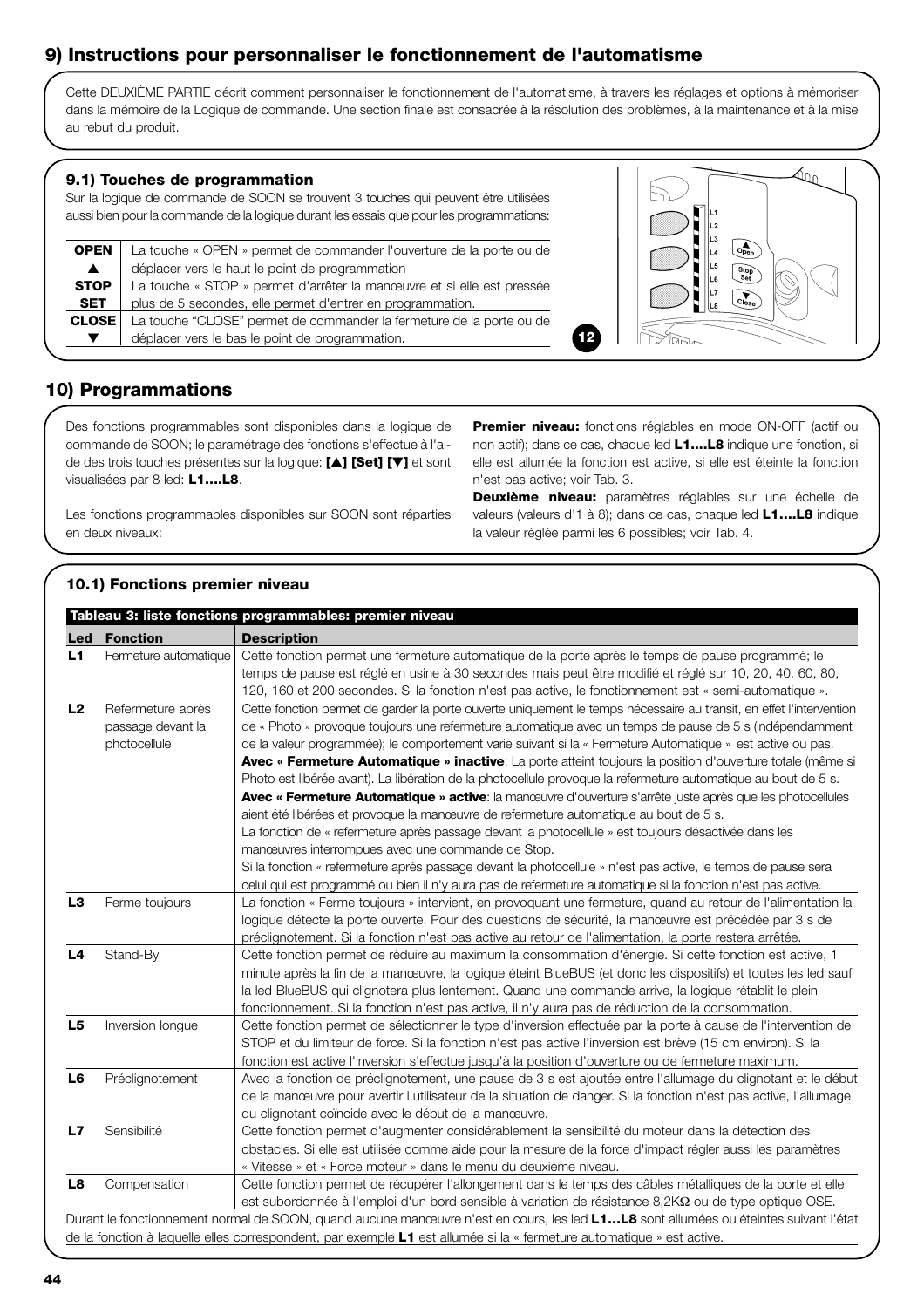#### **10.2) Fonctions premier niveau**

En usine, les fonctions du premier niveau sont toutes mises sur « OFF » mais on peut les modifier à tout moment en suivant les indications données ci-après. Faire attention dans l'exécution de la procédure car il y a un temps maximum de 10 s entre la pression d'une touche et l'autre, autrement la procédure se termine automatiquement en mémorisant les modifications faites jusqu'à ce moment-là.

| $\mathbf{1}$ | Presser et maintenir enfoncée la touche <b>[Set]</b> pendant environ 3 s.                                                                   |
|--------------|---------------------------------------------------------------------------------------------------------------------------------------------|
|              | Relâcher la touche [Set] quand la led L1 commence à clignoter.                                                                              |
| 3.           | Presser les touches $[\triangle]$ ou $[\triangledown]$ pour déplacer la led clignotante sur la led qui correspond à la fonction à modifier. |
| 4.           | Presser la touche <b>[Set]</b> pour changer l'état de la fonction (clignotement bref = OFF; clignotement long = ON)                         |

Attendre 10 s pour sortir de la programmation pour temps maximum écoulé. **Note:** les points 3 et 4 peuvent être répétés au cours de la même phase de programmation pour mettre d'autres fonctions en mode ON ou OFF.

#### **10.3) Fonctions deuxième niveau (paramètres réglables )**

|                |               |                                        | Tableau 4: liste fonctions programmables: deuxième niveau   |                                            |
|----------------|---------------|----------------------------------------|-------------------------------------------------------------|--------------------------------------------|
| Led d'entrée   | Paramètre     | Led (niveau)                           | Valeur                                                      | <b>Description</b>                         |
|                |               | L1                                     | 10 secondes                                                 |                                            |
|                |               | L2                                     | 20 secondes                                                 | Règle le temps de pause,                   |
|                |               | L <sub>3</sub>                         | 40 secondes                                                 | c'est-à-dire le temps avant                |
|                | Temps de      | L4                                     | 60 secondes                                                 | la refermeture automatique.                |
| L1             | pause         | L5                                     | 80 secondes                                                 | La fonction n'a d'effet que                |
|                |               | L <sub>6</sub>                         | 120 secondes                                                | si la fermeture automatique                |
|                |               | L7                                     | 160 secondes                                                | est active.                                |
|                |               | L <sub>8</sub>                         | 200 secondes                                                |                                            |
|                |               | L1                                     | Ouverture - stop - fermeture - stop                         |                                            |
|                |               | L2                                     | Ouverture - stop - fermeture - ouverture                    |                                            |
|                |               | L <sub>3</sub>                         | Ouverture - fermeture - ouverture - fermeture               | Règle la séquence de                       |
| L <sub>2</sub> | Fonction P.P. | L4                                     | Fonctionnement collectif                                    | commandes associées à                      |
|                |               | L <sub>5</sub>                         | Fonctionnement collectif 2 (plus de 2 s entraîne un arrêt)  | l'entrée P.P. ou bien à la 1 <sup>re</sup> |
|                |               | L <sub>6</sub>                         | Pas à pas 2 (moins de 2 s entraîne une ouverture partielle) | commande radio.                            |
|                |               | L7                                     | Commande « par action maintenue »                           |                                            |
|                |               | L <sub>8</sub>                         | Ouverture en « semi-automatique », fermeture avec com-      |                                            |
|                |               |                                        | mande « par action maintenue »                              |                                            |
|                |               | L1                                     | Vitesse 1 (30 % - lente)                                    |                                            |
|                |               | L2                                     | Vitesse 2 (44 %)                                            |                                            |
|                |               | L <sub>3</sub>                         | Vitesse 3 (58 %)                                            |                                            |
|                | Vitesse       | L4                                     | Vitesse 4 (72 %)                                            | Règle la vitesse du moteur                 |
| L3             | moteur        | L <sub>5</sub>                         | Vitesse 5 (86 %)                                            | durant la course normale.                  |
|                |               | L <sub>6</sub>                         | Vitesse 6 (100 % - rapide)                                  |                                            |
|                |               | L7                                     | Ouverture V4, fermeture V2                                  |                                            |
|                |               | L <sub>8</sub>                         | Ouverture V6, fermeture V4                                  |                                            |
|                |               | L1                                     |                                                             |                                            |
|                |               |                                        | Voyant porte ouverte                                        |                                            |
|                |               | L2                                     | Active si la porte est fermée                               |                                            |
|                |               | L <sub>3</sub>                         | Active si la porte est ouverte                              |                                            |
| L4             | Sortie        | L4                                     | Clignotant                                                  | Sélectionne le dispositif                  |
|                | <b>FLASH</b>  | L <sub>5</sub>                         | Verrou électrique                                           | connecté à la sortie FLASH.                |
|                |               | L <sub>6</sub>                         | Serrure électrique                                          |                                            |
|                |               | L7                                     | Ventouse                                                    |                                            |
|                |               | L8                                     | Voyant maintenance                                          |                                            |
|                |               | L1                                     | Force 1 (basse)                                             |                                            |
|                |               | L2                                     | Force 2                                                     | Règle le système de                        |
|                |               | L <sub>3</sub>                         | Force 3                                                     | contrôle de la force du                    |
| L5             | Force moteur  | L4                                     | Force 4                                                     | moteur pour l'adapter au                   |
|                | en ouverture  | L5                                     | Force 5                                                     | poids de la porte durant la                |
|                |               | L6                                     | Force 6                                                     | manœuvre d'ouverture.                      |
|                |               | L7                                     | Force 7                                                     |                                            |
|                |               | L <sub>8</sub>                         | Force 8 (haute)                                             |                                            |
|                |               | L1                                     | Force 1 (basse)                                             |                                            |
|                |               | L2                                     | Force 2                                                     | Règle le système de                        |
|                |               | L <sub>3</sub>                         | Force 3                                                     | contrôle de la force du                    |
| L6             | Force moteur  | L4                                     | Force 4                                                     | moteur pour l'adapter au                   |
|                | en fermeture  | L <sub>5</sub>                         | Force 5                                                     | poids de la porte durant la                |
|                |               | L <sub>6</sub>                         | Force 6                                                     | manœuvre de fermeture.                     |
|                |               | L7                                     | Force 7                                                     |                                            |
|                |               | L <sub>8</sub>                         | Force 8 (haute)                                             |                                            |
| Note: "        |               | " représente le réglage fait en usine. |                                                             | <b>SEGUE</b>                               |

**45**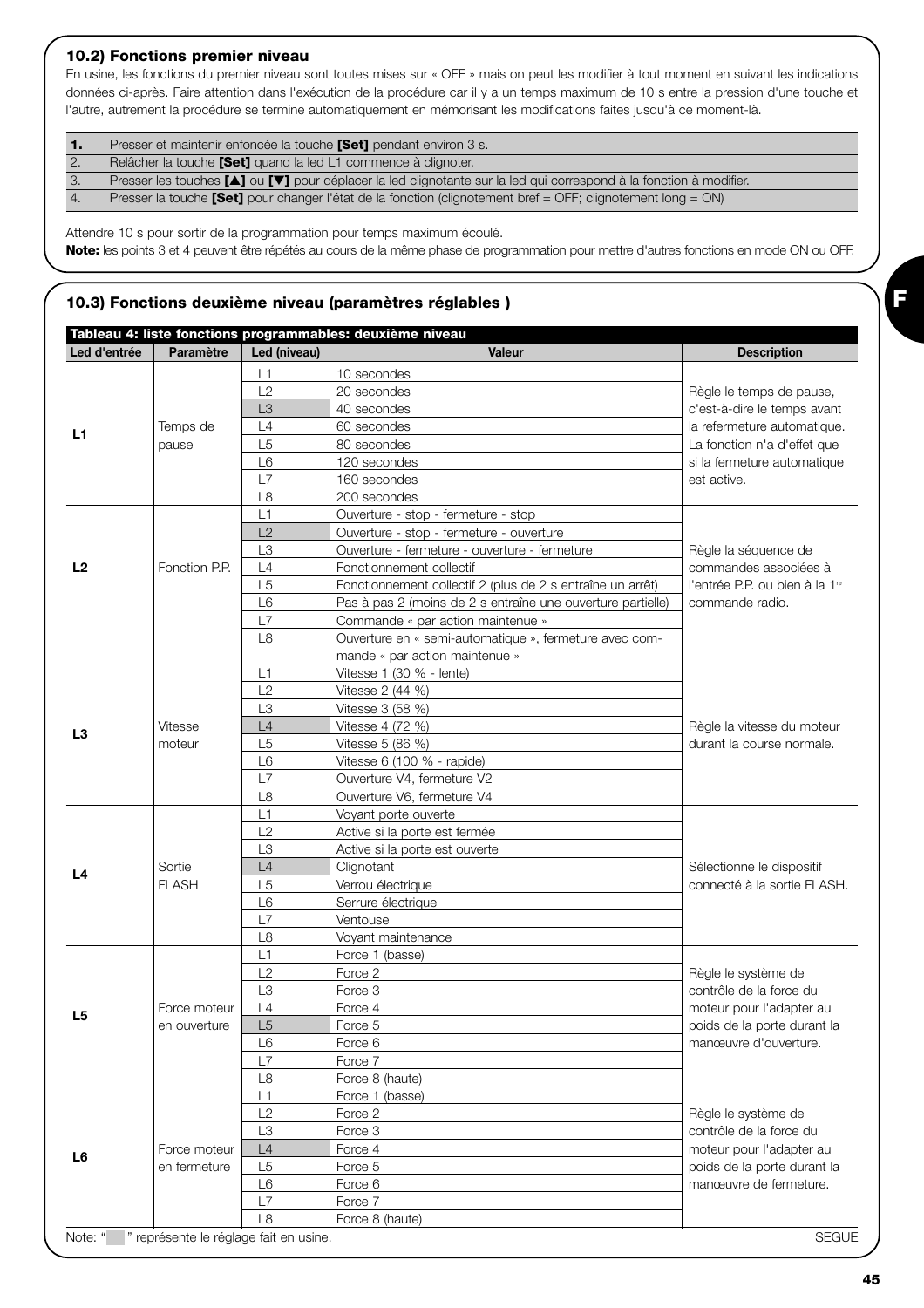| Led d'entrée | <b>Paramètre</b> | Led (niveau)   | Valeur                                                   | <b>Description</b>            |
|--------------|------------------|----------------|----------------------------------------------------------|-------------------------------|
|              |                  | L1             | Automatique (suivant la charge de travail des manœuvres) | Règle le nombre de            |
|              |                  | L2             | 1.000                                                    | manœuvres au bout duquel      |
|              |                  | LЗ             | 2.000                                                    | il faut signaler la demande   |
| L7           | Avis de          | L4             | 4.000                                                    | de maintenance de             |
|              | maintenance      | L5             | 6.000                                                    | l'automatisme (voir           |
|              |                  | L6             | 8.000                                                    | paragraphe 13 « Avis de       |
|              |                  | L7             | 10,000                                                   | maintenance »).               |
|              |                  | L8             | 12.000                                                   |                               |
|              |                  | L1             | Résultat 1 <sup>®</sup> manœuvre (la plus récente)       |                               |
|              |                  | L2             | Résultat 2 <sup>e</sup> manœuvre                         | Permet de vérifier le type    |
|              |                  | L <sub>3</sub> | Résultat 3 <sup>e</sup> manœuvre                         | d'anomalie qui s'est vérifiée |
| L8           | Liste des        | $\mathsf{L}4$  | Résultat 4 <sup>e</sup> manœuvre                         | dans les 8 dernières          |
|              | anomalies        | L5             | Résultat 5 <sup>e</sup> manœuvre                         | manœuvres (voir               |
|              |                  | L6             | Résultat 6 <sup>e</sup> manœuvre                         | paragraphe « 14 Liste         |
|              |                  | L7             | Résultat 7 <sup>e</sup> manœuvre                         | historique des anomalies »).  |
|              |                  | L8             | Résultat 8 <sup>e</sup> manœuvre                         |                               |

Note: " " représente le réglage fait en usine.

Tous les paramètres peuvent être réglés suivant les préférences sans aucune contre-indication; seul les réglages « Force moteur en ouverture » « Force moteur en fermeture » pourraient demander une attention particulière:

- Il est déconseillé d'utiliser des valeurs de force élevées pour compenser le fait que le tablier a des points de friction anormaux. Une force excessive peut compromettre le fonctionnement du système de sécurité ou endommager le tablier.
- Si le contrôle de la « Force moteur » est utilisé comme soutien du système pour la réduction de la force d'impact, après chaque réglage, répéter la mesure de la force, comme le prévoit la norme EN 12445.
- L'usure et les conditions atmosphériques peuvent influencer le mouvement de la porte, périodiquement il faut recontrôler le réglage de la force.

#### **10.4) Programmations deuxième niveau**

En usine, les paramètres réglables sont réglés comme l'illustre le Tab. 4 avec: " " mais ils peuvent être modifiés à tout moment suivant les indications données ci-après. Faire attention dans l'exécution de la procédure car il y a un temps maximum de 10 s entre la pression d'une touche et l'autre, autrement la procédure se termine automatiquement en mémorisant les modifications faites jusqu'à ce moment-là.

|    | <b>1.</b> Presser et maintenir enfoncée la touche <b>[Set]</b> pendant environ 3 s.                                                             |
|----|-------------------------------------------------------------------------------------------------------------------------------------------------|
| 2. | Relâcher la touche [Set] quand la led L1 commence à clignoter.                                                                                  |
|    | 3. Presser les touches [4] ou [V] pour déplacer la led clignotante sur la « led d'entrée » qui correspond au paramètre à modifier.              |
|    | 4. Presser et maintenir enfoncée la touche [Set], la pression doit être maintenue sur la touche [Set] pendant toute la durée des phases 5 et 6. |
| 5. | Attendre environ 3 s puis la led qui correspond au niveau actuel du paramètre à modifier s'allumera.                                            |
| 6. | Presser les touches [A] ou [V] pour déplacer la led qui correspond à la valeur du paramètre.                                                    |
|    | 7. Relâcher la touche [Set]                                                                                                                     |
|    |                                                                                                                                                 |

Attendre 10 s pour sortir de la programmation pour temps maximum écoulé. **Note:** les points 3 à 7 peuvent être répétés au cours de la même phase de programmation pour régler plusieurs paramètres.

# **11) Avis de maintenance**

**SOON permet d'aviser l'utilisateur quand il faut procéder à la maintenance de l'automatisme. Le nombre de manœuvres après lequel s'effectue la signalisation est sélectionnable parmi 8 niveaux, avec le paramètre réglable « Avis de maintenance » (voir Tab. 4).**

nombre de manœuvres. La signalisation de demande de maintenance s'effectue à travers le clignotant ou le voyant de maintenance suivant la programmation (voir Tab. 4).

Suivant le nombre de manœuvres effectuées par rapport à la limite programmée, le clignotant Flash et le voyant de maintenance donnent les signalisations indiquées dans le Tab. 5

Le niveau 1 de réglage est « automatique » et tient compte de l'intensité et des conditions des manœuvres, c'est-à-dire de l'effort et de la durée de la manœuvre, tandis que les autres réglages sont fixés en fonction du

| Tableau 5: avis de maintenance avec Flash et voyant de maintenance                          |                                                              |                                             |  |  |  |
|---------------------------------------------------------------------------------------------|--------------------------------------------------------------|---------------------------------------------|--|--|--|
| Nombre de manœuvres                                                                         | Signalisation sur voyant maintenance                         |                                             |  |  |  |
| Inférieur à 80 % de la limite                                                               | Normal (0,5 s allumé, 0,5 s éteint)                          | Allumé pendant 2 s au début de l'ouverture. |  |  |  |
| Entre 81 et 100 % de la limite<br>Au début de la manœuvre, il reste allumé pendant 2 s puis |                                                              | Clignote pendant toute la manœuvre.         |  |  |  |
|                                                                                             | continue normalement.                                        |                                             |  |  |  |
| Au-delà de 100 % de la limite                                                               | Au début et à la fin de la manœuvre, il reste allumé pendant | Clignote constamment.                       |  |  |  |
|                                                                                             | 2 s puis continue normalement.                               |                                             |  |  |  |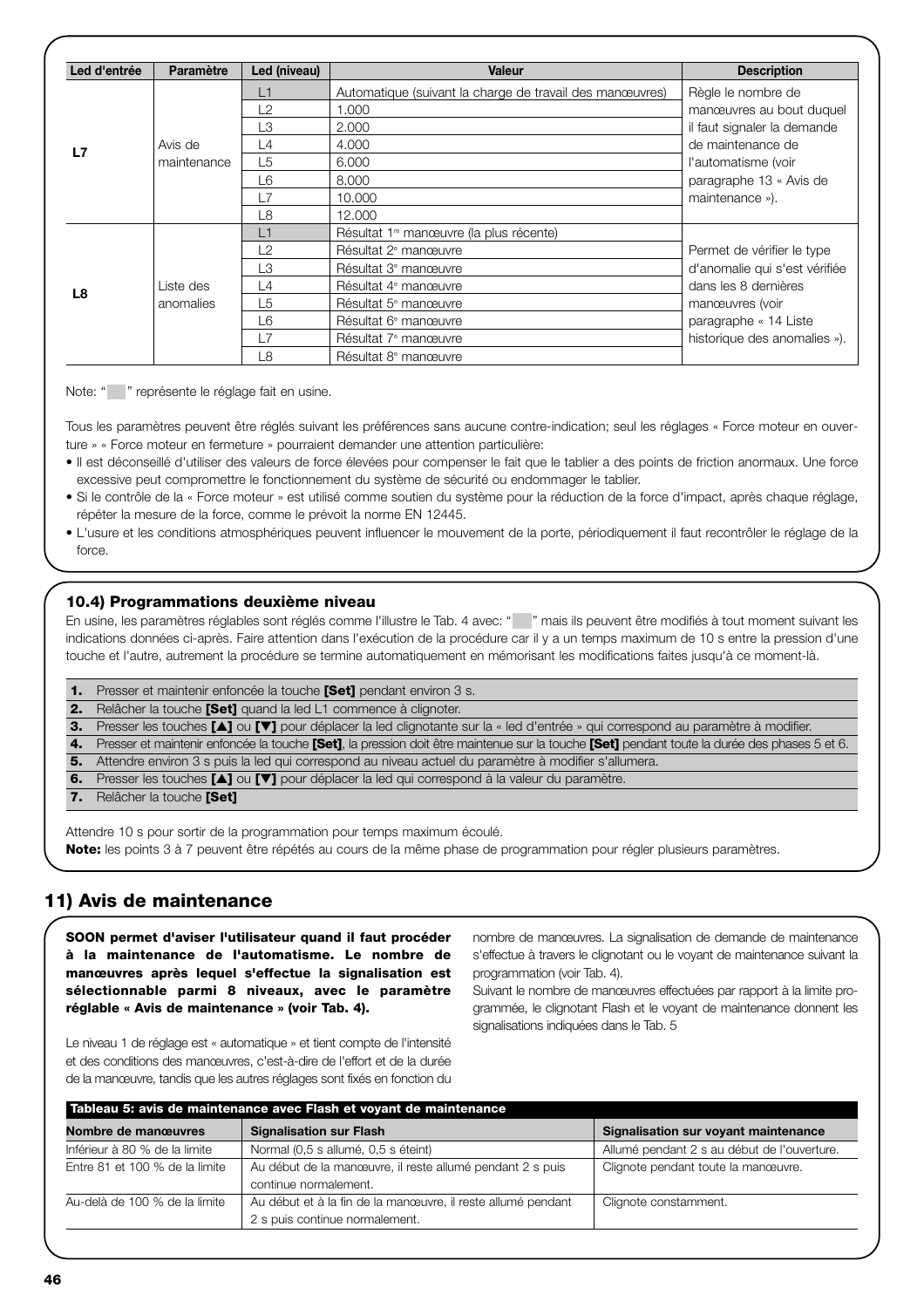#### **11.1) Vérification du nombre de manœuvres effectuées**

Avec la fonction d'« Avis de maintenance », il est possible de vérifier le nombre de manœuvres effectuées en pourcentage sur la limite fixée. Pour le contrôle, procéder suivant les indications ci-après.

| $\mathbf{1}$     | Presser et maintenir enfoncée la touche [Set] pendant environ 3 s.                                                                           |
|------------------|----------------------------------------------------------------------------------------------------------------------------------------------|
| 2.               | Relâcher la touche [Set] quand la led L1 commence à clignoter.                                                                               |
| 3.               | Presser les touches [A] o [V] pour déplacer la led clignotante sur L7, c'est-à-dire la « led d'entrée » qui correspond au paramètre          |
|                  | « Avis de maintenance ».                                                                                                                     |
| $\overline{4}$ . | Presser et maintenir enfoncée la touche <b>[Set]</b> , la pression doit être maintenue sur la touche <b>[Set]</b> pendant toute la durée des |
|                  | phases 5, 6 et 7.                                                                                                                            |
| 5.               | Attendre environ 3 s puis la led qui représente le niveau actuel du paramètre « Avis de maintenance » s'allumera.                            |
| 6.               | Presser puis relâcher immédiatement les touches [▲] et [▼].                                                                                  |
| 7.               | La led correspondant au niveau sélectionné émettra quelques clignotements. Le nombre de clignotements identifie le pourcentage               |
|                  | de manœuvres effectuées (en multiples de 10 %) par rapport à la limite programmée. Par exemple: avec l'avis de maintenance                   |
|                  | programmé sur L7, c'est-à-dire 10 000, 10 % correspond à 1 000 manœuvres; si la led de signalisation émet 4 clignotements, cela              |
|                  | signifie que l'on a atteint 40 % des manœuvres (c'est-à-dire entre 4 000 et 4 999 manœuvres). Si l'on n'a pas atteint 10 % des               |
|                  | manœuvres, il n'y aura aucun clignotement.                                                                                                   |
| 8.               | Relâcher la touche [Set].                                                                                                                    |

#### **11.2) Mise à zéro du compteur des manœuvres**

Après avoir effectué la maintenance de l'installation, il faut mettre à zéro le compteur des manœuvres. Procéder suivant les indications du tableau 18.

**1.** Presser et maintenir enfoncée la touche **[Set]** pendant environ 3 s. **2.** Relâcher la touche **[Set]** quand la led L1 commence à clignoter. **3.** Presser les touches **[**▲**]** ou **[**▼**]** pour déplacer la led clignotante sur L7, c'est-à-dire la « led d'entrée » qui correspond au paramètre « Avis de maintenance ». **4.** Presser et maintenir enfoncée la touche **[Set]**, la pression doit être maintenue sur la touche **[Set]** pendant toute la durée des phases 5 et 6. **5.** Attendre environ 3 s puis la led qui représente le niveau actuel du paramètre « Avis de maintenance » s'allumera. **6.** Presser et maintenir enfoncées les touches **[**▲**]** et **[**▼**]** pendant au moins 5 s puis relâcher les 2 touches. La led correspondant au niveau sélectionné effectuera une série de clignotements rapides pour signaler que le compteur des manœuvres a été mis à zéro. **7.** Relâcher la touche **[Set]**.

# **12) Liste historique des anomalies**

SOON permet d'afficher les éventuelles anomalies qui se sont vérifiées lors des 8 dernières manœuvres, par exemple, l'interruption d'une manœuvre due à l'intervention d'une photocellule ou d'un bord sensible. Pour vérifier la liste des anomalies procéder suivant les indications ci-après.

| 1. | Presser et maintenir enfoncée la touche [Set] pendant environ 3 s.                                                                      |
|----|-----------------------------------------------------------------------------------------------------------------------------------------|
| 2. | Relâcher la touche [Set] quand la led L1 commence à clignoter.                                                                          |
| З. | Presser les touches [A] ou [V] pour déplacer la led clignotante sur L8, c'est-à-dire la « led d'entrée » pour le paramètre              |
|    | « Liste des anomalies ».                                                                                                                |
| 4. | Presser et maintenir enfoncée la touche [Set], la pression doit être maintenue sur la touche [Set] pendant toute la durée des           |
|    | phases 5 et 6.                                                                                                                          |
| 5. | Attendre environ 3 s puis les led correspondant aux manœuvres qui ont eu des anomalies s'allumeront. La led L1 indique le résultat      |
|    | de la manœuvre la plus récente, la led L8 indique le résultat de la huitième. Si la led est allumée, cela signifie que des anomalies se |
|    | sont vérifiées durant la manœuvre; si la led est éteinte, cela signifie que la manœuvre s'est terminée sans anomalies.                  |
| 6. | Presser les touches [A] et [V] pour sélectionner la manœuvre désirée: la led correspondante émettra un nombre de clignotements          |
|    | égal à ceux qui sont exécutés normalement par le clignotant après une anomalie.                                                         |
|    | Relâcher la touche [Set].                                                                                                               |
|    |                                                                                                                                         |

# **13) Connexion d'autres dispositifs**

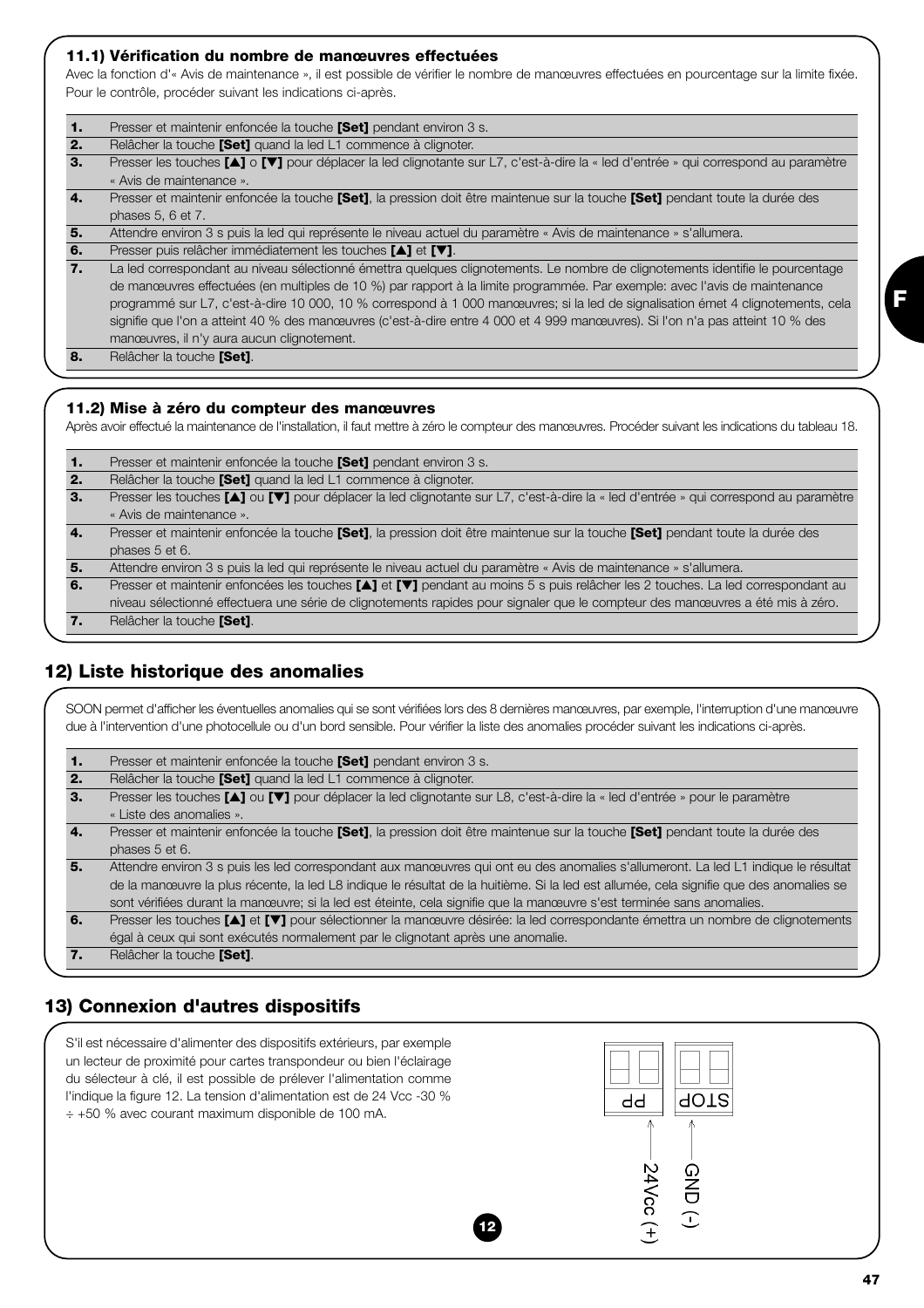# **14) Approfondissements: fonctions particulières**

#### **14.1) Fonction « Ouvre toujours »**

La fonction « Ouvre toujours » est une propriété de la logique de commande qui permet de commander toujours une manœuvre d'ouverture quand la commande de « Pas à Pas » a une durée supérieure à 2 secondes; c'est utile par exemple pour connecter à la borne P.P. le contact d'une horloge de programmation pour maintenir la porte sectionelle ouverte pendant une certaine plage horaire. Cette propriété est valable quelle que soit la programmation de l'entrée P.P. à l'exclusion de la programmation comme « fonctionnement collectif 2 »; voir paramètre « Fonction P.P. » dans le Tab. 4.

#### **14.2) Fonction « Manœuvre dans tous les cas »**

Si un dispositif de sécurité quelconque fonctionne mal ou tombe en panne, il est possible dans tous les cas de commander et de manœuvrer la porte en mode « commande par action maintenue ». Pour tout détail, voir le paragraphe « Commande avec sécurités hors d'usage » présent dans les « Instructions et recommandations destinées à l'utilisateur de l'opérateur SOON ».

# **15) Fonctionnement de l'automatisme avec émetteur et récepteur-radio « SM »**

Sur la logique se trouve un connecteur pour l'installation d'un récepteur-radio embrochable type « SM » (Fig. 13), pour commander l'automatisme avec un émetteur-radio (le récepteur et l'émetteur sont des accessoires en option). Les quatre Sorties du Récepteur permettent de donner à la logique les commandes suivantes.

Si on n'utilise pas l'antenne incorporée à LUCYB ou un autre type d'antenne extérieure, visser le câble rigide fourni avec le récepteur à la borne de l'antenne (Fig. 14).

| Tableau 6: commandes avec récepteur SMXI, SMXIS |                                  |  |  |  |  |
|-------------------------------------------------|----------------------------------|--|--|--|--|
| Sortie n° 1                                     | Commande « P.P. » (Pas à Pas)    |  |  |  |  |
| Sortie n° 2                                     | Commande « Ouverture partielle » |  |  |  |  |
| Sortie n° 3                                     | Commande « Ouverture »           |  |  |  |  |
| Sortie n° 4                                     | Commande « Fermeture »           |  |  |  |  |
|                                                 |                                  |  |  |  |  |





# **16) Contrôle et diagnostic automatique des anomalies de fonctionnement**

Durant le fonctionnement régulier, la logique de commande tient constamment les processus de l'automatisme sous contrôle et est en mesure de signaler les éventuelles anomalies à travers des séquences préétablies de clignotements émis par le clignotant, l'éclairage automatique et la « led BlueBUS » (les clignotements diagnostics se réfèrent toujours à la dernière action accomplie par Soon). Pour comprendre la correspondance entre le nombre de clignotements et les causes, se référer au tableau suivant:

| $n^{\circ}$ clig. | Cause                                                                  |
|-------------------|------------------------------------------------------------------------|
|                   | Erreur synchronisation BlueBUS                                         |
|                   | Intervention de Photo ou erreur du Phototest                           |
| З                 | Force de l'opérateur insuffisante ou obstacle détecté durant la course |
| 4                 | Intervention des dispositifs d'arrêt                                   |
| 5                 | Erreur sur les paramètres de la mémoire                                |
| 6                 | Intervention limiteur de manœuvres interne                             |
|                   | Manque de courant dans les circuits moteur                             |
|                   | Surintensité dans les circuits moteur                                  |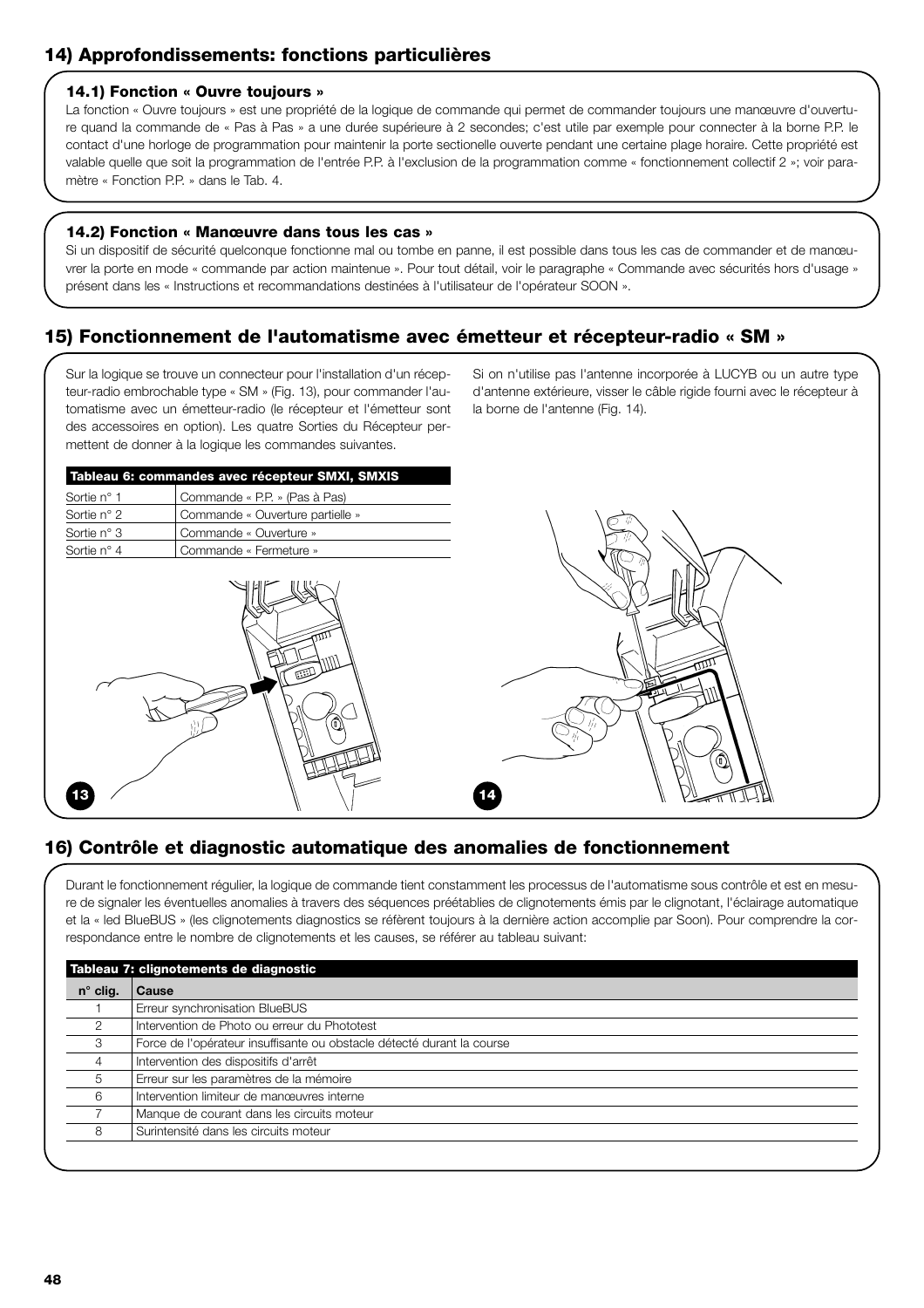Nous fournissons ici un petit guide pour résoudre les problèmes qui peuvent se présenter durant l'installation et la programmation de l'automatisme.

- *…aucune manœuvre n'est commandée et la led "BLUE-BUS" ne clignote pas*
- Vérifier que Soon est alimenté à la tension de secteur à 230 V. Vérifier si les fusibles F1 et F2 (Fig. 15) sont grillés; si c'est le cas, identifier la cause de l'avarie et remplacer les fusibles par d'autres ayant les mêmes valeurs de courant et caractéristiques.
- *…aucune manœuvre n'est commandée et le clignotant est éteint.*
- Vérifier que la commande est effectivement reçue. Si la commande arrive à l'entrée PP la led « PP » correspondante doit s'allumer; si par contre on utilise l'émetteur radio, la led « Bluebus » doit faire deux clignotements rapides.
- **…aucune manœuvre n'est commandée et le clignotant fait quelques clignotements**

Compter le nombre de clignotements et vérifier suivant les indications du Tab. 7.

- **...il y a une brève inversion durant la manœuvre**
- La force sélectionnée pourrait être trop basse pour manœuvrer la porte. Vérifier s'il y a des obstacles et sélectionner éventuellement une force supérieure.
- Vérifier si un dispositif de sécurité connecté à l'entrée Stop est intervenu.
- **…la manœuvre est effectuée mais le dispositif connecté à la sortie FLASH ne fonctionne pas**
- Vérifier que le dispositif connecté à la sortie FLASH correspond effectivement à celui programmé.
- Vérifier que quand le dispositif devrait être alimenté la tension arrive sur la borne du dispositif; si la tension arrive, le problème est dû au dispositif qui devra être remplacé par un ayant les mêmes caractéristiques. S'il n'y a pas de tension cela signifie qu'il y a une surcharge électrique sur la sortie. Vérifier qu'il n'y a pas de courtcircuit sur le câble.
- *…durant la phase de mémorisation des positions, la led L1 ou la led L8 clignotent rapidement*
- Cela veut dire que la position de surcourse supérieure (clignotement rapide de L1) ou inférieure (clignotement rapide de L8) a été atteinte.
- Si la led L1 clignote, effectuer une manœuvre de fermeture jusqu'à ce que L1 arrête de clignoter rapidement. Démonter ensuite Soon de l'arbre porte-ressorts, ouvrir la porte dans la position maximum et réinstaller Soon depuis cette position.
- Si la led L8 clignote, effectuer une manœuvre d'ouverture jusqu'à ce que L8 arrête de clignoter rapidement. Démonter ensuite Soon de l'arbre porte-ressorts, fermer la porte dans la position maximum et réinstaller Soon depuis cette position.



# **18) Mise au rebut**

Comme pour l'installation, à la fin de la durée de vie de ce produit, les opérations de démantèlement doivent être effectuées par du personnel technique qualifié.

Ce produit est constitué de différents types de matériaux: certains peuvent être recyclés, d'autres doivent être mis au rebut. Informez-vous sur les systèmes de recyclage ou de mise au rebut prévus par les normes en vigueur dans votre région pour cette catégorie de produit.

#### **Certains composants du produit peuvent contenir des ! substances polluantes ou dangereuses qui pourraient avoir des effets nuisibles sur l'environnement et sur la santé des personnes s'ils n'étaient pas adéquatement éliminés.**

Comme l'indique le symbole de la Fig. 16, il est interdit de jeter ce produit avec les ordures ménagères. Procéder à la « collecte différenciée » des composants pour leur traitement conformément aux méthodes prescrites par les normes locales en vigueur ou restituer le produit au vendeur lors de l'achat d'un nouveau produit équivalent.

**Les règlements locaux peuvent appliquer de lourdes ! sanctions en cas d'élimination prohibée de ce produit.**

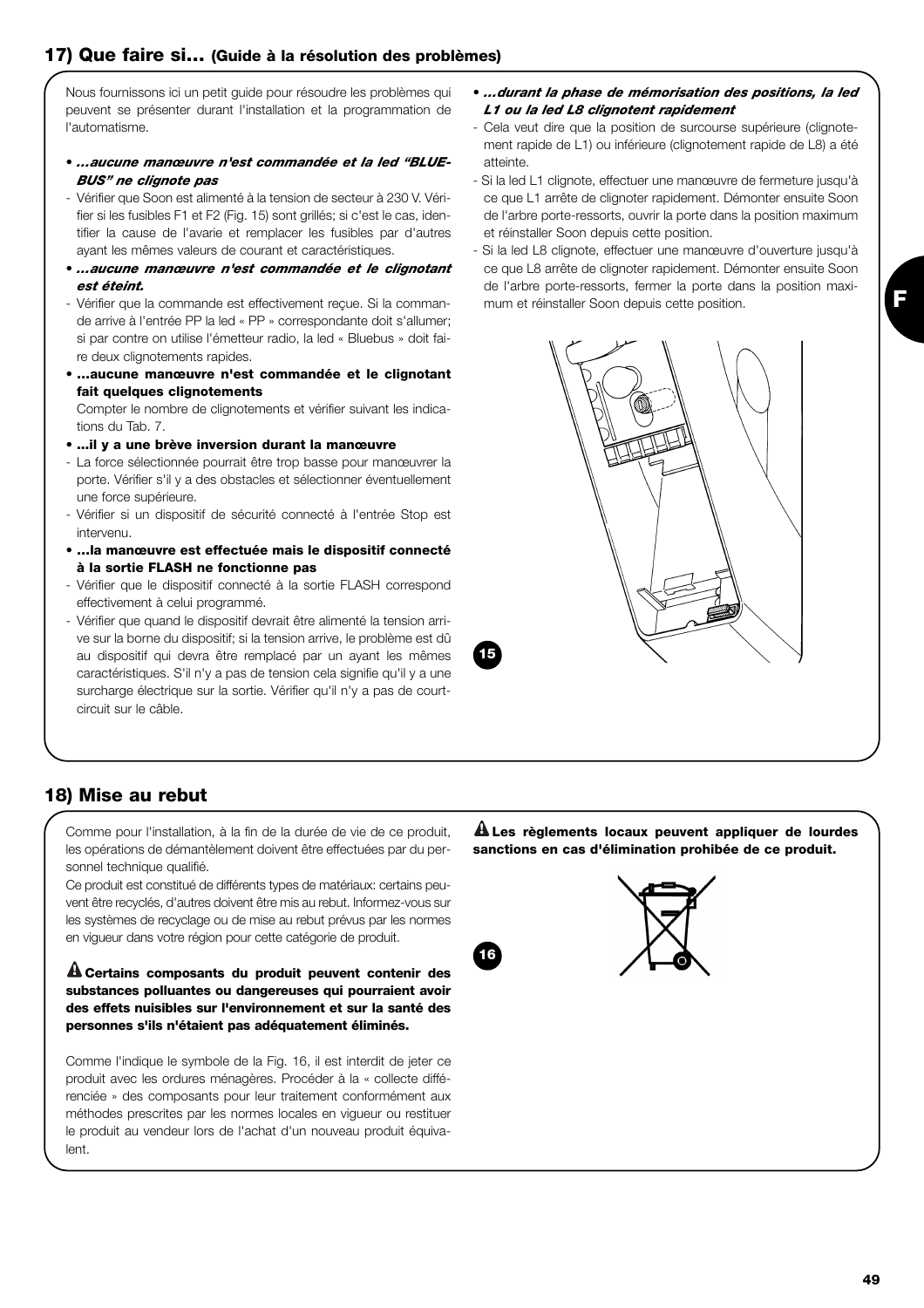# $\cap$

#### **Inhaltsverzeichnis** S.

**Anweisungen für die Installation und Inbetriebnahme der Automatisierung** 51 **1** Sicher arbeiten 51 **1.1** Vorsichtsmassnahmen und Sicherheitshinweise 51 **2** Die merkmale des produkts kennen 51<br>**2.1** Produktbeschreibung Einsatz und technische **2.1** Produktbeschreibung, Einsatz und technische Merkmale 51 **3** Die durchführbarkeit der installation bewerten 52 **3.1** Die Bestandteile des Produktes überprüfen 52 **3.2** Die Eignung der Umgebung überprüfen 52 **3.3** Die Einsatzgrenzen des Produktes überprüfen 52 **4** Die verschiedenen bestandteile installieren 52 **4.1** Typisches Installationsschema 52 **4.2** Die mechanischen Bestandteile installieren 53<br>**4.3** Die elektrischen Kabel verlegen 54 **4.3** Die elektrischen Kabel verlegen 54 **4.4** Ver- und Entriegelung von Hand 54 **5** Die elektrischen anschlüsse ausführen 54<br>**5.1** Alle Vorrichtungen anschließen 54 **5.1** Alle Vorrichtungen anschließen 54<br>**5.2** Die BlueBUS-Vorrichtungen anschließen 56 **5.2** Die BlueBUS-Vorrichtungen anschließen 56<br>**5.2.1** Photozellen 50 **5.2.1** Photozellen 56<br> **5.2.2** Lichtsensor FT210B 56 56 **5.2.2** Lichtsensor FT210B<br>**5.3** Vorrichtungen am Eir **5.3** Vorrichtungen am Eingang STOP anschließen 56<br>**5.4** Die Stromversorgung anschließen 57 Die Stromversorgung anschließen 57 **6** Erstes einschalten der anlage - überprüfungen 57 **6.1** Betriebstest 57 **7** Vorrichtungen und positionen speichern 57 **7.1** Vorrichtungen speichern 57 **7.2** Positionen speichern 58 **8** Die endabnahme der anlage ausführen 59 **8.1** Test für die Endabnahme 59 **8.2** Inbetriebsetzung 59

| 9    | Anweisungen für die Personalisierung der                                 |    |
|------|--------------------------------------------------------------------------|----|
|      | Automatisierung                                                          | 60 |
| 9.1  | Programmierungstasten                                                    | 60 |
| 10   | Programmierungen                                                         | 60 |
| 10.1 | Funktionen des ersten niveaus                                            | 60 |
| 10.2 | Programmierungen des ersten niveaus                                      | 61 |
| 10.3 | Funktionen des zweiten niveaus                                           |    |
|      | (einstellbaren Parameter)                                                | 61 |
| 10.4 | Programmierungen zweiten niveaus                                         | 62 |
| 11   | Wartungsanzeige                                                          | 62 |
| 11.1 | Überprüfung der anzahl an ausgeführten                                   |    |
|      | bewegungen                                                               | 63 |
| 11.2 | Nullstellung des bewegungszählers                                        | 63 |
| 12   | Liste der alarmhistorik                                                  | 63 |
| 13   | Verbindung sonstiger vorrichtungen                                       | 63 |
| 14   | Weitere Auskünfte: Sonderfunktionen                                      | 64 |
| 14.1 | Funktion "Öffnet Immer"                                                  | 64 |
| 14.2 | Funktion "Todmann"                                                       | 64 |
| 15   | Funktionsweise der automatisierung über<br>sender und funkempfänger "SM" | 64 |
| 16   | Kontrolle und automatische diagnose von<br>betriebsstörungen             | 64 |
| 17   | Was tun, wenn<br>(Leitfaden zum Lösen von Problemen)                     | 65 |
| 18   | Entsorgung                                                               | 65 |

#### *EINLEITUNG*

*Das vorliegende Handbuch erklärt, wie man den Sektionaltorantrieb Soon installiert, programmiert und bedient. Die verschiedenen Themen sind in drei Teile getrennt:*

*ERSTER TEIL: eine Schrittanleitung, die die notwendige Schritte zur "physischen" Installation des Produktes und für seine Inbetriebnahme schildert.*

*ZWEITER TEIL: er beschreibt, wie Soon durch die Programmierung einiger Sonderfunktionen und die Wahl von Optionen und besonderer Einstellungen personalisiert werden kann. Ein Abschnitt des Handbuchs ist auch der Wartung und Entsorgung des Produktes gewidmet.*

Der **erste** und der **zweite Teil** des Handbuchs sind ausschließlich **!** für das Technische Fachpersonal bestimmt, das die Automatisierung installieren wird. Keine dieser Informationen ist als für den Endbenutzer des Produktes nützlich oder interessant zu betrachten.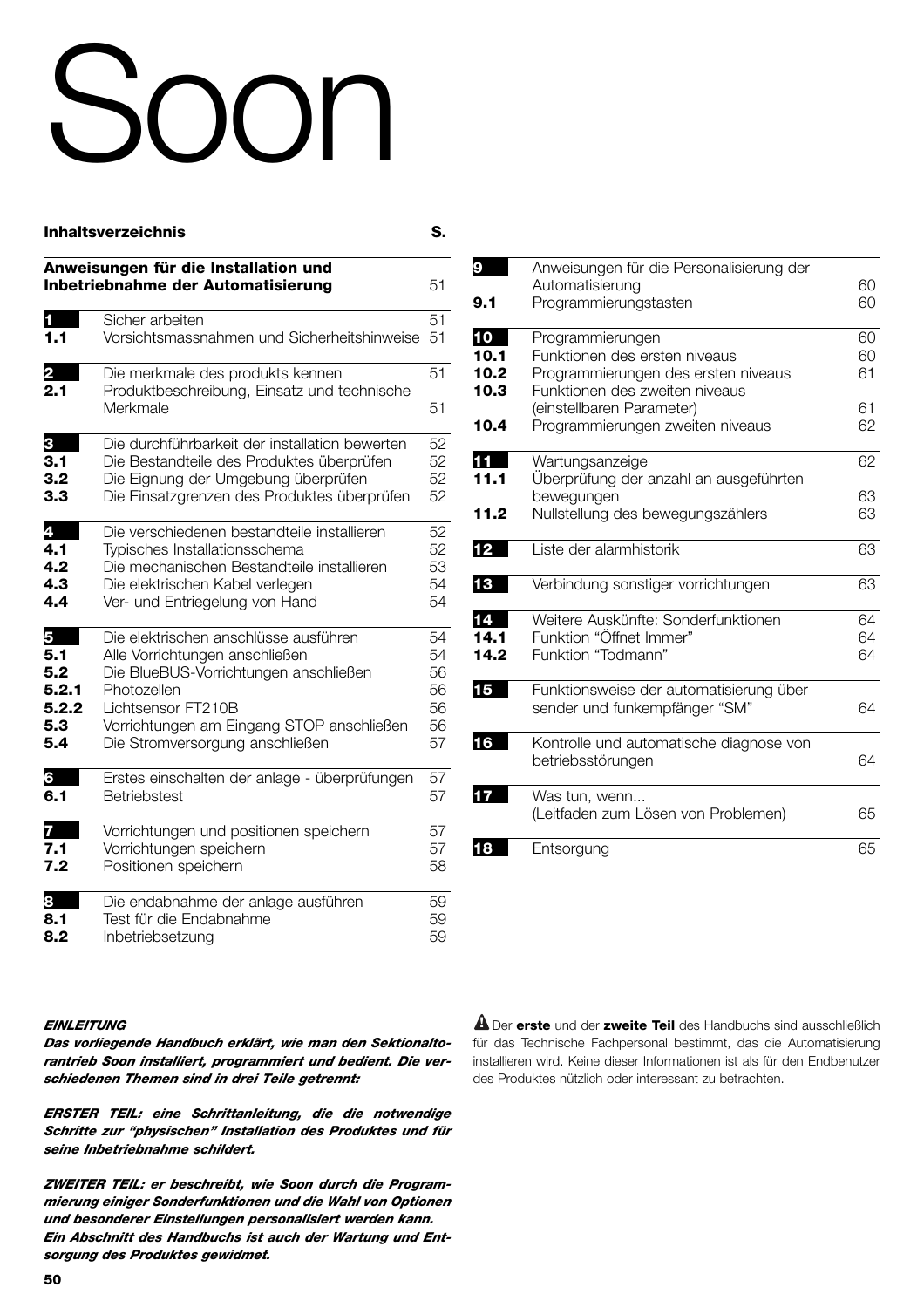# **Anweisungen für die Installation und Inbetriebnahme**

Im ERSTEN TEIL sind alle Installationsphasen des Produktes (mechanische Montage, elektrische Anschlüsse, Abnahme) und seine erste Inbetriebnahme (Einstellungen) Schritt für Schritt beschrieben.

# **1) Sicher arbeiten**

#### **1.1) Vorsichtsmaßnahmen und sicherheitshinweise**

 $\blacksquare$  Installation, Programmierung und Inbetriebnahme des Produktes müssen von technisch qualifiziertem Personal unter genauester Beachtung sowohl der diesbezüglich gültigen Gesetze und Vorschriften als auch der Anweisungen im vorliegenden Handbuch ausgeführt werden.

Das vorliegende Handbuch ist so aufgebaut, dass es bei der Installation, Programmierung und Inbetriebnahme des Antriebs Soon Schritt für Schritt anleitet. Alle auszuführenden Arbeiten sind zusammen mit den notwendigen Anweisungen in der genauen Reihenfolge angegeben, in der die Arbeitsphasen auszuführen sind.

Daher ist es wichtig, alle Abschnitte des Handbuchs vor Installationsbeginn zu lesen. Insbesondere sind die Abschnitte sehr aufmerksam zu lesen, die wichtige SICHERHEITSHINWEISE enthalten, wie der vorliegende Abschnitt 1, der Abschnitt 3 - ÜBERPÜFUNGEN VOR DER INSTALLATION UND EINSATZGRENZEN DES PRODUK-TES sowie der Abschnitt 8 - ABNAHME UND INBETRIEBSETZUNG DES SYSTEMS. Unter Berücksichtigung der Gefahren, die bei der Installation und dem täglichen Gebrauch des Produktes auftreten können, muss die Installation unter voller Einhaltung der Europarichtlinie Nr. 98/37/CE (Maschinenrichtlinie für die Realisierung eines automatischen Tors) und insbesondere der Normen EN 12445, EN 12453 und EN 12635 erfolgen. Die Beachtung dieser Richtlinie wird es Ihnen ermöglichen, mit größter Sicherheit vorzugehen und am Ende der Arbeit die Erklärung der vermutlichen Konformität auszustellen und daher die Sicherheit der Anlage zu bestätigen.

**ANMERKUNG:** Weitere Auskünfte und Richtlinien zur Analyse der Risiken, nützlich für die Realisierung von Ihnen ausgestellten der Technischen Unterlagen stehen im Web unter www.niceforyou.com zur Verfügung.

- Der Gebrauch von Soon zu einem anderen Einsatz als im vorliegenden Handbuch vorgesehen ist untersagt. Ein unsachgemäßer Gebrauch kann Produktschäden und Personen und Gegenstände gefährden.
- Es ist verboten, Änderungen an Bestandteilen des Produktes auszuführen, falls nicht ausdrücklich im vorliegenden Handbuch angegeben. Nicht genehmigte Vorgänge können nur Betriebsstörungen verursachen; Nice® lehnt jegliche Haftung für Schäden aufgrund willkürlich geänderter Produkte ab.
- Vor der Installation ist die Risikoanalyse auszuführen, welche die Liste der wesentlichen Sicherheitsanforderungen, vorgesehen in Anlage I der Maschinenrichtlinie einschließen und die jeweiligen, angewendeten Lösungen angeben muss. Es wird daran erinnert, dass die "Risikoanalyse" eine der Unterlagen ist, die Bestandteil der "Technischen Dokumentation" der Automatisierung sind.
- Vor Beginn der Installation sollte geprüft werden, ob weitere Vorrichtungen und Materialien erforderlich sind, um die Automatisierung mit Soon zu vervollständigen; berücksichtigt werden müssen zum Beispiel Aufprallgefahr, Quetsch- und Mitnehmgefahr usw. und sonstige Gefahren allgemein.
- Die Steuerung von Soon an eine elektrische Versorgungsleitung mit Sicherheitserdung anschließen.
- Während der Installation vermeiden, dass Teile des Automatismus in Wasser oder andere Flüssigkeiten getaucht werden oder dass solche Stoffe bzw. Festkörper in die Steuerung und sonstige geöffnete Vorrichtungen eindringen können. Trennen Sie die Stromversorgung in einem solchen Fall unverzüglich ab und wenden Sie sich an den Nice® Kundendienst.

Der Gebrauch von Soon in solchen Situationen kann Gefahren **!** verursachen!

- Die verschiedenen Bestandteile von Soon nicht in der Nähe von Wärmequellen halten und keinesfalls Flammen aussetzen. Solche Handlungen können die Bestandteile des Systems schädigen und Betriebsstörungen, Brand und Gefahren verursachen.
- Während der Installation müssen alle Arbeiten, bei denen der Zugang zu Innenteilen unter dem Deckel von Soon (z.B. Klemmen) notwendig ist, ohne Spannungsversorgung ausgeführt werden. Wenn der Anschluss bereits ausgeführt wurde und die Abschaltvorrichtung nicht in Ihrer Sichtweite ist, muss in ihrer Nähe ein Schild mit der Schrift: "ACHTUNG! WARTUNG IM GANG" angebracht werden.
- Sollten während der Installation elektrische Schutzsysteme wie Automatikschalter oder Sicherungen auslösen, muss vor ihrer Rückstellung die Ursache des Defekts gefunden und beseitigt werden.
- Am Ende der Installation darf der Automatismus erst benutzt werden, nachdem die "Inbetriebsetzung" durchgeführt ist, wie in Abschnitt 8 - ABNAHME UND INBETRIEBSETZUNG DES SYSTEMS angegeben.
- Wenn Soon längere Zeit nicht benutzt wird, sollte die Batterie (Optional) herausgenommen und an einem trockenen Ort aufbewahrt werden. Durch diese Maßnahme kann man Alterung und ein eventuelles Auslaufen von Schadstoffen aus der Batterie vermeiden.
- Wenn ein Defekt mit den im vorliegenden Handbuch gegebenen Infos nicht beseitigt werden kann, wenden Sie sich bitte an den Nice® Kundendienst.
- Das Verpackungsmaterial des Produktes Soon muss unter voller Einhaltung der örtlichen Vorschriften entsorgt werden.
- Wir empfehlen Ihnen, das vorliegende Handbuch sorgfältig aufzubewahren, um eventuelle zukünftige Wartungsarbeiten und Eingriffe am Produkt zu erleichtern.

# **2) Die Merkmale des Produkts kennen**

#### **2.1) Produktbeschreibung, einsatz und technische merkmale**

SOON ist ein elektromechanischer Antrieb für die Automatisierung von Sektionaltoren bis 20m<sup>2</sup>. Dank der Kabelausgangswelle ist an den meisten handelsüblichen Sektionaltoren eine leichte Verbindung mit der Federtragwelle möglich.

Die Steuerung SOA2 speist den Antrieb mit Gleichstrom und ermöglicht eine optimale Regelung seines Drehmoments und der Geschwindigkeit, eine präzise Messung der Maße, eine Softöffnung und schließung und die Wahrnehmung von Hindernissen. Weiterhin ist sie mit einem Wartungsleuchtmelder ausgestattet, die die vom Antrieb in seinem Leben ausgeführten Bewegungen registriert. Die vom Boden aus aktivierbare Entriegelung löst den Motor vom Körper des Antriebs.

**D**

Diesen Phasen gehen sehr wichtige Hinweise voraus, die Sicherheit, die Merkmale des Produktes und die Durchführbarkeit der Anlage betreffen.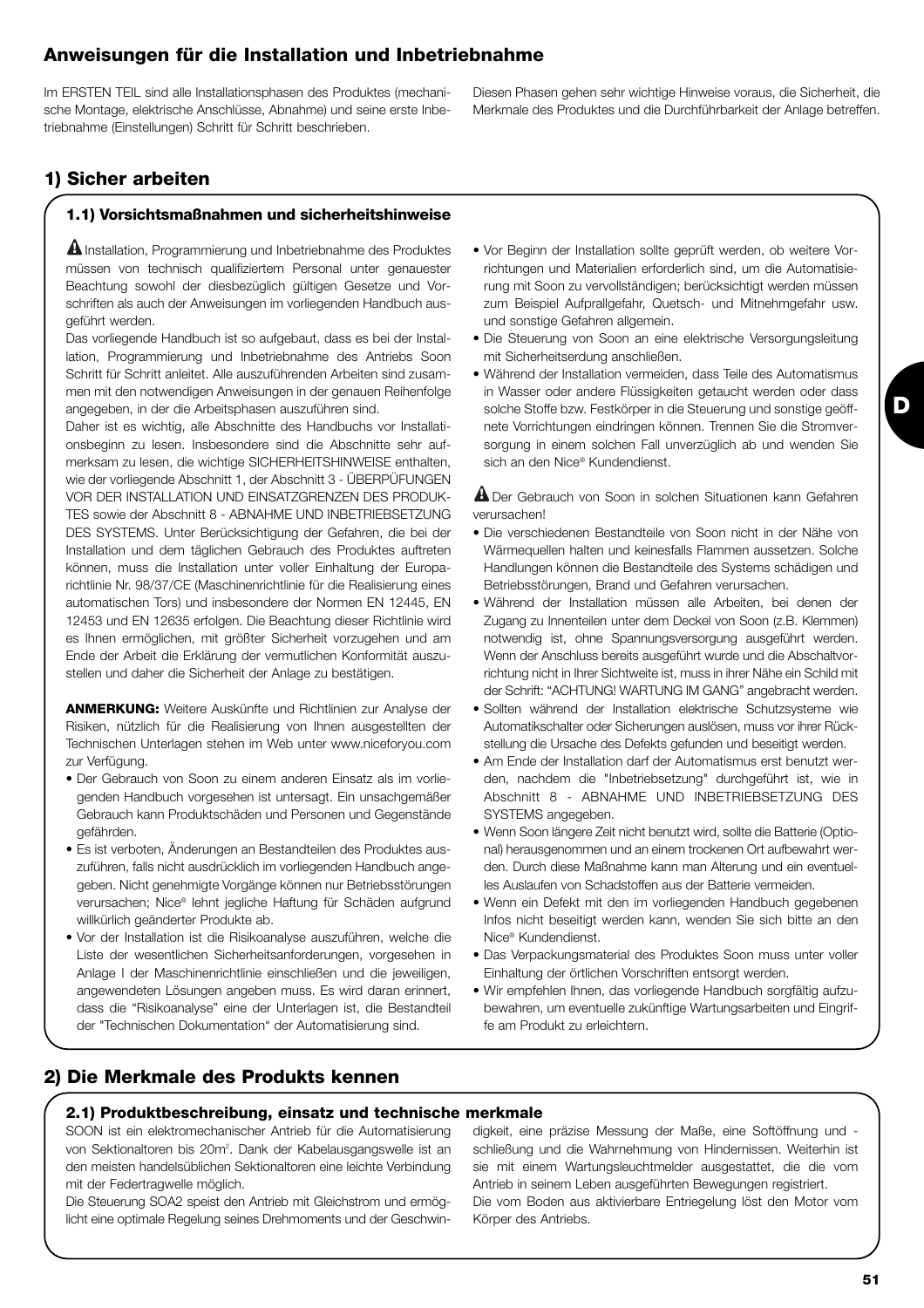# **3) Die Durchführbarkeit der Installation bewerten**

Vor Installationsbeginn muss geprüft werden, ob Bestandteile des Produktes beschädigt sind und ob das gewählte Modell und die Umgebung für die jeweilige Installation geeignet sind.



#### **3.2) Die eignung der umgebung überprüfen**

- Prüfen, dass die zur Installation gewählte Umgebung mit dem Gesamtplatzbedarf Ihres Modells Soon kompatibel ist (Abb. 2).
- Prüfen, dass sich in dieser Umgebung keine Hindernisse entlang der Laufstrecke des Sektionaltors befinden, die seine Bewegung insgesamt in Öffnung und Schließung einschränken können.
- Prüfen, dass die zur Installation gewählte Umgebung eine leichte und sichere Durchführung der Bewegungen von Hand ermöglicht.
- Prüfen, dass jede Vorrichtung, die befestigt werden muss, auf einer festen und vor zufälligen Stößen geschützten Fläche angebracht ist.

#### **3.3) Die einsatzgrenzen des produktes überprüfen (siehe Abb. 2)**

Die Einsatzgrenzen Ihres Modells Soon und der Zubehörteile überprüfen, die man installieren wird; bewerten, ob ihre Merkmale für die Umgebung geeignet sind und ob sie folgenden Einschränkungen entsprechen:

- Das Sektionaltor muss kleiner als 20m<sup>2</sup> sein;
- Die Bewegungswelle des Sektionaltors muss mit der Ausgangswelle von Soon mit Hilfe der in der Verpackung gelieferten Keile kompatibel sein;
- Der Bügel für die Befestigung an der Mauer muss ausreichend lang sein.



# **4) Die Verschiedenen Bestandteile Installieren**

**Die Installation der Automatisierung muss von qualifiziertem Personal unter genauester Beachtung der vorliegenden ! Anweisungen sowie der gültigen Gesetze und Vorschriften ausgeführt werden.**

#### **4.1) Typisches installationsschema (siehe Abb. 3)**

Die Abb. 3 zeigt die komplette Installation eines Antriebs Soon. Auf der Zeichnung sind die verschiedenen Bestandteile und die für ihren Anschluss notwendigen Kabel angegeben, das Ganze ist nach einem typischen und üblichen Schema zusammengebaut und angeordnet.

#### **Legende der mechanischen Bestandteile in Abb. 3:**

#### **1** - Antrieb Soon

- **2** Photozelle
- **3** Schlüsseltaster
- **4** Standsäule für Photozelle
- **5** Blinkleuchte
- **6** Sender

#### **7** - Hauptschaltleiste

#### **Legende der Elektrokabel in Abb. 3:**

- **A** Elektrische Versorgungsleitung
- **B** Blinkleuchte mit Antenne
- **C** Photozellen
- **D** Schlüsseltaste
- **E** Hauptschaltleiste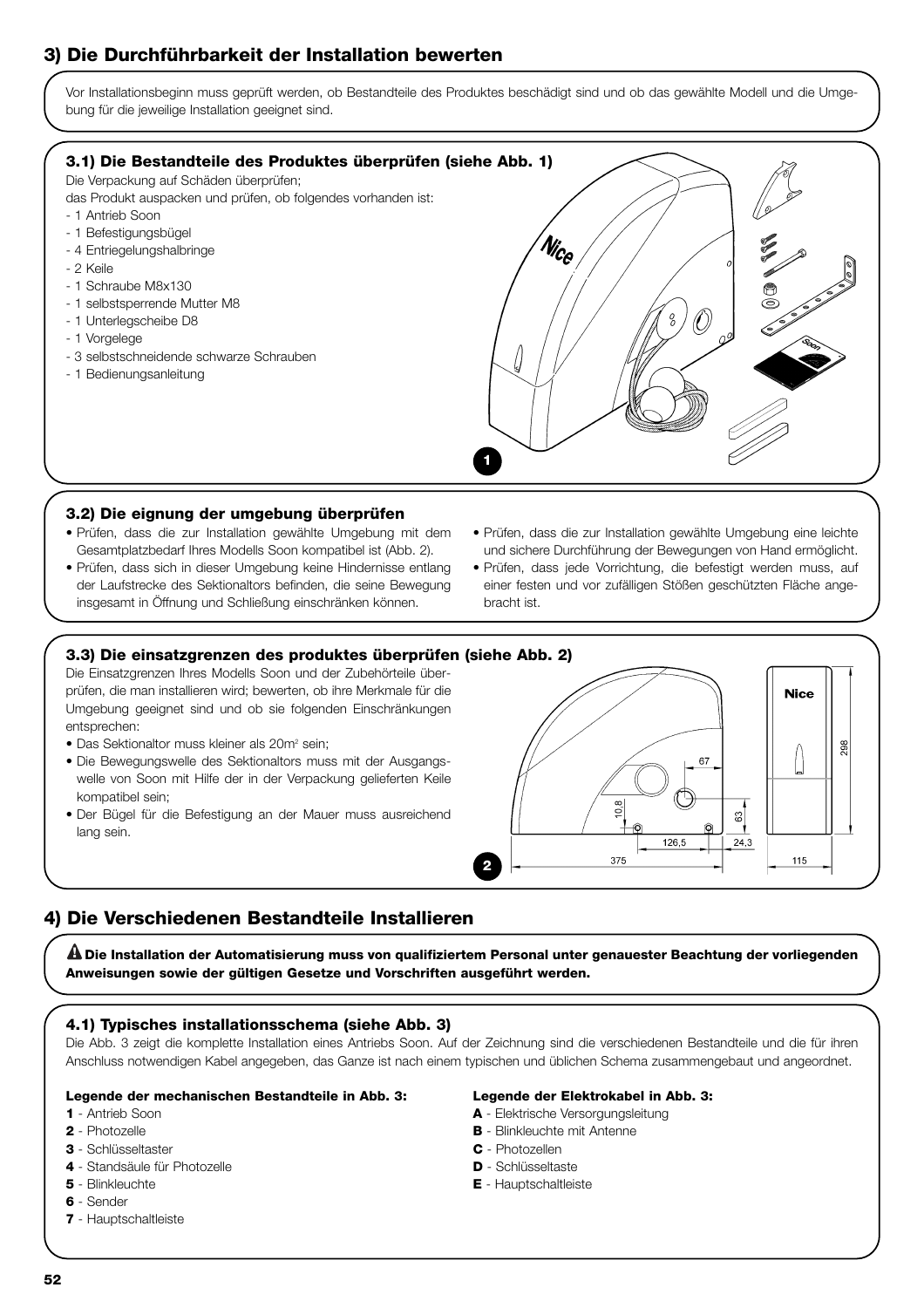

#### **4.2) Die mechanischen bestandteile installieren**

Nachdem die Vorbereitungsarbeiten zur Installation (wie z.B. Ausgraben der Kanäle zum Verlegen der Elektrokabel oder Verlegen externer Kanäle; eventuelle Befestigung der genannten Kanäle im Beton und andere notwendige Vorbereitungen) beendet sind, können die Montage und die vollständige Installation aller

mechanischen und elektrischen Teile des Soon ausgeführt werden. In der hier angegebenen Reihenfolge weiterarbeiten.

#### **Montage des Antriebs Soon (siehe Abb. 4)**

1. (Abb. 4-a) Die Ausgangswelle des Soon in die Antriebswelle des Sektionaltors stecken und mit Hilfe eins mitgelieferten Keils verbinden.

#### **Diesen Vorgang bei GESCHLOSSENEM Tor ausführen**

- 2. (Abb. 4-b) Am Soon, den Bügel mit Schraube, Mutter und Unterlegscheibe (mitgeliefert) befestigen.
- 3. (Abb. 4-c) Den Bügel mit einem für das Mauermaterial geeigneten Dübel (nicht mitgeliefert) an der Wand befestigen.
- 4. (Abb. 4-d) Soon kann mit Hilfe des speziellen Vorgeleges (mitgeliefert) in horizontaler Stellung befestigt werden. Das Vorgelege muss mit drei Schrauben (mitgeliefert) in der dargestellten Position befestigt werden. Achtung: den Austritt der Entriegelungsseile beachten.

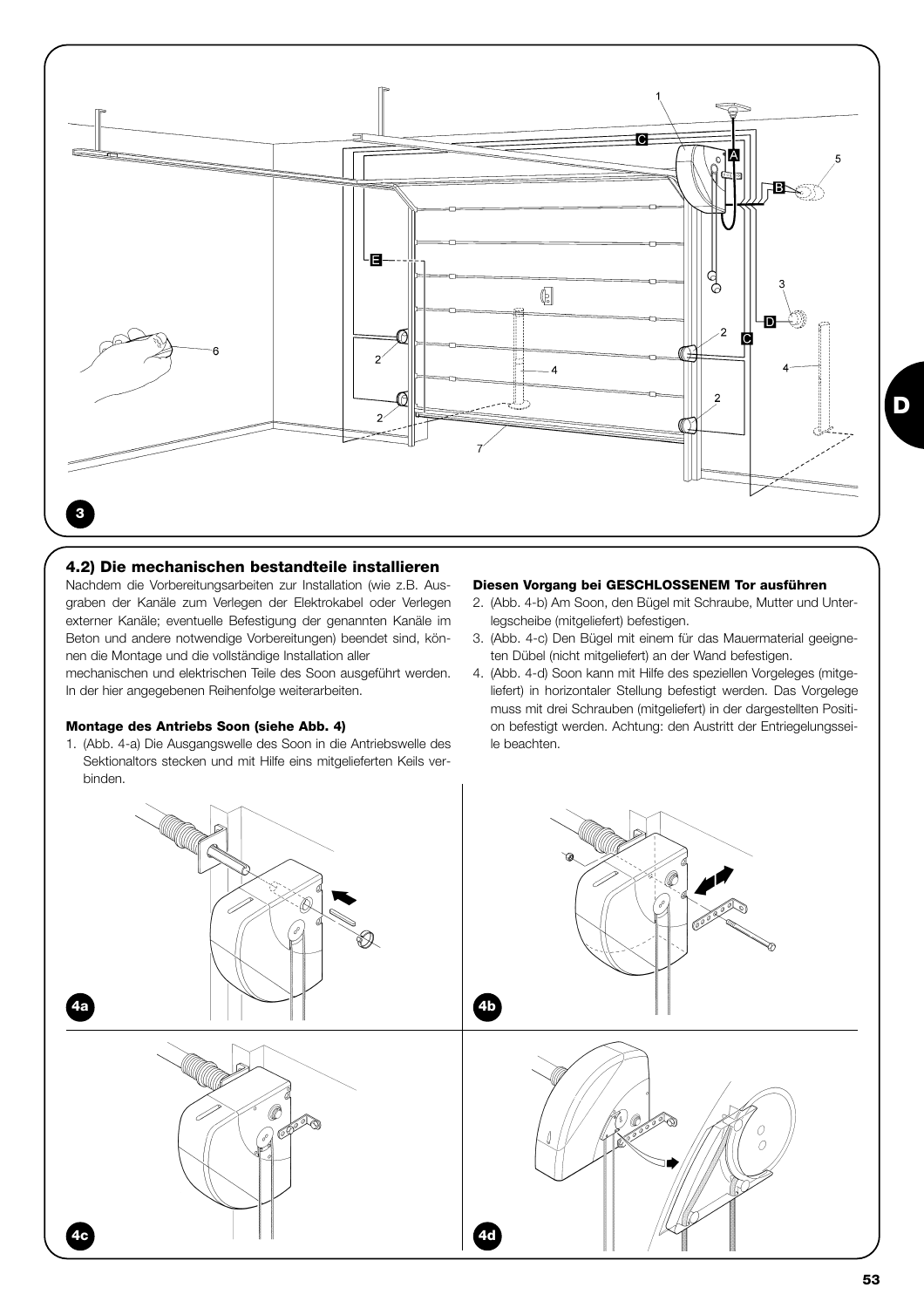#### **4.3) Die elektrischen kabel verlegen (siehe Abb. 3 und Tab. 1)**

Nach der Installation der verschiedenen mechanischen Bestandteile, alle notwendigen Elektrokabel verlegen - siehe Abb. 3 mit der typischen Anordnung dieser Kabel, und die Tabelle 1, die ihre technischen Merkmale vereinzelt analysiert.

**Die für den Anschluss der verschiedenen Vorrichtungen benutzten Kabel müssen für den auszuführenden Installa-! tionstyp geeignet sein: wenn die Installation in einem überdachten Raum oder in einem Gebäude erfolgt, wird ein Kabel des Typs H03VV-F empfohlen.**

#### **MERKMALE DER ELEKTRISCHEN KABEL**

**(Die mit den Kabeln kombinierten Buchstaben sind dieselben wie in Abb. 3)**

| Tabelle 1: Kabelliste              |                                             |                                 |
|------------------------------------|---------------------------------------------|---------------------------------|
| <b>Anschluss</b>                   | Kabeltyp                                    | Zulässige Höchstlänge           |
| A: Elektrische Versorgungsleitung  | Nr. 1 Kabel (3 x 1,5 mm <sup>2</sup> )      | 30 m $(*)$                      |
| <b>B:</b> Blinkleuchte             | Nr. 1 Kabel $(2 \times 1$ mm <sup>2</sup> ) | 20 <sub>m</sub>                 |
| C: Antenne                         | Nr. 1 abgeschirmtes Kabel (Typ RG58)        | 20 m (empfohlen: kürzer als 5m) |
| <b>D:</b> Photozelle               | Nr. 1 Kabel (2 x 0,5 mm <sup>2</sup> )      | 30 <sub>m</sub>                 |
| E: Schlüsseltaster                 | Nr. 1 Kabel $(4 \times 0.5 \text{ mm}^2)$   | 50 <sub>m</sub>                 |
| <b>F:</b> Bewegliche Schaltleisten | Nr. 1 Kabel (2 x 0,5 mm <sup>2</sup> )      | 20 <sub>m</sub>                 |

**Anmerkungen:** (\*) Falls das Versorgungskabel länger als 30 m ist, muss ein Kabel mit größerem Durchschnitt benutzt werden (z.B.: und eine Sicherheitserdung in der Nähe der Automatisierung ist erforderlich.

#### **4.4) Ver- und entriegelung von hand**

**Jedes Mal auf dieses Verfahren Bezug nehmen, wenn ! im Text des Handbuchs gefordert wird, den Mechanismus von SOON von Hand zu "verriegeln" oder zu "entriegeln.**

#### **Anmerkungen:**

Ent- und Verriegelungsverfahren dürfen nur mit ganz stehendem Antrieb ausgeführt werden.

- Das manuelle Verfahren muss bei einem Stromausfall, bei Störungen der Anlage oder wann ausdrücklich im Text des Handbuchs verlangt ausgeführt werden.
- Die manuelle Entriegelung ermöglicht den freien Lauf des Sektionaltors.



# **5) Die elektrischen Anschlüsse ausführen**

**Um die Sicherheit des Installateurs zu gewährleisten und Schäden an den Bestandteilen der Automatisierung zu ver-! meiden, ist vor der Durchführung der elektrischen Anschlüsse oder dem Einstecken des Funkempfängers sicher zu stellen, dass die Steuerung vom Stromnetz und von eventuellen Pufferbatterien ABGETRENNT ist.**

#### **5.1) Alle vorrichtungen anschließen**

Alle elektrischen Anschlüsse müssen ohne Spannung zur Anlage ausgeführt werden.

- 1. Um den Schutzdeckel zu entfernen und Zugang zur elektronischen Steuerung von SOON zu erhalten, muss die Schraube entfernt und der Deckel nach oben herausgezogen werden (Abb. 5).
- 2. Den freien Kabelhalter lösen und die Kabel für den Anschluss an den Klemmen der Steuerung durchführen. Die Kabel 20-30 cm länger als notwendig lassen. Siehe die Tabelle Nr. 1 für den Kabeltyp und die Abbildung 6 für die Anschlüsse.
- 3. Den Anschluss der Kabel nach dem Schema in Abb. 7 ausführen. Um die Anschlüsse zu erleichtern, sind die Klemmen abziehbar.
- 4. Die Kabel nach Beendigung der Anschlüsse durch Festziehen des Kabelhalters blockieren. Der über-schüssige Teil des Antennekabels muss mit einer ande-ren Schelle an den anderen Kabeln blockiert werden. **5 6**

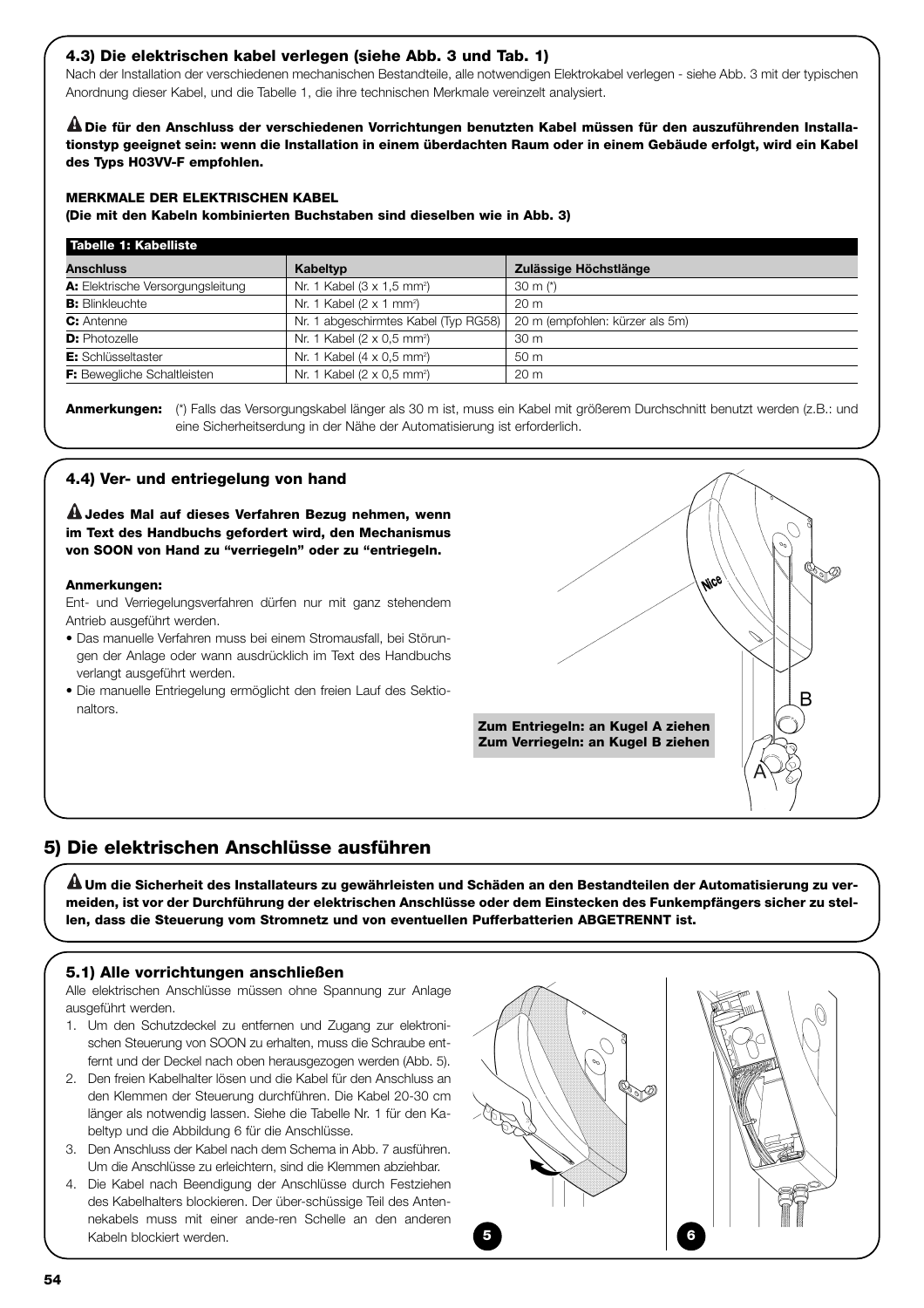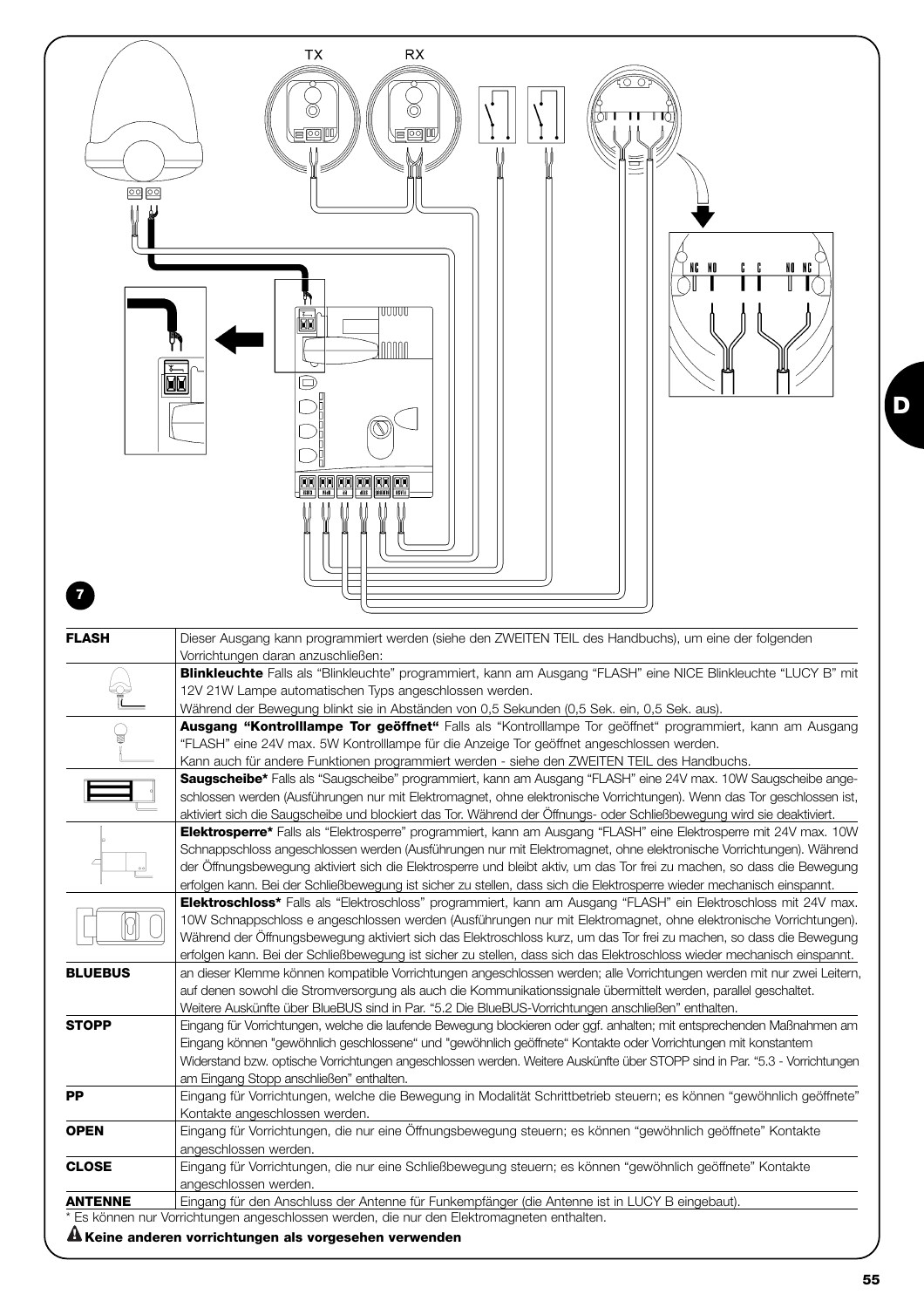#### **5.2) Die bluebus-vorrichtungen anschließen**

BlueBUS ist eine Technik, mit der kompatible Vorrichtungen mit nur zwei Leitern, auf denen sowohl die Stromversorgung als auch die Kommunikationssignale übermittelt werden, angeschlossen werden können. Alle Vorrichtungen werden an den 2 BlueBUS Leitern parallel geschaltet; eine Polung ist nicht zu beachten. Jede Vorrichtung wird einzeln erkannt, da ihr während der Installation eine eindeutige Adresse zugeteilt wird. An BlueBUS kann man zum Beispiel Photozellen, Sicherheitsvorrichtungen, Steuertasten, Leuchtmelder usw. anschließen. Die Steuerung von SOON er-kennt nacheinander alle

angeschlossenen Vorrichtungen durch eine geeignete Erlernung und ist imstande, alle möglichen Stö-rungen mit höchster Sicherheit wahrzunehmen. Deshalb muss an der Steuerung jedes Mal, wenn eine an BlueBUS angeschlossene Vorrichtung hinzugefügt oder entfernt wird, die Erlernphase aus-geführt werden, wie in Par. "7.1 Vorrichtungen speichern" be-schrieben.

#### **5.2.1) Photozellen**

Das System "BlueBUS" ermöglicht durch die Adressierung mit speziellen Überbrückungen die Erkennung der Photozellen seitens der Steuerung und die Zuteilung der korrekten Wahrnehmungsfunktion. Die Adressierung muss sowohl an TX als auch an RX ausgeführt werden (wobei die Überbrückungen auf dieselbe Art anzuordnen sind). Überprüft werden muss, dass andere Photozellenpaare nicht dieselbe Adresse haben.

An einem Sektionaltorautomatismus mit SOON können die Photozellen wie auf Abbildung 8 gezeigt installiert werden. 8. Nach der Installation oder Entfernung von Photozellen muss an der Steuerung die Erlernphase ausgeführt werden, wie in Par. "7.1 - Vorrichtungen speichern" beschrieben.



| Tabelle 2: Adressierungen der Photozellen   |                |                                  |                       |  |
|---------------------------------------------|----------------|----------------------------------|-----------------------|--|
| <b>Photozelle</b>                           | Überbrückungen | <b>Photozelle</b>                | <b>Überbrückungen</b> |  |
| <b>FOTO</b>                                 |                | FOTO <sub>2</sub>                |                       |  |
| Photozelle $H = 50$                         |                | Photozelle                       |                       |  |
| mit Auslösung in Schließung;                |                | mit Auslösung in Öffnung         |                       |  |
| <b>FOTO II</b>                              |                | <b>FOTO 2 II</b>                 |                       |  |
| Photozelle $H = 100$                        |                | Photozelle                       |                       |  |
| mit Auslösung in Schließung;                |                | mit Auslösung in Öffnung         |                       |  |
| <b>FOTO 1</b>                               |                |                                  |                       |  |
| Photozelle $H = 50$ mit Auslösung sowohl in |                |                                  |                       |  |
| Schließung als auch in Öffnung;             |                | <b>FOTO 3</b>                    |                       |  |
| <b>FOTO 1 II</b>                            |                | <b>UNZULÄSSIGE KONFIGURATION</b> |                       |  |
| Photozelle $H = 50$ mit Auslösung sowohl in |                |                                  |                       |  |
| Schließung als auch in Öffnung;             |                |                                  |                       |  |

#### **5.2.2) Lichtsensor FT210B**

Der Lichtsensor FT210B vereint in einer einzigen Vorrichtung das Kraftbegrenzungssystem (Typ C gemäß EN12453) und einen Präsenzdetektor, der Hindernisse auf der optischen Achse zwischen Sender TX und Empfänger RX wahrnimmt (Typ D gemäß EN12453). Die Statussignale der Schaltleiste werden über den Strahl der Photozelle in den Lichtsensor FT210B gesendet, wodurch 2 Systeme in einer einzigen Vorrichtung integriert sind. Der übertragende Teil am beweglichen Torflügel ist durch Batterien gespeist, was unschöne Anschlüsse verhindert; spezielle Kreisläufe verringern den Verbrauch der Batterie, deren Dauer bis zu 15 Jahre lang garantiert wird (siehe Details dieser Schätzung in den Anweisungen des Produkts).

Mit nur einer Vorrichtung FT201B, kombiniert mit einer Schaltleiste

(z.B. TCB65) kann das Sicherheitsniveau der "Hauptschaltleiste" erreicht werden, das von Norm EN12453 für jede Art von "Benutzung" und "Aktivierung" verlangt ist. Der Lichtsensor FT210B in Kombination mit resistiven Schaltleisten (8,2Kohm) ist vor einzelnen Defekten geschützt (Klasse 3 gemäß EN 954-1). Er verfügt über einen speziellen Antikollisionskreislauf, der Interferenzen mit anderen, auch nicht synchronisierten Detektoren verhindert und die Hinzufügung weiterer Photozellen ermöglicht, wie zum Beispiel für die Durchfahrt von schweren Fahrzeugen, wo gewöhnlich eine zweite Photozelle in 1 m Höhe ab Boden angebracht wird. Für weitere Auskünfte über Anschluss und Adressierung wird auf die Anleitung von FT210B verwiesen.

#### **5.3) Vorrichtungen am eingang stopp anschließen**

STOPP ist der Eingang, der das unverzügliche Anhalten der Bewegung verursacht, gefolgt von einer kurzen Umkehrung. An diesen Eingang können Vorrichtungen mit Ausgang mit gewöhnlich geöffnetem "NO"-Kontakt, mit gewöhnlich geschlossenem "NC"-Kontakt oder Vorrichtungen mit Ausgang mit konstantem 8,2KΩ Widerstand, wie zum Beispiel Schaltleisten, oder optische Vorrichtungen angeschlossen werden.

Wie für BlueBUS, erkennt die Steuerung die am Eingang STOPP

angeschlossene Vorrichtung während der Erlernung - siehe Paragraph "7.1 Vorrichtungen speichern"; danach wird ein STOPP verursacht, wenn eine beliebige Variation des erlernten Status erfolgt.

Mit entsprechenden Maßnahmen kann am Eingang STOPP mehr als eine Vorrichtung auch anderen Typs angeschlossen werden.

• Mehrere NO-Vorrichtungen können miteinander in unbegrenzter Menge parallelgeschaltet werden.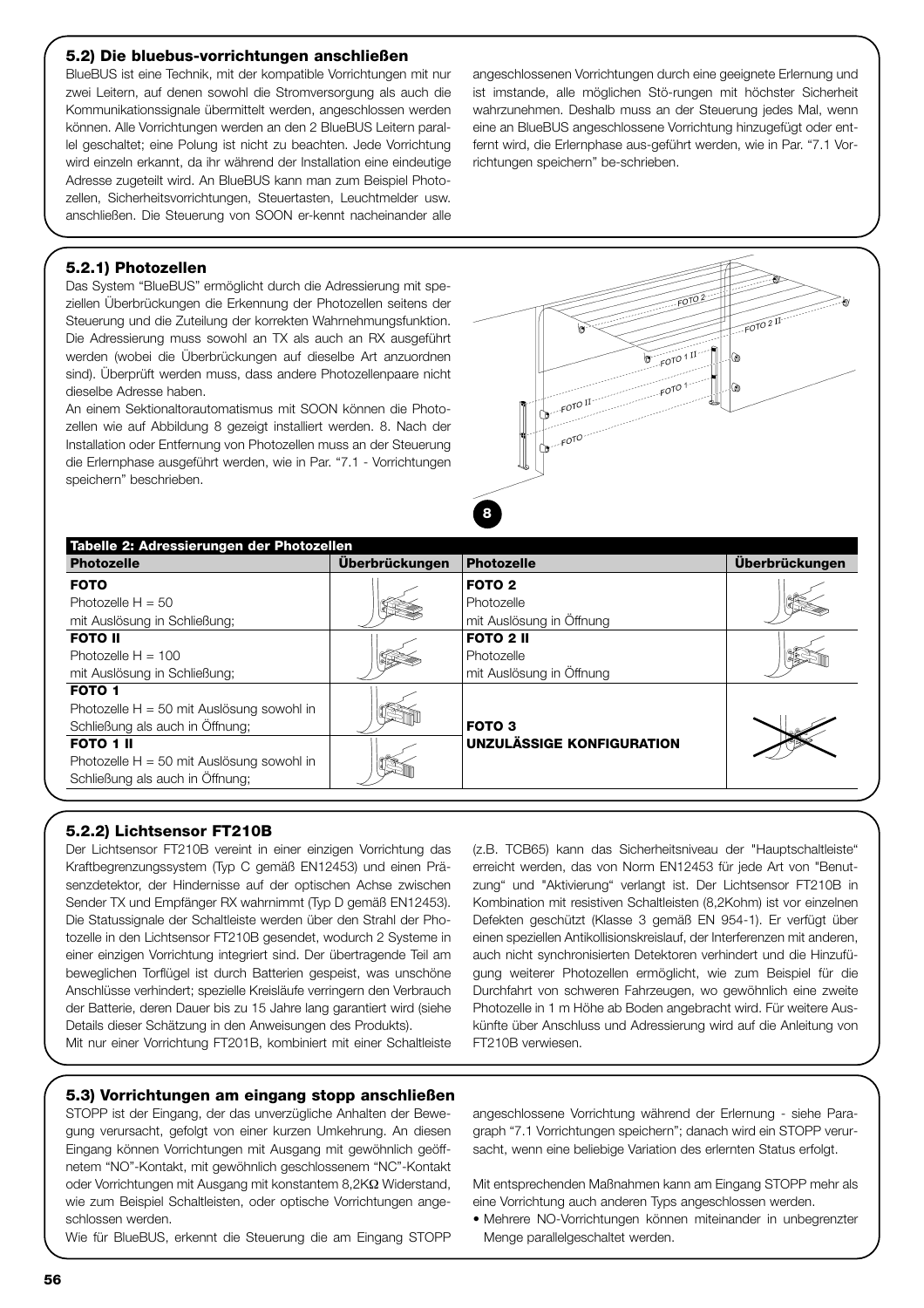- Mehrere NC-Vorrichtungen können miteinander in unbegrenzter Menge seriengeschaltet werden.
- Zwei Vorrichtungen mit konstantem 8,2KΩ Widerstand können parallelgeschaltet werden, im Falle von mehr als 2 Vorrichtungen müssen alle mit nur einem 8,2KΩ Endwiderstand "kaskadengeschaltet" werden.
- Die Kombination NO und NC ist möglich, wenn die 2 Kontakte parallelgeschaltet werden, wobei ein 8,2KΩ Widerstand mit dem NC-Kontakt seriengeschaltet werden muss (daher ist auch die Kombination von 3 Vorrichtungen NO, NC und 8,2KΩ möglich)

**Falls der Eingang STOPP für den Anschluss von Vor-! richtungen mit Sicherheitsfunktionen benutzt wird, garantieren nur die Vorrichtungen mit Ausgang mit konstantem 8,2K**Ω **Widerstand oder optische Vorrichtungen OPTO SENSOR die Sicherheitsklasse 3 gegen Defekte gemäß der Vorschrift EN 954-1.**

#### **5.4) Die bluebus-vorrichtungen anschließen**

Für die Versorgung von SOON mit Betriebsspannung genügt es, den Stecker von SOON in eine Steckdose zu stecken. Sollte der Stecker von SOON nicht mit der verfügbaren Steckdose übereinstimmen, kann ein handelsüblicher Adapter benutzt werden.

**9**

# **6) Erstes Einschalten der Anlage - Überprüfungen**

**Die hier folgenden Arbeiten werden an unter Spannung stehenden elektrischen Kreisläufen ausgeführt, die Vorgän-! ge könnten daher gefährlich sein! Daher sehr vorsichtig und nie allein vorgehen.**

Nachdem die Installation der Bestandteile und der elektrische Anschluss beendet sind, müssen sofort einige einfache Überprüfungen des korrekten Betriebs der Anlage ausführt werden, bevor weitergemacht wird. Dann die hier folgend verzeichneten Vorgänge ausführen und die Punkte nach der Überprüfung der Konformität der Ergebnisse nach und nach abhaken.

#### **6.1) Betriebstest**

Sobald SOON mit Spannung versorgt ist, sollten einige einfache Überprüfungen ausgeführt werden:

- ❑ Prüfen, ob die BlueBUS-Led regelmäßig einmal pro Sekunde blinkt.
- ❑ Falls Photozellen vorhanden sind, prüfen, dass auch die LEDs an den Photozellen (sowohl an TX als auch an RX) blinken; wie die LEDs blinken, ist unwichtig und hängt von anderem ab.
- ❑ Prüfen, dass die an Ausgang FLASH angeschlossene Vorrichtung ausgeschaltet ist.
- ❑ Prüfen, dass die zusätzliche Beleuchtung ausgeschaltet ist.

# **7) Vorrichtungen und Positionen speichern**

#### **7.1) Vorrichtungen speichern**

Nach dem Anschluss der Versorgung muss die Steuerung die an den Eingängen BlueBUS und STOP angeschlossenen Vorrichtungen erkennen. Vor dieser Phase blinken die LEDs L1 und L2 und geben somit an, dass die Erlernung der Vorrichtungen ausgeführt werden muss.

#### **Die Erlernungsphase der Vorrichtungen muss auch, ! wenn keine Vorrichtung angeschlossen ist, ausgeführt werden.**

- 1. Auf die Tasten **[**▲**]** und **[Set]** drücken und gedrückt halten
- 2. Die Tasten loslassen, wenn die LEDs L1 und L2 sehr schnell zu blinken beginnen (nach ca. 3 Sekunden)
- 3. Ein paar Sekunden warten, bis die Steuerung die Erlernung der Vorrichtungen beendet.
- 4. Am Ende der Erlernung muss die LED STOPP eingeschaltet bleiben; die LEDs L1 und L2 werden sich ausschalten (eventuell werden L3 und L4 zu blinken beginnen)

Sollte all dies nicht der Fall sein, muss die Versorgung zur Steuerung unverzüglich ausgeschaltet werden, dann die elektrischen Anschlüsse genauer kontrollieren.

Für den Anschluss einer optischen Vorrichtung des Typs OPTO SENSOR sind die Verbindungen hingegen wie in Abb. 9 gezeigt auszuführen. 9:





Die Erlernphase der angeschlossenen Vorrichtungen kann jederzeit auch nach der Installation wiederholt werden, wenn zum Beispiel

eine Vorrichtung hinzugefügt wird.

**10**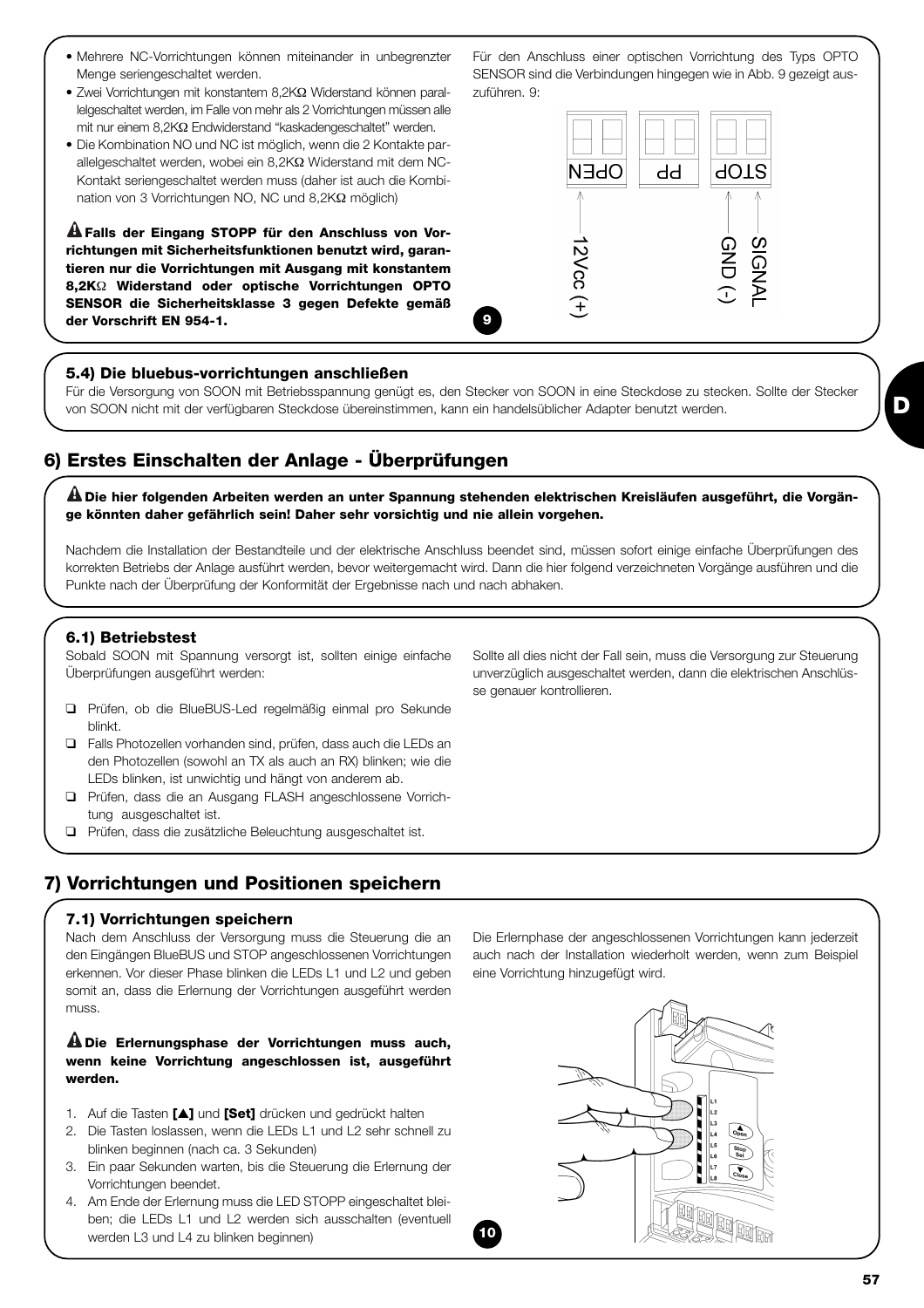#### **7.2) Positionen speichern**

Nach der Erlernung der Vorrichtungen muss die Steuerung die Öffnungs- und Schließpositionen des Tors erkennen. Man kann bis zu 6 Positionen programmieren. Sie sind:

| <b>Position</b>                                                                                                                   | <b>Bedeutung</b>                                                                                                  |  |  |
|-----------------------------------------------------------------------------------------------------------------------------------|-------------------------------------------------------------------------------------------------------------------|--|--|
| A1                                                                                                                                | Maß der gewünschten, maximalen Öffnung. Das Tor hält an, wenn es diese Position erreicht.                         |  |  |
| Maß, an dem die Verlangsamung in Öffnung beginnt. Wenn das Tor diese Position erreicht, geht der Motor auf die<br>RA <sub>1</sub> |                                                                                                                   |  |  |
|                                                                                                                                   | Mindestgeschwindigkeit herunter.                                                                                  |  |  |
| <b>RINT</b>                                                                                                                       | Zwischenmaß für die Verlangsamung in Schließung. Wenn man diese Position programmiert, wird das Tor die           |  |  |
|                                                                                                                                   | Verlangsamung ca. 50 cm vorher beginnen und die Position RINT mit Mindestgeschwindigkeit durchlaufen. Nachdem es  |  |  |
|                                                                                                                                   | das Maß RINT durchlaufen hat, wird sich der Motor wieder auf die programmierte Geschwindigkeit bringen.           |  |  |
| AP                                                                                                                                | Teilöffnungsmaß. Ist die Position, in der das Tor anhält, wenn ein Befehl für Teilöffnung gegeben wird.           |  |  |
| RA <sub>0</sub>                                                                                                                   | Maß, an dem die Verlangsamung in Schließung beginnt. Wenn das Tor diese Position erreicht, geht der Motor auf die |  |  |
|                                                                                                                                   | Mindestgeschwindigkeit herunter.                                                                                  |  |  |
| A <sub>0</sub>                                                                                                                    | Maß der maximalen Schließung. Das Tor hält an, wenn es diese Position erreicht.                                   |  |  |

#### **Die LEDs L3 und L4 blinken, wenn die Maße nicht erfasst sind.**

Hier folgend ist das Speicherverfahren der Positionen beschrieben. Die Maße A1 und A0 müssen programmiert sein, wogegen die anderen Positionen übersprungen werden können. Die Steuerung wird sie in diesem Fall automatisch berechnen.

1. 3 Sekunden lang auf **[Set]** + **[**▼**]** drücken, um in Speicherung der Maße zu gehen.

Die LED L1 blinkt: Programmierung von Maß A1

- 2. Das Tor mit den Tasten **[**▲**]** oder **[**▼**]** bis zur Position "maximale Öffnung" verschieben.
- 3. Sekunden lang auf Taste **[Set]** drücken, um das Maß A1 zu bestätigen. Die LED L1 bleibt eingeschaltet.
- Die LED L2 blinkt: Programmierung von Maß RA1
- 4. Wenn man das Verlangsamungsmaß in Öffnung nicht programmieren will, 2 Mal schnell auf Taste **[Set]** drücken, um auf die nächste Programmierung überzugehen; die LED L2 bleibt ausgeschaltet. Andernfalls in der angegebenen Reihenfolge weitermachen.
- 5. Das Tor mit den Tasten **[**▲**]** oder **[**▼**]** bis zur Position "Verlangsamung in Öffnung" verschieben.
- 6. 2 Sekunden lang auf Taste **[Set]** drücken, um das Maß RA1 zu bestätigen. Die LED L2 bleibt eingeschaltet.

Die LED L4 blinkt: Programmierung von Maß RINT

- 7. Wenn man das Verlangsamungszwischenmaß nicht programmieren will, 2 Mal schnell auf Taste **[Set]** drücken, um auf die nächste Programmierung überzugehen; die LED L4 bleibt ausgeschaltet. Andernfalls in der angegebenen Reihenfolge weitermachen.
- 8. Das Tor mit den Tasten **[**▲**]** oder **[**▼**]** bis zur Verlangsamung-Zwischenposition verschieben.
- 9. 2 Sekunden lang auf Taste **[Set]** drücken, um das Maß RINT zu bestätigen. Die LED L4 bleibt eingeschaltet.

Die LED L5 blinkt: Programmierung von Maß RAP

- 10. Wenn man das Teilöffnungsmaß nicht programmieren will, 2 Mal schnell auf Taste **[Set]** drücken, um auf die nächste Programmierung überzugehen; die LED L5 bleibt ausgeschaltet. Andernfalls in der angegebenen Reihenfolge weitermachen.
- 11. Das Tor mit den Tasten **[**▲**]** oder **[**▼**]** bis zur Position "Teilöffnung" verschieben.
- 12. 2 Sekunden lang auf Taste **[Set]** drücken, um das Maß RAP zu bestätigen. Die LED L5 bleibt eingeschaltet.
- Die LED L7 blinkt: Programmierung von Maß RA0
- 13. Wenn man das Verlangsamungsmaß in Schließung nicht programmieren will, 2 Mal schnell auf Taste **[Set]** drücken, um auf die nächste Programmierung überzugehen; die LED L7 bleibt ausgeschaltet. Andernfalls in der angegebenen Reihenfolge weitermachen. 14. Das Tor mit den Tasten **[**▲**]** oder **[**▼**]** bis zur Position "Verlangsamung in Schließung" verschieben.

**11**

- 15. 2 Sekunden lang auf Taste **[Set]** drücken, um das Maß RA0 zu bestätigen. Die LED L7 bleibt eingeschaltet.
- Die LED L8 blinkt: Programmierung von Maß A0
- 16. Das Tor mit den Tasten **[**▲**]** oder **[**▼**]** bis zur Position "maximale Schließung" verschieben.
- 17. 2 Sekunden lang auf Taste **[Set]** drücken, um das Maß A0 zu bestätigen. Die LED L8 bleibt eingeschaltet.
- 18. Wenn man die Taste **[Set]** loslässt, schalten sich alle LEDs aus.
- 19. Auf Taste **[Open]** drücken, um einen Öffnungsbefehl zu erteilen und eine vollständige Öffnungsbewegung auszuführen.
- 20. Auf Taste **[Close]** drücken, um einen Schließbefehl zu erteilen und eine vollständige Schließbewegung auszuführen.

Bei diesen Bewegungen speichert die Steuerung die zu den Öffnungs- und Schließbewegungen notwendige Kraft.

**Wichtig: diese ersten Bewegungen dürfen z.B. mit einem STOPP-Befehl nicht unterbrochen werden.** 

Die Erlernung der Positionen kann jederzeit auch nach der Installation wiederholt werden; es genügt, sie ab Punkt 1 erneut auszuführen. Wenn dagegen nur ein Maß geändert werden muss, die Sequenz ab Punkt 1 wiederholen und die Programmierung jeder betreffenden Position durch 2-maliges schnelles Drücken der Taste **[Set]** überspringen.

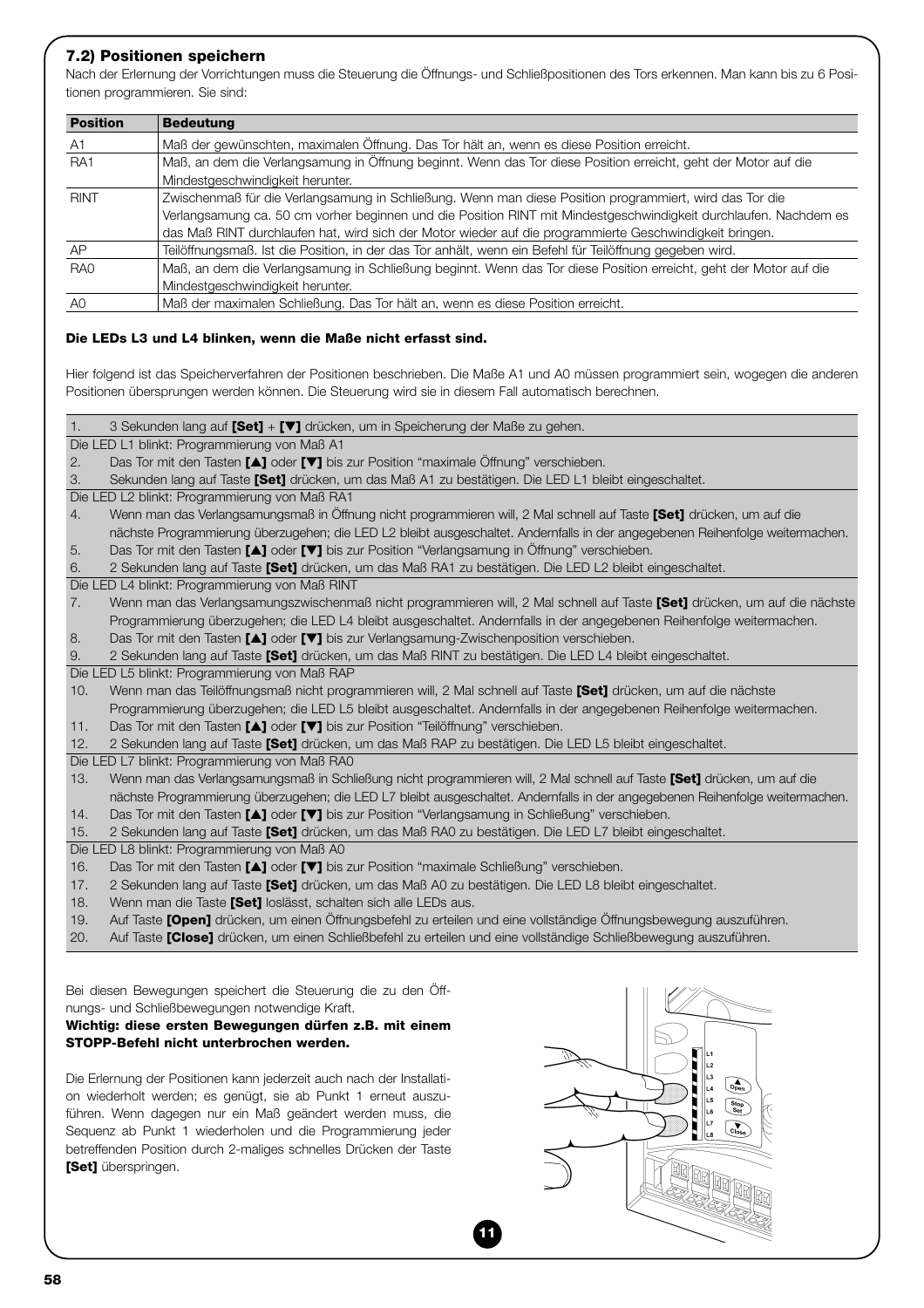# **8) Die Endabnahme der Anlage ausführen**

#### **8.1) Test für die endabnahme**

**Für jedes einzelne Element des Automatismus wie zum Beispiel Schaltleisten, Photozellen, Notstops usw. ist eine spezielle Abnahmephase erforderlich; für diese Vorrichtungen sind die Verfahren in den jeweiligen Anleitungen auszuführen. Für die Abnahme von SOON muss die folgende Sequenz an Vorgängen ausgeführt werden:** 

- 1. Prüfen, ob alles in Kapitel 1 "HINWEISE" angegebene genauestens eingehalten ist.
- 2. Das Tor vom Motor entriegeln, indem das Entriegelungsseil nach unten gezogen wird. Prüfen, ob es möglich ist, das Tor in Öffnung und Schließung mit einer Kraft nicht über 225N von Hand zu bewegen.
- 3. Das Tor wieder mit dem Motor verriegeln, indem am Verriegelungsseil gezogen wird.
- 4. Den Schlüsseltaster oder Funksender verwenden, die Schließung und Öffnung des Tors testen und prüfen, ob die Bewegung wie vorgesehen ist.
- 5. Besser mehrere Tests ausführen, um das Gleiten des Tors und eventuelle Montage- und Einstellfehler sowie das Vorhandensein besonderer Reibungen zu überprüfen.
- 6. Den korrekten Betrieb aller Sicherheitsvorrichtungen der Anlage

einzeln überprüfen (Photozellen, Schaltleisten usw.). Bei jeder Auslösung einer Vorrichtung wird die BlueBUS-LED an der Steuerung zweimal schneller blinken und so bestätigen, dass die Steuerung das Ereignis erkannt hat.

- 7. Zur Überprüfung der Photozellen und insbesondere um zu prüfen, dass keine Interferenzen mit anderen Vorrichtungen vorhanden sind, einen 30 cm langen Zylinder mit 5 cm Durchmesser auf der optischen Achse zuerst nah an TX, dann nah an RX und abschließend in ihrer Mitte durchführen (siehe Abbildung 15) und prüfen, dass die Vorrichtung in allen Fällen ausgelöst wird und vom aktiven Zustand auf den Alarmzustand übergeht und umgekehrt; abschließend prüfen, dass in der Steuerung die vorgesehene Handlung erfolgt, wie zum Beispiel: während der Schließung also zum Beispiel eine Umkehrung der Bewegung.
- 8. Falls die durch die Torbewegung verursachten Gefahren mittels Begrenzung der Aufprallkraft abgesichert worden sind, muss die Kraft nach den Verordnungen der Vorschrift EN 12445 gemessen werden. Falls die « Geschwindigkeitsregelung" und die Kontrolle der "Motorkraft" als Hilfsmittel für das System zur Aufprallkraftreduzierung benutzt wird, die Einstellung erproben und finden, mit der die besten Ergebnisse erzielt werden.

#### **8.2) Inbetriebsetzung**

**Die Inbetriebsetzung darf erst erfolgen, nachdem alle Abnahmephasen von Soon sowie der anderen Vorrichtungen erfolgreich beendet sind. Eine teilweise oder vorübergehende Inbetriebsetzung ist unzulässig.**

- 1. Die technischen Unterlagen der Automatisierung zusammenstellen und diese mindestens 10 Jahre lang aufbewahren. Sie müssen mindestens umfassen: Gesamtzeichnung der Automatisierung, Schaltplan mit den elektrischen Anschlüssen, Risikoanalyse und jeweilige angewendete Lösungen, Konformitätserklärung des Herstellers für alle benutzten Vorrichtungen (für Soon die anliegende "CE-Konformitätserklärung" verwenden), Kopie der Bedienungsanweisungen und des Wartungsplans der Automatisierung.
- 2. Am Tor ein Schild mit mindestens folgenden Daten anbringen: Automatisierungstyp, Name und Adresse des Herstellers (Verantwortlicher der "Inbetriebsetzung"), Seriennummer, Baujahr und CE-Markierung.
- 3. In Tornähe auf bleibende Art ein Etikett oder ein Schild befestigen, dass die Angaben zur Durchführung der Entriegelung und der Bewegung von Hand enthält.
- 4. Am Tor auf bleibende Weise ein Etikett oder Schild mit dieser Abbildung befestigen (Mindesthöhe 60 mm).
- 5. Die Konformitätserklärung der Automatisierung anfertigen und dem Inhaber aushändigen.
- 6. Das Handbuch "Anweisungen und Hinweise für die Bedienung der Automatisierung" anfertigen und dem Inhaber der Automatisierung übergeben.
- 7. Den Wartungsplan anfertigen und dem Inhaber der Automatisierung aushändigen. Er enthält die Wartungsvorschriften der einzelnen Vorrichtungen.
- 8. Vor der Inbetriebsetzung des Automatismus, den Inhaber auf geeignete Weise und schriftlich (z.B. in den "Anweisungen und Hinweise für die Bedienung der Automatisierung" über die noch vorhandenen Gefahren und Risiken informieren.



**D**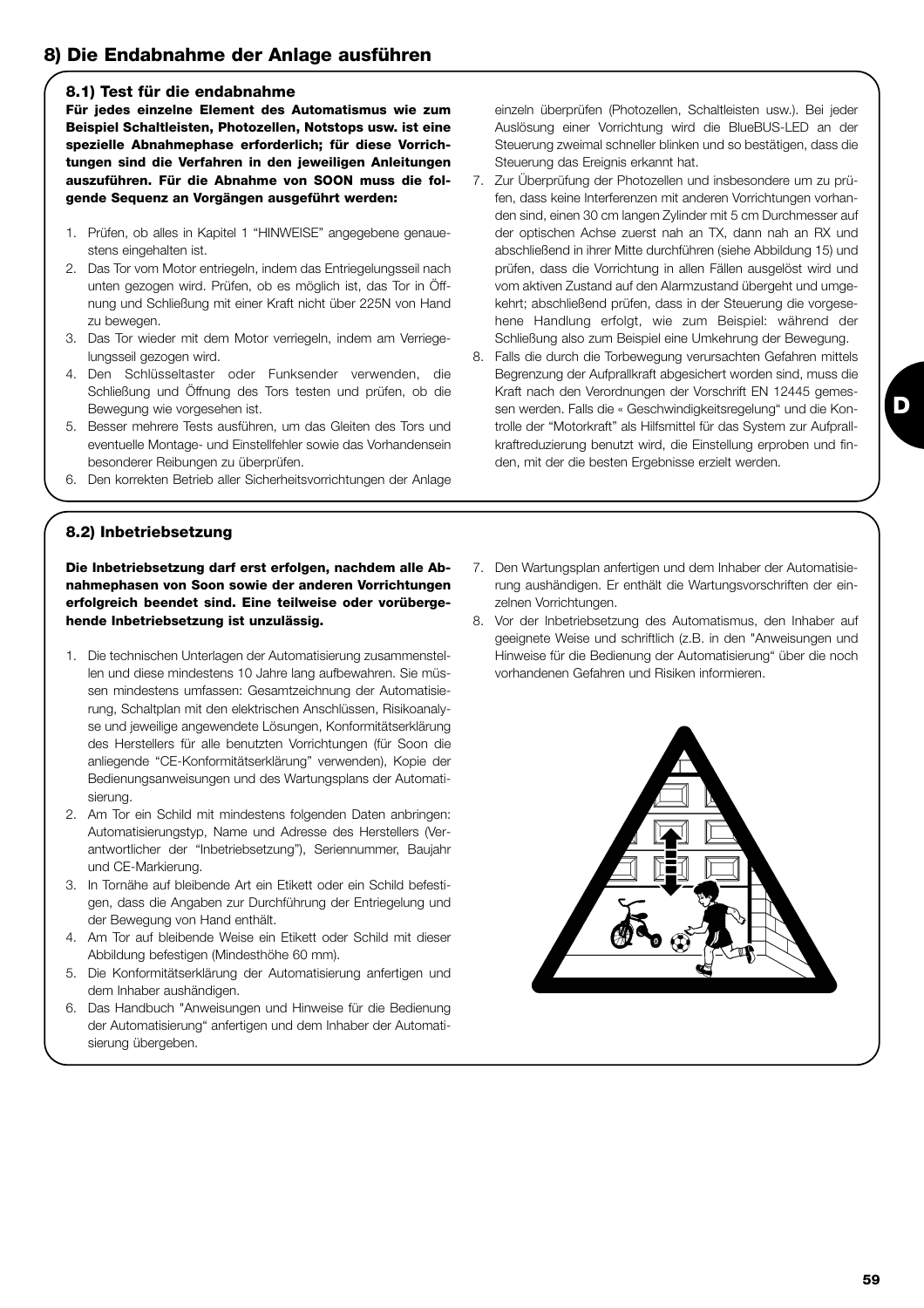# **9) Anweisungen für die Personalisierung der Automatisierung**

Im ZWEITEN TEIL des Handbuchs wird beschrieben, wie die Automatisierung durch Einstellungen und Optionen, die in der Steuerung gespeichert werden, personalisiert werden kann. Ein Endabschnitt des Handbuchs ist dagegen den Problemen und ihrer Lösung sowie der Wartung und Entsorgung des Produktes gewidmet.

#### **9.1) Programmierungstasten**

An der Steuerung von SOON sind 3 Tasten vorhanden, die sowohl zur Schaltung der Steuerung bei den Tests als auch zu Programmierungen benutzt werden können:

| <b>OPEN</b>      | Mit Taste "OPEN" kann dem Tor ein Öffnungsbefehl erteilt werden oder sie |  |  |  |  |
|------------------|--------------------------------------------------------------------------|--|--|--|--|
| $\blacktriangle$ | dient zur Verschiebung des Programmierungspunktes nach oben.             |  |  |  |  |
| <b>STOP</b>      | Mit Taste "STOP" kann die Bewegung angehalten werden; falls länger als   |  |  |  |  |
| <b>SET</b>       | 5 Sekunden gedrückt, ermöglicht sie den Zugriff auf die Programmierung.  |  |  |  |  |
| <b>CLOSE</b>     | Mit Taste "CLOSE" kann dem Tor ein Schließbefehl erteilt werden oder sie |  |  |  |  |
| ▼                | dient zur Verschiebung des Programmierungspunktes nach unten.            |  |  |  |  |
|                  |                                                                          |  |  |  |  |



# **10) Programmierungen**

Die Steuerung von SOON verfügt über einige programmierbare Funktionen; die Einstellung dieser Funktionen erfolgt mit 3 Tasten an der Steuerung: **[**▲**] [Set] [**▼**]**; die Funktionen werden über 8 LEDs angezeigt: **L1….L8**.

Die an SOON zur Verfügung stehenden programmierbaren Funktionen befinden sich auf 2 Niveaus:

**10.1) Funktionen des ersten niveaus** 

*Erstes Niveau:* ON-OFF-Funktionen (aktiv oder nicht aktiv); in diesem Fall zeigt jede LED *L1É.L8* eine Funktion an; wenn die LED leuchtet, ist die Funktion aktiviert, wenn die LED nicht leuchtet, ist die Funktion deaktiviert - siehe Tabelle Nr. 3.

*Zweites Niveau:* auf einer Werteskala von 1 bis 8 einstellbare Parameter; in diesem Fall zeigt jede LED *L1É.L8* den unter den 8 möglichen eingestellten Wert an - siehe Tabelle Nr. 4.

#### **LED** Funktion Beschreibung L1 Automatische Diese Funktion ermöglicht eine automatische Torschließung nach der programmierten Pausezeit; werkseitig ist die Schließung | Pausezeit auf 30 Sekunden eingestellt, kann aber auf 10, 20, 40, 60, 80, 120, 160 und 200 Sekunden geändert werden. Wenn die Funktion nicht aktiviert ist, ist die Funktionsweise "halbautomatisch". L2 Zulauf nach Diese Funktion ermöglicht es, das Tor nur in der zur Durchfahrt nötigen Zeit geöffnet zu halten. In der Tat verursacht die Durchfahrt Auslösung von « Foto » immer ein automatisches erneutes Schließen mit einer Pausezeit von 5 Sekunden (unabhängig der Photozelle vom programmierten Wert). Das Verhalten ändert sich je nachdem, ob die Funktion «Automatische Schließung" aktiviert ist oder nicht. **Mit deaktivierter "Automatischer Schließung"**: Das Tor erreicht immer die Position ganz geöffnet (auch wenn d ie Photozelle vorher frei wird). Beim Freiwerden der Photozelle wird der automatische Zulauf mit einer Pause von 5 Sekunden verursacht. **Mit aktivierter "Automatischer Schließung"**: die Öffnungsbewegung stoppt gleich nach dem Freiwerden der Photozellen und es wird der automatische Zulauf mit einer Pause von 5 Sekunden verursacht. Die Funktion "Zulauf nach Durchfahrt der Photozelle" wird im Falle von Bewegungen, die mit einem Stoppbefehl unterbrochen wurden, immer deaktiviert. Wenn die Funktion "Zulauf nach Durchfahrt der Photozelle" nicht aktiviert ist, wird die Pausezeit wie programmiert sein, oder es erfolgt kein automatischer Zulauf, wenn die Funktion nicht aktiviert war. **L3** Schließt immer Die Funktion "Schließt Immer" wird ausgelöst und verursacht eine Schließung, wenn nach einem Stromausfall und der Rückkehr der Stromversorgung das geöffnete Tor wahrgenommen wird. Aus Sicherheitsgründen geht der Bewegung eine Vorwarnung von 3 Sekunden voraus. Wenn die Funktion nicht aktiviert ist, wird das Tor nach der Rückkehr der Stromversorgung stehen bleiben. **L4** Stand-By Mit dieser Funktion kann der Verbrauch auf das Geringste reduziert werden. Wenn diese Funktion aktiviert ist, schaltet die Steuerung 1 Minute nach Beendigung der Bewegung den Ausgang BlueBUS (und daher alle Vorrichtungen) sowie alle LEDs mit Ausnahme der BlueBUS-LED aus, die langsamer blinken wird. Wenn die Steuerung einen Befehl erhält, geht sie wieder auf den Normalbetrieb über. Wenn die Funktion deaktiviert ist, erfolgt keine Reduzierung des Stromverbrauchs. **L5** Lange Mit dieser Funktion kann der Reversierungstyp gewählt werden, den das Tor aufgrund der Auslösung von STOPP Reversierung oder des Kraftbegrenzers ausführt. Bei deaktivierter Funktion ist die Reversierung kurz (ca. 15 cm). Wenn die Funktion aktiviert ist, erfolgt die Reversierung bis zum maximalen Maß i n Öffnung oder Schließung. L6 Vorwarnen | Mit der Vorwarnfunktion wird eine 3 Sekunden lange Pause zwischen Einschalten der Blinkleuchte und Bewegungsbeginn erfolgen, um die Gefahr vorab bekannt zu geben. Wenn die Vorwarnfunktion nicht aktiviert ist, erfolgen Einschalten der Blinkleuchte und Bewegungsbeginn gleichzeitig. L7 Empfindlichkeit Mit dieser Funktion kann die Empfindlichkeit des Antriebs bei der Wahrnehmung von Hindernissen bedeutend erhöht werden. Falls als Hilfe zur Aufprallkraftmessung benutzt, sind auch die Parameter "Geschwindigkeit" und "Motorkraft" im Menü zweiten Niveaus einzustellen. **L8** Ausgleich Mit dieser Funktion kann die Dehnung der Metallseile des Tors im Laufe der Zeit ausgeglichen werden; sie untersteht der Anwendung einer restitiven Schaltleiste des Typs 8,2KΩ oder einer optischen Schaltleiste des Typs OSE. Während des Normalbetriebs von SOON0 sind die LEDs **L1….L8** nach dem Status der Funktion, die sie darstellen, ein- oder ausgeschaltet, zum Beispiel ist **L1** eingeschaltet, wenn die Funktion "Automatische Schließung" aktiviert ist. **Tabelle 3: Liste der programmierbaren Funktionen: erstes Niveau**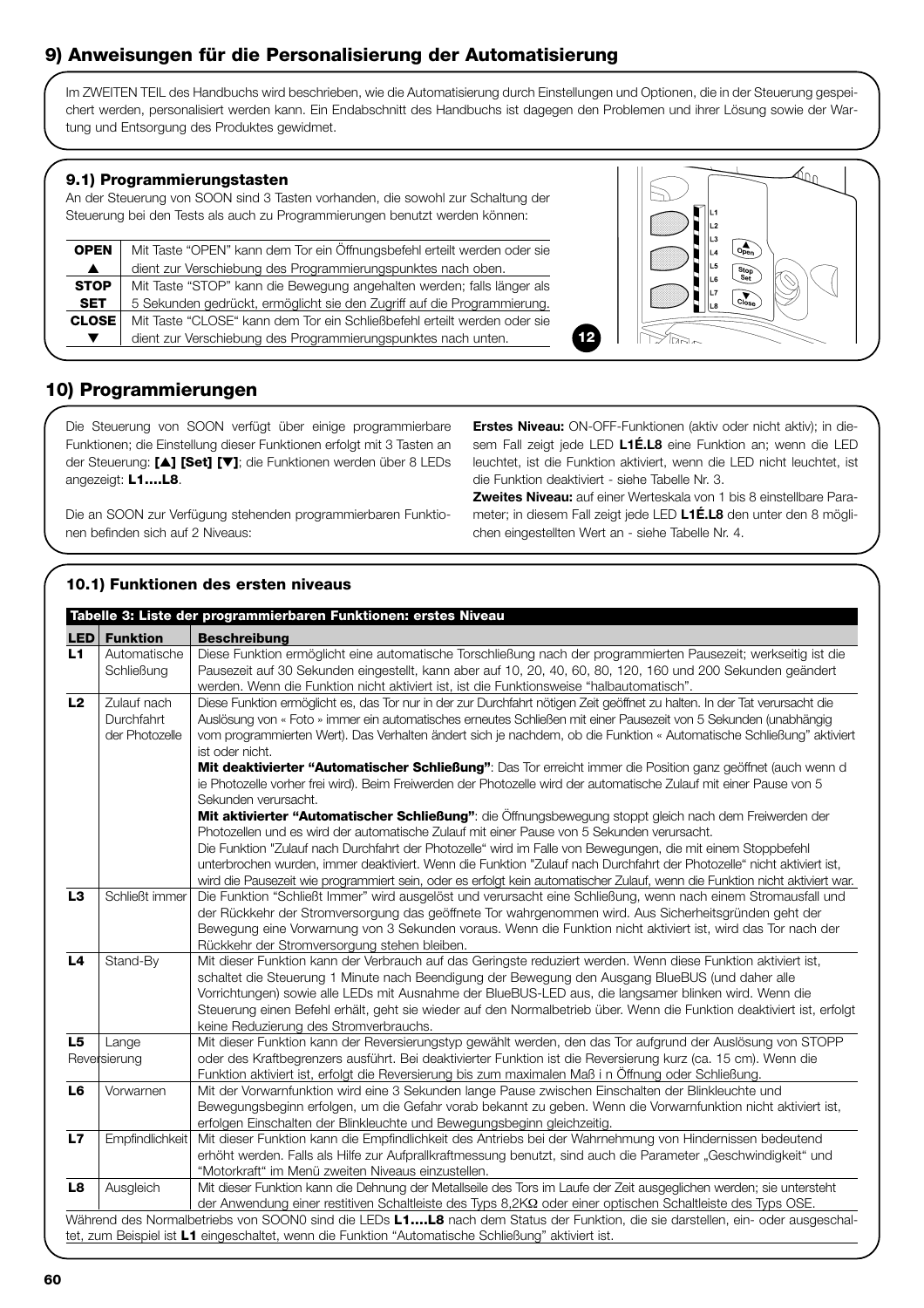#### **10.2) Programmierungen des ersten niveaus**

Werkseitig sind alle Funktionen des ersten Niveaus auf "OFF" gestellt, was aber jederzeit geändert werden kann, wie hier folgend beschrieben. Bei der Durchführung des Verfahrens vorsichtig sein, da die Zeitgrenze 10s zwischen dem Druck auf eine Taste und die andere beträgt. Andernfalls wird das Verfahren automatisch beendet, mit Speicherung der bisher ausgeführten Änderungen.

| Auf Taste <b>[Set]</b> drücken und ca. 3 Sekunden gedrückt halten |
|-------------------------------------------------------------------|
| Toeto <b>[Sot]</b> lockecon wonn LED L1 zu blinken boginnt        |

**2.** Taste **[Set]** loslassen, wenn LED L1 zu blinken beginnt<br>**3.** Auf Taste **[A]** oder **[V]** drücken, um das Blinken auf d **3.** Auf Taste **[**▲**]** oder **[**▼**]** drücken, um das Blinken auf die LED zu verschieben, welche die zu ändernde Funktion darstellt

**4.** Auf Taste **[Set]** drücken, um den Status der Funktion zu ändern (kurzes Blinken = OFF; langes Blinken = ON)

10s warten, um die Programmierung aufgrund des Ablaufs der Zeitgrenze zu beenden.

**Anmerkung:** die Punkte 3 und 4 können während derselben Programmierungsphase wiederholt werden, um andere Funktionen auf ON oder OFF zu stellen.

#### **10.3) Funktionen des zweiten niveaus (einstellbaren Parameter)**

| <b>Parameter</b><br>Pausezeit | <b>LED (Niveau)</b><br>L1<br>L2<br>L <sub>3</sub><br>L4<br>L <sub>5</sub><br>L <sub>6</sub><br>L7 | Wert<br>10 Sekunden<br>20 Sekunden<br>40 Sekunden<br>60 Sekunden<br>80 Sekunden | <b>Beschreibung</b><br>Stellt die Pausezeit ein bzw.<br>die Zeit vor dem automati-<br>schen Zulauf. Wirkt nur, falls |
|-------------------------------|---------------------------------------------------------------------------------------------------|---------------------------------------------------------------------------------|----------------------------------------------------------------------------------------------------------------------|
|                               |                                                                                                   |                                                                                 |                                                                                                                      |
|                               |                                                                                                   |                                                                                 |                                                                                                                      |
|                               |                                                                                                   |                                                                                 |                                                                                                                      |
|                               |                                                                                                   |                                                                                 |                                                                                                                      |
|                               |                                                                                                   |                                                                                 |                                                                                                                      |
|                               |                                                                                                   |                                                                                 | die automatische                                                                                                     |
|                               |                                                                                                   | 120 Sekunden                                                                    | Schließung aktiviert ist.                                                                                            |
|                               |                                                                                                   | 160 Sekunden                                                                    |                                                                                                                      |
|                               | L8                                                                                                | 200 Sekunden                                                                    |                                                                                                                      |
|                               | L1                                                                                                | Öffnet - Stop - Schließt - Stop                                                 |                                                                                                                      |
|                               | L2                                                                                                | Öffnet - Stop - Schließt - Öffnet                                               | Stellt die Sequenz der Steu-                                                                                         |
| Funktion                      | L <sub>3</sub>                                                                                    | Öffnet - Schließt - Öffnet - Schließt                                           | erbefehle ein, die dem Ein-                                                                                          |
| Schrittbetrieb                | L4                                                                                                | Wohnblockbetrieb                                                                | gang Schrittbetrieb oder                                                                                             |
|                               | L5                                                                                                | Wohnblockbetrieb 2 (mehr als 2" bewirkt Stop)                                   | dem 1. Funkbefehl zugeteilt                                                                                          |
|                               | L <sub>6</sub>                                                                                    | Schrittbetrieb 2 (weniger als 2" bewirkt Gehflügel)                             | sind.                                                                                                                |
|                               | L7                                                                                                | Todmannfunktion                                                                 |                                                                                                                      |
|                               | L8                                                                                                | Öffnung "halbautomatisch", Schließung mit "Todmannfunktion"                     |                                                                                                                      |
|                               | L1                                                                                                | Geschwindigkeit 1 (30% - langsam)                                               |                                                                                                                      |
|                               | L2                                                                                                | Geschwindigkeit 2 (44%)                                                         |                                                                                                                      |
|                               | L3                                                                                                | Geschwindigkeit 3 (58%)                                                         | Stellt die Motorgeschwin-                                                                                            |
| Motorge-                      | L4                                                                                                | Geschwindigkeit 4 (72%)                                                         | digkeit während des norma-                                                                                           |
|                               | L <sub>5</sub>                                                                                    | Geschwindigkeit 5 (86%)                                                         | len Laufs ein                                                                                                        |
| schwindigkeit                 | L <sub>6</sub>                                                                                    | Geschwindigkeit 6 (100% - schnell)                                              |                                                                                                                      |
|                               | L7                                                                                                | Öffnet V4, schließt V2                                                          |                                                                                                                      |
|                               | L8                                                                                                | Öffnet V6, schließt V4                                                          |                                                                                                                      |
|                               | L1                                                                                                | Kontrolllampe Tor Geöffnet                                                      |                                                                                                                      |
|                               | L2                                                                                                |                                                                                 |                                                                                                                      |
|                               |                                                                                                   | Aktiv, wenn das Tor geschlossen ist                                             |                                                                                                                      |
|                               | L <sub>3</sub>                                                                                    | Aktiv, wenn das Tor geöffnet ist                                                | Wählt die an Ausgang                                                                                                 |
| Ausgang<br><b>FLASH</b>       | L4                                                                                                | Blinkleuchte                                                                    | FLASH angeschlossene                                                                                                 |
|                               | L <sub>5</sub>                                                                                    | Elektrosperre                                                                   | Vorrichtung                                                                                                          |
|                               | L <sub>6</sub>                                                                                    | Elektroschloss                                                                  |                                                                                                                      |
|                               | L7                                                                                                | Saugscheibe                                                                     |                                                                                                                      |
|                               | L8                                                                                                | Leuchtmelder Wartung erforderlich                                               |                                                                                                                      |
|                               | L1                                                                                                | Kraft 1 (niedrig)                                                               |                                                                                                                      |
|                               | L2                                                                                                | Kraft 2                                                                         | Regelt das Kontrollsystem                                                                                            |
|                               | L <sub>3</sub>                                                                                    | Kraft 3                                                                         | der Motorkraft, um sie                                                                                               |
| Motorkraft in                 | L4                                                                                                | Kraft 4                                                                         | während der Öffnungsbe-                                                                                              |
| Öffnung                       | L5                                                                                                | Kraft 5                                                                         | wegung dem Tortyp anzu-                                                                                              |
|                               | L6                                                                                                | Kraft 6                                                                         | passen.                                                                                                              |
|                               | L7                                                                                                | Kraft 7                                                                         |                                                                                                                      |
|                               | L8                                                                                                | Kraft 8 (hoch)                                                                  |                                                                                                                      |
|                               | L1                                                                                                | Kraft 1 (niedrig)                                                               |                                                                                                                      |
|                               | L2                                                                                                | Kraft 2                                                                         | Regelt das Kontrollsystem                                                                                            |
|                               | L <sub>3</sub>                                                                                    |                                                                                 | der Motorkraft, um sie                                                                                               |
|                               |                                                                                                   |                                                                                 | während der Schließbewe-                                                                                             |
|                               |                                                                                                   |                                                                                 | gung dem Tortyp anzupas-                                                                                             |
| Motorkraft in                 |                                                                                                   |                                                                                 | sen.                                                                                                                 |
| Schließung                    |                                                                                                   |                                                                                 |                                                                                                                      |
|                               |                                                                                                   |                                                                                 |                                                                                                                      |
|                               |                                                                                                   | L4<br>L <sub>5</sub><br>L6<br>L7                                                | Kraft 3<br>Kraft 4<br>Kraft 5<br>Kraft 6<br>Kraft 7<br>L8<br>Kraft 8 (hoch)                                          |

**D**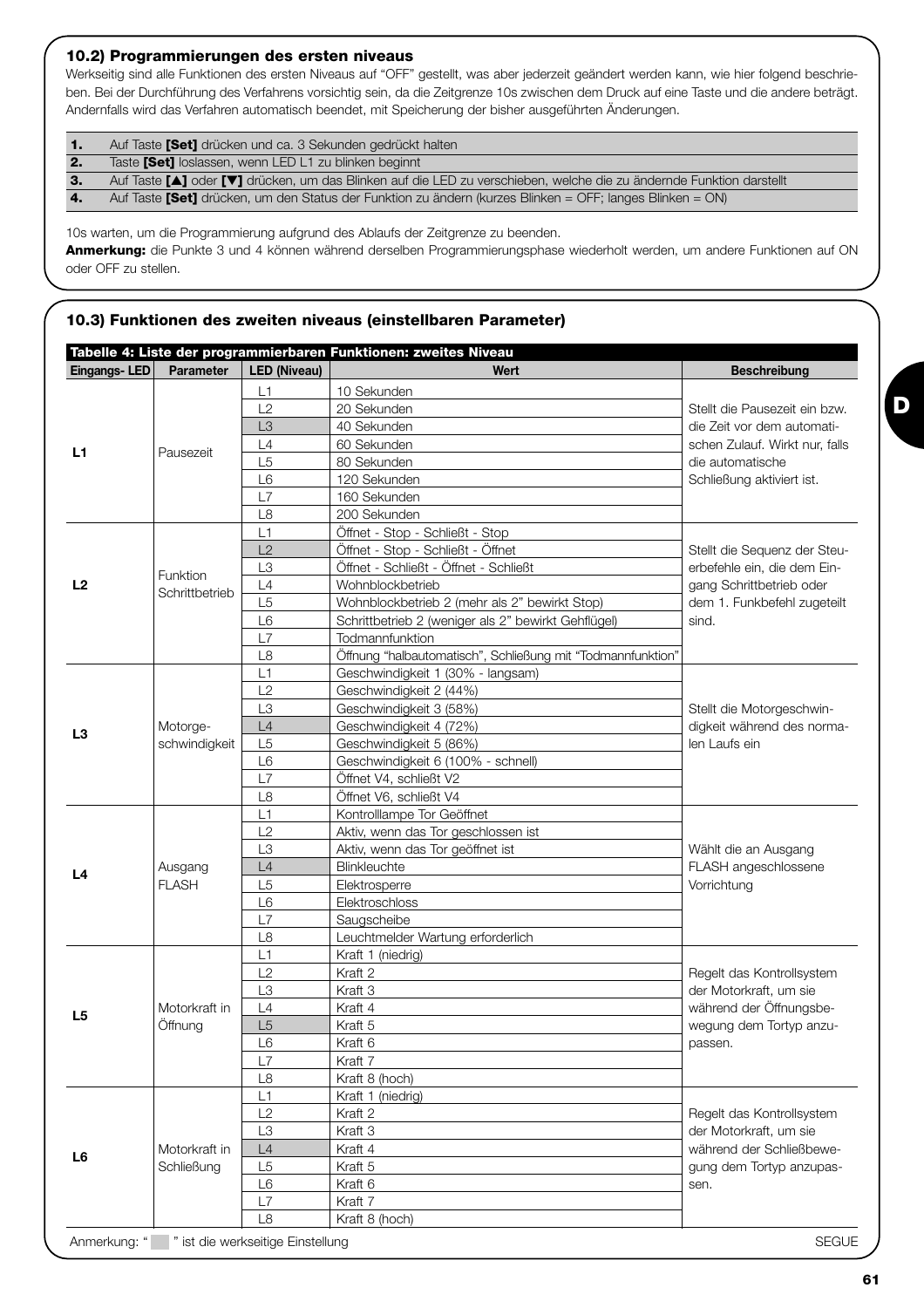| Eingangs-LED | <b>Parameter</b> | <b>LED (Niveau)</b> | Wert                                                  | <b>Beschreibung</b>           |
|--------------|------------------|---------------------|-------------------------------------------------------|-------------------------------|
|              |                  | L1                  | Automatisch (je nach Beschwerlichkeit der Bewegungen) | Regelt die Anzahl an          |
|              |                  | L2                  | 1.000                                                 | Bewegungen, nach der die      |
|              |                  | L3                  | 2.000                                                 | Anzeige « Wartung der         |
| L7           | Wartungsan-      | L4                  | 4.000                                                 | Automatisierung               |
|              | zeige            | L5                  | 6.000                                                 | erforderlich" erscheinen soll |
|              |                  | L6                  | 8.000                                                 | (siehe Par. "13               |
|              |                  | l 7                 | 10,000                                                | Wartungsmeldung").            |
|              |                  | L8                  | 12,000                                                |                               |
|              |                  | L1                  | Ergebnis 1. Bewegung (die letzte)                     |                               |
|              |                  | L2                  | Ergebnis 2. Bewegung                                  | Zur Überprüfung der           |
|              |                  | L3                  | Ergebnis 3. Bewegung                                  | Störung, die bei den 8        |
| L8           | Liste der        | L4                  | Ergebnis 4. Bewegung                                  | letzten Bewegungen            |
|              | Störungen        | L5                  | Ergebnis 5. Bewegung                                  | erfolgte (siehe Par. "14      |
|              |                  | L6                  | Ergebnis 6. Bewegung                                  | Alarmhistorik").              |
|              |                  | L7                  | Ergebnis 7. Bewegung                                  |                               |
|              |                  | L8                  | Ergebnis 8. Bewegung                                  |                               |

Anmerkung: " " ist die werkseitige Einstellung

Alle Parameter können beliebig ohne Nebenwirkungen eingestellt werden, nur für die Einstellung der "Motorkraft in Öffnung" und "Motorkraft in Schließung" könnte besondere Aufmerksamkeit geboten sein:

- Keine hohen Kraftwerte benutzen, um der Tatsache abzuhelfen, dass das Tor starke Reibungspunkte hat. Eine zu starke Kraft kann das Sicherheitssystem beeinträchtigen und das Tor beschädigen.
- Falls die Kontrolle der "Motorkraft" als Hilfsmittel für das System zur Aufprallkraftreduzierung benutzt wird, die Kraftmessung nach jeder Einstellung wiederholen, wie von Norm EN 12445 vorgesehen.
- Verschleiß und Witterung können die Torbewegungen beeinflussen; die Krafteinstellung sollte in regelmäßigen Abständen überprüft werden.

#### **10.4) Programmierungen zweiten niveaus**

Werkseitig sind die einstellbaren Parameter wie in Tabelle Nr. 4 mit "" angegeben eingestellt, sie können aber wie hier folgend beschrieben jederzeit geändert werden. Bei der Durchführung des Verfahrens vorsichtig sein, da die Zeitgrenze 10s zwischen dem Druck auf eine Taste und die andere beträgt. Andernfalls wird das Verfahren automatisch beendet, mit Speicherung der bisher ausgeführten Änderungen.

| п.  | Auf Taste [Set] drücken und ca. 3 Sekunden gedrückt halten                                                                     |
|-----|--------------------------------------------------------------------------------------------------------------------------------|
| -2. | Taste <b>[Set]</b> loslassen, wenn LED L1 zu blinken beginnt                                                                   |
| -3. | Auf Taste [1] oder [V] drücken, um das Blinken auf die "Eingangs-LED" zu verschieben, die den zu ändernden Parameter darstellt |
| 4.  | Auf Taste [Set] drücken und gedrückt halten; die Taste [Set] muss während der Schritte 5 und 6 ständig gedrückt bleiben        |
| 5.  | Ca. 3s warten, danach wird die LED aufleuchten, die das aktuelle Niveau des zu ändernden Parameters darstellt                  |
| 6.  | Auf Taste [A] oder [V] drücken, um die LED zu verschieben, die den Wert des Parameters darstellt.                              |
|     | Die Taste [Set] loslassen                                                                                                      |
|     |                                                                                                                                |

10s warten, um die Programmierung aufgrund des Ablaufs der Zeitgrenze zu beenden. **Anmerkung:** die Punkte von 3 bis 7 können während derselben Programmierungsphase wiederholt werden, um mehrere Parameter einzustellen.

# **11) Wartungsanzeige**

**SOON warnt den Benutzer, wann eine Wartung der Automatisierung ausgeführt werden soll. Die Anzahl an Bewegungen, nach der die Anzeige erfolgt, kann im einstellbaren Parameter "Wartungsanzeige" (siehe Tabelle 4) auf 8 Niveaus ausgewählt werden. 4).**

Die Anzeige "Wartung notwendig" erfolgt durch die Blinkleuchte oder die Wartungskontrolllampe, je nach Programmierung (siehe Tab. 4). Je nach Anzahl an ausgeführten Bewegungen im Vergleich zum programmierten Grenzwert geben die Blinkleuchte Flash und die Wartungskontrolllampe die in Tabelle 5 angegebenen Anzeigen ab. 5.

Das Niveau 1 ist "automatisch" und berücksichtigt die Beschwerlichkeit der Bewegungen bzw. den Kraftaufwand und die Dauer der Bewegung, wogegen die anderen Niveaus von der Anzahl der Bewegungen ausgehen.

| Tabelle 5: Wartungsanzeige mit Flash und Wartungskontrolllampe |                                                             |                                       |  |
|----------------------------------------------------------------|-------------------------------------------------------------|---------------------------------------|--|
| Anzahl an Bewegungen                                           | Anzeige an Flash                                            | Anzeige an Wartungskontrolllampe      |  |
| Unter 80% des Grenzwertes                                      | Normal (0,5 Sek. ein, 0,5 Sek. aus).                        | Ein für 2 Sek. bei Öffnungsbeginn     |  |
| Zwischen 81 und 100% des                                       | Bleibt bei Öffnungsbeginn 2 Sek. eingeschaltet, blinkt dann | Blinkt während der ganzen Grenzwertes |  |
| Bewegung.                                                      | normal weiter                                               |                                       |  |
| Über 100% des Grenzwertes                                      | Bleibt bei Bewegungsbeginn und am Ende der Bewegung         | <b>Blinkt immer</b>                   |  |
|                                                                | 2 Sek. eingeschaltet, blinkt dann normal weiter             |                                       |  |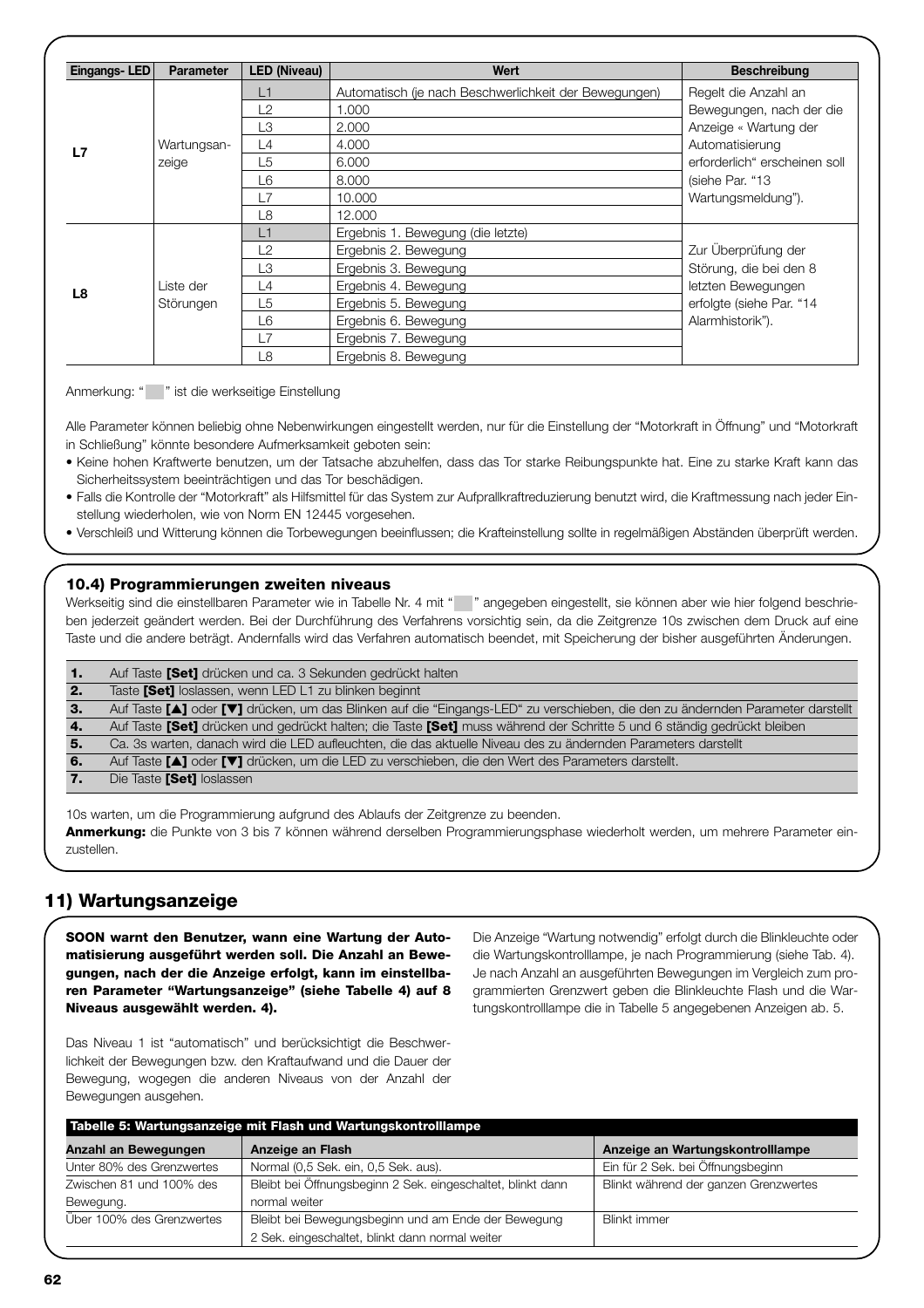#### **11.1) Überprüfung der anzahl an ausgeführten bewegungen**

Mit der Funktion "Wartungsanzeige" kann die Anzahl an ausgeführten Bewegungen als Prozentsatz des eingestellten Grenzwertes überprüft werden. Die Überprüfung wie hier folgend beschrieben ausführen.

| -1. | Auf Taste [Set] drücken und ca. 3 Sekunden gedrückt halten                                                                        |
|-----|-----------------------------------------------------------------------------------------------------------------------------------|
| 2.  | Taste [Set] loslassen, wenn LED L1 zu blinken beginnt                                                                             |
| 3.  | Auf Taste [A] oder [V] drücken, um das Blinken auf die LED L7, die "Eingangs-LED" des Parameters "Wartungsanzeige" zu verschieben |
| -4. | Auf Taste [Set] drücken und gedrückt halten; die Taste [Set] muss während der Schritte 5, 6 und 7 ständig gedrückt bleiben        |
| 5.  | Ca. 3s warten, danach wird die LED aufleuchten, die das aktuelle Niveau des Parameters "Wartungsanzeige" darstellt                |
| 6.  | Auf die Tasten [A] und [V] drücken und sofort loslassen.                                                                          |
| 7.  | Die LED, die dem gewählten Niveau entspricht, wird mehrmals blinken. Die Anzahl an Blinkvorgängen steht für den Prozentsatz an    |
|     | ausgeführten Bewegungen (Vielfaches von 10%) im Vergleich zum eingestellten Grenzwert. Beispiel: eingestellt ist die              |
|     | Wartungsanzeige an L7 mit 10000. 10% entspricht 1000 Bewegungen. Wenn die LED vier Mal blinkt, ist 40% der Bewegungen             |
|     | erreicht worden (zwischen 4000 und 4999 Bewegungen). Unter 10% der Bewegungen erfolgt kein Blinken.                               |
| 8.  | Die Taste [Set] loslassen                                                                                                         |
|     |                                                                                                                                   |
|     |                                                                                                                                   |

#### **11.2) Nullstellung des bewegungszählers**

Nach der Wartung der Anlage muss der Bewegungszähler auf Null gestellt werden. Wie in Tabelle 18 beschrieben vorgehen.

| 1. | Auf Taste [Set] drücken und ca. 3 Sekunden gedrückt halten                                                                   |
|----|------------------------------------------------------------------------------------------------------------------------------|
| 2. | Taste [Set] loslassen, wenn LED L1 zu blinken beginnt                                                                        |
| 3. | Auf Taste [1] oder [V] drücken, um das Blinken auf die LED L7, die "Eingangs-LED" des Parameters "Wartungsanzeige" zu        |
|    | verschieben                                                                                                                  |
| 4. | Auf Taste [Set] drücken und gedrückt halten; die Taste [Set] muss während der Schritte 5 und 6 ständig gedrückt bleiben      |
| 5. | Ca. 3s warten, danach wird die LED aufleuchten, die das aktuelle Niveau des Parameters "Wartungsanzeige" darstellt           |
| 6. | Auf die Tasten [A] und [V] drücken und mindestens 5 Sekunden lang gedrückt halten, dann die beiden Tasten loslassen. Die dem |
|    | gewählten Niveau entsprechende LED wird mehrmals schnell blinken und so anzeigen, dass der Bewegungszähler nullgestellt ist. |
| 7. | Die Taste [Set] loslassen.                                                                                                   |
|    |                                                                                                                              |

# **12) Liste der alarmhistorik**

SOON ermöglicht es, eventuelle Störungen bei den 8 letzten Bewegungen zu sehen, wie z.B. die Unterbrechung einer Bewegung infolge der Auslösung einer Photozelle oder Schaltleiste. Um die Liste der Alarmhistorik zu überprüfen, wie hier folgend beschrieben vorgehen.

| Auf Taste [Set] drücken und ca. 3 Sekunden gedrückt halten<br>1. |
|------------------------------------------------------------------|
|------------------------------------------------------------------|

**2.** Taste **[Set]** loslassen, wenn LED L1 zu blinken beginnt

**3.** Auf Taste **[**▲**]** oder **[**▼**]** drücken, um das Blinken auf die LED L8, die "Eingangs-LED" des Parameters "Alarmhistorik" zu verschieben

- **4.** Auf Taste **[Set]** drücken und gedrückt halten; die Taste **[Set]** muss während der Schritte 5 und 6 ständig gedrückt bleiben **5.** Ca. 3s warten, danach werden die LEDs aufleuchten, die den Bewegungen mit der Störung entsprechen. L1 gibt das Ergebnis der letzten Bewegung an, L8 das Ergebnis der achten. Wenn die LED leuchtet, haben sich Störungen während der Bewegung ereignet, wenn sie ausgeschaltet ist, wurde die Bewegung störungsfrei beendet.
- **6.** Auf die Tasten **[**▲**]** und **[**▼**]** drücken, um die gewünschte Bewegung auszuwählen: die entsprechende LED wird sooft blinken, wie die Blinkleuchte gewöhnlich nach einer Störung blinkt.
- **7.** Die Taste **[Set]** loslassen.

# **13) Verbindung sonstiger vorrichtungen**

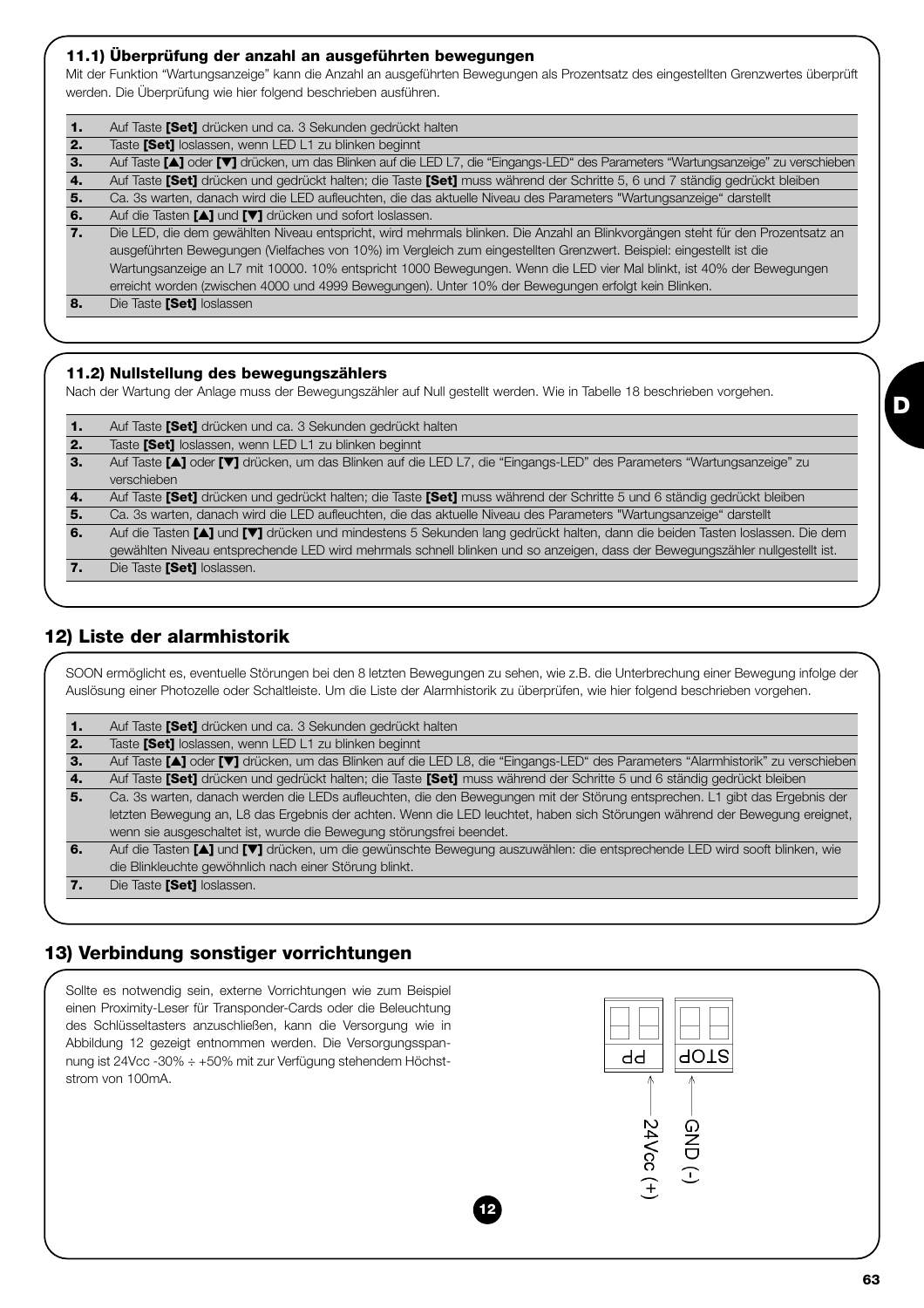# **14) Weitere Auskünfte: Sonderfunktionen**

#### **14.1) Funktion "Öffnet Immer"**

Die Funktion "Öffnet Immer" ist eine Besonderheit der Steuerung, mit der immer eine Öffnungsbewegung erfolgt, wenn der Befehl "Schrittbetrieb" länger als 2 Sekunden gegeben wird; das ist zum Beispiel nützlich, um an Klemme Schrittbetrieb den Kontakt einer Zeituhr anzuschließen, damit das Tor in einer bestimmten Zeitspanne geöffnet bleibt. Diese Eigenschaft ist unabhängig von der Programmierung des Eingangs P.P. (Schrittbetrieb), außer wenn dieser Eingang als "Wohnblock 2" programmiert ist - siehe Parameter "Funktion Schrittbetrieb" in Tabelle Nr. 4.

#### **14.2) Funktion "Todmann"**

Wenn eine Sicherheitsvorrichtung nicht korrekt funktionieren oder außer Betrieb sein sollte, kann das Tor in der Modalität "Todmann" bewegt werden. Für Einzelheiten wird auf den Paragraph "Torbewegung mit Sicherheitsvorrichtungen außer Betrieb" in der Anlage "Anweisungen und Hinweise für den Benutzer des Toröffners SOON" verwiesen.

# **15) Funktionsweise der automatisierung über sender und funkempfänger "SM"**

Die Steuerung verfügt über einen Verbinder für den Einbau eines steckbaren Funkempfängers des Typs "SM" (Abb. 13), um die Automatisierung über Sender/Empfänger zu steuern (Empfänger und Sender sind Sonderzubehör). Die vier Ausgänge des Empfängers ermöglichen es, der Steuerung folgende Befehle zu erteilen:

Falls die in LUCYB eingebaute Antenne oder eine andere externe Antenne nicht benutzt wird, das mit dem Empfänger gelieferte starre Kabel an der Klemme der Antenne festschrauben (Abb. 14).

| Tabelle 6: Befehle mit Empfänger SMXI, SMXIS |                                |  |  |
|----------------------------------------------|--------------------------------|--|--|
| Ausgang Nr. 1                                | Befehl "P.P." (Schrittbetrieb) |  |  |
| Ausgang Nr. 2                                | Befehl "Teilöffnung"           |  |  |
| Ausgang Nr. 3                                | Befehl "Öffnet"                |  |  |
| Ausgang Nr. 4                                | Befehl "Schließt"              |  |  |
|                                              |                                |  |  |





# **16) Kontrolle und automatische diagnose von betriebsstörungen**

Die Steuerung hält während des ordnungsgemäßen Betriebs die Automatisierungsprozesse ständig unter Kontrolle und zeigt eventuelle Störungen durch bereits eingestellte Blinksequenzen der Blinkleuchte, der zusätzlichen Beleuchtung oder der BlueBUS-Led an (das Diagnose-Blinken bezieht sich immer auf die von Soon ausgeführte, letzte Handlung). Für den Zusammenhang der Anzahl an Blinkvorgängen mit den Ursachen ist auf die nachfolgende Tabelle Bezug zu nehmen:

| <b>Anzahl an Blinky.</b> | Ursache                                                                      |
|--------------------------|------------------------------------------------------------------------------|
|                          | BlueBUS-Synchronisierungsfehler                                              |
|                          | Auslösung von Photozelle oder Fehler beim Photozellentest                    |
|                          | Antriebskraft ungenügend oder Hindernis während der Torbewegung wahrgenommen |
|                          | Auslösung der Stoppvorrichtungen                                             |
|                          | Fehler in den gespeicherten Parametern                                       |
| 6                        | Auslösung des internen Bewegungsbegrenzers                                   |
|                          | Keine Betriebsspannung in den Antriebskreisen                                |
| 8                        | Überstrom in den Antriebskreisen                                             |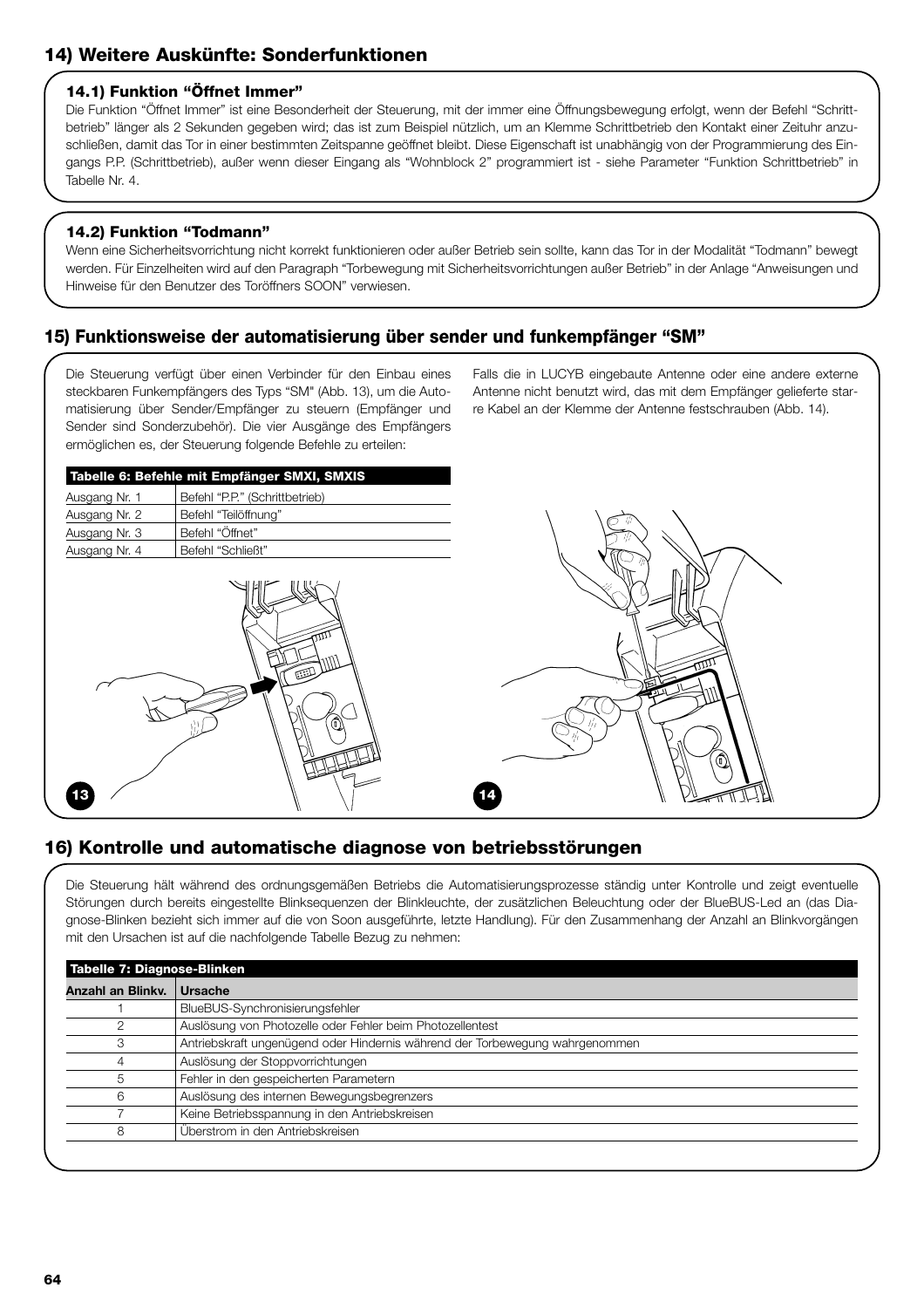# **17) Was tun, wenn... (Leitfaden zum Lösen von Problemen)**

Hier folgt eine kurze Anleitung zur Lösung der üblichsten Probleme, die bei der Installation und Programmierung der Automatisierung auftreten können.

- *Es erfolgt keine Bewegung und die BlueBUS-LED blinkt nicht.*
- Prüfen, ob Soon mit der 230V Netzspannung gespeist ist. Prüfen, ob die Sicherungen F1 und F2 (Abb. 15) unterbrochen sind; in diesem Fall die Ursache des Defekts überprüfen, dann die Sicherungen mit anderen mit demselben Stromwert und denselben Merkmalen auswechseln.
- *Es erfolgt keine Bewegung und die Blinkleuchte blinkt nicht.*
- Prüfen, ob der Befehl effektiv empfangen wird. Falls der Befehl am Eingang PP angelangt, muss die jeweilige LED "PP" aufleuchten, wenn dagegen der Funksender benutzt wird, muss die BlueBUS-LED zweimal schnell blinken.
- **Es erfolgt keine Bewegung und die zusätzliche Beleuchtung blinkt mehrmals.**

Zählen, wie oft die Beleuchtung blinkt und nach den Angaben in Tabelle Nr. 7 überprüfen.

- **...während der Bewegung erfolgt eine kurze Umkehrung**
- Die gewählte Kraft könnte für das Tor zu gering sein. Prüfen, ob Hindernisse vorhanden sind und ggf. eine stärkere Kraft wählen.
- Prüfen, ob eine am Eingang Stopp angeschlossene Sicherheitsvorrichtung ausgelöst hat.
- **…die Bewegung wird ausgeführt, aber die am Ausgang FLASH angeschlossene Vorrichtung funktioniert nicht**
- Prüfen, dass die an Ausgang FLASH angeschlossene Vorrichtung die effektiv programmierte ist.
- Prüfen, ob Spannung an der Klemme der Vorrichtung vorhanden ist, wenn diese gespeist sein müsste; falls ja, hängt das Problem mit der Vorrichtung zusammen, die mit einer mit denselben Merkmalen ersetzt werden muss. Falls keine Spannung vorhanden ist, ist der Ausgang elektrisch überlastet. Prüfen, dass das Kabel nicht kurzgeschlossen ist.
- *…während der Speicherung der Maße blinken die LEDS 1 oder 8 schnell*
- Bedeutet, dass das Extralaufmaß hoch (L1 blinkt schnell) oder niedrig (L8 blinkt schnell) erreicht wurde.
- Falls L1 blinkt, eine Schließbewegung ausführen, bis L1 nicht mehr schnell blinkt. Dann Soon von der Federtragwelle abmontieren, das Tor in max. Position öffnen und Soon ab dieser Position wieder installieren.
- Falls L8 blinkt, eine Öffnungsbewegung ausführen, bis L8 nicht mehr schnell blinkt. Dann Soon von der Federtragwelle abmontieren, das Tor in max. Position schließen und Soon ab dieser Position wieder installieren.



# **18) Entsorgung**

Wie die Installationsarbeiten muss auch die Abrüstung am Ende der Lebensdauer dieses Produktes von technischem Fachpersonal ausgeführt werden.

Dieses Produkt besteht aus verschiedenen Stoffen, von denen einige recycled werden können, andere müssen hingegen entsorgt werden. Informieren Sie sich über die Recycling- oder Entsorgungssysteme für dieses Produkt, die von den auf Ihrem Gebiet gültigen Verordnungen vorgesehen sind.

**Bestimmte Teile des Produktes können Schadstoffe ! oder gefährliche Substanzen enthalten, die, falls in die Umwelt gegeben, schädliche Wirkungen auf die Umwelt und die Gesundheit der Menschen haben könnten.**

Wie vom Symbol in Abb. 16 angegeben, darf dieses Produkt nicht in den Hausmüll gegeben werden. Daher differenziert nach den Methoden entsorgen, die von den auf Ihrem Gebiet gültigen Verordnungen vorgesehen sind, oder das Produkt dem Verkäufer beim Kauf eines neuen, gleichwertigen Produktes zurückgeben

**Die örtlichen Verordnungen sehen schwere Strafen im ! Fall einer widerrechtlichen Entsorgung dieses Produktes vor.**



**15**



**D**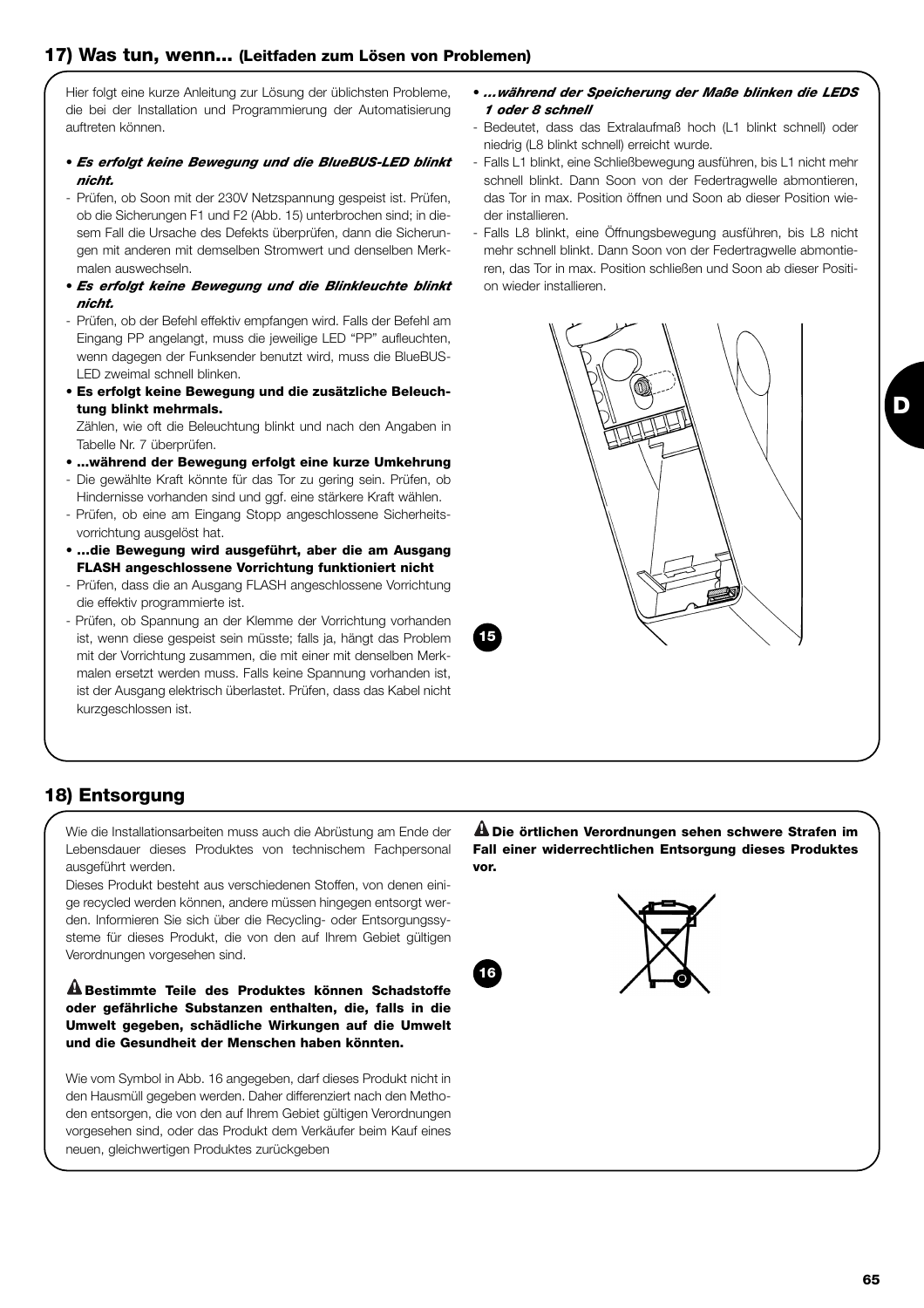# Soon

| <b>Indice</b> |                                                                                                                  | pág.     |
|---------------|------------------------------------------------------------------------------------------------------------------|----------|
|               | Instrucciones para instalar y poner en<br>funcionamiento la automatización                                       | 67       |
| 1.1           | Trabajar en condiciones seguras<br>Precauciones y advertencias de seguridad                                      | 67<br>67 |
| 2<br>2.1      | Conocer las características del producto<br>Descripción del producto, uso adecuado y<br>características técnicas | 67<br>67 |
| 3             | Evaluar la factibilidad de la instalación                                                                        | 68       |
| 3.1           | Control de los componentes del producto                                                                          | 68       |
| 3.2           | Control de la idoneidad del ambiente                                                                             | 68       |
| 3.3           | Control de los límites de empleo del producto                                                                    | 68       |
| 4             | Instalar los diferentes componentes                                                                              | 68       |
| 4.1           | Esquema típico de instalación                                                                                    | 68       |
| 4.2           | Instalación de los componentes mecánicos                                                                         | 69       |
| 4.3           | Tendido de los cables eléctricos                                                                                 | 70       |
| 4.4           | Procedimiento manual de bloqueo y desbloqueo                                                                     | 70       |
| 5             | Efectuar las conexiones eléctricas                                                                               | 70       |
| 5.1           | Conexión de todos los dispositivos                                                                               | 70       |
| 5.2           | Conexión de los dispositivos BlueBUS                                                                             | 72       |
| 5.2.1         | Fotocélulas                                                                                                      | 72       |
| 5.2.2         | Fotosensor FT210B                                                                                                | 72       |
| 5.3           | Conexión de los dispositivos a la entrada STOP                                                                   | 72       |
| 5.4           | Conexión de la alimentación eléctrica                                                                            | 73       |
| 6             | primer encendido de la instalación - controles                                                                   | 73       |
| 6.1           | Test de funcionamiento                                                                                           | 73       |
| 7             | Memorización de los dispositivos y posiciones                                                                    | 73       |
| 7.1           | Memorización de los dispositivos                                                                                 | 73       |
| 7.2           | Memorización de las posiciones                                                                                   | 74       |
| 8             | Efectuar el ensayo final de la instalación                                                                       | 75       |
| 8.1           | Test para el ensayo final                                                                                        | 75       |
| 8.2           | Puesta en servicio                                                                                               | 75       |

| 9            | Instrucciones para personalizar el<br>funcionamiento de la automatización             | 76       |
|--------------|---------------------------------------------------------------------------------------|----------|
| 9.1          | Botones de programación                                                               | 76       |
| 10<br>10.1   | Programaciones<br>Funciones de primer nivel                                           | 76<br>76 |
| 10.2         | Programaciones de primer nivel                                                        | 77       |
| 10.3         | Funciones de segundo nivel<br>(parámetros regulables)                                 | 77       |
| 10.4         | Programaciones de segundo nivel                                                       | 78       |
| 11           | Aviso de mantenimiento                                                                | 78       |
| 11.1<br>11.2 | Control del número de maniobras efectuadas<br>Puesta a cero del contador de maniobras | 79<br>79 |
| 12           | Listado del historial de los desperfectos                                             | 79       |
| 13           | Conexión de otros dispositivos                                                        | 79       |
| 14           | Otras informaciones: funciones especiales                                             | 80       |
| 14.1<br>14.2 | Función "Abrir siempre"<br>Función "Mover igualmente"                                 | 80<br>80 |
| 15           | Funcionamiento de la automatización mediante<br>transmisor y receptor "SM"            | 80       |
| 16           | Control y diagnóstico automático de los<br>desperfectos de funcionamiento             | 80       |
| 17           | Qué hacer si<br>(Guía para resolver los problemas)                                    | 81       |
| 18           | Desguace                                                                              | 81       |

#### *INTRODUCCIÓN*

*En este manual se explica cómo instalar, programar y utilizar dispositivo para abrir y cerrar puertas seccionales Soon. Los argumentos están subdivididos en tres partes diferentes:*

*La PRIMERA PARTE es una guía paso a paso que ilustra las etapas necesarias para la instalación "física" del producto y para ponerlo en funcionamiento.*

*La SEGUNDA PARTE describe cómo personalizar el funcionamiento de Soon mediante la programación de algunas funciones específicas y la elección de opcionales y regulaciones especiales. También hay una sección dedicada al mantenimiento y al desguace del producto.*

La **Primera** y la **Segunda Parte** del manual están destinadas **!** exclusivamente al Personal Técnico cualificado que instalará la automatización. Ninguna de estas informaciones puede ser considerada útil para el Usuario final del producto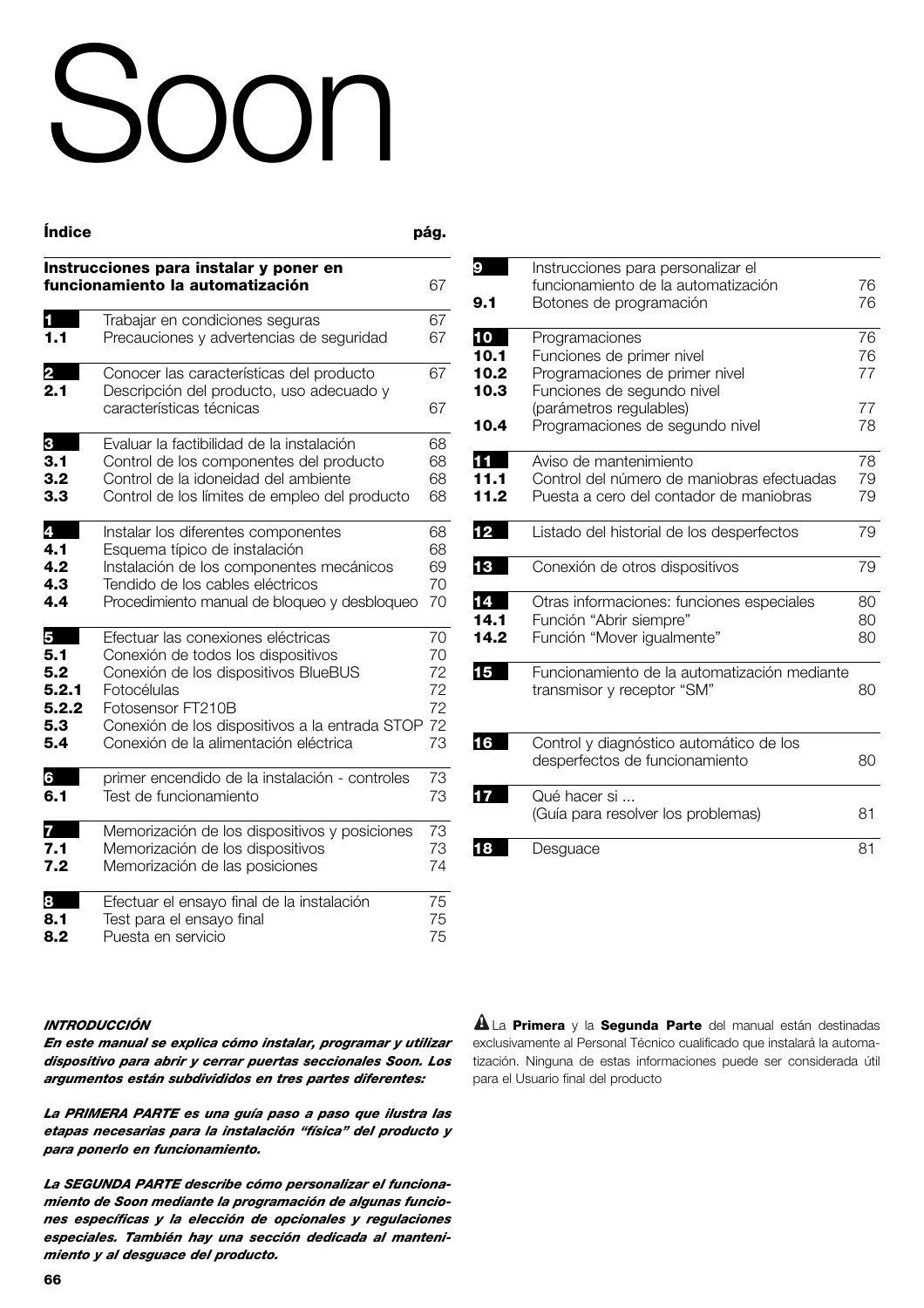# **Instrucciones para instalar y poner en funcionamiento la automatización**

En esta PRIMERA PARTE se describen paso a paso todas las etapas de instalación del producto (montaje mecánico, conexiones eléctricas, ensayo) y su primera puesta en funcionamiento (configuraciones de funcionamiento).

Estas etapas están antecedidas por indicaciones muy importantes sobre la seguridad, las características del producto y la factibilidad de la instalación.

# **1) Trabajar en condiciones seguras**

#### **1.1) Precauciones y advertencias de seguridad**

 $\blacksquare$  Las operaciones de instalación, programación y puesta en servicio del producto deben ser efectuadas únicamente por personal técnicamente cualificado, respetando las leyes y normas vigentes respectivas, y también las instrucciones contenidas en este manual. Este manual está estructurado para guiar paso a paso el trabajo de instalación, programación y puesta en servicio del motorreductor Soon. Todas las operaciones que hay que efectuar, junto con las instrucciones necesarias, están mencionadas en el orden exacto en que deberán llevarse a cabo.

Por lo tanto, es importante leer todas las secciones del manual antes de comenzar con la instalación. Se recomienda leer detenidamente las Secciones que contienen informaciones fundamentales para la SEGURIDAD como la Sección 1, la Sección 3 - CONTROLES A EFECTUAR ANTES DE LA INSTALACIÓN Y LÍMITES DE EMPLEO DEL PRODUCTO, y la Sección 8 - ENSAYO Y PUESTA EN SERVI-CIO DEL SISTEMA.

Considerando los peligros que pueden generarse durante la instalación y el uso diario del producto, es necesario que la instalación se realice respetando plenamente la Directiva europea n° 98/37/CE (Directiva de Máquinas que reglamenta la realización de una puerta o de una cancela automática) y, en especial, las normas EN 12445, EN 12453 y EN 12635.

La observancia de esta Directiva le permitirá trabajar con la máxima seguridad, pudiendo emitir al final del trabajo la declaración de la presunta conformidad y la seguridad de la instalación.

**NOTA:** Más informaciones y directrices para el análisis de los riesgos, útiles para la realización del "Expediente Técnico", están disponibles en la página web: www.niceforyou.com .

- Está prohibido utilizar el producto Soon de manera diferente de aquella indicada en este manual. Un uso inadecuado podría averiar el producto y ser peligroso para las personas o bienes.
- Está prohibido modificar cualquier componente del producto salvo que esté indicado expresamente en el manual. Las operaciones no autorizadas pueden provocar desperfectos de funcionamiento; Nice® no se asume ninguna responsabilidad por daños provocados por productos modificados arbitrariamente.
- Antes de comenzar la instalación es necesario realizar el análisis de los riesgos, que incluye la lista de los requisitos esenciales de seguridad previstos en el anexo I de la Directiva de Máquinas, indicando las respectivas soluciones adoptadas. Recuerde que el "análisis de los riesgos" es uno de los documentos que forman parte del "Expediente Técnico" de la automatización.
- Antes de comenzar la instalación compruebe si es necesario incorporar otros dispositivos y materiales que puedan servir para

#### completar la automatización con Soon, evaluando la situación de empleo específica y los peligros presentes: por ejemplo, deben tenerse en cuenta los peligros de choque, aplastamiento, corte, arrastre y otros peligros en general.

- Conecte exclusivamente la Central de mando de Soon a una línea de alimentación eléctrica dotada de puesta a tierra de seguridad.
- Durante la instalación, tenga cuidado de que las piezas de la automatización no sean sumergidas en el agua o en otras sustancias líquidas, ni que dichas sustancias u objetos sólidos entren dentro de la central o de los demás dispositivos abiertos. Si así fuera, desconecte inmediatamente la alimentación eléctrica y contacte con el Servicio de Asistencia Nice® .

 $\blacksquare$  ¡Utilizar el Soon en estas situaciones puede ser peligroso!

- No coloque los componentes del Soon cerca de fuentes de calor ni los exponga al fuego. Esto podría averiar los componentes del sistema y provocar desperfectos de funcionamiento, incendios o situaciones peligrosas.
- Durante la instalación, todas las operaciones que requieren el acceso a las piezas internas cubiertas por la tapa de Soon (por ej. los bornes) deben efectuarse con la alimentación eléctrica cortada. Si la conexión ya ha sido efectuada y el dispositivo de desconexión no está a la vista, es importante colocar un cartel que indique: "¡ATENCIÓN! MANTENIMIENTO EJECUTÁNDOSE".
- Si durante la instalación se desconectaran los sistemas de protección eléctrica, tales como los interruptores automáticos o los fusibles, antes de restablecerlos hay que localizar y eliminar la avería.
- Al concluir la instalación, la automatización puede utilizarse sólo después de haber efectuado la "puesta en servicio", tal como especificado en la Sección 8 - ENSAYO Y PUESTA EN SERVICIO DEL SISTEMA.
- Si el Soon debe permanecer por mucho tiempo inactivo, se aconseja extraer la batería opcional y guardarla en un lugar seco. Dicha medida de precaución evitará que la batería se deteriore y que de ésta salgan sustancias peligrosas.
- Si hubiera algún desperfecto que no se pueda resolver por medio de las informaciones contenidas en este manual, se aconseja contactar con el Servicio de Asistencia Nice®.
- El material de embalaje del producto Soon debe eliminarse respetando la normativa local en materia de eliminación de residuos.
- Se recomienda conservar con cuidado este manual para facilitar las futuras operaciones de mantenimiento o reparaciones del producto.

# **2) Conocer las características del producto**

#### **2.1) Descripción del producto, uso adecuado y características técnicas**

SOON es un actuador electromecánico para la automatización de puertas seccionales de hasta 20m<sup>2</sup>. El eje hueco de salida permite un acoplamiento fácil al eje portamuelles de la mayoría de las puertas seccionales en comercio.

La central SOA2, además de alimentar el motor con corriente continua, permite una regulación excelente del par y de la velocidad del motorreductor, una medición exacta de las medidas, el arranque y el cierre graduales, y la detección del obstáculo. Además la central incorpora un indicador de mantenimiento que memoriza las maniobras que el motorreductor ejecuta durante toda su vida útil. El dispositivo de desbloqueo, que se acciona desde el suelo, desactiva el motor del cuerpo del reductor.

**E**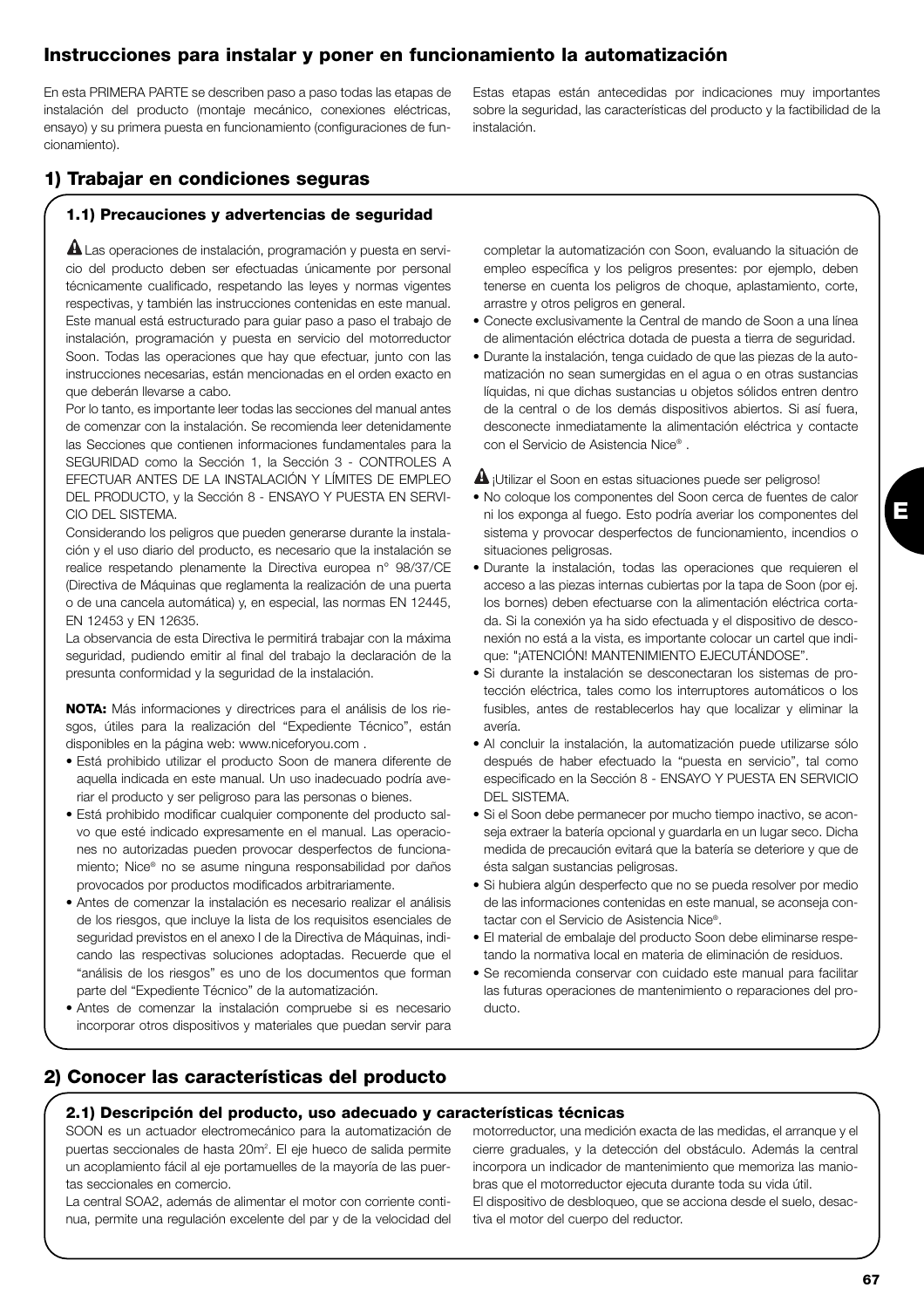# **3) Evaluar la factibilidad de la instalación**

Antes de proceder con la instalación, controle que los componentes del producto estén íntegros, que el modelo corresponda con el pedido y que sea idóneo para el entorno en el cual debe ser instalado.



**1**

#### **3.2) Control de la idoneidad del ambiente**

- Controle que el entorno escogido para la instalación sea compatible con las medidas totales del modelo Soon (Fig. 2).
- Controle que no haya obstáculos en la trayectoria de la puerta seccional que puedan limitar el movimiento total de apertura y de cierre de la puerta.
- Controle que en el entorno escogido para la instalación se puedan realizar fácilmente y de manera segura las maniobras manuales.
- Controle que cada dispositivo que deba fijar quede colocado sobre una superficie firme y protegida de golpes accidentales.

#### **3.3) Control de los límites de empleo del producto (véase la fig. 2)**

Controle los límites de empleo del Soon y de los accesorios que se deseen montar, evaluando que sus características cumplan con las exigencias del entorno y los límites indicados a continuación:

- Controle que las dimensiones de la puerta seccional no supere 20m2 .
- Controle que el eje de movimiento de la puerta seccional sea compatible con el eje de salida del Soon, utilizando las llaves entregadas.
- Controle que el estribo de fijación a la pared sea suficientemente largo.



# **4) Instalar los diferentes componentes**

**La automatización debe ser instalada únicamente por personal cualificado, respetando las instrucciones dadas en ! este manual, las leyes y las normas vigentes.**

#### **4.1) Esquema típico de instalación (véase la Fig. 3)**

La Fig. 3 muestra la instalación completa de un motorreductor Soon. En el dibujo se muestran los componentes y los cables necesarios para la conexión, todo ensamblado y colocado según un esquema típico y usual.

#### **Leyenda de los componentes mecánicos indicados en la Fig. 3:**

#### **1** - Motorreductor Soon

- **2** Fotocélula
- **3** Selector de llave
- **4** Columna para fotocélula
- **5** Luz intermitente
- **6** Transmisor
- **7** Banda de seguridad principal
- **Leyenda de los cables eléctricos en la Fig. 3:**
- **A** Línea eléctrica de alimentación
- **B** Luz intermitente con antena
- **C** Fotocélulas
- **D** Selector de llave
- **E** Banda de seguridad principal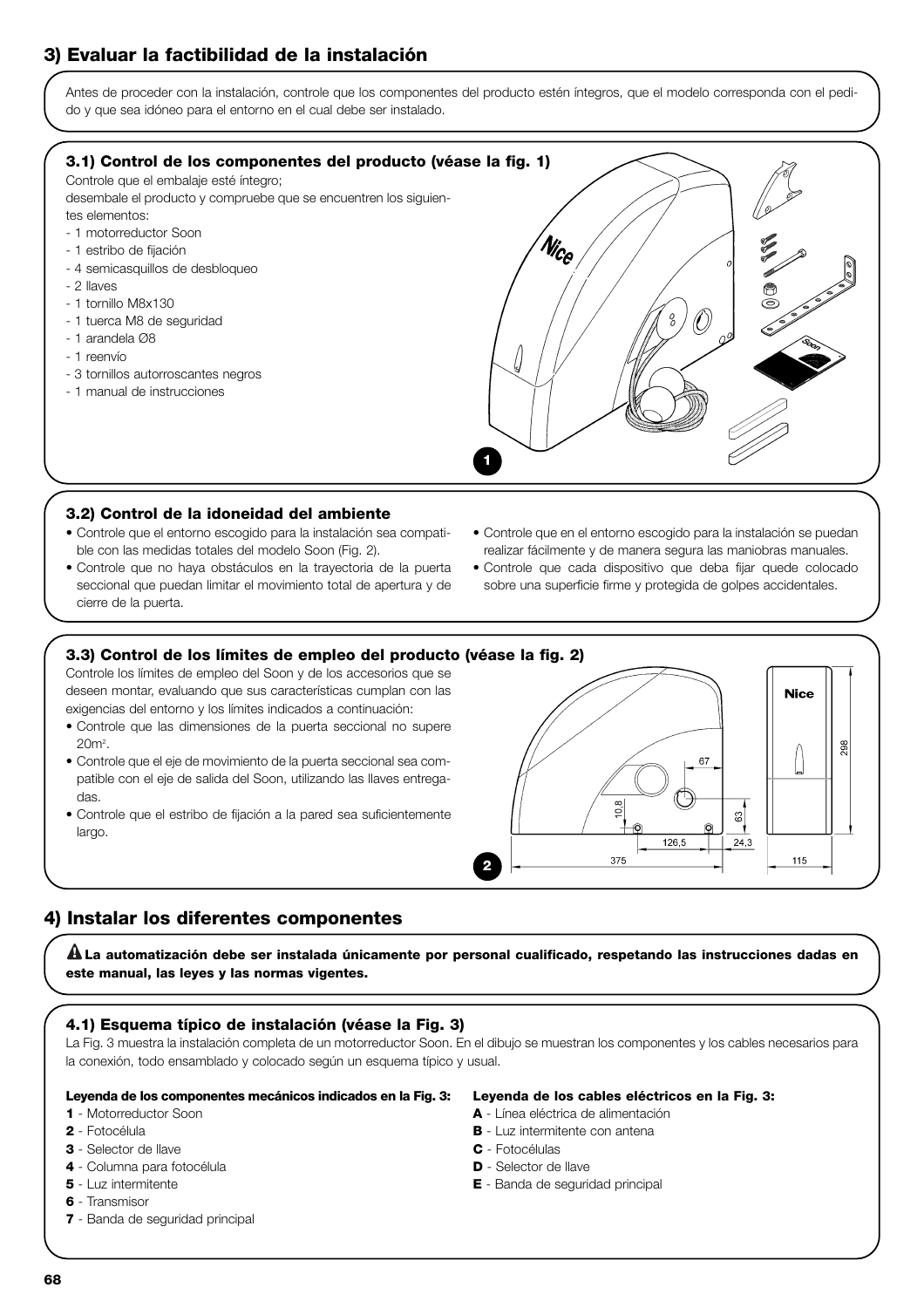

#### **4.2) Instalación de los componentes mecánicos**

Después de haber concluido los trabajos de preparación para la instalación (por ejemplo la realización de las rozas para los tubos de los cables eléctricos o la colocación de las canaletas externas, la fijación en el hormigón de los tubos y otras preparaciones útiles) se podrá proceder con el montaje y la instalación completa de todos los componentes mecánicos y eléctricos del Soon. Proceda siguiendo el orden indicado a continuación.

#### **Montaje del motorreductor Soon (véase la Fig. 4)**

1. (Fig. 4-a) Introduzca el eje de salida del Soon en el eje de transmisión de la puerta seccional, acoplándolos utilizando la llave entregada de serie.

#### **Realice esta operación con la puerta CERRADA.**

- 2. (Fig. 4-b) Fije el estribo al Soon con el tornillo, la tuerca y la arandela entregados de serie.
- 3. (Fig. 4-c) Fije el estribo a la pared con un taco (no suministrado) adecuado para el tipo de pared.
- 4. (Fig. 4-d) Soon puede instalarse en posición horizontal por medio de un reenvío (suministrado) específico que debe fijarse con tres tornillos (suministrados) en la posición indicada, observando las salidas de los cables de desbloqueo.

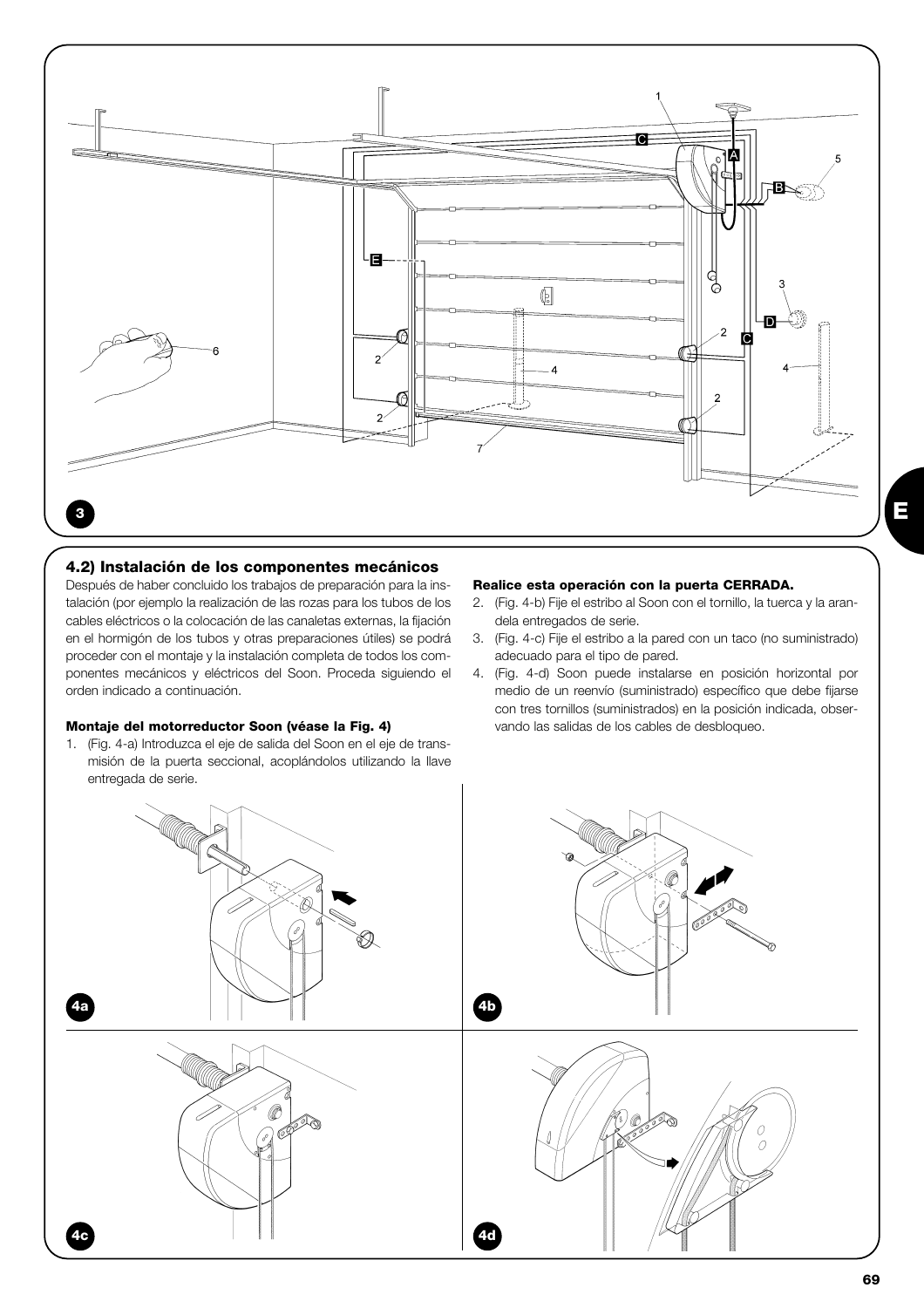#### **4.3) Tendido de los cables eléctricos (véase la Fig. 3 y la Tab. 1)**

Concluida la instalación de los componentes mecánicos, proceda con el tendido de todos los cables eléctricos necesarios, tomando como referencia la Fig. 3 donde se muestra la colocación típica de dichos cables, y la Tabla 1 donde se analizan detalladamente sus características técnicas.

**Los cables utilizados para las conexiones de los diferentes dispositivos deben ser adecuados para el tipo de instala-! ción que se desea efectuar: se aconseja un cable tipo H03VV-F para instalaciones en interiores o en un local cubierto.**

#### **CARACTERÍSTICAS DE LOS CABLES ELÉCTRICOS**

**(Las letras de los cables también están indicadas en la Fig. 3)**

| Tabla 1: listado de los cables               |                                           |                                  |  |
|----------------------------------------------|-------------------------------------------|----------------------------------|--|
| Conexión                                     | Tipo de cable                             | Longitud máxima admitida         |  |
| A: Línea eléctrica de alimentación           | 1 cavo $(3 \times 1.5 \text{ mm}^2)$      | 30 m $(*)$                       |  |
| <b>B:</b> Luz intermitente                   | 1 cavo $(2 \times 1 \text{ mm}^2)$        | 20 <sub>m</sub>                  |  |
| C: Antena                                    | cable blindado (tipo RG58)                | 20 m (se aconseja: menos de 5 m) |  |
| <b>D:</b> Fotocélula                         | 1 cavo (2 x 0.5 mm <sup>2</sup> )         | 30 <sub>m</sub>                  |  |
| <b>E:</b> Selector de llave                  | 1 cavo $(4 \times 0.5 \text{ mm2})$       | 50 m                             |  |
| <b>F:</b> Conexión bandas sensibles montadas | 1 cavo ( $2 \times 0.5$ mm <sup>2</sup> ) | 20 <sub>m</sub>                  |  |
| en elementos móviles                         |                                           |                                  |  |

**Notas:** (\*) Si el cable de alimentación mide más de 30 m, habrá que utilizar un cable de sección más grande (por ejemplo 3 x 2,5mm<sup>2</sup>) y es necesaria una puesta a tierra de seguridad cerca de la automatización.

#### **4.4) Procedimiento manual de desbloqueo y bloqueo**

**Tome como referencia este procedimiento cada vez ! que en el texto del manual se indique que haya que "bloquear" o "desbloquear" manualmente el mecanismos del SOON.**

#### **Notas:**

Las maniobras de desbloqueo o de bloqueo del mecanismo deben hacerse exclusivamente con el motorreductor completamente detenido.

- La operación manual debe realizarse cuando no haya corriente eléctrica, cuando haya algún desperfecto en la instalación, o cuando esté indicado expresamente en el texto del manual.
- El desbloqueo manual permite que la puerta seccional se mueva libremente



#### **5) Efectuar las conexiones eléctricas**

**A fin de garantizar la seguridad del instalador y evitar daños a los componentes de la automatización, antes de efec-! tuar las conexiones eléctricas o activar el Radiorreceptor, asegúrese de que la Central de mando esté DESCONECTA-DA de la red eléctrica y de posibles baterías de compensación.**

#### **5.1) Conexión de todos los dispositivos**

Todas las conexiones eléctricas deben efectuarse sin tensión en la instalación.

- 1. Para desmontar la tapa de protección y acceder a la central electrónica de control del SOON quite el tornillo del costado y levante la tapa tirando de ella hacia arriba (Fig. 5).
- 2. Afloje el prensaestopas libre y pase los cables para la conexión a los bornes de la central. Deje los cables 20÷30 cm más largos de lo necesario. Véase la tabla 1 para el tipo de cable y la Fig. 6 para las conexiones.
- 3. Conecte los cables según el esquema de la Fig. 7. Para mayor comodidad, los bornes son extraíbles.
- 4. Concluidas las conexiones, bloquee los cables apretando el prensaestopas. La parte que excede del cable de la antena debe atarse a los demás cables con otra abrazadera.

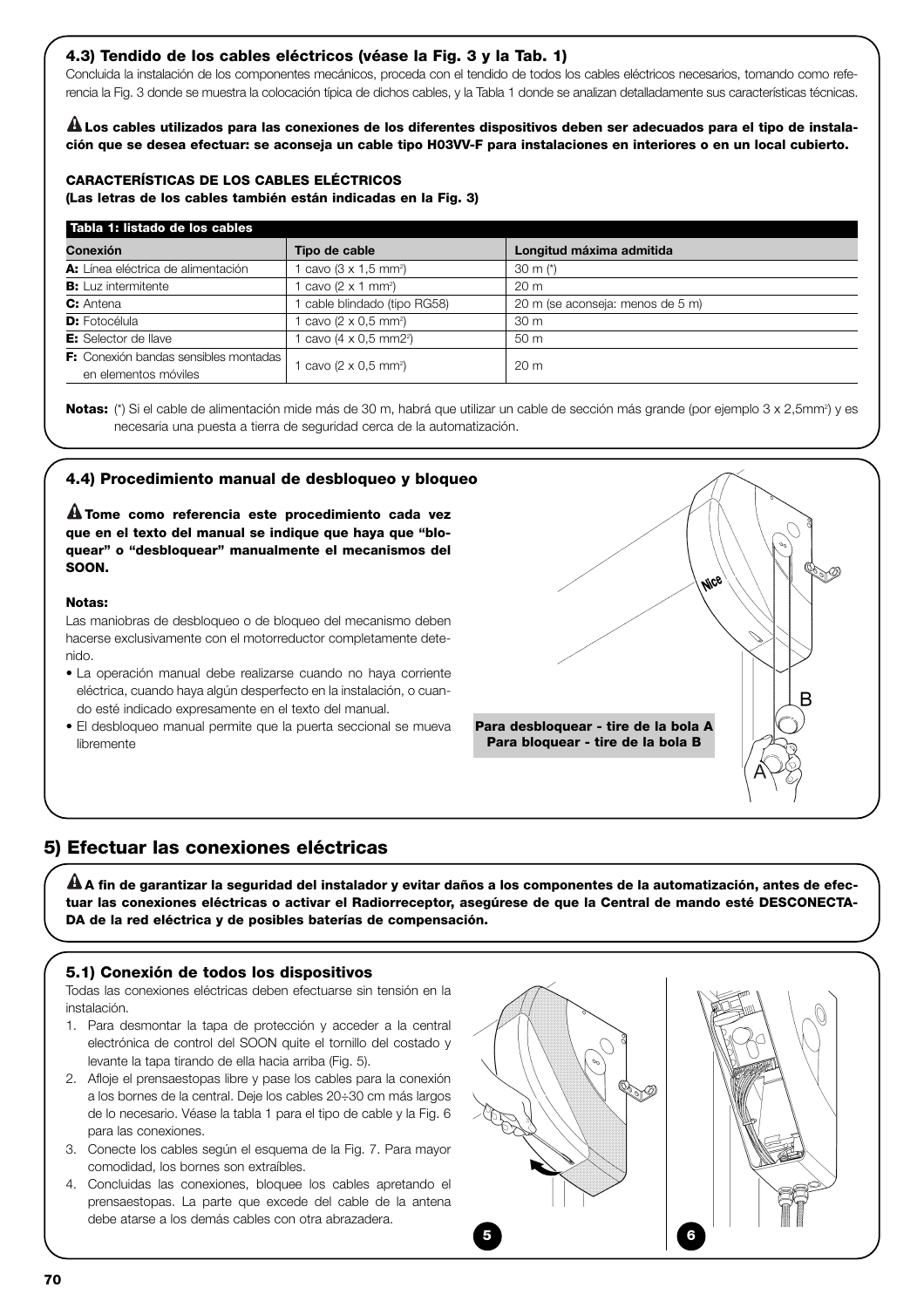| $\frac{1}{2}$  | RX<br>TX<br>π<br>有國門<br>信网脚<br>드<br>NG NO<br>NO NG                                                                                                                                                                                                                                                                                                                                                                                                                                                                                                                             |
|----------------|--------------------------------------------------------------------------------------------------------------------------------------------------------------------------------------------------------------------------------------------------------------------------------------------------------------------------------------------------------------------------------------------------------------------------------------------------------------------------------------------------------------------------------------------------------------------------------|
|                | UUUUU<br>氙<br>nnnn<br>M<br>O<br><b>BE BE BE AN DE BE</b>                                                                                                                                                                                                                                                                                                                                                                                                                                                                                                                       |
| <b>FLASH</b>   | esta salida es programable (véase la SEGUNDA PARTE del manual) para conectar uno de los siguientes dispositivos:<br>Luz intermitente Si está programada como "luz intermitente" en la salida "FLASH", es posible conectar una luz<br>intermitente NICE "LUCY B" con una bombilla de 12V 21W tipo automóvil.<br>Durante la maniobra destella con una frecuencia de 0,5s encendida y 0,5s apagada.                                                                                                                                                                               |
|                | Salida "indicador puerta abierta" Si está programada como "indicador puerta abierta" en la salida "FLASH", es<br>posible conectar un indicador luminoso de 24V máx. 5W para la señalización de puerta abierta.                                                                                                                                                                                                                                                                                                                                                                 |
|                | También puede programarse para otras funciones; véase la SEGUNDA PARTE del manual                                                                                                                                                                                                                                                                                                                                                                                                                                                                                              |
|                | Ventosa* Si está programada como "ventosa" en la salida "FLASH", es posible conectar una ventosa de 24V máx. 10W<br>(versiones sólo con electroimán, sin dispositivos electrónicos).                                                                                                                                                                                                                                                                                                                                                                                           |
|                | Cuando la puerta está cerrada, la ventosa se activa bloqueando la puerta. Se desactiva durante la apertura o el cierre.<br>Electrobloqueo* Si está programada como "electrobloqueo" en la salida "FLASH", es posible conectar un<br>electrobloqueo con cerradura de golpe de 24V máx. 10W (versiones sólo con electroimán, sin dispositivos electrónicos).<br>Durante la maniobra de apertura el electrobloqueo se activa y queda activo para dejar libre la puerta y efectuar el<br>movimiento. Durante el cierre controle que el electrobloqueo se reenganche mecánicamente. |
|                | Electrocerradura <sup>*</sup> Si está programada como "electrocerradura" en la salida "FLASH", es posible conectar una<br>electrocerradura con cerradura de golpe de 24V máx. 10W (versiones sólo con electroimán, sin dispositivos electrónicos).<br>Durante la maniobra de apertura la electrocerradura se activa y queda activa durante poco tiempo para dejar libre la puerta<br>y efectuar el movimiento. Durante el cierre controle que la electrocerradura se reenganche mecánicamente.                                                                                 |
| <b>BLUEBUS</b> | en este borne se pueden conectar los dispositivos compatibles; todos se conectan en paralelo con dos conductores<br>solos por los que transita tanto la alimentación eléctrica como las señales de comunicación. Para más informaciones<br>sobre BlueBUS véase el párrafo "5.2 - Conexión de los dispositivos BlueBUS".                                                                                                                                                                                                                                                        |
| <b>STOP</b>    | entrada para los dispositivos que bloquean o detienen la maniobra que se está ejecutando; con soluciones oportunas en la<br>entrada es posible conectar contactos tipo "Normalmente Cerrado", "Normalmente Abierto", dispositivos de resistencia constante                                                                                                                                                                                                                                                                                                                     |
| PP             | u ópticos. Para más informaciones sobre STOP, consulte el párrafo "5.3 - Conexión de los dispositivos a la entrada stop".<br>entrada para los dispositivos que controlan el movimiento en modalidad Paso a Paso; es posible conectar contactos                                                                                                                                                                                                                                                                                                                                 |
|                | tipo "Normalmente Abierto".                                                                                                                                                                                                                                                                                                                                                                                                                                                                                                                                                    |
| <b>OPEN</b>    | entrada para los dispositivos que accionan el movimiento de apertura sola; es posible conectar contactos tipo<br>"Normalmente Abierto".                                                                                                                                                                                                                                                                                                                                                                                                                                        |
| <b>CLOSE</b>   | entrada para los dispositivos que accionan el movimiento de cierre solo; es posible conectar contactos tipo<br>"Normalmente Abierto".                                                                                                                                                                                                                                                                                                                                                                                                                                          |
| <b>ANTENA</b>  | entrada de conexión de la antena para el radiorreceptor (la antena está incorporada en LUCY B).                                                                                                                                                                                                                                                                                                                                                                                                                                                                                |

**! No utilice dispositivos diferentes de aquellos previstos**

**E**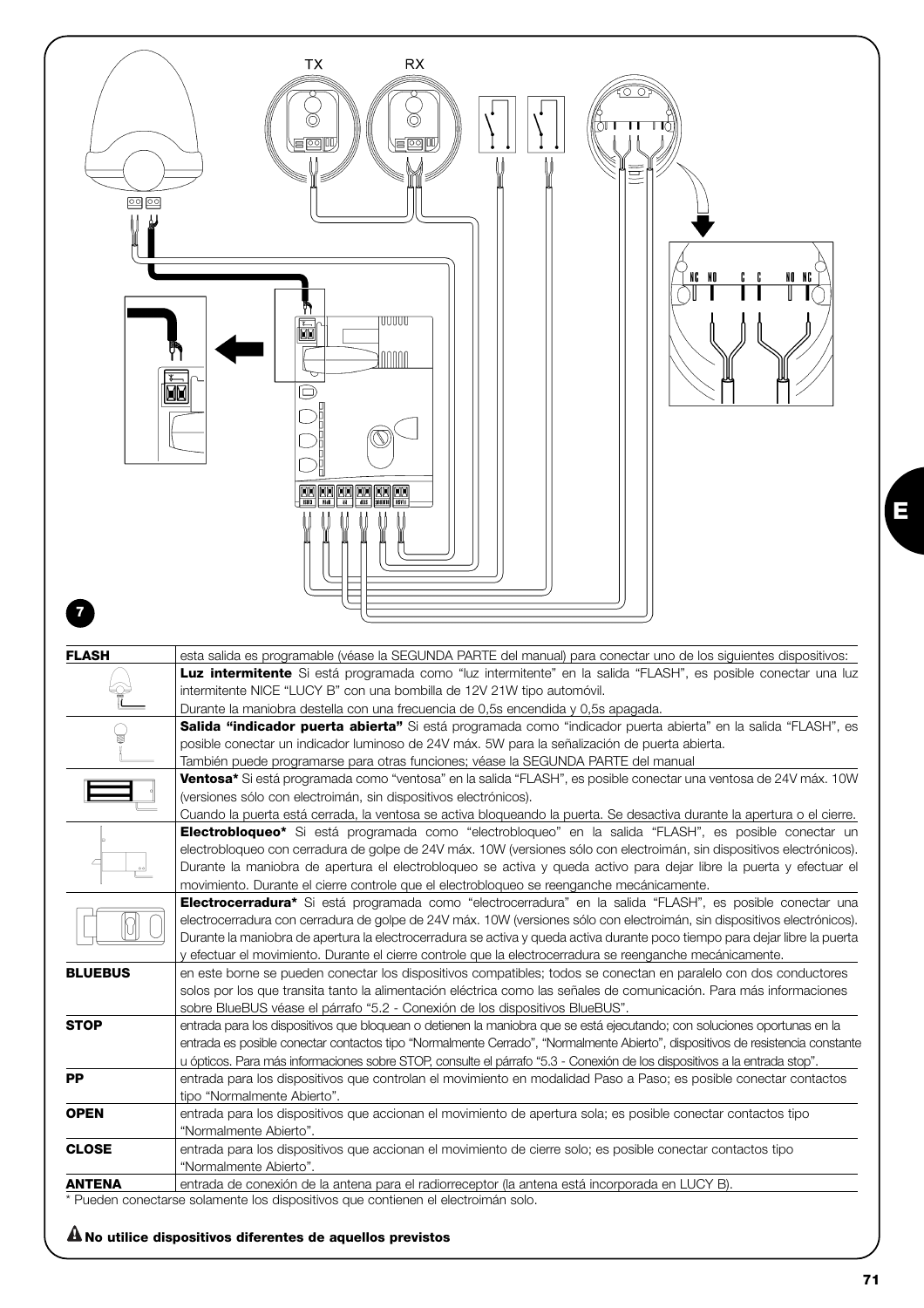#### **5.2) Conexión de los dispositivos bluebus**

BlueBUS es un sistema que permite efectuar las conexiones de los dispositivos compatibles con dos conductores solos, por los cuales pasan la alimentación eléctrica y las señales de comunicación. Todos los dispositivos se conectan en paralelo en los mismos 2 conductores de BlueBUS y sin tener que respetar la polaridad; cada dispositivo es reconocido individualmente puesto que durante la instalación se le asigna una dirección unívoca. Al BlueBUS se le pueden conectar, por ejemplo: fotocélulas, dispositivos de seguridad, botones de mando, indicadores luminosos de señalización, etc.

La central de control del SOON reconoce uno a uno todos los dispositivos conectados por medio de una etapa de aprendizaje adecuada, y es capaz de detectar con extrema seguridad todos los desperfectos. Por dicho motivo, cada vez que se instala o desinstala un dispositivo conectado al BlueBUS, habrá que ejecutar el aprendizaje en la central, tal como descrito en el párrafo "7.1 - Memorización de los dispositivos".

#### **5.2.1) Fotocélulas**

El sistema "BlueBus" permite, mediante el direccionamiento con los puentes de conexión, el reconocimiento de las fotocélulas por parte de la central y asignar la función correcta de detección. La operación de direccionamiento se realiza tanto en el TX como en el RX (colocando los puentes de conexión de la misma manera), comprobando que no haya otros pares de fotocélulas con la misma dirección.

En una automatización para puertas correderas con el SOON es posible instalar las fotocélulas según la representación de la Fig. 8. Después de instalar o desinstalar las fotocélulas, en la central habrá que ejecutar la etapa de aprendizaje tal como descrito en el párrafo "7.1 - Memorización de los dispositivos".



| <b>Fotocélula</b>                                                                                    | Puentes de conexión Fotocélula   |                                                                     | Puentes de conexión |
|------------------------------------------------------------------------------------------------------|----------------------------------|---------------------------------------------------------------------|---------------------|
| <b>FOTO</b><br>Fotocélula $h = 50$<br>con accionamiento en el cierre                                 |                                  | FOTO <sub>2</sub><br>Fotocélula<br>con accionamiento en la apertura |                     |
| <b>FOTO II</b><br>Fotocélula $h = 100$<br>con accionamiento en el cierre                             |                                  | <b>FOTO 2 II</b><br>Fotocélula<br>con accionamiento en la apertura  |                     |
| <b>FOTO 1</b><br>Fotocélula h = 50 con accionamiento tanto<br>en el cierre como en la apertura       |                                  | FOTO <sub>3</sub>                                                   |                     |
| <b>FOTO 1 II</b><br>Fotocélula $h = 100$ con accionamiento tanto<br>en el cierre como en la apertura | <b>CONFIGURACIÓN NO ADMITIDA</b> |                                                                     |                     |

#### **5.2.2) Fotosensor FT210B**

El fotosensor FT210B agrupa en un único dispositivo un sistema de limitación de la fuerza (tipo C según la norma EN12453) y un detector de presencia que detecta los obstáculos presentes en el eje óptico entre el transmisor TX y el receptor RX (tipo D según la norma EN12453). En el fotosensor FT210B las señales del estado de la banda sensible son enviadas mediante el rayo de la fotocélula integrando los 2 sistemas en un solo dispositivo. La parte transmisora situada en la hoja móvil es alimentada con baterías eliminando así los antiestéticos sistemas de conexión; unos circuitos especiales reducen el consumo de la batería para garantizar una duración de hasta 15 años (véanse los detalles de la evaluación en las instrucciones del producto). Un solo dispositivo FT210B, combinado con

una banda sensible (ejemplo TCB65), permite alcanzar el nivel de seguridad de la "banda sensible principal" exigido por la norma EN12453 para cualquier "tipo de utilización" y "tipo de activación". El fotosensor FT210B, combinado con bandas sensibles "resistivas" (8,2Kohm), es seguro para una avería única (categoría 3 según EN 954-1). Dispone de un circuito especial antichoque que evita interferencias con otros detectores aunque no estén sincronizados, y permite añadir otras fotocélulas; por ejemplo, si pasan vehículos veloces pesados donde normalmente se pone una segunda fotocélula a 1 m del suelo. Para más informaciones sobre los métodos de conexión y de direccionamiento, véase el manual de instrucciones de FT210B.

#### **5.3) Conexión de los dispositivos a la entrada stop**

STOP es la entrada que provoca la parada inmediata de la maniobra, seguida de una breve inversión. A esta entrada se le pueden conectar dispositivos con salida de contacto normalmente abierto "NA", normalmente cerrado "NC", dispositivos con salida con resistencia constante 8,2KΩ, o bien dispositivos ópticos, por ejemplo bandas sensibles.

Al igual que para el BlueBUS, la central reconoce el tipo de dispositivo conectado a la entrada STOP durante la etapa de aprendizaje (véase el párrafo "7.1 - Memorización de los dispositivos"); sucesivamente, se provoca un STOP cuando se produce cualquier variación respecto del estado memorizado.

Con algunas soluciones oportunas es posible conectar varios dispositivos a la entrada STOP, incluso de diferentes tipos:

• Varios dispositivos NA pueden conectarse en paralelo entre sí sin límites de cantidad.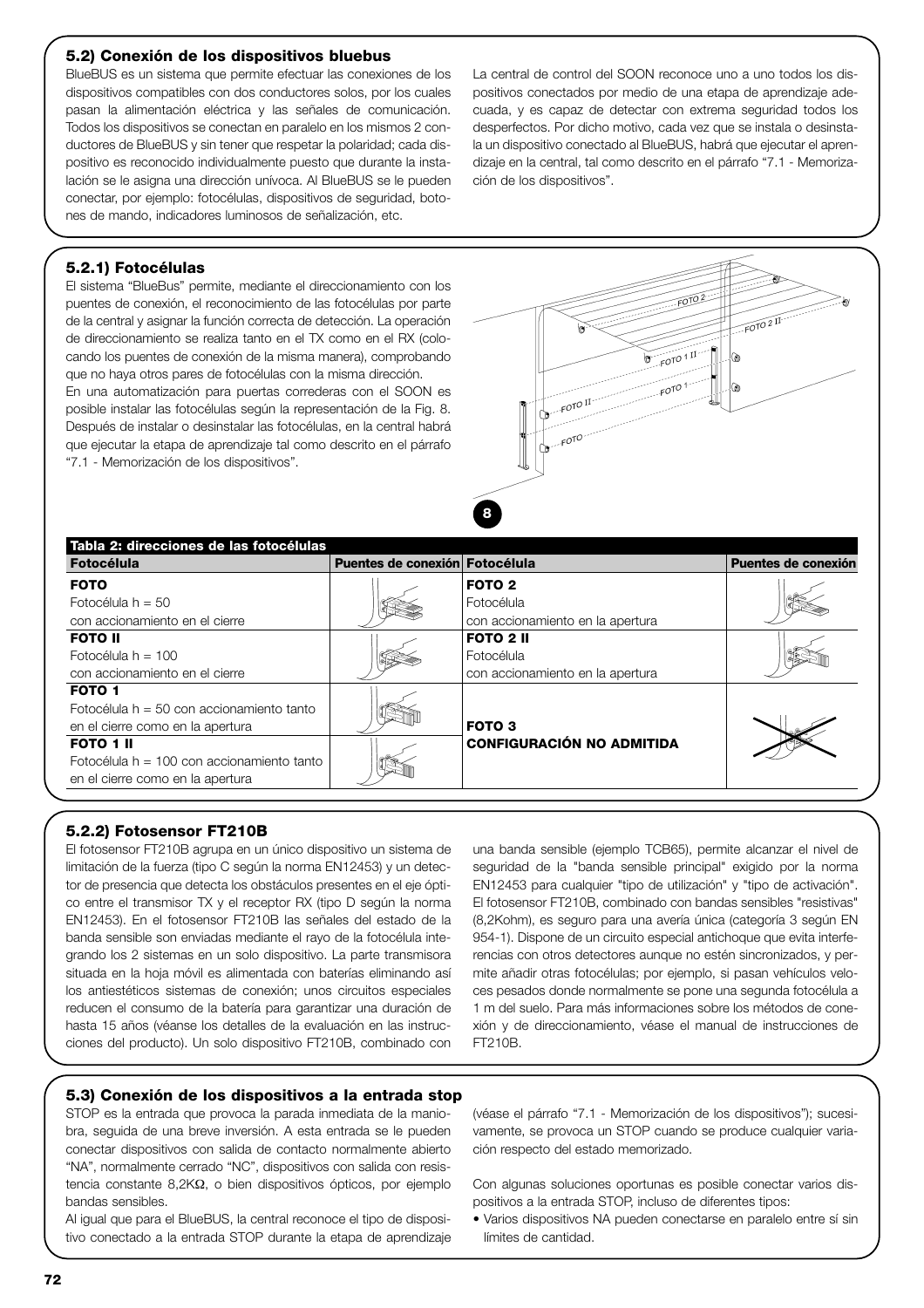- Varios dispositivos NC pueden conectarse en serie entre sí sin límites de cantidad.
- Dos dispositivos con salida de resistencia constante 8,2KΩ pueden conectarse en paralelo; si hubiera más de 2 dispositivos, entonces todos deben conectarse "en cascada" con una sola resistencia de terminación de 8,2KΩ.
- La combinación NA y NC puede efectuarse colocando los 2 contactos en paralelo con la precaución de colocar, en serie al contacto NC, una resistencia de 8,2KΩ (esto permite también la combinación de 3 dispositivos: NA, NC y 8,2KΩ).

**Si se utiliza la entrada STOP para conectar dispositivos ! con funciones de seguridad, sólo los dispositivos con salida con resistencia constante 8,2 K**Ω **o dispositivos ópticos OPTO SENSOR garantizan la categoría de seguridad 3 contra las averías, según la norma EN 954-1.**

## **5.4) Conexión de la alimentación eléctrica**

Para conectar la alimentación eléctrica al SOON basta con enchufar su clavija en un tomacorriente. De ser necesario, si la clavija del SOON no corresponde al tomacorriente disponible, utilice un adaptador de esos que se encuentran generalmente en el comercio.

**9**

# **6) Primer encendido de la instalación - controles**

**Las siguientes operaciones deben efectuarse en los circuitos eléctricos bajo tensión y las maniobras podrían ser ! peligrosas. Por consiguiente, trabaje con mucho cuidado y nunca lo haga solo.**

Concluido el montaje de los componentes y las conexiones eléctricas, antes de continuar es necesario realizar inmediatamente una comprobación sencilla del funcionamiento de la instalación. Efectúe las siguientes operaciones tildando los puntos a medida que vaya comprobando la conformidad de los resultados.

**10**

#### **6.1) Test de funcionamiento**

Ni bien se conecta la tensión al SOON se aconseja realizar algunos controles sencillos:

- ❑ Controle que el led BLUEBUS destelle regularmente con una frecuencia de un destello por segundo.
- ❑ Si estuvieran montadas las fotocélulas, controle que también destellen los leds de las fotocélulas (tanto en TX como en RX); no es importante el tipo de destello que depende de otros factores.
- ❑ Controle que el dispositivo conectado a la salida FLASH esté apagado.
- ❑ Controle que la luz de cortesía esté apagada.

Si así no fuera, se aconseja apagar inmediatamente la alimentación de la central y controlar más detenidamente las conexiones eléctricas.

# **7) Memorización de los dispositivos y posiciones**

#### **7.1) Memorización de los dispositivos**

Después de concluir la conexión de la alimentación, hay que hacer que la central reconozca los dispositivos conectados a las entradas BlueBUS y STOP. Antes de esta etapa los leds L1 y L2 destellan indicando que hay que efectuar el aprendizaje de los dispositivos.

#### **La fase de aprendizaje de los dispositivos debe ejecu-! tarse aunque no haya ningún dispositivo conectado.**

- 1. Pulse y mantenga pulsados los botones **[**▲**]** y **[Set]**.
- 2. Suelte los botones cuando los leds L1 y L2 comiencen a destellar muy rápidamente (después de unos 3s).
- 3. Espere algunos segundos a que la central concluya el aprendizaje de los dispositivos.

Al concluir el aprendizaje, el led STOP debe quedar encendido y los leds L1 y L2 se apagarán (podrían comenzar a destellar los leds L3 y L4).

La etapa de aprendizaje de los dispositivos conectados puede repetirse en cualquier momento, incluso después de la instalación (por ejemplo si se añade un dispositivo).



| Para conectar un dispositivo óptico tipo OPTO SENSOR realice las |  |
|------------------------------------------------------------------|--|
| conexiones indicadas en la Fig. 9:                               |  |

dd

N∃dC

12Vcc

**AOTS** 

GND **SIGNAI**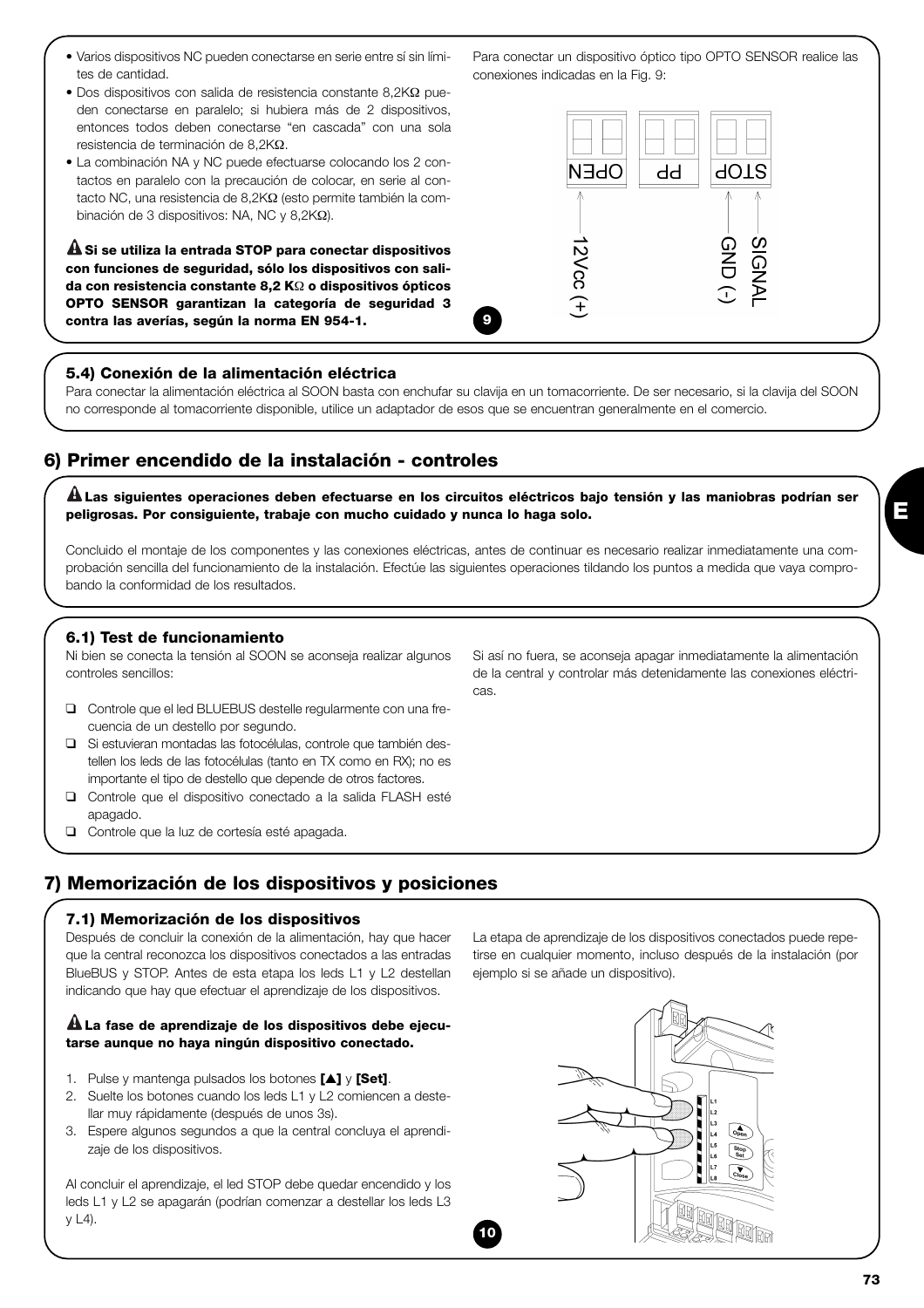#### **7.2) Memorización de las posiciones**

Después del aprendizaje de los dispositivos es necesario que la central reconozca las posiciones de apertura y cierre de la puerta. Es posible programar hasta 6 posiciones, a saber:

| <b>Posición</b> | <b>Significado</b>                                                                                                        |
|-----------------|---------------------------------------------------------------------------------------------------------------------------|
| A <sub>1</sub>  | Cota de apertura máxima deseada. La puerta se detiene cuando llega a esta posición.                                       |
| RA <sub>1</sub> | Cota de inicio de la desaceleración durante la apertura. Cuando la puerta llega a esta posición el motor desacelera       |
|                 | funcionando a la velocidad mínima.                                                                                        |
| <b>RINT</b>     | Cota de desaceleración intermedia durante el cierre. Programando este punto, la puerta comienza a desacelerar unos 50     |
|                 | cm antes, de manera de pasar la posición RINT a la velocidad mínima. Superada la cota RINT el motor funciona a la         |
|                 | velocidad programada.                                                                                                     |
| AP              | Cota de apertura parcial. Es la cota en que la puerta se detiene después de haber accionado un mando de apertura parcial. |
| RA <sub>0</sub> | Cota de inicio de la desaceleración durante el cierre. Cuando la puerta llega a esta posición el motor desacelera         |
|                 | funcionando a la velocidad mínima.                                                                                        |
| A0              | Cota de cierre máximo. La puerta se detiene cuando llega a esta posición.                                                 |

#### **Cuando las cotas no han sido adquiridas, los leds L3 y L4 destellan.**

A continuación se describe el procedimiento para memorizar las posiciones. Las cotas A1 y A0 deben programarse mientras que las demás

cotas pueden obviarse. En este último caso las cotas serán calculadas automáticamente por la central.

1. Pulse **[Set]** + **[**▼**]** durante 3 segundos para entrar en la memorización de las cotas. El led L1 destella: programación cota A1

- 2. Con los botones **[**▲**]** o **[**▼**]** desplace la puerta hacia la posición de apertura máxima.
- 3. Pulse el botón **[Set]** durante 2 segundos para confirmar la cota A1. El led L1 queda encendido.
- El led L2 destella: programación cota RA1
- 4. Si no se desea programar la cota de desaceleración de apertura, pulse 2 veces rápidamente el botón **[Set]** para pasar a la programación siguiente, el led L2 queda apagado. En caso contrario, siga con la secuencia.
- 5. Con los botones **[**▲**]** o **[**▼**]** desplace la puerta hacia la posición de desaceleración apertura.
- 6. Pulse el botón **[Set**] durante 2 segundos para confirmar la cota RA1. El led L2 queda encendido.

El led L4 destella: programación cota RINT

- 7. Si no se desea programar la cota de desaceleración intermedia, pulse 2 veces rápidamente el botón **[Set]** para pasar a la programación siguiente, el led L4 queda apagado. En caso contrario, siga con la secuencia.
- 8. Con los botones **[**▲**]** o **[**▼**]** desplace la puerta hacia la posición de desaceleración intermedia.

9. Pulse el botón **[Set]** durante 2 segundos para confirmar la cota RINT. El led L4 queda encendido.

El led L5 destella: programación cota RAP

- 10. Si no se desea programar la cota de apertura parcial, pulse 2 veces rápidamente el botón **[Set]** para pasar a la programación siguiente, el led L5 queda apagado. En caso contrario, siga con la secuencia.
- 11. Con los botones **[**▲**]** o **[**▼**]** desplace la puerta hacia la posición de apertura parcial.
- 12. Pulse el botón **[Set]** durante 2 segundos para confirmar la cota RAP. El led L5 queda encendido.
- El led L7 destella: programación cota RA0

| 13. Si no se desea programar la cota de desaceleración de cierre, pulse 2 veces rápidamente el botón <b>[Set]</b> para pasar a la |
|-----------------------------------------------------------------------------------------------------------------------------------|
| programación siguiente, el led L7 queda apagado. En caso contrario, siga con la secuencia.                                        |

**11**

- 14. Con los botones **[**▲**]** o **[**▼**]** desplace la puerta hacia la posición de desaceleración cierre.
- 15. Pulse el botón **[Set]** durante 2 segundos para confirmar la cota RA0. El led L7 queda encendido.
- El led L8 destella: programación cota A0
- 16. Con los botones **[**▲**]** o **[**▼**]** desplace la puerta hacia la posición de cierre máximo.
- 17. Pulse el botón **[Set]** durante 2 segundos para confirmar la cota A0. El led L8 queda encendido.
- 18. Al soltar el botón **[Set]** se apagan todos los leds.
- 19. Accione un mando de apertura pulsando el botón **[Open]** para ejecutar una maniobra completa de apertura.
- 20. Accione un mando de cierre pulsando el botón **[Close]** para ejecutar una maniobra completa de cierre.

Durante dichas maniobras la central memoriza la fuerza necesaria para los movimientos de apertura y cierre.

#### **Es importante que estas primeras maniobras no sean interrumpidas, por ej. por un mando de STOP.**

La etapa de aprendizaje de las posiciones puede ejecutarse en cualquier momento, incluso después de la instalación; es suficiente repetirla a partir del punto 1. Por el contrario, si es necesario modificar una sola cota, repita la secuencia a partir del punto 1 y pase a la programación de las cotas no interesadas, pulsando 2 veces rápidamente el botón **[Set]** para cada posición que hay que saltar.

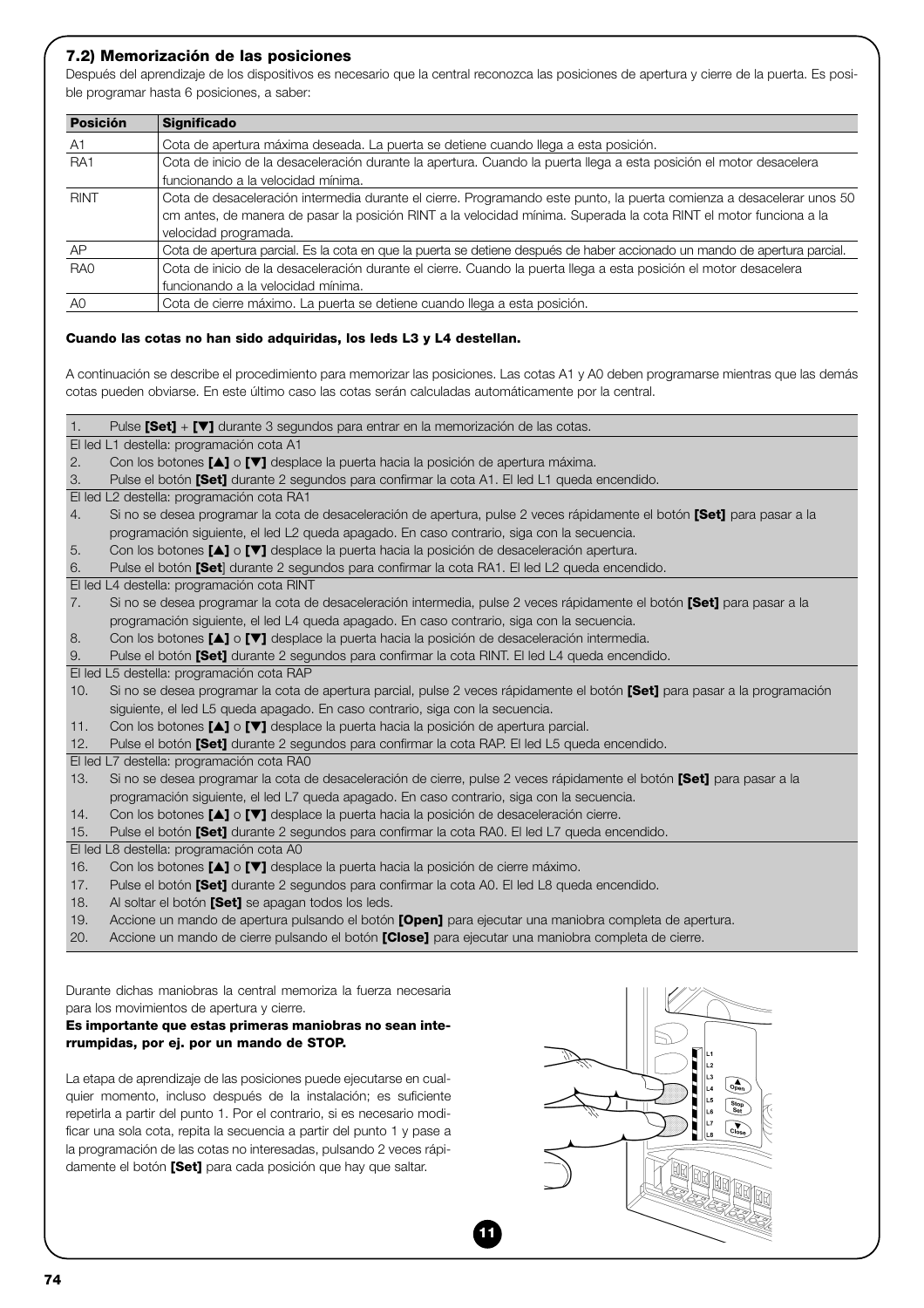# **8) Efectuar el ensayo final de la instalación**

#### **8.1) Test para el ensayo final**

**Cada componente de la automatización, por ejemplo las bandas sensibles, fotocélulas, parada de emergencia, etc., exige un fase de ensayo específica; por dicha razón se deberán seguir los diferentes procedimientos indicados en los manuales de instrucciones respectivos. Para el ensayo del SOON ejecute la siguiente secuencia de operaciones:** 

- 1. Controle que se respeten estrictamente las indicaciones del capítulo 1 "ADVERTENCIAS".
- 2. Desbloquee la puerta del motor tirando hacia abajo del tirador de desbloqueo. Controle que sea posible abrir y cerrar manualmente la puerta con una fuerza que no supere 225N.
- 3. Bloquee la puerta al motor tirando manualmente del tirador de bloqueo.
- 4. Utilizando el selector o el transmisor, efectúe los ensayos de cierre y apertura de la puerta y controle que el movimiento de la puerta sea el previsto.
- 5. Conviene efectuar diferentes ensayos para comprobar el deslizamiento de la puerta y los posibles defectos de montaje o de regulación, así como la presencia de puntos de fricción.
- 6. Controle uno por uno el funcionamiento correcto de todos los dispositivos de seguridad montados en la instalación (fotocélulas, bandas sensibles, etc.). Cada vez que un dispositivo se acciona, el led "BlueBUS" en la central destella 2 veces para confirmar que la central reconoce el evento.
- 7. Para controlar el funcionamiento de las fotocélulas y especialmente para que no haya interferencias con otros dispositivos, pase un cilindro de 5 cm de diámetro y 30 cm de longitud por el eje óptico, primero cerca del TX y después cerca del RX y, por último, por el centro entre los dos y controle que el dispositivo siempre se accione pasando del estado activo al estado de alarma y viceversa; por último, compruebe que provoque en la central la acción prevista, por ejemplo: que en la maniobra de cierre provoque la inversión de movimiento.
- 8. Si las situaciones peligrosas causadas por el movimiento de la puerta se han prevenido limitando la fuerza de impacto, hay que medir la fuerza de acuerdo con la prescripción de la norma EN 12445. Si la regulación de la "Velocidad" y el control de la "Fuerza del motor" se usan como una ayuda del sistema para reducir la fuerza de impacto, pruebe y busque la regulación que ofrezca los mejores resultados.

#### **8.2) Puesta en servicio**

**La puesta en servicio puede llevarse a cabo sólo después de haber efectuado correctamente todas las etapas de ensayo del Soon y de los demás dispositivos montados. No está admitida la puesta en servicio parcial o en situaciones "precarias".**

- 1. Realice y conserve durante al menos 10 años el expediente técnico de la automatización que deberá incluir como mínimo: dibujo de conjunto de la automatización, esquema de las conexiones eléctricas, análisis de los riesgos y soluciones adoptadas, declaración de conformidad del fabricante de todos los dispositivos utilizados (para el Soon utilice la Declaración de conformidad CE adjunta); copia del manual de instrucciones de uso y del plan de mantenimiento de la automatización.
- 2. Aplique sobre la puerta una placa con los siguientes datos: tipo de automatización, nombre y dirección del fabricante (responsable de la "puesta en servicio"), número de matrícula, año de fabricación y marcado "CE".
- 3. Aplique de manera permanente y en proximidad de la puerta una etiqueta o una placa que indique las operaciones para el desbloqueo y la maniobra manual.
- 4. Aplique de forma permanente sobre la puerta una etiqueta o una placa con esta imagen (altura mínima 60 mm).
- 5. Prepare y entregue al dueño de la automatización la declaración de conformidad correspondiente.
- 6. Prepare y entregue al dueño el "Manual de instrucciones y advertencias para el uso de la automatización".
- 7. Prepare y entregue al dueño el plan de mantenimiento de la automatización (que debe incluir todas las prescripciones sobre el mantenimiento de cada dispositivo).
- 8. Antes de poner en funcionamiento la automatización, informe adecuadamente y por escrito al dueño (por ejemplo en el manual de instrucciones y advertencias para el uso de la automatización) acerca de los peligros y los riesgos presentes.

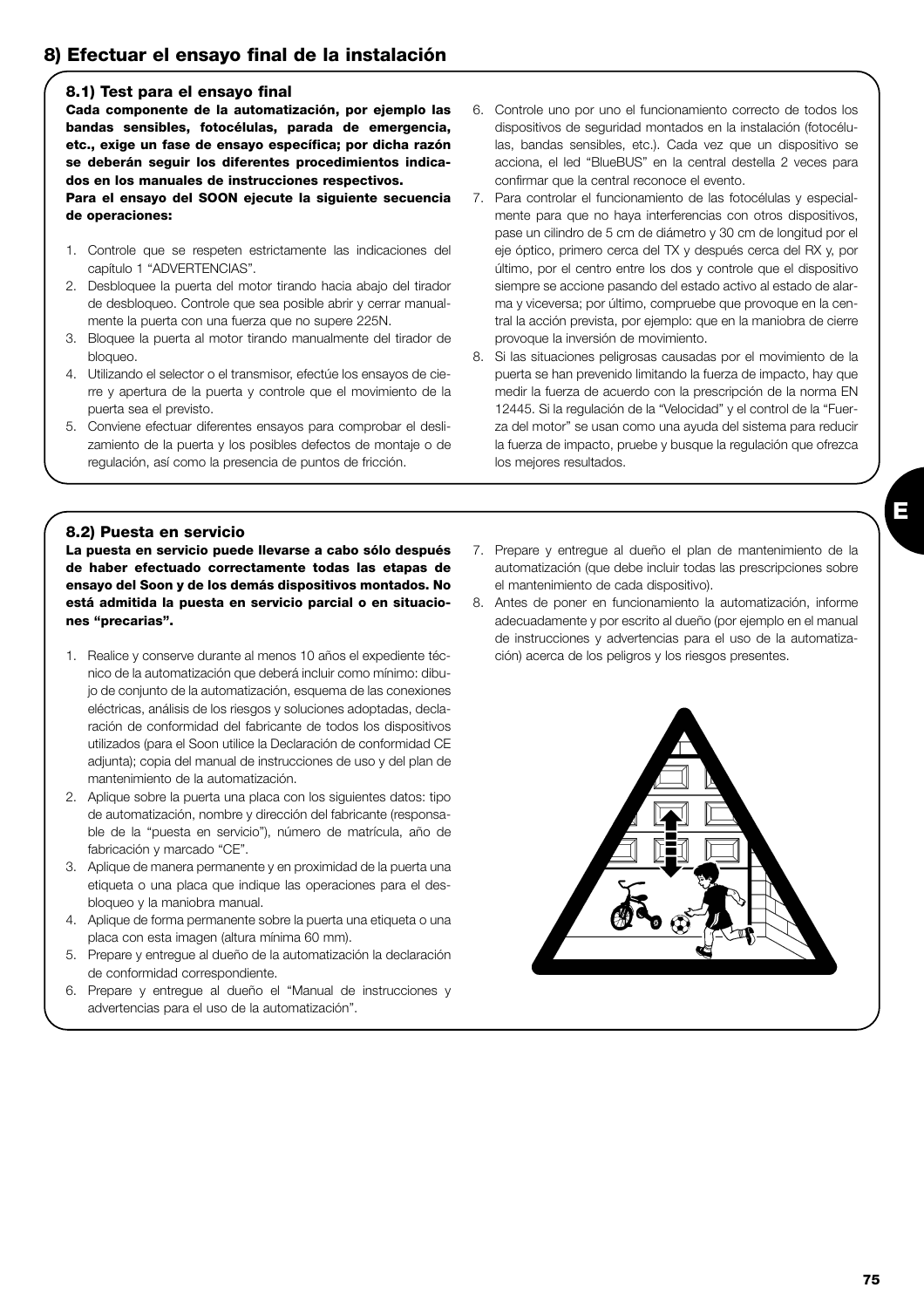# **9) Instrucciones para personalizar el funcionamiento de la automatización**

En esta SEGUNDA PARTE se describe cómo personalizar el funcionamiento de la automatización mediante regulaciones y opcionales que se han de memorizar en la memoria de la Central. Una sección final está dedicada a la solución de los problemas, al mantenimiento y al desguace del producto.

#### **9.1) Botones de programación**

En la central de control del SOON hay 3 botones que pueden utilizarse para el accionamiento de la central durante los ensayos y para las programaciones:

| <b>OPEN</b>      | El botón "OPEN" permite accionar la apertura de la puerta, o bien despla-  |  |  |  |
|------------------|----------------------------------------------------------------------------|--|--|--|
| $\blacktriangle$ | zar hacia arriba el punto de programación.                                 |  |  |  |
| <b>STOP</b>      | El botón "STOP" permite detener la maniobra; al pulsarlo durante más de    |  |  |  |
| <b>SET</b>       | 5 segundos, permite entrar en programación.                                |  |  |  |
| <b>CLOSE</b>     | El botón "CLOSE" permite accionar el cierre de la puerta o desplazar hacia |  |  |  |
|                  | abajo el punto de programación.                                            |  |  |  |



# **10) Programaciones**

En la central de control del SOON hay disponibles algunas funciones programables; las funciones se regulan con los 3 botones situados en la central: **[**▲**] [Set] [**▼**]** y se visualizan a través de los 8 leds: **L1…L8**.

Las funciones programables disponibles en SOON están dispuestas en 2 niveles:

**Primer nivel:** funciones regulables en modo ON-OFF (activo o desactivado); en este caso, cada led **L1….L8** indica una función; si está encendido, la función está activa, si está apagado, la función está desactivada; véase la Tab. 3.

**12**

**Segundo nivel:** parámetros regulables en una escala de valores (valores de 1 a 8); en este caso cada led **L1….L8** indica el valor regulado entre los 8 valores posibles; véase la Tab. 4.

#### **Led Función Descripción** L1 Cierre automático | Esta función permite un cierre automático de la puerta después del tiempo de pausa programado, el Tiempo Pausa está configurado de fábrica en 30 segundos, pero puede modificarse en 10, 20, 40, 60, 80, 120, 160 y 200 segundos. Si la función está desactivada, el funcionamiento es "semiautomático". L2 Cerrar después de Esta función permite tener la puerta abierta solo durante el tiempo necesario para el tránsito, en efecto, la Fotocélula activación de "Foto" provoca siempre un cierre automático con un tiempo de pausa de (independientemente del valor programado) El comportamiento cambia según si se activa o no la función de "Cierre Automático". **Con "Cierre automático" desactivado:** la puerta siempre alcanza la posición de apertura total (aunque si la Fotocélula queda descubierta antes). Al quedar descubierta la fotocélula se provoca el cierre automático con una pausa 5s. **Con "Cierre Automático" activo:** la maniobra de apertura se detiene inmediatamente después de que las fotocélulas quedan descubiertas y comenzará la maniobra de cierre automático con una pausa de 5s. La función "Cerrar después de Fotocélula" siempre se deshabilita en las maniobras interrumpidas por un mando de Stop. Si la función "Cerrar después de fotocélula" no está activa el tiempo de pausa será aquel programado, o no se producirá el cierre automático si la función no está activa. L3 Cerrar Siempre La función "Cerrar Siempre" se activa provocando un cierre cuando al volver la alimentación se detecta que la puerta está abierta. Por motivos de seguridad, la maniobra es antecedida de 3s de destello previo. Si la función está desactivada, al volver la alimentación la puerta quedará detenida. **L4** Stand-By Esta función permite reducir al mínimo los consumos. Si esta función está activa, después de 1 minuto del final de la maniobra la central apaga la salida BlueBUS (y después los dispositivos) y todos los leds, salvo el led BlueBUS que destellará más lentamente. Cuando la central recibe un mando, restablece el funcionamiento. Si la función está desactivada, los consumos no disminuirán. L5 | Inversión larga | Esta función permite seleccionar el tipo de inversión que la puerta debe ejecutar por la activación de STOP o del limitador de fuerza. Si la función está desactivada, la inversión es breve (15 cm aprox.). Si la función está activa, la inversión se produce hasta la cota de apertura o de cierre máximo. L6 | Destello previo | Con la función de destello previo se añade una pausa de 3s entre el encendido de la luz intermitente y el inicio de la maniobra para advertir anticipadamente sobre la situación de peligro. Si el destello previo está desactivado, el encendido de la luz intermitente coincide con el comienzo de la maniobra. **L7** Sensibilidad Esta función permite aumentar notablemente la sensibilidad del motor para la detección de obstáculos. Si se utiliza como ayuda para la medición de la fuerza de impacto, regule también los parámetros "Velocidad" y "Fuerza motor" en el menú del segundo nivel. **L8** Compensación Esta función permite compensar el alargamiento de los cables metálicos de la puerta y depende del uso de una banda sensible resistiva 8,2KΩ u óptica OSE. Durante el funcionamiento normal del SOON, cuando no se está ejecutando ninguna maniobra, los leds **L1….L8** están encendidos o apagados según el estado de la función que estos representan, por ejemplo **L1** está encendido si la función "Cierre automático" está activa. **Tabla 3: lista de las funciones programables: primer nivel 10.1) Funciones de primer nivel**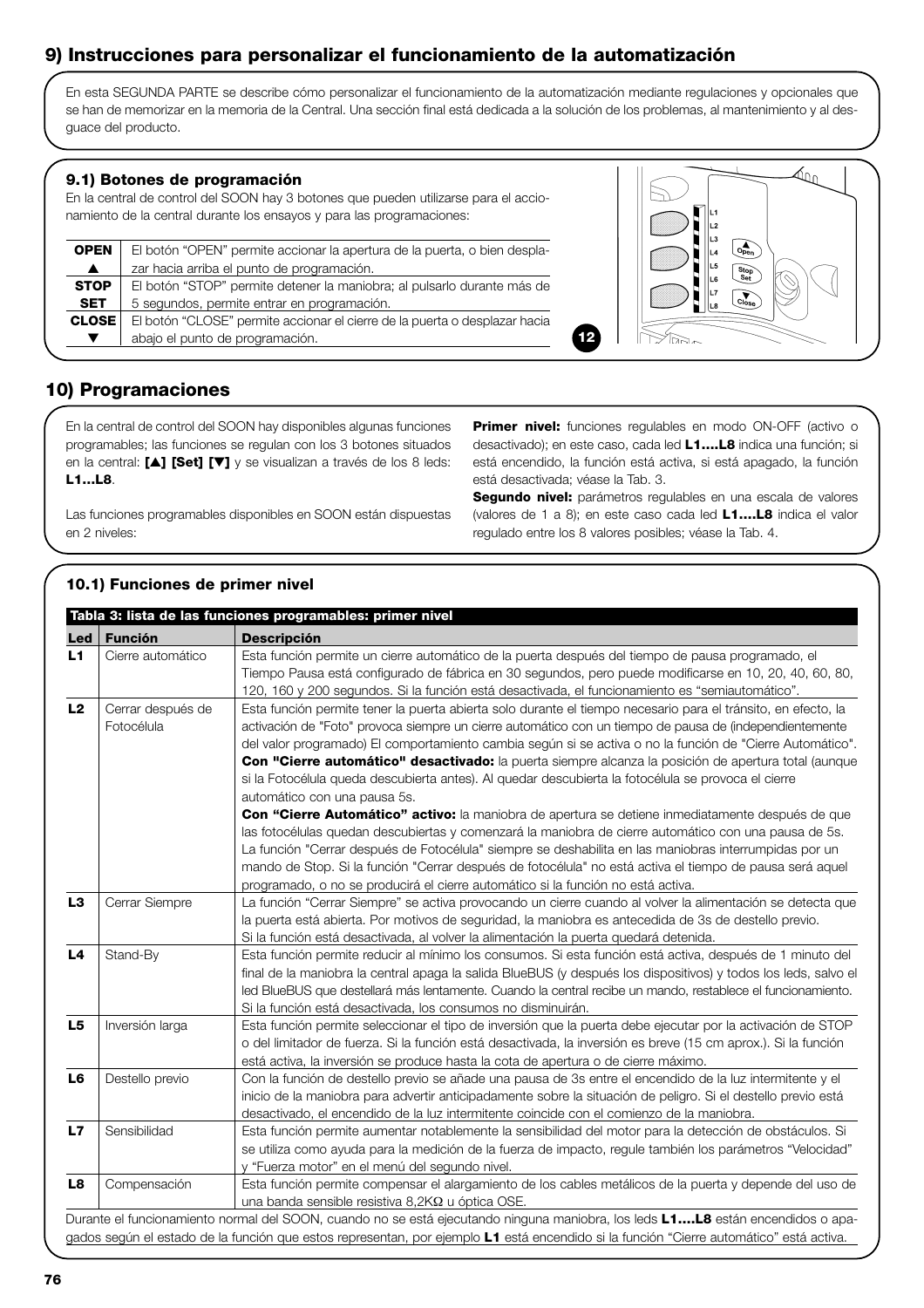#### **10.2) Programaciones de primer nivel**

Todas las funciones de primer nivel están configuradas de fábrica en "OFF" pero pueden cambiarse en cualquier momento como descrito a continuación. Tenga cuidado cuando efectúe la operación porque hay un tiempo máximo de 10s entre la presión de un botón y otro; en caso contrario el procedimiento se concluye automáticamente, memorizando las modificaciones hechas hasta ese momento.

|    | Pulse y mantenga pulsado el botón <b>[Set]</b> durante unos 3s                                                                 |
|----|--------------------------------------------------------------------------------------------------------------------------------|
| 2. | Suelte el botón <b>[Set]</b> cuando el led L1 comienza a destellar                                                             |
| З. | Pulse los botones $\blacksquare$ o $\blacksquare$ para pasar del led intermitente al led que representa la función a modificar |

**4.** Pulse el botón **[Set]** para cambiar el estado de la función (destello breve = OFF; destello prolongado = ON)

Espere 10s para salir de la programación por conclusión del tiempo máximo.

**Nota:** los puntos 3 y 4 pueden repetirse durante la misma etapa de programación para colocar en ON u OFF las demás funciones.

#### **10.3) Funciones de segundo nivel (parámetros regulables)**

|                |               |                | Tabla 4: lista de las funciones programables: segundo nivel   |                                                  |                         |
|----------------|---------------|----------------|---------------------------------------------------------------|--------------------------------------------------|-------------------------|
| Led de entrada | Parámetro     | Led (nivel)    | Valor                                                         | <b>Descripción</b>                               |                         |
|                |               | L1             | 10 segundos                                                   |                                                  |                         |
|                |               | L2             | 20 segundos                                                   | Regula el tiempo de pausa,                       |                         |
|                |               | L <sub>3</sub> | 40 segundos                                                   | es decir el tiempo antes del                     |                         |
| L1             | Tiempo de     | L4             | 60 segundos                                                   | cierre automático. Es válido                     |                         |
|                | pausa         | L <sub>5</sub> | 80 segundos                                                   | sólo si el cierre automático                     |                         |
|                |               | L <sub>6</sub> | 120 segundos                                                  | está activo.                                     |                         |
|                |               | L7             | 160 segundos                                                  |                                                  |                         |
|                |               | L <sub>8</sub> | 200 segundos                                                  |                                                  |                         |
|                |               | L1             | Abrir - stop - cerrar - stop                                  |                                                  |                         |
|                |               | L2             | Abrir - stop - cerrar - abrir                                 |                                                  |                         |
|                |               | L <sub>3</sub> | Abrir - cerrar - abrir - cerrar                               | Regula la secuencia de                           |                         |
| L2             | Función P.P.  | L4             | Comunitario                                                   | mandos asociados a la                            |                         |
|                |               | L5             | Comunitario 2 (más de 2" se detiene)                          | entrada PP o al 1º mando                         |                         |
|                |               | L <sub>6</sub> | Paso a Paso 2 (menos de 2" provoca apertura parcial)          | radio.                                           |                         |
|                |               | L7             | Hombre presente                                               |                                                  |                         |
|                |               | L <sub>8</sub> | Apertura modo "semiautomático", cierre modo "hombre presente" |                                                  |                         |
|                |               | L1             | Velocidad 1 (30% - lenta)                                     |                                                  |                         |
|                |               | L2             | Velocidad 2 (44%)                                             |                                                  |                         |
|                |               | L3             | Velocidad 3 (58%)                                             | Regula la secuencia de                           |                         |
|                | Velocidad del | L4             | Velocidad 4 (72%)                                             | mandos asociados a la                            |                         |
| L3             | motor         | L <sub>5</sub> | Velocidad 5 (86%)                                             | entrada PP o al 1º mando                         |                         |
|                |               | L <sub>6</sub> | Velocidad 6 (100% - rápida)                                   | radio.                                           |                         |
|                |               | L7             | Abrir V4, cerrar V2                                           |                                                  |                         |
|                |               | L8             | Abrir V6, cerrar V4                                           |                                                  |                         |
|                |               | L1             | Indicador Puerta Abierta                                      |                                                  |                         |
|                |               | L2             | Activa si la puerta está cerrada                              |                                                  |                         |
|                |               | L3             | Activa si la puerta está abierta                              | Selecciona el dispositivo                        |                         |
| L4             | Salida        | L4             | Luz intermitente                                              | conectado a la salida                            |                         |
|                | <b>FLASH</b>  | L <sub>5</sub> | Electrobloqueo                                                | FLASH.                                           |                         |
|                |               | L <sub>6</sub> | Electrocerradura                                              |                                                  |                         |
|                |               | L7             | Ventosa                                                       |                                                  |                         |
|                |               | L <sub>8</sub> | Indicador de mantenimiento                                    |                                                  |                         |
|                |               | L1             | Fuerza 1 (baja)                                               |                                                  |                         |
|                |               | L2             | Fuerza 2                                                      | Regula el sistema de                             |                         |
|                | Fuerza del    | L3             | Fuerza 3                                                      | control de la fuerza del                         |                         |
| L <sub>5</sub> |               | L4             | Fuerza 4                                                      | motor para adecuarlo al                          |                         |
|                | motor en la   | L5             | Fuerza 5                                                      | peso de la puerta durante                        |                         |
|                | apertura      | L <sub>6</sub> | Fuerza 6                                                      | la maniobra de apertura.                         |                         |
|                |               | L7             | Fuerza 7                                                      |                                                  |                         |
|                |               | L8             | Fuerza 8 (alta)                                               |                                                  |                         |
|                |               | L1             | Fuerza 1 (baja)                                               |                                                  |                         |
|                |               | L2             | Fuerza 2                                                      | Regula el sistema de<br>control de la fuerza del |                         |
|                |               | L <sub>3</sub> | Fuerza 3                                                      |                                                  |                         |
| L <sub>6</sub> | motor en el   | Fuerza del     | L4                                                            | Fuerza 4                                         | motor para adecuarlo al |
|                |               | L <sub>5</sub> | Fuerza 5                                                      | peso de la puerta durante                        |                         |
|                | cierre        | L <sub>6</sub> | Fuerza 6                                                      | la maniobra de cierre.                           |                         |
|                |               | L7             | Fuerza 7                                                      |                                                  |                         |
|                |               | L8             | Fuerza 8 (alta)                                               |                                                  |                         |
|                |               |                |                                                               |                                                  |                         |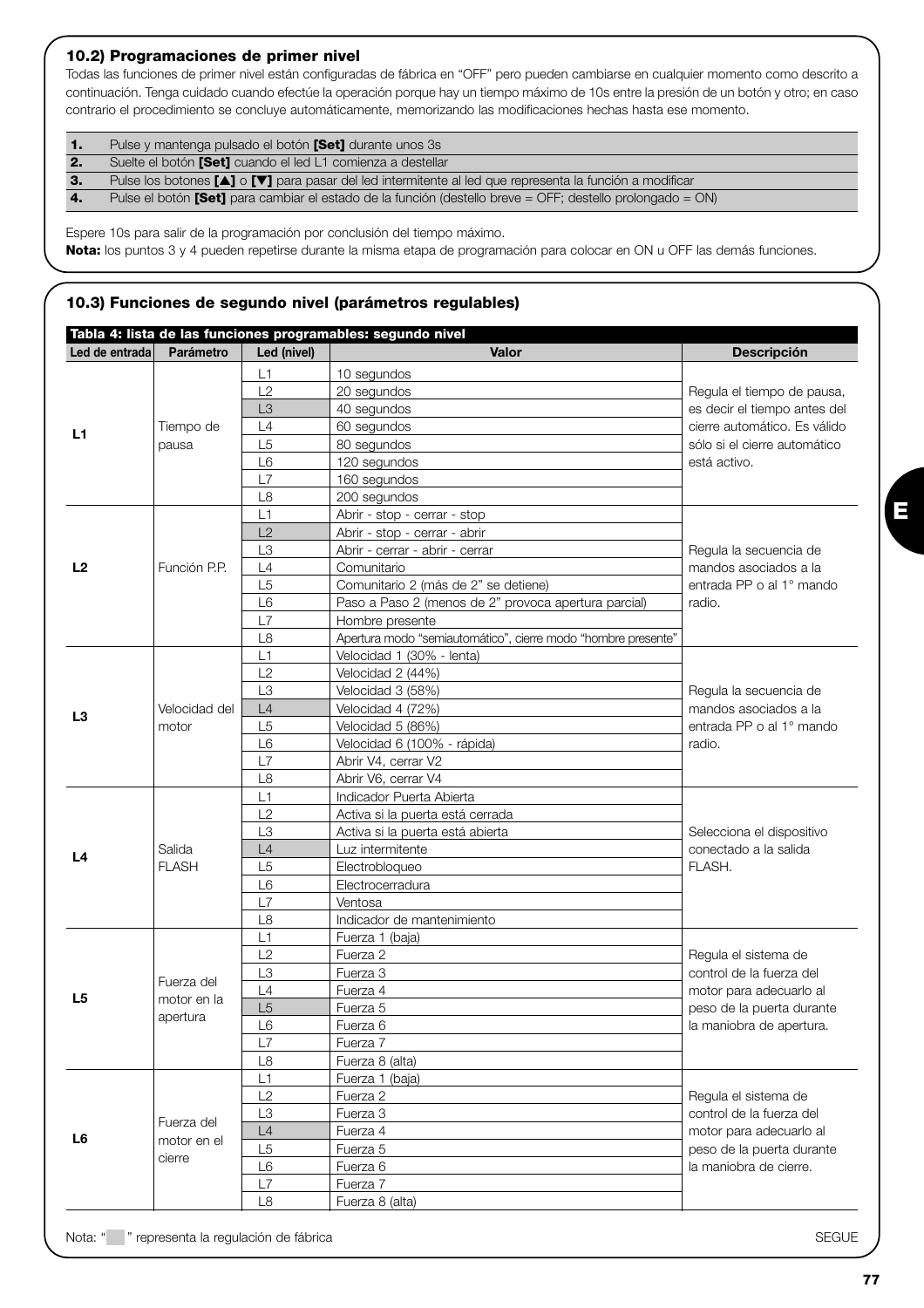| Led de entrada | Parámetro     | Led (nivel)    | <b>Valor</b>                                    | <b>Descripción</b>            |
|----------------|---------------|----------------|-------------------------------------------------|-------------------------------|
|                |               | L1             | Automático (según el esfuerzo de las maniobras) | Regula el número de           |
|                |               | L2             | 1.000                                           | maniobras, superado el        |
|                |               | L3             | 2.000                                           | cual, señala la necesidad     |
| L7             | Aviso de      | L4             | 4.000                                           | de mantenimiento de la        |
|                | mantenimiento | L5             | 6.000                                           | automatización (véase el      |
|                |               | L6             | 8.000                                           | párrafo "13 Aviso de          |
|                |               | L7             | 10,000                                          | Mantenimiento").              |
|                |               | L <sub>8</sub> | 12,000                                          |                               |
|                |               | L1             | Resultado 1ª maniobra (la más reciente)         |                               |
|                |               | L2             | Resultado 2 <sup>ª</sup> maniobra               | Permite comprobar el tipo     |
|                |               | L3             | Resultado 3ª maniobra                           | de desperfecto que se         |
| L8             | Listado de    | L4             | Resultado 4 <sup>ª</sup> maniobra               | produjo en las 8 últimas      |
|                | desperfectos  | L5             | Resultado 5 <sup>ª</sup> maniobra               | maniobras (véase el párrafo   |
|                |               | L6             | Resultado 6 <sup>ª</sup> maniobra               | "14 Historial desperfectos"). |
|                |               | L7             | Resultado 7 <sup>ª</sup> maniobra               |                               |
|                |               | L8             | Resultado 8 <sup>ª</sup> maniobra               |                               |

Nota: " " representa la regulación de fábrica

Todos los parámetros pueden regularse a placer sin ninguna contraindicación; sólo las regulaciones de la "Fuerza del motor en la apertura" y la "Fuerza del motor en el cierre" podrían requerir ciertas precauciones:

- Se desaconseja utilizar valores de fuerza elevados para compensar el hecho de que la puerta tiene puntos de fricción anormales; una fuerza excesiva puede perjudicar el funcionamiento del sistema de seguridad o averiar la hoja.
- Si el control de la "Fuerza motor" se usa como ayuda del sistema para reducir la fuerza de impacto, después de cada regulación, repita la medición de la fuerza tal como previsto por la norma EN 12445.
- El desgaste y las condiciones atmosféricas influyen sobre el movimiento de la puerta; por dicho motivo es necesario controlar periódicamente la regulación de la fuerza.

#### **10.4) Programaciones de segundo nivel**

Los parámetros regulables están configurados de fábrica como se muestra en la Tab. 4 con: "" pero se pueden cambiar en cualquier momento, tal como descrito a continuación. Tenga cuidado cuando efectúe la operación porque hay un tiempo máximo de 10s entre la presión de un botón y otro; en caso contrario el procedimiento se concluye automáticamente, memorizando las modificaciones hechas hasta ese momento.

| п.  | Pulse y mantenga pulsado el botón <b>[Set</b> ] durante unos 3s                                                         |
|-----|-------------------------------------------------------------------------------------------------------------------------|
| -2. | Suelte el botón [Set] cuando el led L1 comienza a destellar                                                             |
| з.  | Pulse los botones [A] o [V] para pasar del led intermitente al "led de entrada" que representa el parámetro a modificar |
| 4.  | Pulse y mantenga pulsado el botón [Set], mantenga pulsado el botón [Set] durante los pasos 5 y 6                        |
| 5.  | Espere unos 3s, después se encenderá el led que representa el nivel actual del parámetro a modificar                    |
| 6.  | Pulse los botones [4] o [V] para desplazar el led que representa el valor del parámetro.                                |
|     | Suelte el botón [Set]                                                                                                   |

Espere 10s para salir de la programación por conclusión del tiempo máximo.

**Nota:** los puntos de 3 a 7 pueden repetirse durante la misma etapa de programación para regular varios parámetros

# **11) Aviso de mantenimiento**

**El SOON permite avisar al usuario cuándo efectuar un control de mantenimiento de la automatización. El número de maniobras que deben ejecutarse antes de la señalización puede seleccionarse entre 8 niveles, mediante el parámetro regulable "Aviso de mantenimiento" (véase la Tab. 4).**

tidad de las maniobras. La señal de aviso de mantenimiento es indicada por la luz intermitente o por el Indicador luminoso de mantenimiento según la programación (véase la Tab. 4).

Según el número de maniobras efectuadas respecto del límite programado, la luz intermitente Flash y el indicador luminoso de mantenimiento dan las señales indicadas en la Tab. 5.

El nivel 1 de regulación es "automático" y tiene en cuenta la dificultad de las maniobras, es decir el esfuerzo y la duración de la maniobra, mientas que las demás regulaciones están fijadas según la can-

| Tabla 5: aviso de mantenimiento con Flash e indicador luminoso mantenimiento   |                                                       |                                              |  |
|--------------------------------------------------------------------------------|-------------------------------------------------------|----------------------------------------------|--|
| Cantidad de maniobras<br>Señal en indicador de mantenimiento<br>Señal en Flash |                                                       |                                              |  |
| Inferior al 80% del límite                                                     | Normal (0,5s encendido, 0,5s apagado)                 | Encendida durante 2s al comenzar la apertura |  |
| Entre el 81 y el 100% del límite                                               | Al comenzar la maniobra queda encendido durante 2s    | Destella durante toda la maniobra            |  |
|                                                                                | después prosigue normalmente                          |                                              |  |
| Superior al 100% del límite                                                    | Al comenzar y al final de la maniobra queda encendido | Destella siempre.                            |  |
|                                                                                | durante 2s después prosique normalmente               |                                              |  |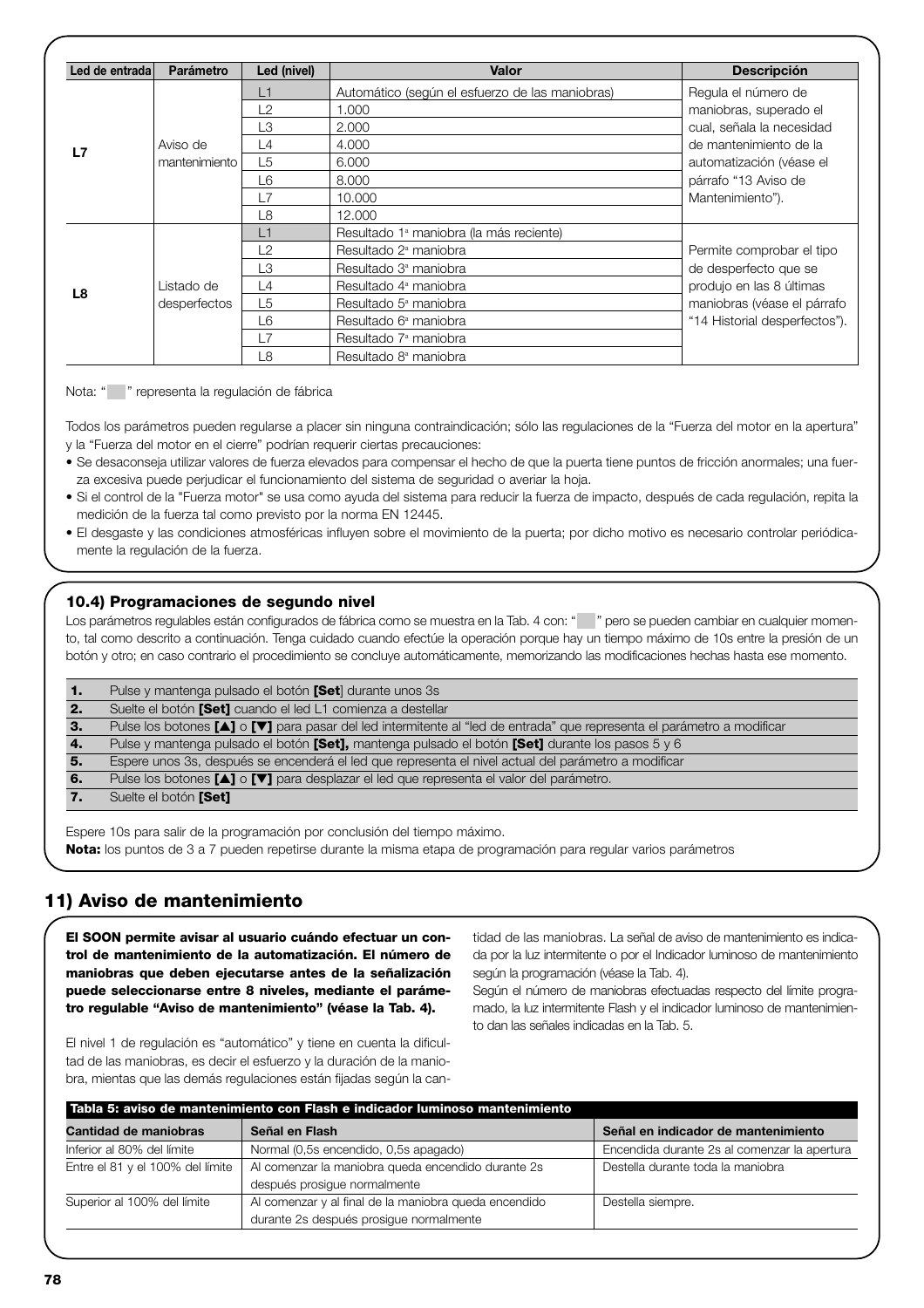#### **11.1) Control del número de maniobras efectuadas**

Con la función de "Aviso de mantenimiento" es posible controlar las maniobras efectuadas en porcentaje sobre el límite configurado. Para dicho control, proceda como descrito a continuación.

| $\mathbf{1}$ | Pulse y mantenga pulsado el botón <b>[Set]</b> durante unos 3s                                                                        |
|--------------|---------------------------------------------------------------------------------------------------------------------------------------|
| 2.           | Suelte el botón [Set] cuando el led L1 comienza a destellar                                                                           |
| 3.           | Pulse los botones [▲] o [▼] para desplazar el led intermitente al L7, es decir el "led de entrada" para el parámetro "Aviso de        |
|              | mantenimiento".                                                                                                                       |
| 4.           | Pulse y mantenga pulsado el botón [Set], mantenga pulsado el botón [Set] durante los pasos 5, 6 y 7                                   |
| 5.           | Espere unos 3s, posteriormente se encenderá el led que representa el nivel actual del parámetro "Aviso de mantenimiento".             |
| 6.           | Pulse y suelte de inmediato los botones $[\triangle]$ y $[\triangledown]$ .                                                           |
| 7.           | El led correspondiente al nivel seleccionado destellará algunas veces. La cantidad de destellos identifica el porcentaje de maniobras |
|              | efectuadas (en múltiplos de 10%) respecto del límite configurado. Por ejemplo: configurando el aviso de mantenimiento en L7 es        |
|              | decir 10000, el 10% corresponde a 1000 maniobras; si el led de visualización destella 4 veces significa que se ha alcanzado el        |
|              | 40% de las maniobras (es decir entre 4000 y 4999 maniobras). Si no se alcanzó el 10% de las maniobras, el led no destellará.          |
| 8.           | Suelte el botón [Set].                                                                                                                |
|              |                                                                                                                                       |

#### **11.2) Puesta a cero del contador de maniobras**

Después de haber hecho el mantenimiento de la instalación, es necesario poner a cero el contador de las maniobras. Proceda como descrito.

| 1.  | Pulse y mantenga pulsado el botón [Set] durante unos 3s                                                                          |
|-----|----------------------------------------------------------------------------------------------------------------------------------|
| 2.  | Suelte el botón [Set] cuando el led L1 comienza a destellar                                                                      |
| З.  | Pulse los botones [▲] o [▼] para desplazar el led intermitente al L7, es decir el "led de entrada" para el parámetro "Aviso de   |
|     | mantenimiento".                                                                                                                  |
| 4.  | Pulse y mantenga pulsado el botón [Set], mantenga pulsado el botón [Set] durante los pasos 5 y 6                                 |
| 5.  | Espere unos 3s, posteriormente se encenderá el led que representa el nivel actual del parámetro "Aviso de mantenimiento".        |
| 6.  | Pulse y mantenga pulsados durante unos 5 segundos como mínimo los botones [A] y [V], después suelte los 2 botones. El led        |
|     | correspondiente al nivel seleccionado ejecutará una serie de destellos rápidos para señalar que el contador de las maniobras fue |
|     | puesto a cero.                                                                                                                   |
| 14. | Suelte el botón [Set].                                                                                                           |

# **12) Listado del historial de los desperfectos**

El SOON permite visualizar los desperfectos que se hayan producido en las últimas 8 maniobras, por ejemplo la interrupción de una maniobra por la activación de una fotocélula o de una banda sensible. Para comprobar el listado de los desperfectos, proceda como indicado a continuación.

| 1. | Pulse y mantenga pulsado el botón [Set] durante unos 3s                                                                                     |
|----|---------------------------------------------------------------------------------------------------------------------------------------------|
| 2. | Suelte el botón [Set] cuando el led L1 comienza a destellar                                                                                 |
| З. | Pulse los botones [A] o [V] para desplazar el led intermitente al L8, es decir el "led de entrada" para el parámetro "Listado desperfectos" |
| 4. | Pulse y mantenga pulsado el botón [Set], mantenga pulsado el botón [Set] durante los pasos 5 y 6                                            |
| 5. | Espere unos 3s, se encenderán los leds correspondientes a las maniobras que han tenido algún desperfecto. El led indica el resultado        |
|    | de la maniobra más reciente, el led L8 indica el resultado de la octava maniobra. Si el led está encendido significa que durante la         |
|    | maniobra se han producir desperfectos; si el led está apagado significa que la maniobra se ha concluido sin problemas.                      |
| 6. | Pulse los botones [A] y [V] para seleccionar la maniobra deseada: el led correspondiente destellará la misma cantidad de veces              |
|    | que la luz intermitente después de un desperfecto.                                                                                          |
| 7. | Suelte el botón [Set].                                                                                                                      |
|    |                                                                                                                                             |

## **13) Conexión de otros dispositivos**

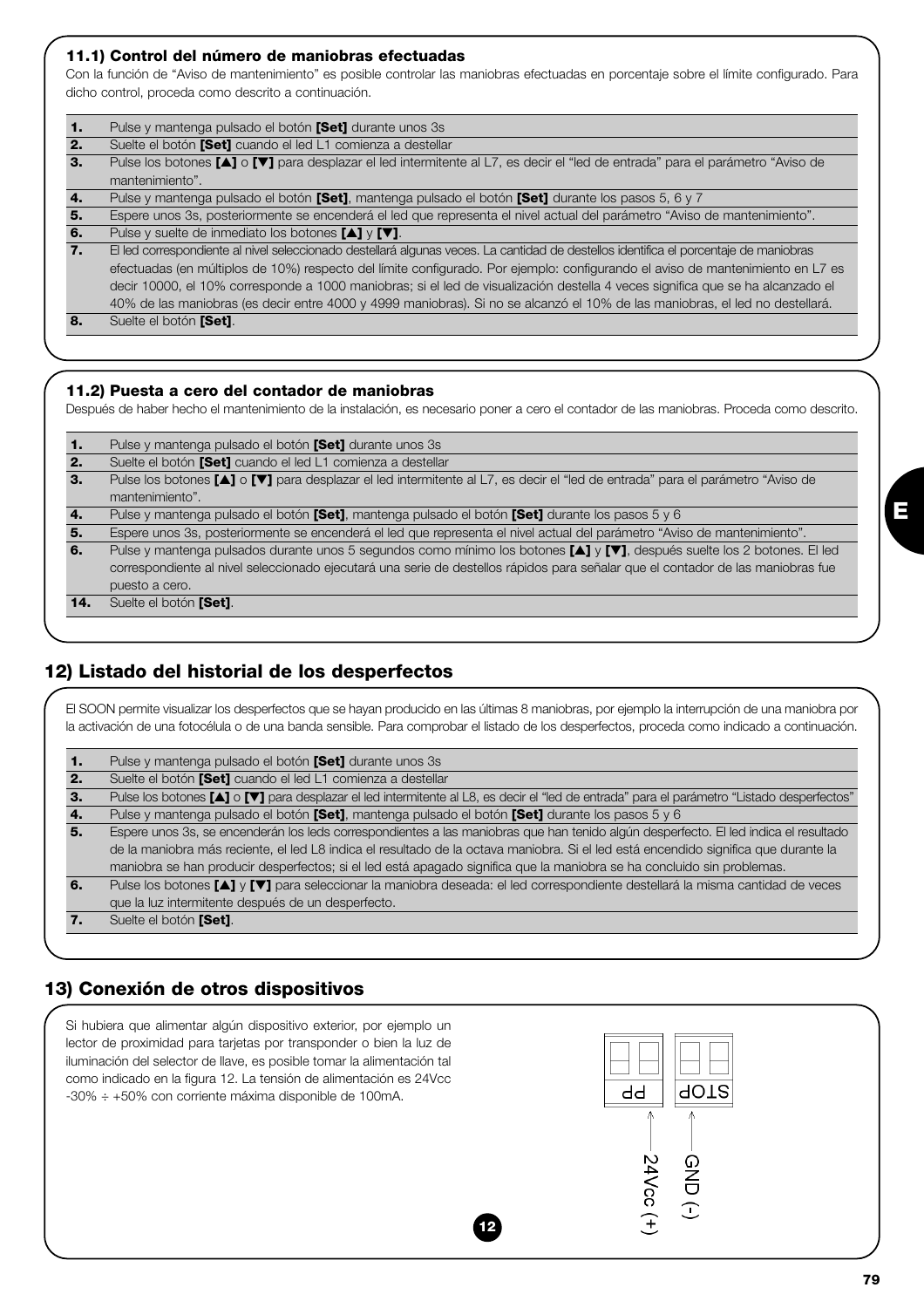# **14) Otras informaciones: funciones especiales**

#### **14.1) Función "abrir siempre"**

La función "Abrir siempre" es una característica de la central de control que permite accionar siempre una maniobra de apertura cuando el mando de "Paso a Paso" dura más de 2 segundos; esto es útil por ejemplo para conectar al borne PP el contacto de un reloj programador para mantener abierta la puerta durante una cierta franja horaria. Dicha característica es válida cualquiera sea la programación de la entrada de PP salvo la programación como "Comunitaria 2", véase el parámetro "Función PP" en la Tab. 4.

#### **14.2) Función "mover igualmente"**

Si alguno de los dispositivos de seguridad no funcionara correctamente o estuviera fuera de uso, es posible igualmente accionar y mover la puerta en modalidad "Hombre presente". Para más detalles, véase el párrafo "Accionamiento con dispositivos de seguridad fuera de uso" presente en el anexo "Instrucciones y advertencias destinadas al usuario del motorreductor SOON".

# **15) Funcionamiento de la automatización mediante transmisor y receptor "SM"**

La Central incorpora un conector dedicado a la instalación de un Receptor con enganche tipo "SM" (Fig. 13) para accionar la automatización con un Transmisor (el receptor y el transmisor son accesorios opcionales). Las cuatro Salidas del Receptor permiten accionar en la Central los siguientes mandos:

Si no se utiliza la antena incorporada en LUCYB u otro tipo de antena exterior, enrosque el cable rígido entregado con el receptor en el borne de la antena (Fig. 14).

|            | Tabla 6: mandos con transmisor SMXI, SMXIS |
|------------|--------------------------------------------|
| Salida N°1 | Mando "P.P." (Paso a Paso)                 |
| Salida N°2 | Mando "Apertura parcial"                   |
| Salida N°3 | Mando "Abrir"                              |
| Salida N°4 | Mando "Cerrar"                             |
|            |                                            |





# **16) Control y diagnóstico automático de los desperfectos de funcionamiento**

Durante el funcionamiento regular, la Central mantiene constantemente bajo control los procesos de la automatización y señala posibles desperfectos mediante secuencias predeterminadas de destellos de la luz intermitente, luz de cortesía y "Led BlueBUS" (los destellos de diagnósticos se refieren siempre a la última acción realizada por el Soon). Para saber la correspondencia entre el número de destellos y las causas, consulte la siguiente tabla:

| $n^{\circ}$ dest. | Tabla 7: destellos de diagnóstico                                                 |  |  |  |  |
|-------------------|-----------------------------------------------------------------------------------|--|--|--|--|
|                   | causa                                                                             |  |  |  |  |
|                   | Error sincronización BlueBUS                                                      |  |  |  |  |
| $\overline{2}$    | Activación de Foto o error del Fototest                                           |  |  |  |  |
| 3                 | Fuerza del motorreductor insuficiente o detectado un obstáculo durante la carrera |  |  |  |  |
| 4                 | Activación de los dispositivos de Stop                                            |  |  |  |  |
| 5                 | Error en los parámetros de la memoria                                             |  |  |  |  |
| 6                 | Activación del limitador de las maniobras interno                                 |  |  |  |  |
|                   | Falta de corriente en los circuitos del motor                                     |  |  |  |  |
| 8                 | Sobrecorriente en los circuitos del motor                                         |  |  |  |  |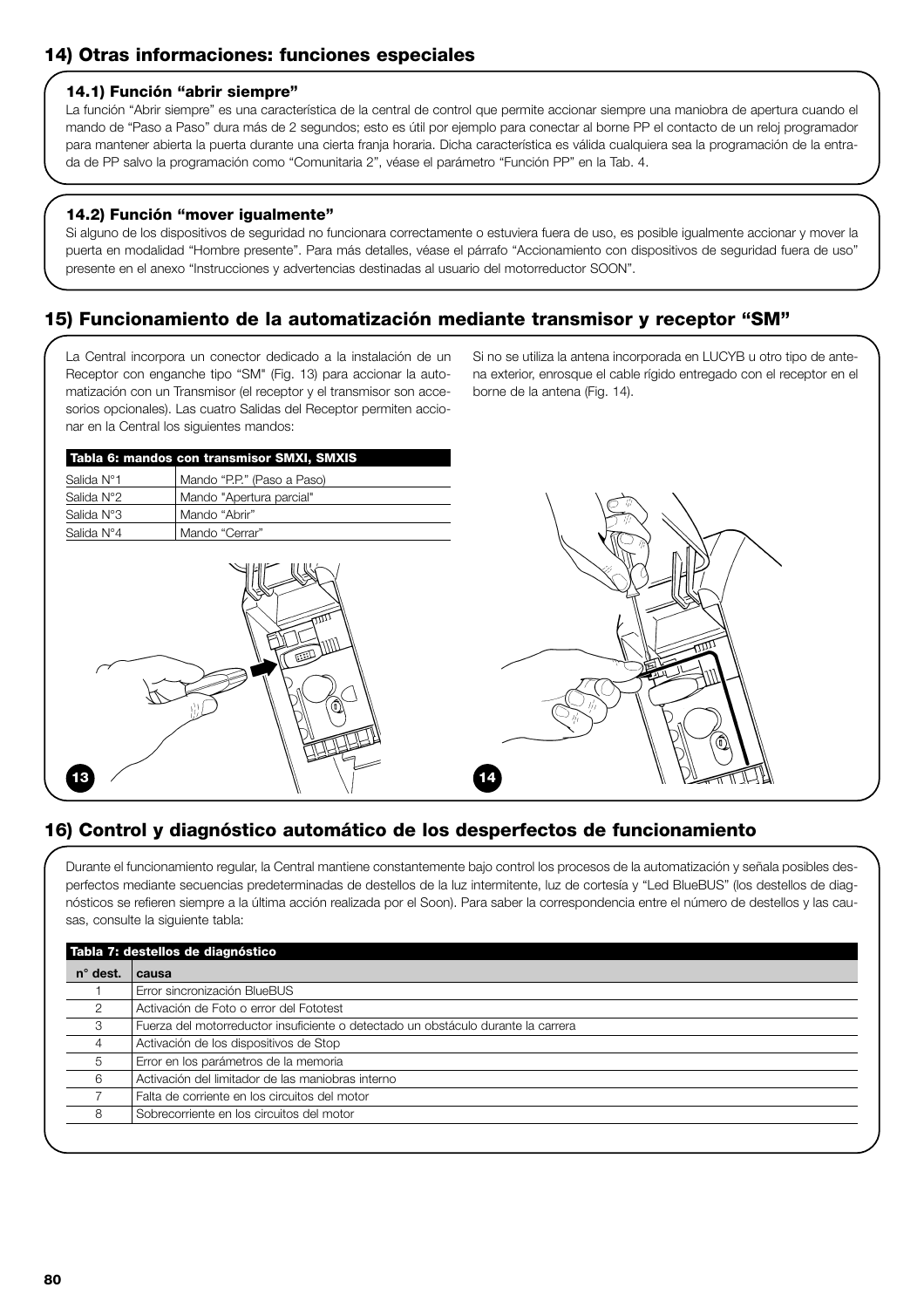# **17) Qué hacer si... (Guía para resolver los problemas)**

Esta es una pequeña guía para resolver los problemas más comunes que se pueden presentar durante la instalación y la programación de la automatización.

- *…no se acciona ninguna maniobra y el led "BlueBUS" no destella*
- Controle que el Soon esté alimentado con la tensión de red de 230V. Controle que los fusibles F1 y F2 (Fig. 15) no estén quemados; si así fuera, controle la causa de la avería y sustitúyalos con otros con el mismo valor de corriente y características.
- *…no se acciona ninguna maniobra y la luz intermitente está apagada*
- Controle que el mando sea recibido efectivamente. Si el mando llega a la entrada PP, el led "PP" debe encenderse; por el contrario, si se utiliza el transmisor, el led "BlueBUS" debe emitir dos destellos rápidos.
- **…***la maniobra no arranca y la luz de cortesía destella algunas veces*

Cuente la cantidad de destellos y controle según lo indicado en la Tab. 7.

- **…***durante la maniobra se produce una breve inversión*
- La fuerza seleccionada podría ser muy baja para mover la puerta. Controle que no haya obstáculos y, de ser necesario, seleccione una fuerza mayor.
- Controle si se ha desconectado algún dispositivo de seguridad conectado a la entrada de Stop.
- **…***la maniobra se ejecuta pero el dispositivo conectado a la salida FLASH no funciona*
- Controle que el dispositivo conectado a la salida "FLASH" esté programado efectivamente.
- Controle que cuando el dispositivo deba ser alimentado, haya tensión en el borne del dispositivo; si hubiera tensión, el problema es el dispositivo que habrá que sustituir con uno con las mismas características. Si no hay tensión significa que hay una sobrecorriente eléctrica en la salida. Controle que no haya un cortocircuito en el cable.
- *…durante la memorización de las cotas, el led L1 o el led L8 destellan rápidamente*
- Significa que se ha alcanzado la cota de sobrerrecorrido alto (L1 destella rápidamente) o bajo (L8 destella rápidamente).
- Si el led L1 destella, ejecute una maniobra de cierre hasta que L1 deje de destellar rápidamente. Posteriormente desinstale el Soon del eje portamuelles, abra la puerta en la posición máxima y reinstale el Soon en esta posición.
- Si el led L8 destella, realice una maniobra de apertura hasta que el led L8 deje de destellar rápidamente. Posteriormente desinstale el Soon del eje portamuelles, cierre la puerta en la posición máxima y reinstale el Soon en esta posición.



**15**

# **18) Desguace**

Al igual que para las operaciones de instalación, también al final de la vida útil de este producto, las operaciones de desguace deben ser efectuadas por Personal Técnico cualificado.

Este producto está formado de varios tipos de materiales: algunos pueden reciclarse y otros deben eliminarse. Infórmese sobre los sistemas de reciclaje o eliminación previstos por las normas locales vigentes para esta categoría de producto.

#### **Algunas partes del producto pueden contener sustan-! cias contaminantes o peligrosas; si se abandonarán en el medio ambiente podrían ser perjudiciales para el ambiente y para la salud de las personas.**

Como indicado por el símbolo de la Fig. 16, está prohibido arrojar este producto en los residuos domésticos. Para la eliminación, realice la recogida selectiva, según los métodos previstos por las normas locales vigentes, o bien entregue el producto al vendedor cuando compre un nuevo producto equivalente.

**Las normas locales pueden prever sanciones importan-! tes en el caso de eliminación abusiva de este producto.**

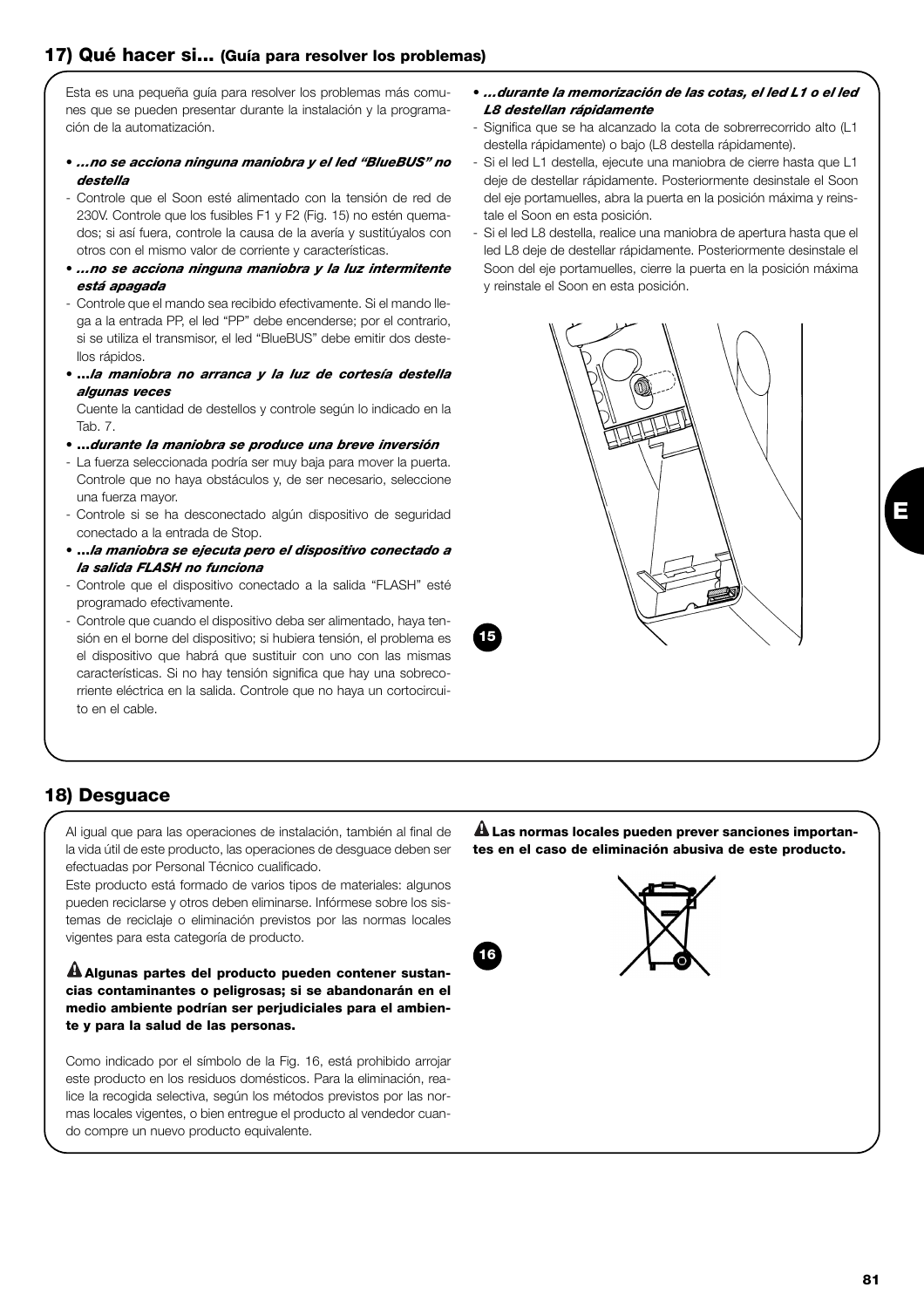# Soon

| <b>Spis treści</b>     |                                                                                                                                                         | pag.                 |
|------------------------|---------------------------------------------------------------------------------------------------------------------------------------------------------|----------------------|
| automatyki             | Zalecenia dotyczące instalacji i uruchomienia                                                                                                           | 83                   |
| <b>11 List</b><br>1.1  | Praca w bezpiecznych warunkach<br>Środki ostrożności i ostrzeżenia dotyczące<br>bezpieczeństwa                                                          | 83<br>83             |
| $\mathbf 2$            | Zapoznanie się z charakterystyką produktu                                                                                                               | 83                   |
| 2.1                    | Opis i przeznaczenie produktu, dane techniczne                                                                                                          | 83                   |
| 3<br>3.1<br>3.2<br>3.3 | Ocena możliwości wykonania instalacji<br>Sprawdzenie elementów produktu<br>Sprawdzenie otoczenia<br>Sprawdzenie ograniczeń eksploatacyjnych<br>produktu | 84<br>84<br>84<br>84 |
| 4                      | Montaż poszczególnych elementów                                                                                                                         | 84                   |
| 4.1                    | Typowy schemat instalacji                                                                                                                               | 84                   |
| 4.2                    | Montaż elementów mechanicznych                                                                                                                          | 85                   |
| 4.3                    | Ułożenie przewodów elektrycznych                                                                                                                        | 86                   |
| 4.4                    | Ręczne wysprzęglanie i zasprzęglanie                                                                                                                    | 86                   |
| 5                      | Wykonanie podłączeń elektrycznych                                                                                                                       | 86                   |
| 5.1                    | Podłączenie wszystkich urządzeń                                                                                                                         | 86                   |
| 5.2                    | Podłączenie urządzeń BlueBUS                                                                                                                            | 88                   |
| 5.2.1                  | Fotokomórki                                                                                                                                             | 88                   |
| 5.2.2                  | Fotoczujnik FT210B                                                                                                                                      | 88                   |
| 5.3                    | Podłączenie urządzeń do wejścia STOP                                                                                                                    | 88                   |
| 5.4                    | Podłączenie zasilania                                                                                                                                   | 89                   |
| 6                      | Pierwsze uruchomienie instalacji - testy                                                                                                                | 89                   |
| 6.1                    | Testy prawidłowego działania                                                                                                                            | 89                   |
| 7                      | Rozpoznawanie urządzeń i pozycji                                                                                                                        | 89                   |
| 7.1                    | Rozpoznawanie dołączonych urządzeń                                                                                                                      | 89                   |
| 7.2                    | Rozpoznawanie pozycji                                                                                                                                   | 90                   |
| 8                      | Końcowy odbiór techniczny instalacji                                                                                                                    | 91                   |
| 8.1                    | Testy podczas końcowego odbioru technicznego                                                                                                            | 91                   |
| 8.2                    | Oddanie do eksploatacji                                                                                                                                 | 91                   |

#### *Wstęp*

*Niniejsza instrukcja przedstawia sposoby montażu, programowania i użytkowania siłownika SOON do bram segmentowych. Poszczególne tematy zostały podzielone na trzy części:*

*Część Pierwsza to instrukcja, ilustrująca krok po kroku etapy ˝rzeczywistego˝ montażu produktu oraz jego uruchomienia*

*Część Druga opisuje możliwość personalizacji działania siłownika SOON, poprzez zaprogramowanie funkcji specjalnych, wybór opcji oraz specjalne regulacje. W części tej została omówiona także konserwacja i późniejsza utylizacja produktu.*

| 9<br>9.1                           | Zalecenia dotyczące personalizacji działania<br>automatyki<br>Przyciski programujące                                                                          | 92.<br>92                   |
|------------------------------------|---------------------------------------------------------------------------------------------------------------------------------------------------------------|-----------------------------|
| 10<br>10.1<br>10.2<br>10.3<br>10.4 | Programowanie<br>Funkcje pierwszego poziomu<br>Programowanie funkcji pierwszego poziomu<br>Funkcje drugiego poziomu<br>Programowanie funkcji drugiego poziomu | 92.<br>92<br>93<br>93<br>94 |
| 11<br>11.1<br>11.2                 | Przypomnienie o konserwacji<br>Kontrola ilości przeprowadzonych manewrów<br>Zerowanie licznika manewrów                                                       | 94<br>95<br>95              |
| 12                                 | Historia anomalii                                                                                                                                             | 95                          |
| 13                                 | Podłączenie pozostałych urządzeń                                                                                                                              | 95                          |
| 14<br>14.1<br>14.2                 | Informacje dodatkowe: funkcje specjalne<br>Funkcja "Zawsze otwórz"<br>Funkcja "Wykonaj manewr mimo wszystko"                                                  | 96<br>96<br>96              |
| 15                                 | Działanie automatyki przy użyciu nadajnika i<br>radioodbiornika typu "SM"                                                                                     | 96                          |
| 16                                 | Automatyczna kontrola i diagnostyka niepraw-<br>idłowego działania                                                                                            | 96                          |
| 17                                 | Co robić gdy<br>(Poradnik - rozwiązywanie problemów)                                                                                                          | 97                          |
| 18                                 | Utylizacja                                                                                                                                                    | 97                          |

*Część Pierwsza i Druga* instrukcji są skierowane wyłącznie do **!** wykwalifikowanego Personelu Technicznego instalującego. Żadna z zawartych tam informacji nie jest przeznaczona dla końcowego Użytkownika produktu.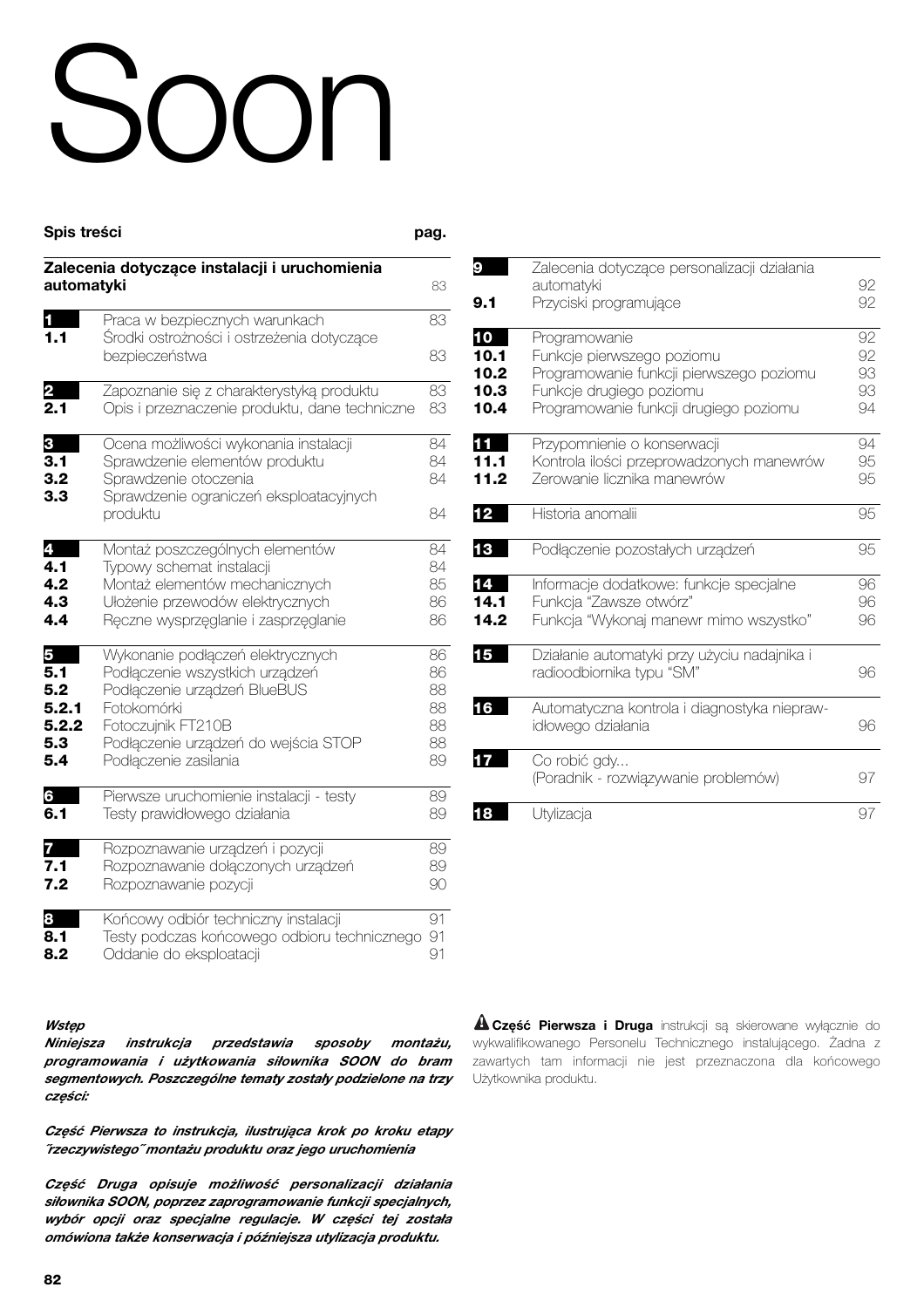# *Zalecenia dotyczące instalacji i uruchomienia automatyki*

Część Pierwsza opisuje krok po kroku wszystkie etapy montażu automatyki (montaż mechaniczny, podłączenia elektryczne, odbiór techniczny) oraz pierwszego uruchomienia (ustawienia).

Etapy te są poprzedzone przez bardzo ważne informacje dotyczące bezpieczeństwa, właściwości produktu i wykonalności instalacji.

# *1) Praca w bezpiecznych warunkach*

# *1.1) Środki ostrożności i ostrzeżenia dotyczące bezpieczeństwa*

Czynności związane z montażem, programowaniem i uruchomieniem **!** produktu mogą być wykonane wyłącznie przez wykwalifikowany personel techniczny, zgodnie z obowiązującymi przepisami i normami oraz zaleceniami zawartymi w niniejszej instrukcji. Instrukcja została przygotowana tak, by poprowadzić instalatora krok po kroku podczas montażu, programowania i uruchomienia siłownika SOON. Wszystkie czynności, które należy wykonać oraz związane z nimi zalecenia zostały przedstawione w kolejności wykonania poszczególnych etapów pracy. Ważne jest zatem, aby przed przystąpieniem do montażu zapoznać się z wszystkimi rozdziałami instrukcji. Zwracamy szczególną uwagę, na przeczytanie z dużą uwagą rozdziałów, które zawierają podstawowe informacje odnośnie BEZPIECZEŃSTWA, takie jak Rozdział 1, Rozdział 3 - SPRAWDZENIA PRZED MONTAŻEM I OGRANICZENIA EKSPLOATACYJNE oraz Rozdział 8 - ODBIÓR TECHNICZNY I ODDANIE DO EKSPLOATACJI. W związku z możliwością wystąpienia zagrożeń - zarówno podczas montażu, jak i codziennego użytkowania produktu - montaż musi zostać przeprowadzony według Dyrektywy europejskiej nr 98/37/WE (Dyrektywa Maszynowa, określająca wykonanie drzwi lub bram automatycznych), a w szczególności musi odpowiadać normom EN 12445, EN 12453 i EN 12635.

Przestrzeganie postanowień Dyrektywy umożliwi Ci wykonanie pracy w maksymalnie bezpiecznych warunkach, pozwalając jednocześnie na wydanie na zakończenie oświadczenia o zgodności, a co za tym idzie, o bezpieczeństwie instalacji.

*Pamiętaj:* Dodatkowe informacje i wytyczne dotyczące analizy ryzyka, które mogłyby okazać się przydane podczas wykonania "Dokumentacji Technicznej" są dostępne na stronie internetowej www.niceforyou.com.

- Zabrania się stosowania siłownika SOON w celach innych od wskazanych w niniejszej instrukcji. Niewłaściwe użycie może doprowadzić do uszkodzenia produktu i spowodować zagrożenie dla osób i rzeczy.
- Zabrania się wprowadzania modyfikacji w jakimkolwiek elemencie produktu, o ile nie są to zmiany opisane w niniejszej instrukcji. Niedozwolone działania mogą doprowadzić do nieprawidłowego funkcjonowania produktu. Firma Nice® nie bierze odpowiedzialności za szkody spowodowane przez produkt zmodyfikowany na własną rękę.
- Przed rozpoczęciem montażu, musisz przeprowadzić analizę ryzyka, zawierającą wykaz podstawowych wymogów bezpieczeństwa przewidzianych w załączniku 1 do Dyrektywy Maszynowej, wskazując zarazem wdrożone środki zapobiegawcze. Przypominamy, że "analiza ryzyka" to jeden z dokumentów składających się na "Dokumentację Techniczną" automatyki.
- Przed rozpoczęciem montażu powinieneś także sprawdzić czy istnieje potrzeba montażu dodatkowych urządzeń i materiałów, które

mogłyby uzupełnić automatykę opartą na siłowniku SOON. Oceń konkretną sytuację zastosowania i istniejące zagrożenia, weź pod uwagę na przykład ryzyko uderzenia, przygniecenia, przecięcia, wciągnięcia i inne podobne zagrożenia.

- Podłącz Centralę sterującą siłownika SOON do linii zasilania wyposażonej w uziemienie zabezpieczające.
- Podczas montażu unikaj zetknięcia elementów automatyki z wodą lub innymi płynami. Upewnij się również, że do wnętrza centrali i innych otwartych urządzeń nie przedostaną się ani płyny, ani obiekty stałe. Gdyby jednak do tego doszło, odłącz natychmiast zasilanie elektryczne i skontaktuj się z Serwisem Nice®.

Użytkowanie siłownika SOON w takiej sytuacji może stanowić **!** źródło zagrożenia!

- Nie trzymaj elementów siłownika SOON blisko źródeł ciepła i płomieni. Mogłoby to doprowadzić do zniszczenia elementów instalacji, spowodować nieprawidłowe działanie, pożar lub inne groźne sytuacje.
- Podczas montażu wszystkie czynności, które wymagają dostępu do części wewnętrznych, znajdujących się pod pokrywą siłownika SOON (np. do zacisków) muszą być wykonane przy odłączonym zasilaniu. Jeśli podłączenie zasilania zostało już wykonane, a urządzenie odcinające zasilanie znajduje się poza zasięgiem Twojego wzroku, przywieś na nim karteczkę "UWAGA KONSERWACJA W TOKU".
- Jeśli podczas montażu zadziałają systemy ochrony elektrycznej takie jak automatyczne wyłączniki lub bezpieczniki, zanim przywrócisz je do normalnego stanu, znajdź i wyeliminuj uszkodzenie, które wywołało ich interwencję.
- Po zakończeniu montażu, automatyka może być użytkowana tylko po wcześniejszym przeprowadzeniu "oddania do eksploatacji", zgodnie ze wskazaniami zawartymi w Rozdziale 8 – ODBIÓR TECHNICZNY I ODDANIE DO EKSPLOATACJI.
- W przypadku wystąpienia długich okresów przestoju w użytkowaniu siłownika SOON, zaleca się wyjąć akumulator awaryjny i przechowywać go w suchym miejscu. Dzięki temu unika się ryzyka uszkodzenia akumulatora i wyciekania z niego substancji szkodliwych.
- W przypadku gdy informacje zawarte w niniejszej instrukcji okażą się niewystarczające do przywrócenia prawidłowego działania, skontaktuj się z serwisem technicznym firmy Nice®.
- Opakowanie produktu Soon musi zostać zutylizowane zgodnie z obowiązującymi przepisami lokalnymi.
- Zaleca się zachowanie niniejszej instrukcji dla ułatwienia przyszłej konserwacji i ewentualnych interwencji na produkcie.

# *2) Zapoznanie się z charakterystyką produktu*

#### *2.1) Opis i przeznaczenie produktu, dane techniczne*

SOON to elektromechaniczny siłownik do automatyzacji bram segmentowych o powierzchni do 20m<sup>2</sup>.

Centrala SOA2, poza dostarczaniem do silnika prądu stałego, pozwala na idealne wyregulowanie momentu obrotowego i prędkości siłownika, dokładne odczytanie pozycji, stopniowe rozpoczęcie manewru otwarcia i zamknięcia, wykrywanie przeszkód. Ponadto centrala jest

wyposażona w diodę "konserwacji", która pozwala na rejestrowanie manewrów wykonywanych przez siłownik podczas całego okresu eksploatacji.

Ręczne wysprzęglenie odłącza silnik od przekładni, przy użyciu linek dostępnych przez użytkownika.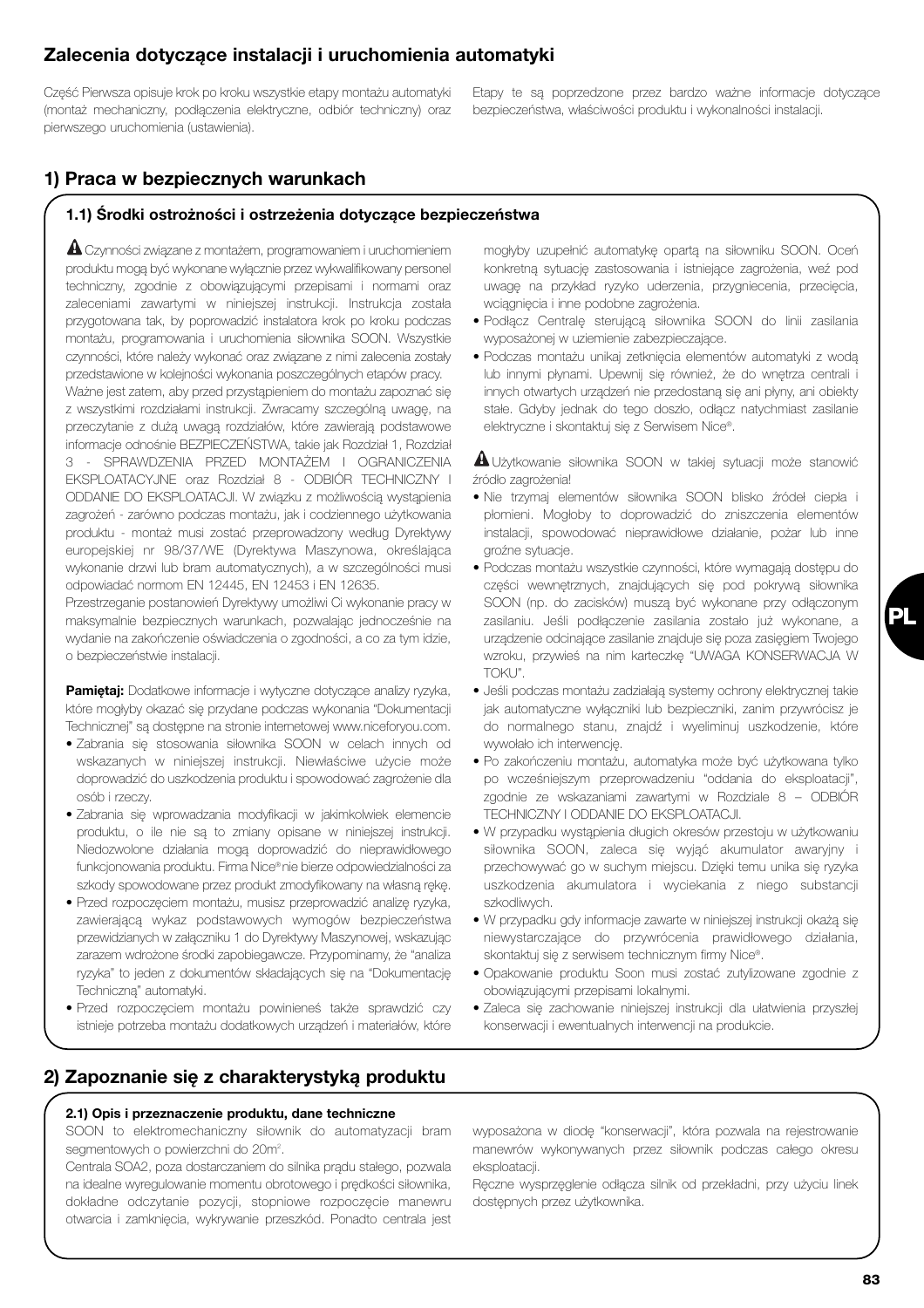# *3) Ocena możliwości wykonania instalacji*

Przed przystąpieniem do montażu, upewnij się czy elementy produktu są nienaruszone, czy wybrano odpowiedni model oraz czy nadaje się on do montażu w danym otoczeniu.

#### *3.1) sprawdzenie elementów produktu (Rys.1)*

Sprawdź czy opakowanie jest nienaruszone;

- odpakuj produkt i sprawdź czy zawiera on: - siłownik SOON
- uchwyt mocujący
- 4 elementy gałek odblokowujących
- 2 wpusty
- 1 śruba M8x130
- 1 nakrętka samoblokująca M8
- 1 podkładka D8
- 1 prowadnica
- 3 śruby samogwintujące czarne
- 1 instrukcja obsługi



#### *3.2) Sprawdzenie otoczenia*

- Upewnij się czy otoczenie, w którym ma zostać zamontowany siłownik odpowiada pełnym wymiarom siłownika SOON (Rys. 2).
- Upewnij się czy na torze ruchu bramy segmentowej nie występują przeszkody, które mogłyby ograniczyć wykonanie pełnego manewru otwarcia i zamknięcia.

• Upewnij się czy w miejscu, w którym ma zostać wykonany montaż

istnieje możliwość przeprowadzenia manewrów recznych w sposób łatwy i bezpieczny.

- Upewnij się czy do montażu każdego urządzenia przewidziane jest miejsce o solidnej powierzchni, w którym nie występuje ryzyko przypadkowych uderzeń.
- *3.3) Sprawdzenie ograniczeń eksploatacyjnych produktu (Rys.2)* Sprawdź ograniczenia eksploatacyjne siłownika SOON oraz **Nice** pozostałych akcesoriów, które mają zostać zamontowane. Oceń czy właściwości produktów odpowiadają wymaganiom otoczenia i wskazanym poniżej ograniczeniom: 298 • Upewnij się czy wielkość bramy segmentowej nie przekracza 20 m. 67 • Przy użyciu wpustów znajdujących się na wyposażeniu, sprawdź czy wał napędowy bramy segmentowej jest kompatybilny z otworem  $10.8$ wyjściowym siłownika SOON.  $\frac{3}{2}$ • Upewnij się czy uchwyt mocujący do ściany jest wystarczająco długi.  $\overline{24,3}$ 126.5 375 115 **2**

# *4) Montaż poszczególnych elementów*

*Czynności związane z montażem automatyki mogą być wykonane wyłącznie przez wykwalifikowany personel techniczny,* **!** *zgodnie z obowiązującymi przepisami i normami oraz zaleceniami zawartymi w niniejszej instrukcji.*

#### *4.1) Typowy schemat instalacji (Rys.3)*

Na Rys. 3 przedstawiono kompletną instalację siłownika SOON. Rysunek przedstawia typowy schemat wykonania instalacji z zaznaczeniem poszczególnych elementów oraz przewodów potrzebnych do ich montażu.

#### *Legenda elementów mechanicznych przedstawionych na Rys. 3:*

#### *1* - Siłownik SOON

- *2* Fotokomórka
- *3* Przełącznik na klucz
- *4* Słupek na fotokomórkę
- *5* Lampa ostrzegawcza
- *6* Nadajnik
- *7* Główna listwa krawędziowa
- *Legenda przewodów elektrycznych przedstawionych na Rys. 3: A* - Linia zasilania
- *B* Lampa ostrzegawcza z anteną
- *C* Fotokomórki
- *D* Przełącznik na klucz
- *E* Główna listwa krawędziowa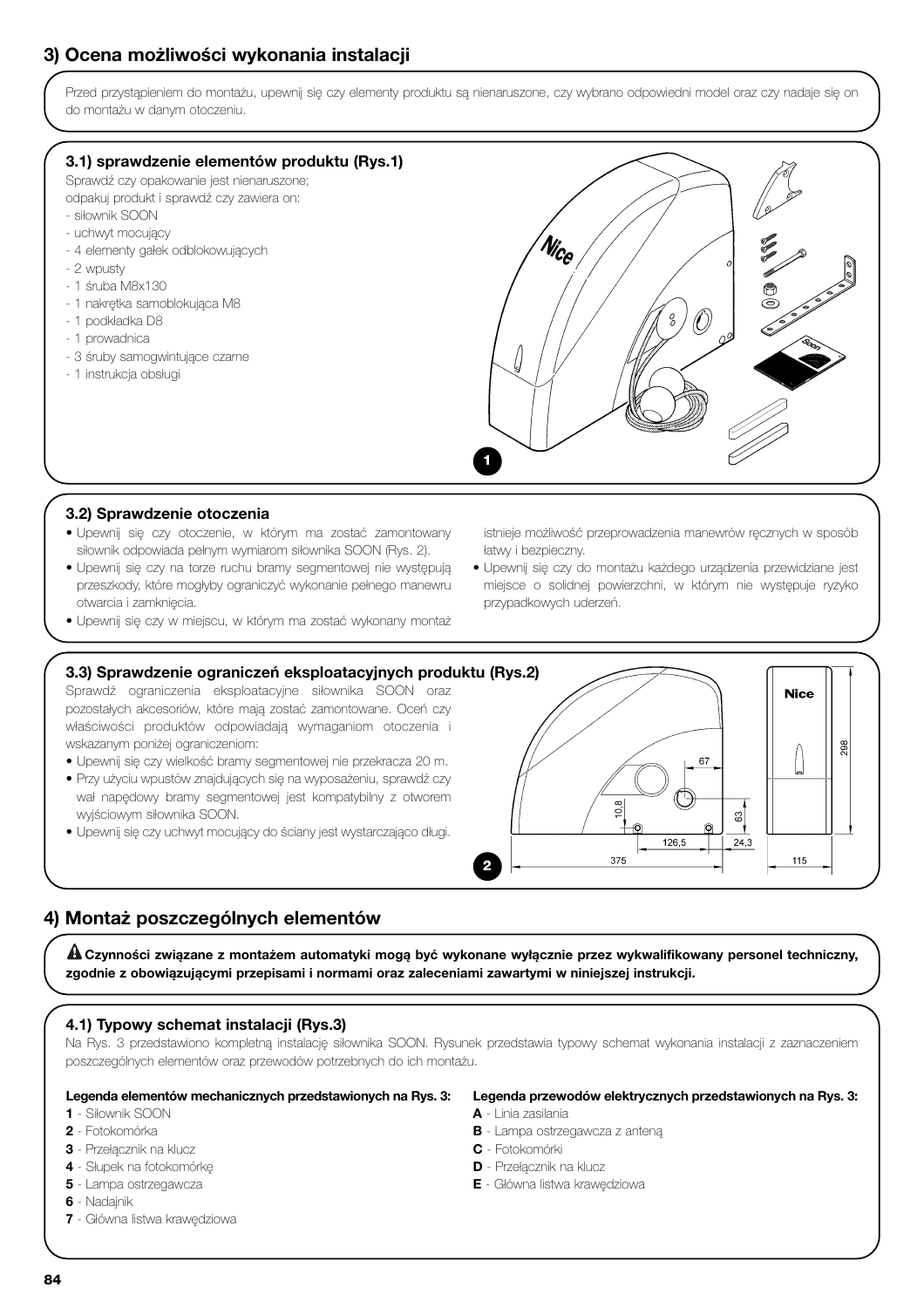

#### *4.2) Montaż elementów mechanicznych*

Po zakończeniu prac przygotowawczych (np. wykonanie bruzd pod rury z przewodami elektrycznymi i ułożenie zewnętrznych koryt kablowych, ewentualne zamocowanie wspomnianych wyżej rur w betonie i inne niezbędne prace wstępne) możesz przystąpić do montażu i wykonania kompletnej instalacji wszystkich elementów mechanicznych i elektrycznych siłownika SOON. Pamiętaj, aby zachować wskazaną poniżej kolejność.

#### *Montaż siłownika SOON (Rys. 4)*

1. (Rys. 4-a) Wsuń siłownik SOON na wał napędowy bramy segmentowej, łącząc je przy użyciu wpustu, który znajduje się na wyposażeniu.

#### *Czynność ta musi być wykonana przy ZAMKNIĘTEJ bramie.*

- 2. (Rys. 4-b) Przy użyciu śruby, nakrętki i podkładki, które znajdują się na wyposażeniu, zamontuj do siłownika SOON uchwyt mocujący.
- 3. (Rys. 4-c) Przy użyciu kołka rozporowego (brak w wyposażeniu) przymocuj uchwyt do ściany. Wybierz kołek odpowiedni do typu ściany.
- 4. (Rys. 4-d) Istnieje możliwość montażu siłownika SOON w pozycji poziomej przy wykorzystaniu małej prowadnicy, który znajduje się na wyposażeniu. Przy użyciu trzech śrub (na wyposażeniu), przymocuj prowadnicę w pozycji przedstawionej na rysunku. Zwróć uwagę na wyjście linek wysprzęglających

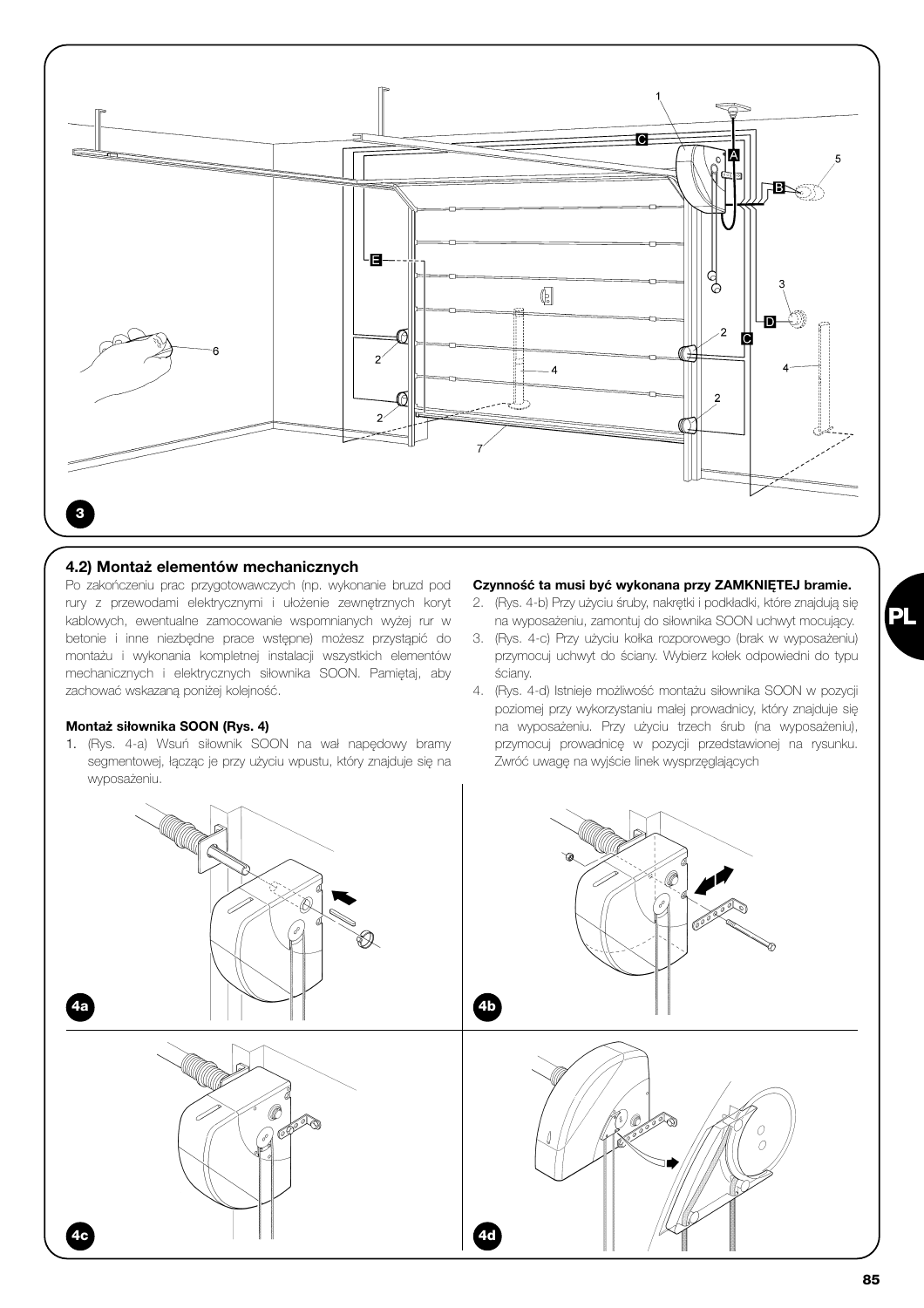## *4.3) Ułożenie przewodów elektrycznych (Rys. 3 i Tabela 1)*

Po zakończeniu montażu poszczególnych elementów mechanicznych, możesz przystąpić do ułożenia przewodów elektrycznych. Postępuj według Rys. 3, który pokazuje typowe ułożenie tych przewodów oraz Tabeli 1, zawierającej ich dane techniczne.

*Przewody stosowane do podłączenia poszczególnych urządzeń muszą być odpowiednie do typu instalacji, jaką pragniesz* **!** *wykonać. W przypadku montażu w miejscu zadaszonym lub w pomieszczeniach zaleca się przewód typu H03VV-F.*

#### *WŁAŚCIWOŚĆI PRZEWODÓW ELEKTRYCZNYCH*

*(Litery przypisane przewodom odpowiadają oznaczeniom z Rys.3)*

| Tabela 1: Wykaz przewodów               |                                                   |                                |  |  |
|-----------------------------------------|---------------------------------------------------|--------------------------------|--|--|
| Podłączenie                             | Rodzaj przewodu                                   | Maksymalna dozwolona długość   |  |  |
| A: Linia zasilania                      | przewód ( $3 \times 1.5$ mm <sup>2</sup> ), szt.1 | $30 \text{ m}$ (*)             |  |  |
| <b>B</b> : Lampa ostrzegawcza           | przewód (2 x 1 mm <sup>2</sup> ), szt.1           | 20 <sub>m</sub>                |  |  |
| <b>C:</b> Antena                        | przewód ekranowany (typ RG58), szt.1              | 20 m (zalecana: mniej niż 5 m) |  |  |
| <b>D:</b> Fotokomórka                   | przewód ( $2 \times 0.5$ mm <sup>2</sup> ), szt.1 | 30 <sub>m</sub>                |  |  |
| E: Przełącznik na klucz                 | przewód (4 x 0,5 mm <sup>2</sup> ), szt.1         | 50 m                           |  |  |
| F: Podłączenie zabezpieczających listew | przewód (2 x 0,5 mm <sup>2</sup> ), szt.1         | 20 <sub>m</sub>                |  |  |
| krawedziowych                           |                                                   |                                |  |  |

**Pamiętaj:** (\*) Jeśli długość przewodu zasilania przekracza 30 cm, musisz użyć przewodu o większym przekroju (np. 3 x 2,5 mm²). Potrzebne jest wówczas także uziemienie zabezpieczające w pobliżu automatyki.

#### *4.4) Ręczne wysprzęglanie i zasprzęglanie*

*Przedstawiona poniżej procedura obowiązuje* **!** *każdorazowo, gdy w tekście instrukcji jest mowa o ręcznym "zasprzęglaniu" lub "wysprzęglaniu" mechanizmu siłownika SOON.*

#### *Pamiętaj:*

Manewr wysprzęglenia lub zasprzęglenia mechanizmu może być wykonywany tylko przy całkowicie nieruchomym siłowniku.

- Ręczny manewr jest wykonywany w przypadku braku prądu, wystąpienia anomalii w instalacji lub jeśli wyraźnie zaleca to instrukcja.
- Ręczne wysprzęglenie pozwala na swobodny ruch bramy segmentowej.



# *5) Wykonanie podłączeń elektrycznych*

*Aby zapewnić bezpieczeństwo instalatora i uniknąć uszkodzenia elementów automatyki, przed wykonaniem podłączeń* **!** *elektrycznych lub włączeniem Nadajnika radiowego upewnij się czy Centrala sterująca jest ODŁĄCZONA od zasilania i od ewentualnych akumulatorów buforowych.*

#### *5.1) Podłączenie wszystkich urządzeń*

Wszystkie podłączenia elektryczne muszą być wykonywane na odłączonym napięciu.

- 1. Aby zdjąć pokrywę zabezpieczającą i uzyskać dostęp do centrali sterującej SOON, wykręć śrubę i podnieść pokrywkę odchylając ją do góry (Rys.5).
- 2. Poluzuj wolną opaskę zaciskową i wsuń w nią przewody do podłączenia do zacisków centrali. Zostaw przewody dłuższe o 20- 30 cm niż potrzeba. Typ przewodów znajdziesz w Tabeli 1, natomiast podłączenia na Rys. 6.
- 3. Podłącz przewody według schematu przedstawionego na Rys. 7. Istnieje możliwość wyjęcia zacisków, co usprawnia wykonanie podłączeń.
- 4. Po wykonaniu podłączeń zablokuj przewody, zaciągając opaskę zaciskową. Nadmiar przewodu anteny przymocuj do pozostałych przewodów przy użyciu innej opaski. **5 6**

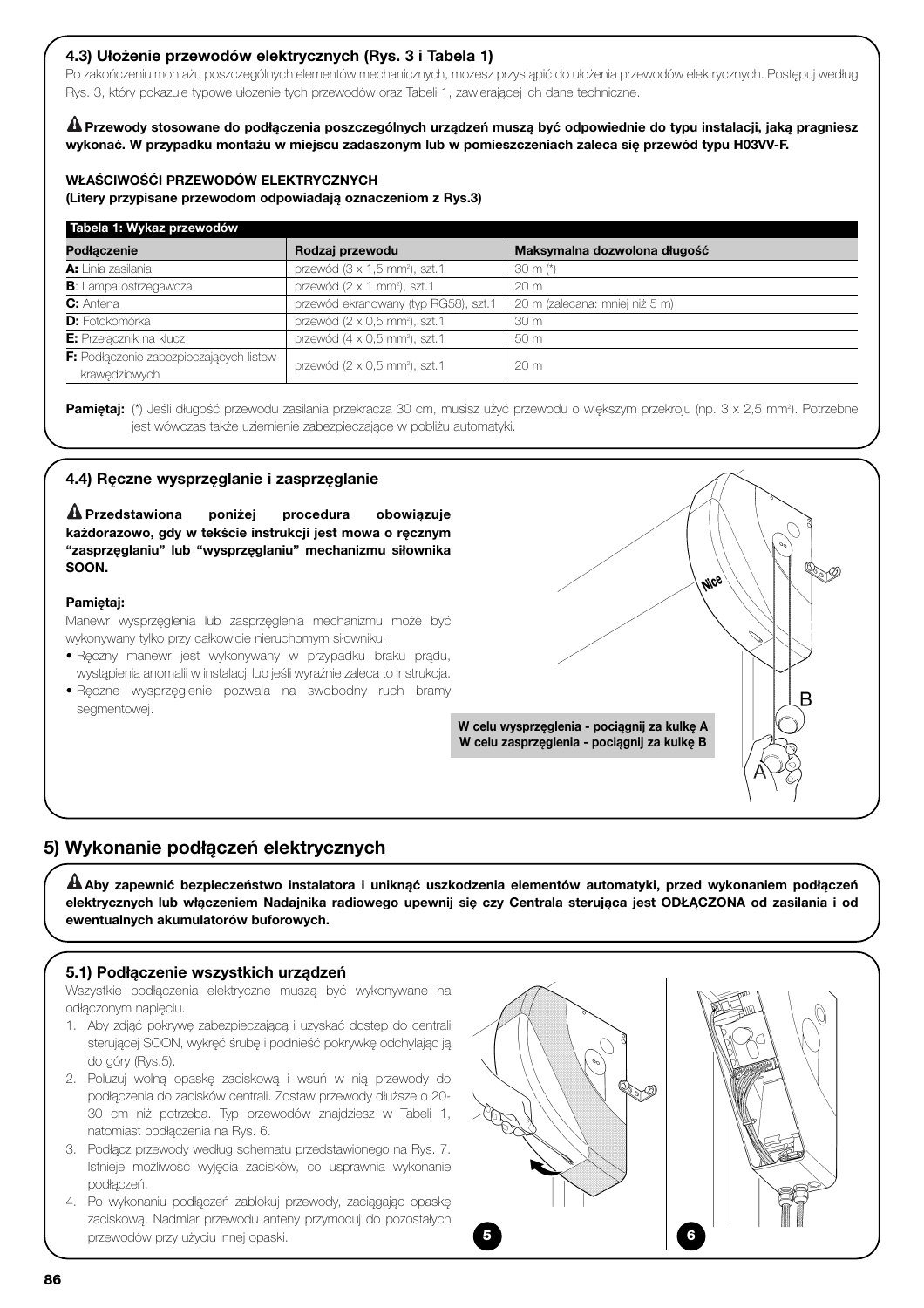

**PL**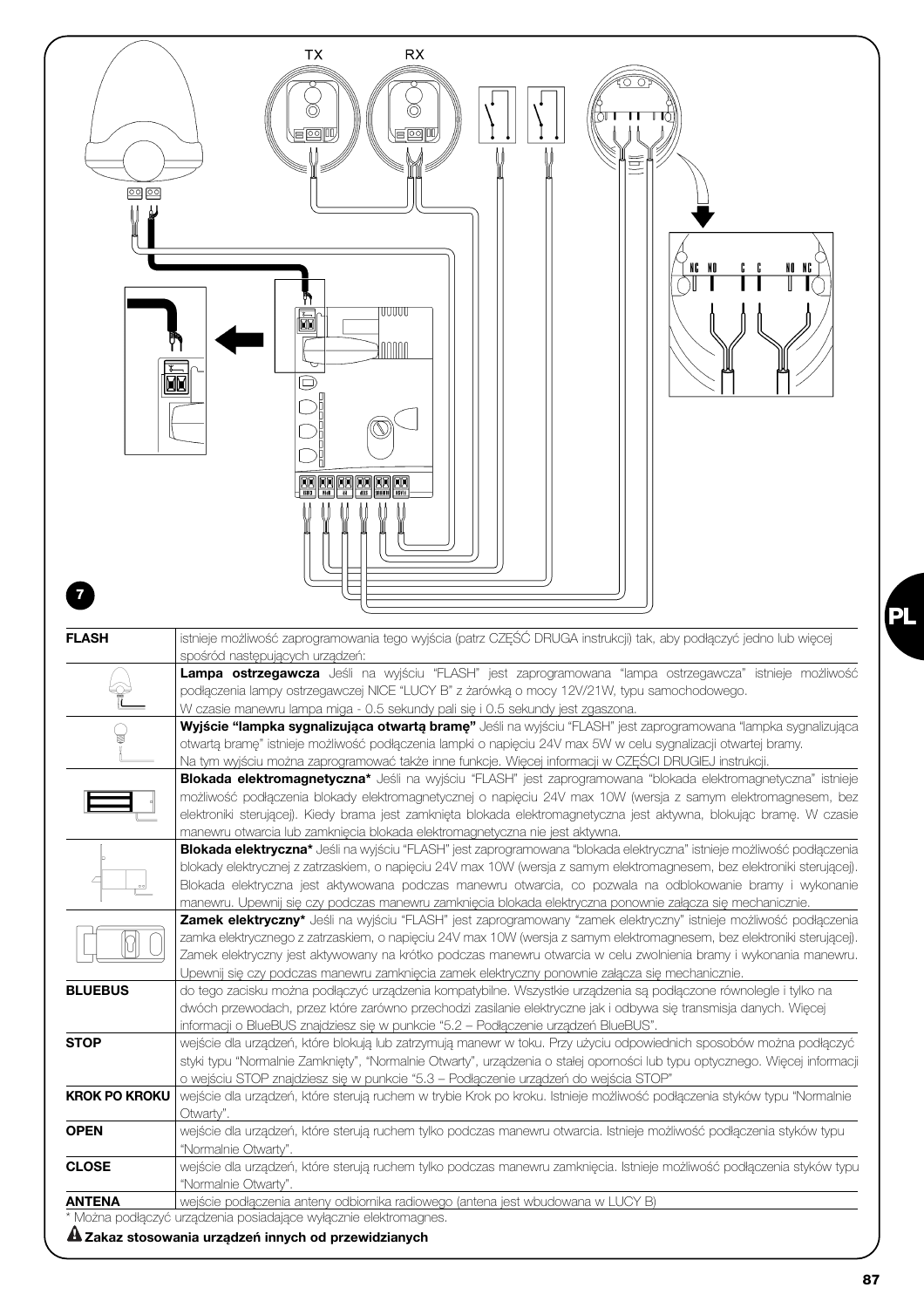#### *5.2) Podłączenie urządzeń bluebus*

BlueBUS to technologia, która umożliwia podłączenie urządzeń kompatybilnych przy użyciu jedynie dwóch przewodów, przez które zarówno przechodzi zasilanie elektryczne jak i odbywa się transmisja danych. Wszystkie urządzenia są podłączane równolegle, na tych samych przewodach BlueBUS i bez konieczności zwracania uwagi na biegunowość. Każde urządzenie jest rozpoznawane oddzielnie, ponieważ podczas montażu jest mu przypisywany jednoznaczny adres. Do BlueBUS można podłączyć na przykład fotokomórki, urządzenia zabezpieczające, przyciski sterujące, lampki sygnalizacyjne, itd. Wszystkie podłączone urządzenia są rozpoznawane automatycznie przez centralę sterującą SOON podczas specjalnej procedury uczenia się. Centrala jest w stanie wykryć z niezwykłą dokładnością wszelkie anomalie. W związku z powyższym, za każdym razem, gdy dodajesz lub usuwasz urządzenie podłączone do wyjścia BlueBUS, musisz przeprowadzić w centrali procedurę uczenia, zgodnie z opisem wskazanym w punkcie "7.1 – Rozpoznawanie dołączonych urządzeń".

## *5.2.1) Fotokomórki*

System "BlueBUS" pozwala - poprzez adresowanie przy użyciu specjalnych zworek - na rozpoznanie fotokomórek przez centralę i przydzielenie każdej linii właściwej funkcji odczytu. Adresowanie musi być przeprowadzone zarówno w stosunku do TX, jak i RX (zworki muszą być ustawione w ten sam sposób). Należy sprawdzić także czy nie ma innych par fotokomórek o tym samym adresie.

W automatyzacji bram segmentowych z SOON można zainstalować fotokomórki tak jak pokazano na Rys.8. Po montażu lub usunięciu fotokomórek należy przeprowadzić w centrali procedurę uczenia, zgodnie z punktem "7.1 – Rozpoznawanie dołączonych urządzeń".



| Tabela 2: Ustawienia fotokomórek<br>Fotokomórka  | Zworki | Fotokomórka                    | Zworki |
|--------------------------------------------------|--------|--------------------------------|--------|
| <b>FOTO</b>                                      |        | FOTO 2                         |        |
| Fotokomórka h = 50                               |        | Fotokomórka                    |        |
| działa podczas zamkniecia                        |        | działa podczas otwarcia        |        |
| <b>FOTO II</b>                                   |        | <b>FOTO 2 II</b>               |        |
| Fotokomórka $h = 100$                            |        | Fotokomórka                    |        |
| działa podczas zamkniecia                        |        | działa podczas otwarcia        |        |
| FOTO <sub>1</sub>                                |        |                                |        |
| Fotokomórka $h = 50$                             |        |                                |        |
| działa zarówno podczas zamkniecia jak i otwarcia |        | FOTO <sub>3</sub>              |        |
| <b>FOTO 1 II</b>                                 |        | <b>KONFIGURACJA ZABRONIONA</b> |        |
| Fotokomórka $h = 100$                            |        |                                |        |
| działa zarówno podczas zamkniecia jak i otwarcia |        |                                |        |

#### *5.2.2) Fotoczujnik FT210B*

Fotoczujnik FT210B stanowi połączenie w jednym urządzeniu systemu ograniczenia siły (typ C, według normy EN12453) oraz wykrywacza przeszkód występujących na osi optycznej pomiędzy nadajnikiem TX a odbiornikiem RX (typ D, według normy EN12453). W fotoczujniku FT210B sygnały statusu zabezpieczającej listwy krawędziowej są przesyłane za pośrednictwem promienia fotokomórki, łącząc 2 systemy w jednym urządzeniu. Część nadawcza znajdująca się na ruchomym skrzydle jest zasilana baterią, co eliminuje potrzebę wykonywania nieestetycznych systemów łączenia. Zużycie baterii jest zmniejszane dzięki specjalnemu rozwiązaniu projektowemu, które przedłuża jej trwałość do 15 lat (więcej na temat szczegółów oszacowania trwałości znajdziesz w instrukcji produktu). Urządzenie FT210B, w połączeniu z zabezpieczającą listwą krawędziową (np. TCB65), pozwala na

wymaganego przez normę EN12453 dla każdego "typu użycia" i "typu aktywacji". Fotoczujnik FT210B w połączeniu z zabezpieczającymi listwami krawędziowymi "opornościowymi" (8,2KΩ), jest odporny na pojedyncze uszkodzenie (kategoria 3, według EN 954-1). Jest wyposażony w specjalny system anty-zakłóceniowy, który pozwala na uniknięcie zakłóceń z innymi urządzeniami wykrywającymi, nawet jeśli nie zostanie wcześniej przeprowadzona synchronizacja, i pozwala na dodanie innych fotokomórek, np. gdy masz do czynienia z przejazdem ciężkich pojazdów, kiedy to zazwyczaj należy zamontować dodatkową fotokomórkę na wysokości 1 m od podłoża.

osiągnięcie poziomu bezpieczeństwa "głównej krawędzi zamykającej"

Więcej informacji dotyczących trybu podłączenia i adresowania znajdziesz w instrukcji FT210B.

#### *5.3) Podłączenie Urządzeń Do Wejścia STOP*

STOP jest wejściem, które powoduje natychmiastowe zatrzymanie manewru i krótki ruch w przeciwnym kierunku. Do tego wejścia mogą być podłączone urządzenia z wyjściem ze stykiem normalnie otwartym "NO", normalnie zamkniętym "NC" lub urządzania z wyjściem o stałej oporności 8,2KΩ, na przykład zabezpieczające listwy krawędziowe.

W przypadku wejścia STOP, tak jak przy BlueBUS, należy przeprowadzić procedurę uczenia, rozpoznając urządzenia podłączone do centrali (punkt 7.1 "Rozpoznawanie urządzeń).

Następnie STOP będzie interweniował za każdym razem, gdy nastąpi zmiana w stosunku do zapamiętanego stanu.

Przy użyciu odpowiednich sposobów można podłączyć do wejścia STOP więcej niż jedno urządzenie, nawet różnego typu:

• Kilka urządzeń NO można podłączyć równoległe, bez ograniczeń ilości.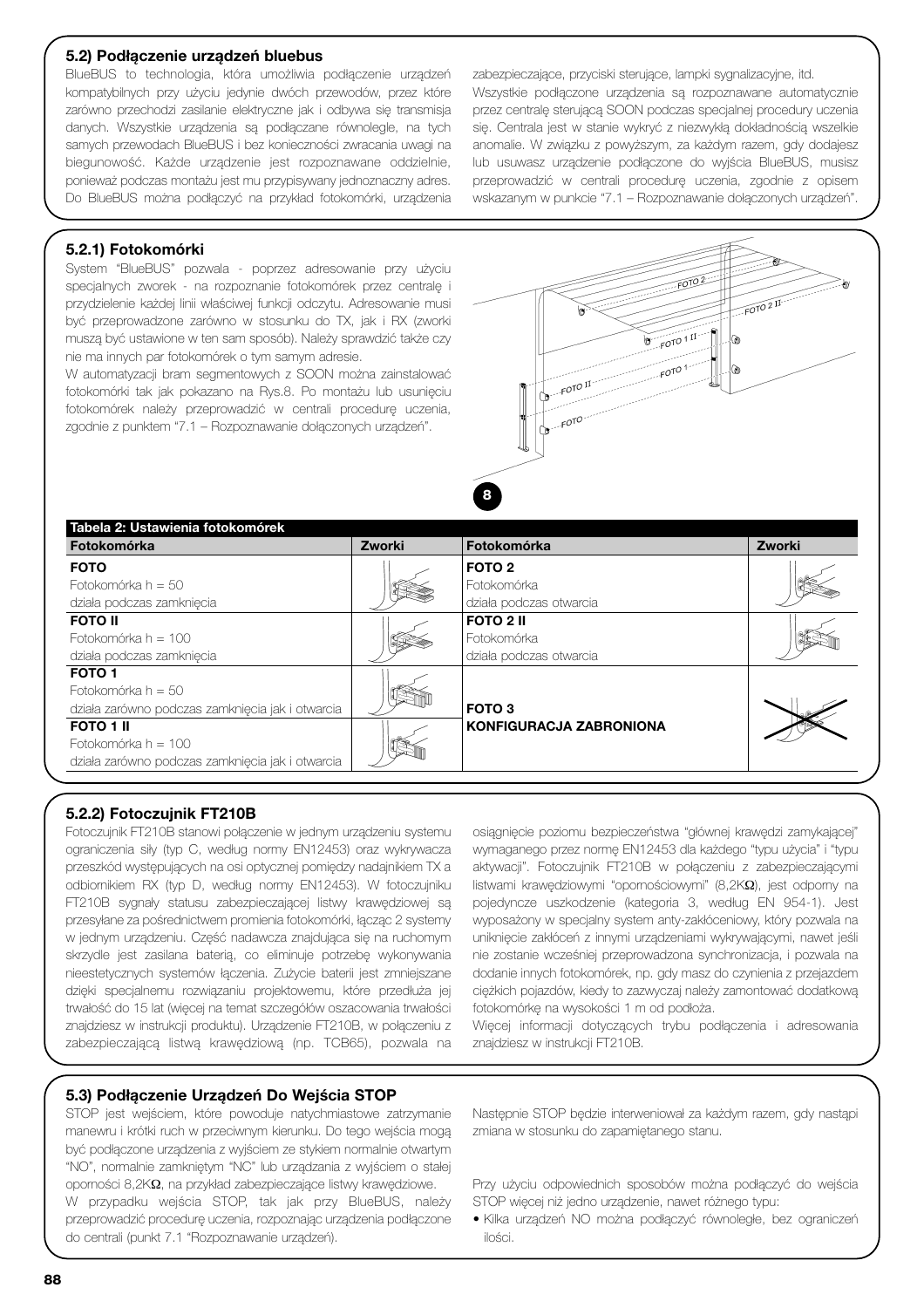- Kilka urządzeń NC można podłączyć szeregowo, bez ograniczeń ilości.
- Kilka urządzeń o stałej oporności 8,2KΩ można podłączyć "kaskadowo" z jedną opornością końcową o wartości 8,2KΩ.
- Możliwa jest kombinacja NO i NC poprzez równoległe ustawienie obu styków, należy tylko pamiętać by ustawić szeregowo ze stykiem NC oporność 8,2KΩ (pozwala to na kombinację 3 urządzeń: NO, NC i 8,2KΩ).

*Jeśli wejście STOP jest używane do podłączenia urządzeń* **!** *zabezpieczających, należy pamiętać, że tylko urządzenia z wyjściem o stałej oporności 8,2K*Ω *lub urządzenia optyczne gwarantują 3 klasę bezpieczeństwa, zgodnie z normą EN 954-1.*

W celu podłączenia urządzenia optycznego typu OPTO SENSOR (listwa optyczna) należy natomiast wykonać podłączenia tak jak pokazano na Rys.9



## *5.4) Podłączenie zasilania*

W celu podłączenia SOON do zasilania elektrycznego wystarczy włożyć wtyczkę do gniazdka. Jeśli wtyczka SOON nie jest kompatybilna z istniejącym gniazdkiem, zastosuj odpowiedni adapter dostępny na rynku.

**9**

# *6) Pierwsze uruchomienie instalacji - testy*

*Opisane poniżej czynności będą wykonywane na częsciach elektrycznych pod napięciem, w związku z tym manewry mogą* **!** *być niebezpieczne! Pracuj ostrożnie i zawsze w towarzystwie drugiej osoby.*

Po zakończeniu montażu elementów i po wykonaniu podłączeń elektrycznych, zanim przejdziesz do następnego etapu, przeprowadź od razu kilka prostych testów w celu sprawdzenia prawidłowego działania instalacji. Wykonaj czynności opisane poniżej, odhaczając po kolei punkty, gdy uzyskasz prawidłowe wyniki.

elektryczne.

**10**

#### *6.1) Testy prawidłowego działania*

Od razu po podłączeniu SOON do zasilania, zaleca się wykonanie kilku prostych testów:

- ❑ Upewnij się czy dioda BlueBUS miga regularnie z częstotliwością jedno mignięcie na sekundę.
- ❑ Jeśli są podłączone fotokomórki, upewnij się czy migają także diody na fotokomórkach (zarówno TX jak i RX). Rodzaj migania jest nieistotny, jako że zależy on od innych czynników.
- ❑ Upewnij się czy urządzenie podłączone do wyjścia FLASH jest wyłączone.
- ❑ Upewnij się czy światełko nocne jest zgaszone.

# *7) Rozpoznawanie urządzeń i pozycji*

#### *7.1) Rozpoznawanie dołączonych urządzeń*

Po podłączeniu zasilania centrala musi rozpoznać urządzenia podłączone do wyjść BlueBUS i STOP. Przed przystąpieniem do tej fazy, diody L1 i L2 migają przypominając, że należy przeprowadzić procedurę uczenia.

#### *Procedura uczenia musi być przeprowadzona nawet* **!** *wówczas gdy żadne urządzenie nie zostało podłączone*

- 1. Wciśnij i przytrzymaj przyciski *[*▲*]* i *[Set]*
- 2. Zwolnij przyciski po około 3 sekundach, kiedy diody L1 i L2 zaczną szybko migać.
- 3. Odczekaj kilka sekund, aż centrala zakończy procedurę uczenia.

Po zakończeniu wczytywania dioda STOP musi palić się, natomiast diody L1 i L2 zgasną (ewentualnie zaczną migać diody L3 i L4).

Jeśli przeprowadzone testy nie dadzą pozytywnych wyników odłącz natychmiast zasilanie centrali i sprawdź ponownie połączenia

Procedura rozpoznawania podłączonych urządzeń może być przeprowadzona ponownie w każdej chwili, również po zakończeniu montażu, np. w przypadku podłączania nowego urządzenia.

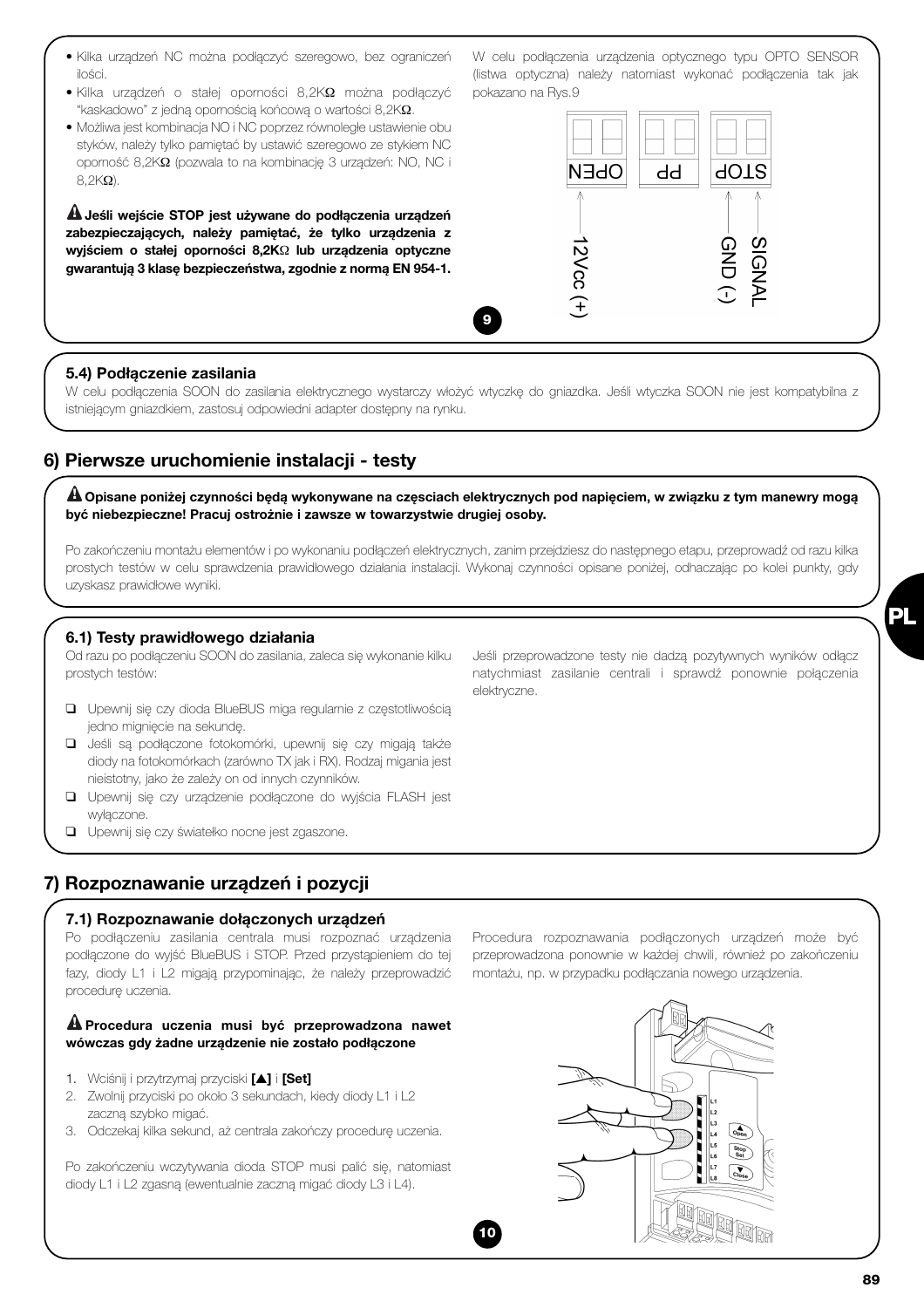#### *7.2) Rozpoznawanie pozycji*

Po rozpoznaniu urządzeń centrala musi zapamiętać pozycje otwarcia i zamknięcia bramy. Można zaprogramować do 6 następujących pozycji:

| Pozycja         | <b>Znaczenie</b>                                                                                                           |
|-----------------|----------------------------------------------------------------------------------------------------------------------------|
| A1              | Pozycja maksymalnego otwarcia. Po osiągnięciu tej pozycji brama zatrzymuje się.                                            |
| RA1             | Pozycja początku zwolnienia ruchu podczas manewru otwarcia. Po osiągnięciu tej pozycji silnik zwalnia, przechodząc na      |
|                 | prędkość minimalną.                                                                                                        |
| <b>RINT</b>     | Pozycja zwolnienia pośredniego podczas manewru zamknięcia. W przypadku zaprogramowania tej pozycji brama zaczyna           |
|                 | zwalniać około 50cm wcześniej, tak by minąć pozycję RINT na prędkości minimalnej. Po przejściu pozycji RINT silnik powraca |
|                 | na zaprogramowaną prędkość.                                                                                                |
| AP              | Pozycja częściowego otwarcia. Po osiągnięciu tej pozycji brama zatrzymuje się, jeśli zostało wydane polecenie otwarcia     |
|                 | cześciowego.                                                                                                               |
| RA <sub>0</sub> | Pozycja początku zwolnienia ruchu podczas manewru zamknięcia. Po osiągnięciu tej pozycji silnik zwalnia, przechodząc na    |
|                 | prędkość minimalną.                                                                                                        |
| AC              | Pozycja maksymalnego zamknięcia. Po osiągnięciu tej pozycji brama zatrzymuje się.                                          |

#### *Jeśli pozycje nie zostały wczytane migają diody L3 i L4.*

Poniżej została opisana procedura wczytywania pozycji. Pozycje A1 i A0 muszą zostać zaprogramowane, natomiast pozostałe pozycje możesz ominąć - zostaną one wówczas wyznaczone automatycznie przez centralę.

| 1.  | Wciśnij i przytrzymaj przyciski [Set] + [▼] przez 3 sekundy, aby wejść w tryb wczytywania pozycji.                                     |
|-----|----------------------------------------------------------------------------------------------------------------------------------------|
|     | Miga dioda L1: wczytywanie pozycji A1.                                                                                                 |
| 2.  | Przyciskami [A] lub [V] ustaw bramę w pozycji maksymalnego otwarcia.                                                                   |
| 3.  | Wciśnij i przytrzymaj przez 2 sekundy przycisk [Set], aby potwierdzić pozycję A1. Dioda L1 zapali się na stałe.                        |
|     | Miga dioda L2: wczytywanie pozycji RA1                                                                                                 |
| 4.  | Jeśli nie chcesz programować pozycji zwolnienia ruchu podczas manewru otwarcia, wciśnij szybko 2 razy przycisk [Set], aby przejść do   |
|     | kolejnego programowania - dioda L2 będzie zgaszona. Jeśli jednak chcesz zaprogramować tę pozycję wykonaj następującą sekwencję.        |
| 5.  | Przyciskami [A] lub [V] ustaw bramę w pozycji zwolnienia ruchu podczas manewru otwarcia.                                               |
| 6.  | Wciśnij i przytrzymaj przez 2 sekundy przycisk <b>[Set]</b> aby potwierdzić pozycję RA1. Dioda L2 zapali się na stałe.                 |
|     | Miga dioda L4: wczytywanie pozycji RINT                                                                                                |
| 7.  | Jeśli nie chcesz programować pozycji zwolnienia pośredniego, wciśnij szybko 2 razy przycisk [Set], aby przejść do kolejnego            |
|     | programowania, dioda L4 będzie zgaszona. Jeśli jednak chcesz zaprogramować tę pozycję wykonaj następującą sekwencję.                   |
| 8.  | Przyciskami [A] lub [V] ustaw bramę w pozycji zwolnienia pośredniego.                                                                  |
| 9.  | Wciśnij i przytrzymaj przez 2 sekundy przycisk [Set] aby potwierdzić pozycję RINT. Dioda L4 zapali się na stałe.                       |
|     | Miga dioda L5: wczytywanie pozycji AP                                                                                                  |
| 10. | Jeśli nie chcesz programować pozycji częściowego otwarcia, wciśnij szybko 2 razy przycisk [Set], aby przejść do kolejnego              |
|     | programowania - dioda L5 będzie zgaszona. Jeśli jednak chcesz zaprogramować tę pozycję wykonaj następującą sekwencję.                  |
| 11. | Przyciskami [A] lub [V] ustaw bramę w pozycji częściowego otwarcia.                                                                    |
| 12. | Wciśnij i przytrzymaj przez 2 sekundy przycisk [Set] aby potwierdzić pozycję RAP. Dioda L5 zapali się na stałe.                        |
|     | Miga dioda L7: wczytywanie pozycji RA0                                                                                                 |
| 13. | Jeśli nie chcesz programować pozycji zwolnienia ruchu podczas manewru zamknięcia, wciśnij szybko 2 razy przycisk [Set], aby przejść do |
|     | kolejnego programowania - dioda L7 będzie zgaszona. Jeśli jednak chcesz zaprogramować tę pozycję wykonaj następującą sekwencję.        |
| 14. | Przyciskami [A] lub [V] ustaw bramę w pozycji zwolnienia ruchu podczas manewru zamknięcia.                                             |
| 15. | Wciśnij i przytrzymaj przez 2 sekundy przycisk <b>[Set]</b> aby potwierdzić pozycję RA0. Dioda L7 zapali się na stałe.                 |
|     | Miga dioda L8: wczytywanie pozycji A0                                                                                                  |
| 16. | Przyciskami [A] lub [V] ustaw bramę w pozycji maksymalnego zamknięcia.                                                                 |
| 17. | Wciśnij i przytrzymaj przez 2 sekundy przycisk [Set] aby potwierdzić pozycję A0. Dioda L8 pali się.                                    |
| 18. | Po zwolnieniu przycisku [Set] zgasną wszystkie diody.                                                                                  |
| 19. | Wydaj polecenie otwarcia wciskając przycisk [Open], tak by brama wykonała pełny manewr otwarcia.                                       |
| 20. | Wydaj polecenie zamknięcia wciskając przycisk [Close] tak by brama wykonała pełny manewr zamknięcia.                                   |
|     |                                                                                                                                        |
|     |                                                                                                                                        |
|     | Podczas tych manewrów w centrali zostanie zapamiętana siła                                                                             |
|     |                                                                                                                                        |

**11**

potrzebna do wykonania ruchu otwarcia i zamknięcia.

*Ważne jest aby te pierwsze manewry nie zostały przerwane, np. poprzez zadziałanie polecenia STOP.*

Procedura wczytywania pozycji może zostać wykonana ponownie w każdej chwili, również po zakończeniu montażu, wystarczy powtórzyć ją od punktu 1. Jeśli chcesz zmienić tylko jedną z pozycji, powtórz sekwencję od punktu 1 i omiń programowanie pozycji, które cię nie interesują, wciskając 2 razy szybko przycisk *[Set]* dla każdej pozycji, którą chcesz ominąć.

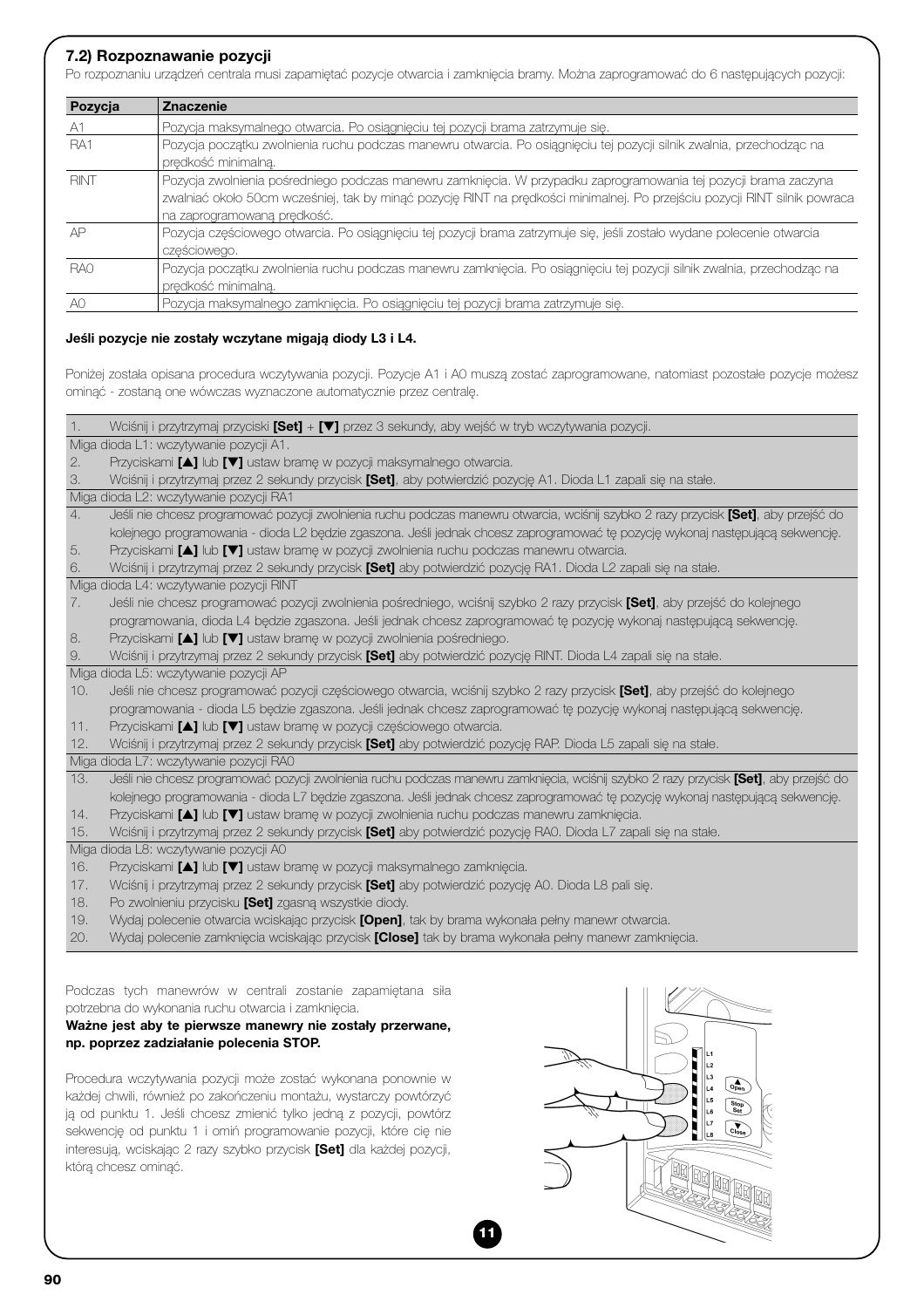# *8) Końcowy odbiór techniczny instalacji*

*8.1) Testy podczas końcowego odbioru technicznego Każda część automatyki, np. zabezpieczające listwy krawędziowe, fotokomórki, stop bezpieczeństwa itd., wymaga osobnego odbioru technicznego. W odniesieniu do tych urządzeń należy zastosować procedury opisane w odnośnych instrukcjach.*

*W celu przeprowadzenia odbioru technicznego siłownika SOON wykonaj następujące czynności:*

- 1. Upewnij się czy przestrzegane są ściśle zalecenia opisane w rozdziale 1 "OSTRZEŻENIA"
- 2. Wysprzęglij bramę pociągając w dół linkę wysprzęglającą. Upewnij się czy jest możliwe ręczne otwarcie i zamknięcie bramy przy użyciu siły nie przekraczającej 225N.
- 3. Zasprzęglij bramę pociągając za linkę zasprzęglającą.
- 4. Używając przełącznika na klucz lub nadajnika, wykonaj kilka prób zamknięcia i otwarcia bramy i upewnij się czy wykonywany ruch odpowiada oczekiwanemu.
- 5. Wykonaj kilka prób, aby ocenić płynny ruch bramy i upewnij się czy nie ma wad montażu lub regulacji oraz punktów większego tarcia.
- 6. Sprawdź po kolei prawidłowe działanie wszystkich urządzeń zabezpieczających, w które jest wyposażona instalacja (fotokomórki,

zabezpieczające listwy krawędziowe, itd.). W szczególności upewnij się czy za każdym razem przy interwencji jednego z tych urządzeń, dioda "BlueBUS" na centrali miga szybko 2 razy, co stanowi potwierdzenie, że do centrali wpłynęła informacja o zdarzeniu.

- 7. Należy sprawdzić fotokomórki, a w szczególności upewnić się czy nie ma zakłóceń z innymi urządzeniami. W tym celu przesuń cylinder o średnicy 5 cm i długości 30cm, przecinając oś optyczną, najpierw przy TX potem przy RX i na końcu pomiędzy nimi i upewnij się czy zawsze urządzenie zadziała przechodząc ze stanu aktywnego w stan alarmu i na odwrót. Upewnij się także czy interwencja fotokomórki wywołuje w centrali przewidzianą czynność: np. w czasie wykonywania manewru zamknięcia prowokuje ruch w przeciwnym kierunku.
- 8. Jeśli zastosowano ograniczenie siły dobicia w celu uniknięcia niebezpiecznych sytuacji związanych z ruchem bramy należy zmierzyć tę siłę według zaleceń normy EN 12445. Jeśli regulacja "Prędkości" i kontrola "Siły Silnika" stanowią wsparcie systemu redukcji siły dobicia, należy powtórzyć regulację i znaleźć ustawienia, które zapewnią lepsze wyniki.

#### *8.2) Przekazanie do eksploatacji*

*Przekazanie do eksploatacji może nastąpić dopiero po wykonaniu, z wynikiem pozytywnym, wszystkich etapów odbioru technicznego Soon i pozostałych urządzeń. Zabrania się częściowego lub "prowizorycznego" przekazania do eksploatacji.*

- 1. Sporządź i zachowaj na minimum 10 lat Dokumentację Techniczną automatyki, która powinna zawierać: rysunek zestawieniowy automatyki, schemat połączeń elektrycznych, analizę ryzyka wraz z opisem wdrożonych środków zapobiegawczych, deklarację zgodności producenta wszystkich użytych urządzeń (dla Soon należy użyć załączoną Deklarację zgodności CE), kopię instrukcji oraz harmonogramu konserwacji automatyki.
- 2. Na bramie zamocuj tabliczkę zawierającą (przynajmniej) następujące informacje: typ automatyki, nazwa i adres instalatora (odpowiedzialnego za "przekazanie do eksploatacji") numer identyfikacyjny, rok produkcji i znak "CE".
- 3. Zamocuj w sposób trwały na bramie także etykietę lub tabliczkę opisującą operacje wysprzęglenia oraz manewru ręcznego.
- 4. Zamocuj w sposób trwały na bramie etykietkę lub tabliczkę z takim rysunkiem (minimalna wysokość 60mm).
- 5. Sporządź i przekaż właścicielowi urządzenia deklarację zgodności automatyki.
- 6. Sporządź i przekaż właścicielowi urządzenia książkę "Zalecenia i ostrzeżenia dotyczące eksploatacji automatyki".
- 7. Sporządź i przekaż właścicielowi urządzenia harmonogram

konserwacji (zawierający wytyczne do konserwacji wszystkich urządzeń wchodzących w skład automatyki).

8. Przed przekazaniem automatyki do eksploatacji poinformuj właściciela w odpowiedni sposób i na piśmie (na przykład w książce "Zalecenia i ostrzeżenia dotyczące eksploatacji automatyki") o ryzyku resztkowym.



**PL**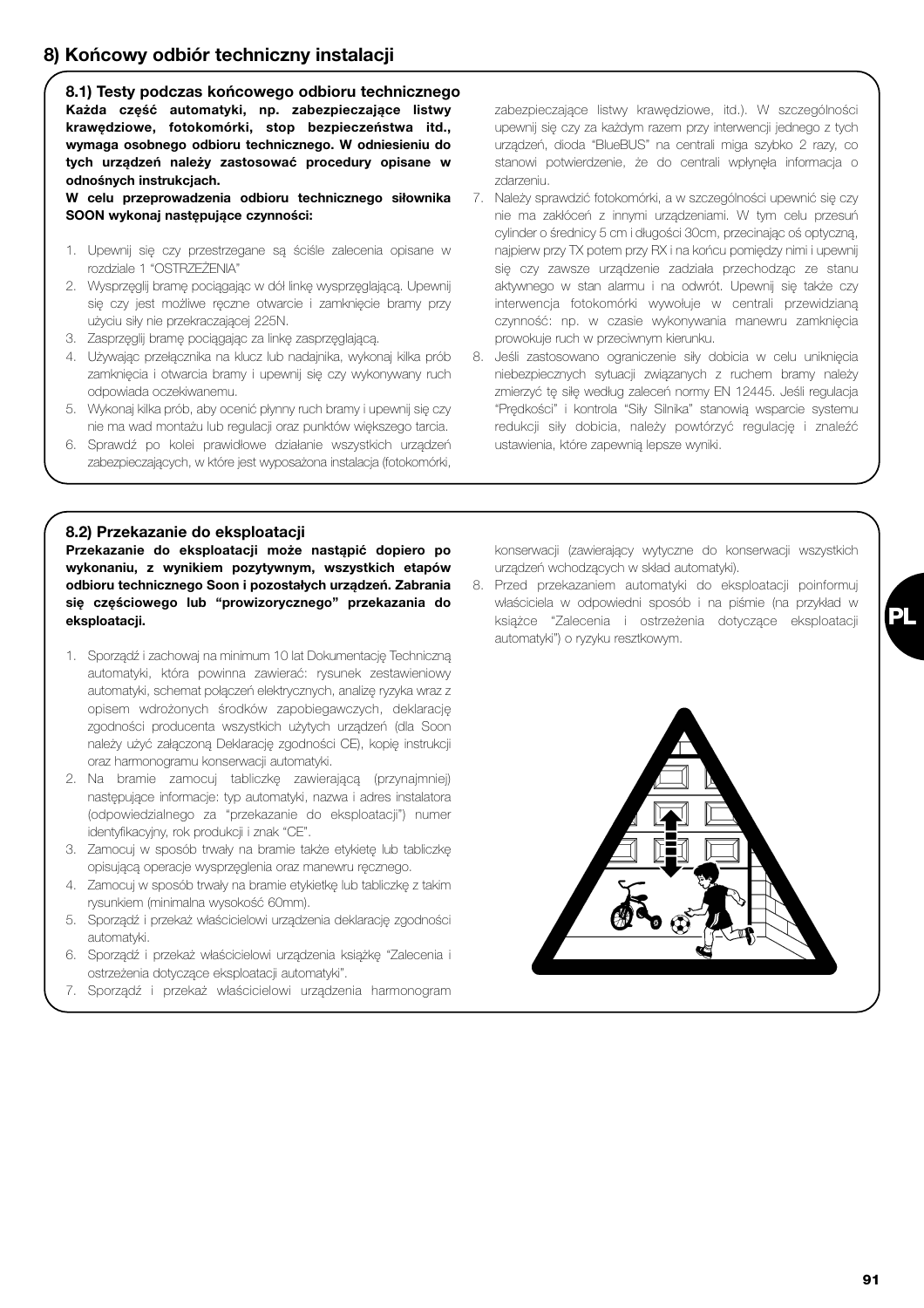# *9) Zalecenia dotyczące personalizacji działania automatyki*

Część Druga przedstawia sposoby personalizacji działania automatyki przy użyciu regulacji oraz opcji, które można wczytać w pamięć centrali. Rozdział końcowy jest poświęcony rozwiązywaniu problemów, konserwacji i utylizacji produktu.

#### *9.1) Przyciski programujące*

Na centrali sterującej SOON znajdują się 3 przyciski, służące do sterowania centralą podczas prób oraz podczas programowania:

| <b>Open</b>      | Przycisk "OPEN" umożliwia wydanie polecenia otwarcia bramy lub przesuniecie |  |  |
|------------------|-----------------------------------------------------------------------------|--|--|
| $\blacktriangle$ | do góry zaprogramowanego punktu.                                            |  |  |
| <b>Stop</b>      | Przycisk "STOP" umożliwia zatrzymanie manewru. Jeśli jest wciśnięty przez   |  |  |
| <b>Set</b>       | więcej niż 5 sekund pozwala na przejście do trybu programowania.            |  |  |
| <b>Close</b>     | Przycisk "CLOSE" umożliwia wydanie polecenia zamknięcia bramy lub           |  |  |
|                  | przesuniecie do dołu zaprogramowanego punktu.                               |  |  |



# *10) Programowanie*

W centrali sterującej siłownika SOON znajdują się funkcje możliwe do zaprogramowania. Do ustawienia tych funkcji służą 3 przyciski na centrali: *[*▲*] [Set] [*▼*]*, a do ich wizualizacji 8 diod: od *L1 do L8*.

W centrali SOON istnieje możliwość zaprogramowania funkcji na dwóch poziomach:

**Pierwszy poziom** - funkcje typu ON-OFF (aktywne lub nieaktywne). W tym wypadku każda dioda od *L1 do L8* jest przypisana do jednej funkcji. Jeśli dioda pali się, funkcja jest aktywna, jeśli jest zgaszona funkcja jest nieaktywna. Patrz Tabela 3

*Drugi poziom* - możliwość regulacji wartości funkcji (w skali od 1 do 8). W tym wypadku każda dioda, od *L1 do L8*, wskazuje jeden z ośmiu możliwych poziomów wartości funkcji. Patrz Tabela 4.

# *10.1) Funkcje pierwszego poziomu*

| <b>Dioda</b>   | Funkcja         | <b>Opis</b>                                                                                                                                                                                                                                                     |
|----------------|-----------------|-----------------------------------------------------------------------------------------------------------------------------------------------------------------------------------------------------------------------------------------------------------------|
| L1             | Zamknij         | Funkcja ta pozwala na automatyczne zamknięcie bramy po zaprogramowanym czasie pauzy. Fabrycznie czas                                                                                                                                                            |
|                | automatycznie   | pauzy jest ustawiony na 30 sekund, ale istnieje możliwość regulacji na 10, 20, 40, 60, 80, 120, 160 i 200                                                                                                                                                       |
|                |                 | sekund. Jeśli funkcja nie zostanie aktywowana siłownik będzie dział w trybie "półautomatycznym".                                                                                                                                                                |
| L2             | Zamknij po      | Funkcja ta pozwala na pozostawienie bramy otwartej tylko na czas potrzebny do przejazdu samochodu. Zadziałanie                                                                                                                                                  |
|                |                 |                                                                                                                                                                                                                                                                 |
|                | Fotokomórce     | "Fotokomórki" powoduje zamknięcie automatyczne po czasie pauzy równym 5 sekund (niezależnie od zaprogramowanej                                                                                                                                                  |
|                |                 | wartości "czasu pauzy"). Działanie zależy od tego czy została aktywowana funkcja "Zamknięcie automatyczne".                                                                                                                                                     |
|                |                 | Jeśli funkcja "Zamknij automatycznie" nie została aktywowana brama osiąga zawsze pozycję całkowitego                                                                                                                                                            |
|                |                 | otwarcia (nawet jeśli wcześniej zadziała Fotokomórka). Zadziałanie Fotokomórki powoduje zamknięcie automatyczne                                                                                                                                                 |
|                |                 | po czasie pauzy równym 5 sekund.                                                                                                                                                                                                                                |
|                |                 | Jeśli funkcja "Zamknij automatycznie" została aktywowana wówczas manewr otwarcia zatrzymuje się zaraz po                                                                                                                                                        |
|                |                 | zadziałaniu fotokomórek, a po czasie pauzy równej 5 sekund wykonywane jest zamknięcie automatyczne.                                                                                                                                                             |
|                |                 | Funkcja "Zamknij po Fotokomórce" jest zawsze dezaktywowana podczas manewrów przerwanych poleceniem STOP.                                                                                                                                                        |
|                |                 | Jeśli funkcja "Zamknij po Fotokomórce" nie została aktywowana, czas pauzy będzie równy zaprogramowanemu czasowi                                                                                                                                                 |
|                |                 | pauzy lub zamknięcie automatyczne nie zostanie wykonane, jeśli funkcja "zamknij automatycznie" nie została aktywowana.                                                                                                                                          |
| L <sub>3</sub> | Zamknij zawsze  | Funkcja "Zamknij zawsze" interweniuje, powodując zamknięcie bramy, w sytuacji gdy, po przywróceniu zasilania, zostaje                                                                                                                                           |
|                |                 | wykryta otwarta brama. Ze względów bezpieczeństwa manewr jest poprzedzony 3 sekundowym wstępnym miganiem                                                                                                                                                        |
|                |                 | lampy ostrzegawczej. Jeśli funkcja nie została aktywowana, brama pozostanie otwarta po przywróceniu zasilania.                                                                                                                                                  |
| L4             | Stand-By        | Funkcja pozwala na maksymalne ograniczenie zużycia prądu. Jeśli funkcja jest aktywowana, wówczas po upływie 1minuty                                                                                                                                             |
|                |                 | od zakończenia manewru, centrala wyłącza wyjście BlueBUS (a co za tym idzie również podłączone do niego                                                                                                                                                         |
|                |                 | urządzenia) oraz wszystkie diody, za wyjątkiem diody BlueBUS, która będzie migała wolniej. Kiedy do centrali                                                                                                                                                    |
|                |                 | ponownie dochodzi polecenie, przywraca ona pełne działanie BlueBUS. Jeśli funkcja ta nie została aktywowana nie                                                                                                                                                 |
|                |                 | istnieje możliwość ograniczenia zużycia prądu.                                                                                                                                                                                                                  |
| L5             | Długi ruch w    | Funkcja ta pozwala na wybór typu ruchu w przeciwnym kierunku, który brama wykonuje po interwencji STOP lub                                                                                                                                                      |
|                | przeciwnym      | ogranicznika siły. Jeśli funkcja nie została aktywowana, ruch w przeciwnym kierunku jest krótki (około 15 cm). Jeśli                                                                                                                                            |
|                | kierunku        | funkcja jest aktywowana, ruch w przeciwnym kierunku jest długi i osiąga pozycję maksymalnego otwarcia lub zamknięcia.                                                                                                                                           |
| L <sub>6</sub> | Wstępne miganie | Funkcja wstępnego migania daje dodatkową 3 sekundową pauzę pomiędzy zapaleniem lampy ostrzegawczej a                                                                                                                                                            |
|                |                 | rozpoczęciem manewru, co pozwala na wcześniejsze uprzedzenie o niebezpiecznej sytuacji. Jeśli funkcja wstępnego                                                                                                                                                 |
|                |                 | migania nie została aktywowana, zapalenie lampy ostrzegawczej nastąpi wraz z początkiem manewru.                                                                                                                                                                |
| L7             | Czułość         | Funkcja ta pozwala na znaczne zwiększenie czułości silnika przy wykrywaniu przeszkód. Jeśli jest stosowana jako                                                                                                                                                 |
|                |                 | wspomaganie przy wykrywaniu siły uderzenia, należy wyregulować także parametry "Prędkość" i "Siła silnika" w                                                                                                                                                    |
|                |                 | menu drugiego poziomu.                                                                                                                                                                                                                                          |
| L8             | Kompensacja     | Funkcja ta pozwala na kompensację, następującego wraz z upływem czasu, wydłużenia metalowych linek bramy i                                                                                                                                                      |
|                |                 | wymaga zastosowania zabezpieczającej listwy krawędziowej o oporności 8,2KΩ lub listwy optycznej OSE.                                                                                                                                                            |
|                |                 |                                                                                                                                                                                                                                                                 |
|                |                 | W czasie normalnego działania siłownika SOON, kiedy nie odbywa się żaden manewr, diody od L1 do L8 palą się lub są zgaszone w zależności<br>od statusu funkcji, której odpowiadają, np. dioda L1 pali się jeśli jest aktywna funkcja "Zamknięcie automatyczne". |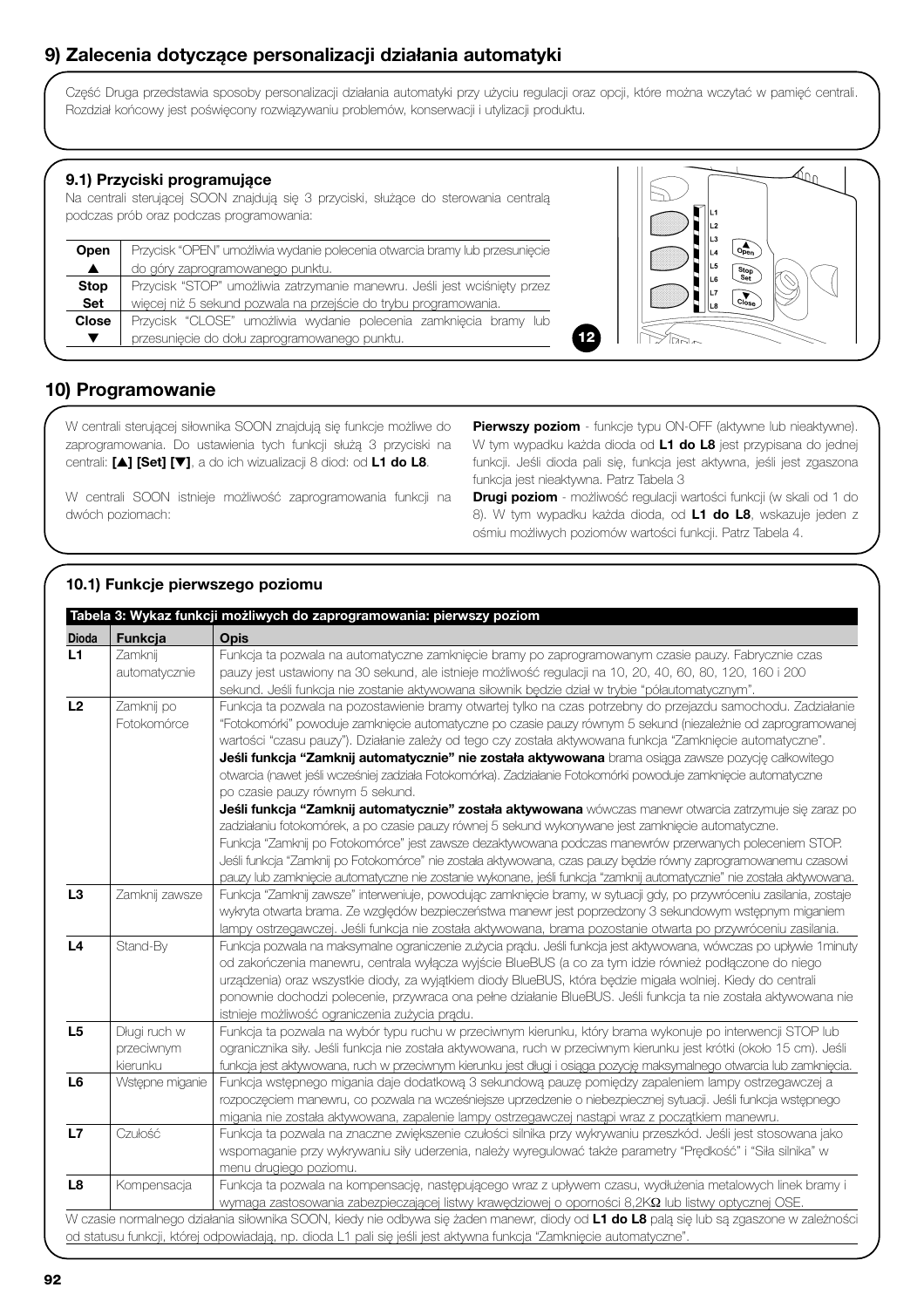#### *10.2) Programowanie funkcji pierwszego poziomu*

Funkcje pierwszego poziomu są fabrycznie ustawione na "OFF", ale w każdej chwili można dokonać zmiany. Musisz być bardzo skupiony wykonując tę procedurę ponieważ masz tylko 10 sekund pomiędzy wciśnięciem jednego przycisku i drugiego, po upływie tego czasu procedura kończy się automatycznie i zostają wczytane wszelkie zmiany wprowadzone do tego momentu.

| $\mathbf{1}$ | Wciśnij i przytrzymaj przez około 3 sekundy przycisk [Set] |  |
|--------------|------------------------------------------------------------|--|
|              |                                                            |  |

**2.** Zwolnij przycisk **[Set]** kiedy dioda L1 zacznie migać.<br>2. Za pomocą przycisków **[▲]** lub **[▼]** przejdź do miga

*3.* Za pomocą przycisków *[*▲*]* lub *[*▼*]* przejdź do migającej diody, odpowiadającej funkcji, którą chcemy zmienić.

*4.* Wciśnij przycisk *[Set]* w celu zmiany statusu funkcji (krótkie mignięcie = OFF; długie mignięcie = ON

Odczekaj 10 sekund. Po upływie tego czasu automatycznie zakończy się etap programowania. *Pamiętaj* – możesz wykonać ponownie punkty 3 i 4 podczas tej samej fazy programowania w celu ustawienia innych funkcji w ON lub OFF.

# *10.3) Funkcje drugiego poziomu*

|                 |                           |                | Tabela 4: Wykaz funkcji możliwych do zaprogramowania: drugi poziom |                               |
|-----------------|---------------------------|----------------|--------------------------------------------------------------------|-------------------------------|
| Dioda wejściowa | <b>Parametr</b>           | Dioda (poziom) | Wartość                                                            | <b>Opis</b>                   |
|                 |                           | L1             | 10 sekund                                                          |                               |
|                 |                           | L2             | 20 sekund                                                          | Reguluje czas pauzy, tzn.     |
|                 |                           | L3             | 40 sekund                                                          | czas przed zamknięciem        |
|                 | Czas Pauzy                | L4             | 60 sekund                                                          | automatycznym. Działa tylko   |
| L1              |                           | L <sub>5</sub> | 80 sekund                                                          | przy aktywowanej funkcji      |
|                 |                           | L6             | 120 sekund                                                         | "Zamknij automatycznie"       |
|                 |                           | L7             | 160 sekund                                                         |                               |
|                 |                           | L8             | 200 sekund                                                         |                               |
|                 |                           | L1             | Otwiera - stop - zamyka - stop                                     |                               |
|                 |                           | L2             | Otwiera - stop - zamyka- otwiera                                   |                               |
|                 |                           | L3             | Otwiera - zamyka - otwiera - zamyka                                | Reguluje sekwencję poleceń    |
|                 | Funkcja                   | L4             | Zespół Mieszkalny                                                  | związanych z wejściem Krok    |
| L2              | Krok po Kroku             | L <sub>5</sub> | Zespół Mieszkalny 2 (ponad 2" powoduje stop)                       | po Kroku lub z 1.             |
|                 |                           | L6             | Krok po kroku 2 (mniej niż 2" powoduje otwarcie częściowe)         | poleceniem radiowym           |
|                 |                           | L7             | W obecności operatora (manualne)                                   |                               |
|                 |                           | L8             | Otwarcie w trybie "półautomatycznym", zamknięcie w trybie          |                               |
|                 |                           |                | "w obecności operatora"                                            |                               |
|                 |                           | L1             | Predkość 1 (30% - mała)                                            |                               |
|                 |                           | L2             | Prędkość 2 (44%)                                                   |                               |
|                 |                           | L3             | Prędkość 3 (58%)                                                   |                               |
|                 | Predkość                  | L4             | Prędkość 4 (72%)                                                   | Reguluje prędkość silnika     |
| L3              | silnika                   | L <sub>5</sub> | Prędkość 5 (86%)                                                   | podczas normalnego ruchu.     |
|                 |                           | L6             | Predkość 6 (100% - duża)                                           |                               |
|                 |                           | L7             | Otwiera V4, zamyka V2                                              |                               |
|                 |                           | L8             | Otwiera V6, zamyka V4                                              |                               |
|                 |                           | L1             | Kontrolka otwartej bramy                                           |                               |
|                 |                           | L2             | Aktywne przy zamkniętej bramie                                     |                               |
|                 |                           | L3             | Aktywne przy otwartej bramie                                       | Wybiera urządzenie            |
|                 | Wyjście                   | L4             | Lampa ostrzegawcza                                                 | podłączone do wyjścia         |
| L4              | <b>FLASH</b>              | L <sub>5</sub> | Blokada elektryczna                                                | FLASH.                        |
|                 |                           | L6             | Zamek elektryczny                                                  |                               |
|                 |                           | L7             | Blokada elektromagnetyczna                                         |                               |
|                 |                           | L8             | Dioda konserwacyjna                                                |                               |
|                 |                           | L1             | Siła 1 (mała)                                                      |                               |
|                 |                           | L2             | Siła 2                                                             |                               |
|                 | Siła silnika              | LЗ             | Siła 3                                                             | Reguluje system sterowania    |
| L5              | podczas                   | L4             | Siła 4                                                             | siłą silnika, dostosowując go |
|                 | otwarcia                  | L5             | Siła 5                                                             | podczas manewru otwarcia      |
|                 |                           | L6             | Siła 6                                                             | do masy bramy.                |
|                 |                           | L7             | Siła 7                                                             |                               |
|                 |                           | L8             | Siła 8 (duża)                                                      |                               |
|                 |                           | L1             | Siła 1 (mała)                                                      |                               |
|                 |                           | L2             | Siła 2                                                             |                               |
|                 | Siła silnika              | L3             | Siła 3                                                             | Reguluje system sterowania    |
| L6              | podczas                   | L4             | Siła 4                                                             | siłą silnika, dostosowując go |
|                 | zamknięcia                | L5             | Siła 5                                                             | podczas manewru               |
|                 |                           | L6             | Siła 6                                                             | zamknięcia do masy bramy.     |
|                 |                           | L7             | Siła 7                                                             |                               |
|                 |                           | L8             | Siła 8 (duża)                                                      |                               |
| Pamiętaj: "     | " to ustawienie fabryczne |                |                                                                    | <b>SEGUE</b>                  |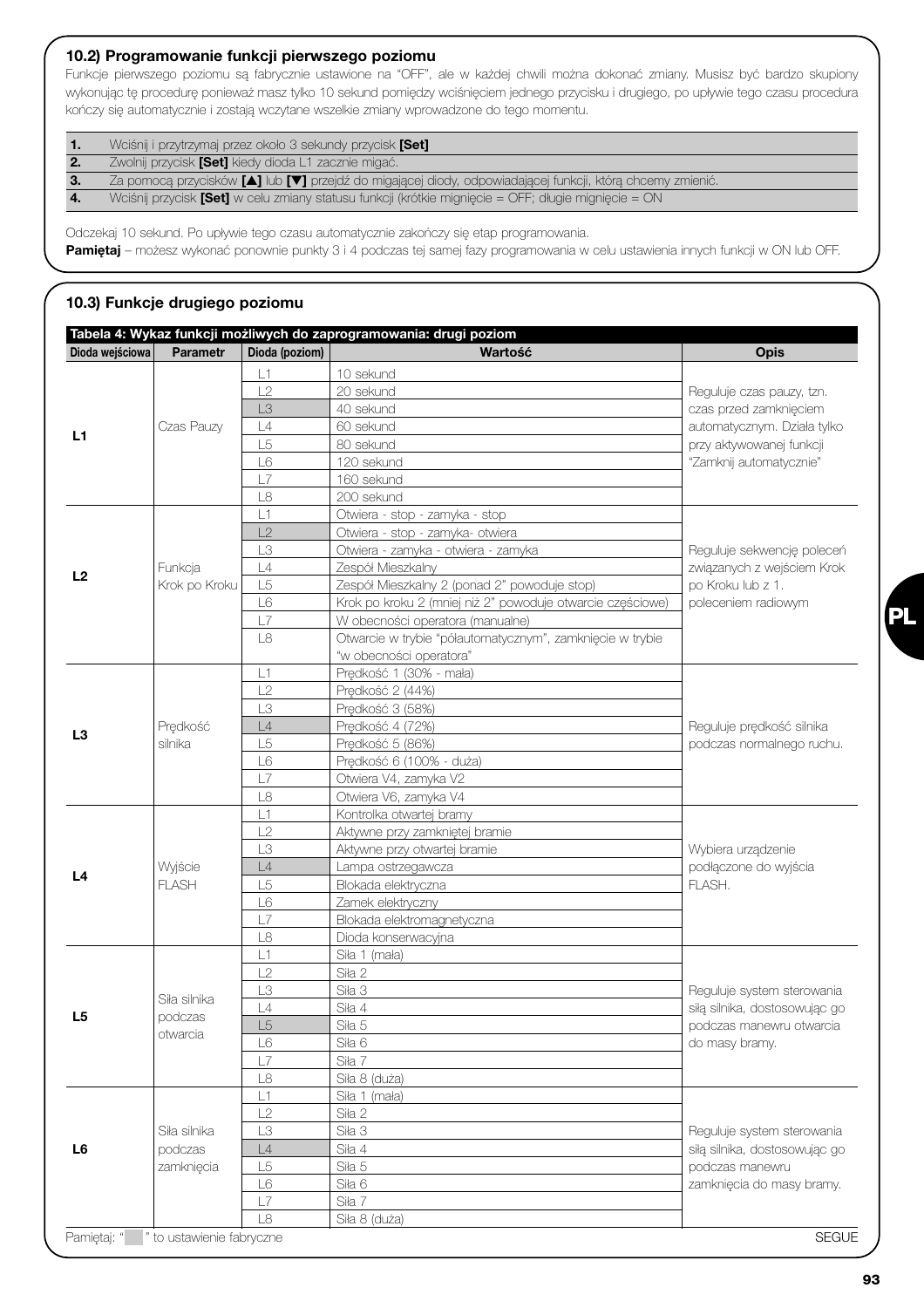| Dioda wejściowa | <b>Parametr</b> | Dioda (poziom)  | Wartość                                                   | <b>Opis</b>                    |
|-----------------|-----------------|-----------------|-----------------------------------------------------------|--------------------------------|
|                 |                 | $\vert$ 1       | Automatyczne (w zależności od stopnia trudności manewrów) |                                |
|                 |                 | L2              | .000                                                      | Ustala liczbę manewrów, po     |
|                 |                 | TЗ              | 2.000                                                     | których nastąpi przypomnienie  |
|                 | Przypomnienie   | L4              | 4.000                                                     | o konserwacji automatyki       |
| L7              | o konserwacji   | L5              | 6.000                                                     | (patrz rozdział "13            |
|                 |                 | 16              | 8.000                                                     | Przypomnienie o konserwacji"). |
|                 |                 | 17              | 10,000                                                    |                                |
|                 |                 | L8              | 12,000                                                    |                                |
|                 |                 | L1              | Przebieg 1 manewru (ostatnio wykonanego)                  |                                |
|                 |                 | L2              | Przebieg 2 manewru                                        | Pozwala sprawdzić rodzaj       |
|                 |                 | Т3              | Przebieg 3 manewru                                        | anomalii odnotowanych          |
|                 | Historia        | $\vert$ 4       | Przebieg 4 manewru                                        | podczas ostatnich 8            |
| L8              | anomalii        | 15              | Przebieg 5 manewru                                        | manewrów (patrz rozdział       |
|                 |                 | 16              | Przebieg 6 manewru                                        | "14 Historia anomalii")        |
|                 |                 | $\overline{17}$ | Przebieg 7 manewru                                        |                                |
|                 |                 | 18              | Przebieg 8 manewru                                        |                                |

Pamiętaj: " " to ustawienie fabryczne

Wszystkie parametry mogą być regulowane dowoli, bez żadnych przeciwwskazań, jedynie przy regulacji "Siły silnika" należy zwrócić uwagę na pewne sprawy:

- Odradza się ustawianie wysokich wartości siły w celu zrównoważenia miejsc nietypowego tarcia bramy. Zbyt duża siła może wpłynąć negatywnie na pracę systemu bezpieczeństwa lub wręcz doprowadzić do uszkodzenia bramy.
- Jeśli kontrola "Siły silnika" jest stosowana również jako wspomaganie systemu redukcji siły dobicia, wówczas po każdej regulacji należy powtórzyć pomiar siły, zgodnie z normą EN 12445.
- Zużycie materiałów lub warunki atmosferyczne mogą mieć wpływ na ruch bramy, w związku z tym co jakiś czas może okazać się potrzebna nowa regulacja siły.

#### *10.4) Programowanie funkcji drugiego poziomu*

Parametry możliwe do regulacji mają fabryczne ustawienia (patrz tabela 4 pola oznaczone " "), które mogą jednak w każdej chwili zostać zmienione. Musisz być bardzo skupiony wykonując tę procedurę ponieważ masz tylko 10 sekund pomiędzy wciśnięciem jednego przycisku i drugiego, po upływie tego czasu procedura kończy się automatycznie i zostają wczytane wszelkie zmiany wprowadzone do tego momentu.

|     | Wciśnij i przytrzymaj przez około 3 sekundy przycisk <b>[Set]</b>                                                                            |
|-----|----------------------------------------------------------------------------------------------------------------------------------------------|
|     | Zwolnij przycisk [Set] kiedy dioda L1 zacznie migać.                                                                                         |
| -3. | Wciśnij przyciski [4] lub [V] aby zaczęła migać dioda wejścia, odpowiadająca funkcji, którą chcemy zmienić.                                  |
|     | Wciśnij i przytrzymaj przycisk <b>[Set]</b> . Przycisk <b>[Set]</b> musi być wciśnięty podczas wykonywania czynności opisanych w kroku 5 i 6 |
| 5.  | Odczekaj około 3 sekundy, aż zapali się dioda, odpowiadająca aktualnemu poziomowi parametru, który chcesz zmienić.                           |
| 6.  | Za pomocą przycisków [A] lub [V], aktywuj diodę, która odpowiada wartości parametru                                                          |
|     | Zwolnij przycisk <b>[Set]</b>                                                                                                                |
|     |                                                                                                                                              |

Odczekaj 10 sekund. Po upływie tego czasu automatycznie zakończy się etap programowania. *Pamiętaj:* możesz powtórzyć punkty od 3 do 7 podczas tej samej fazy programowania w celu ustawienia większej ilości parametrów.

# *11) Przypomnienie o konserwacji*

*Siłownik SOON jest wyposażony w opcję przypominania użytkownikowi o konieczności przeprowadzenia konserwacji. Przy użyciu funkcji "Przypomnienie o konserwacji" istnieje możliwość ustawienia liczby manewrów, po których ma nastąpić sygnalizacja, na jednym z 8 poziomów. Patrz Tabela 4.* Przypomnienie o konserwacji jest sygnalizowane przy pomocy lampy ostrzegawczej lub diody konserwacyjnej w zależności od zaprogramowania (patrz Tabela 4).

W zależności od liczby wykonanych manewrów w stosunku do zaprogramowanego limitu, lampa ostrzegawcza Flash i dioda konserwacyjna, przekazują sygnały przedstawione w Tabeli 5.

Pierwszy poziom regulacji jest "automatyczny" i bierze pod uwagę stopień trudności manewru, tzn. siłę i długość jego trwania, natomiast pozostałe regulacje zależą od liczby manewrów.

|                           | Tabela 5: Przypomnienie o konserwacji za pośrednictwem Lampy (Flash) i diody konserwacji |                                        |
|---------------------------|------------------------------------------------------------------------------------------|----------------------------------------|
| Liczba manewrów           | Sygnalizacja poprzez Lampę (Flash)                                                       | Sygnalizacja poprzez diodę konserwacji |
| Poniżej 80% limitu        | Normalny (0.5s zapalona, 0.5s zgaszona)                                                  | Zapalona przez 2 sekundy na początku   |
|                           |                                                                                          | manewru otwarcia                       |
| Pomiędzy 81 a 100% limitu | Na początku manewru pozostaje zapalona przez 2 sekundy,                                  | Miga podczas całego manewru            |
|                           | potem działa normalnie.                                                                  |                                        |
| Ponad 100% limitu         | Na początku i na końcu manewru pozostaje zapalona przez                                  | Miga stale                             |
|                           | 2 sekundy, potem działa normalnie.                                                       |                                        |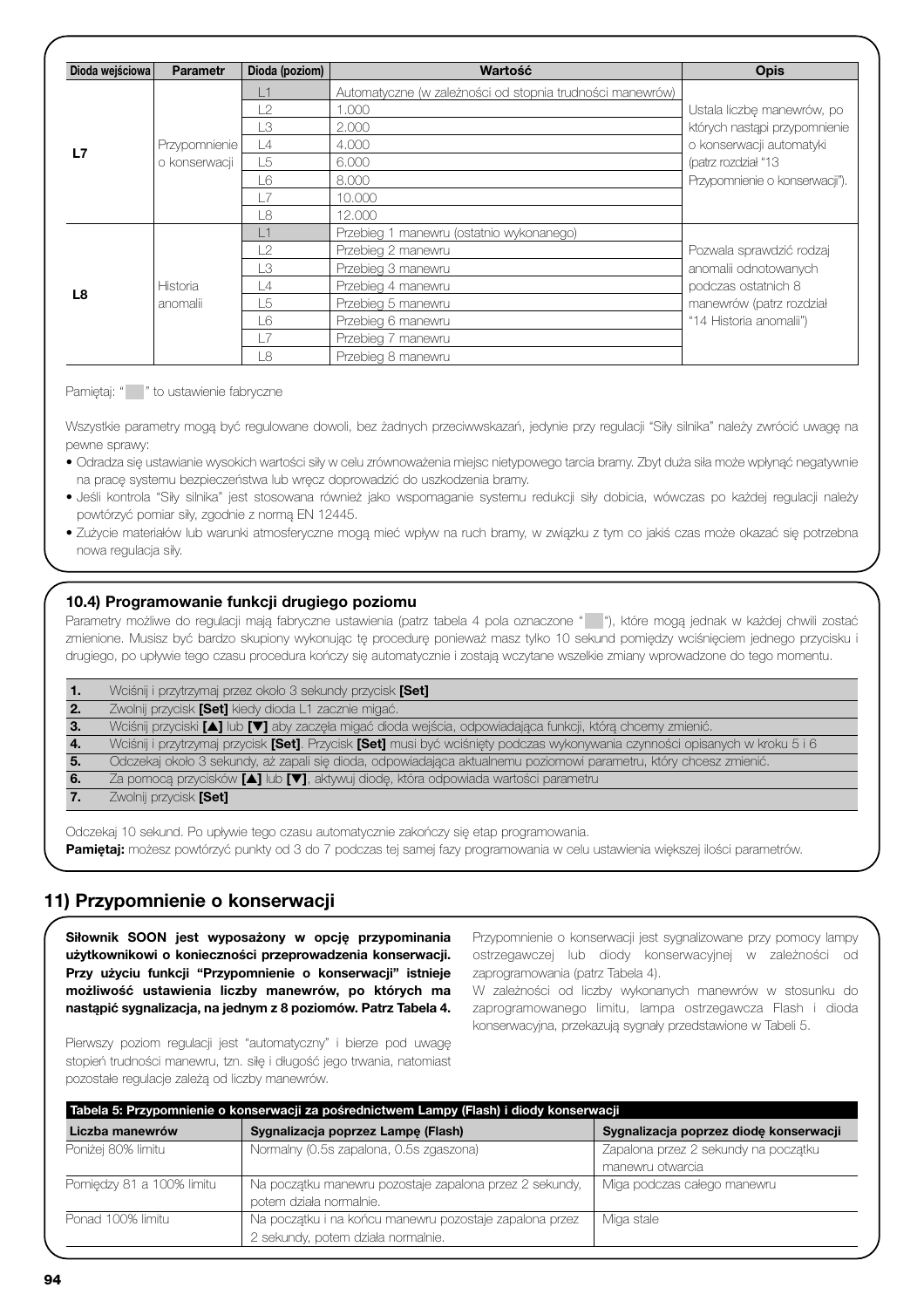### *11.1) Kontrola ilości przeprowadzonych manewrów*

Przy użyciu funkcji "Przypomnienie o konserwacji" można sprawdzić jaki procent z ustawionego limitu stanowi liczba wykonanych już manewrów. Kontrolę przeprowadzamy w następujący sposób.

| -1. | Wciśnij i przytrzymaj przez około 3 sekund przycisk [Set].                                                                               |
|-----|------------------------------------------------------------------------------------------------------------------------------------------|
| 2.  | Zwolnij przycisk [Set] kiedy dioda L1 zacznie migać.                                                                                     |
| 3.  | Wciśnij przyciski [4] lub [V], aby przesunąć diodę migającą na diodę L7, tzn. "diodę wejścia" dla funkcji "Przypomnienie o konserwacji". |
|     | Wciśnij i przytrzymaj wciśnięty przycisk [Set]. Przycisk [Set] musi pozostać wciśnięty podczas wykonywania kroków 5,6 i 7.               |
| -5. | Odczekaj 3 sekundy, aż zapali się dioda odpowiadająca aktualnemu poziomowi funkcji "Przypomnienie o konserwacji".                        |
| 6.  | Wciśnij i od razu zwolnij przyciski [4] i [V].                                                                                           |
| 7.  | Dioda odpowiadająca wybranemu poziomowi mignie kilka razy. Liczba mignięć określa procent wykonanych manewrów (razy 10%) w               |
|     | stosunku do ustalonego limitu. Na przykład: przy ustawieniu przypomnienia o konserwacji na L7 a więc 10000, 10% odpowiada 1000           |
|     | manewrom, jeśli więc odpowiednia dioda mignie 4 razy, oznacza to, że zostało wykonanych 40% manewrów (czyli pomiędzy 4000 i              |
|     | 4999) Jeśli nie zostało jeszcze wykonanych 10% manewrów, nie mignie żadna z diod.                                                        |
|     | Zwolnij przycisk [Set].                                                                                                                  |
|     |                                                                                                                                          |

## *11.2) Zerowanie licznika manewrów*

Po przeprowadzeniu konserwacji instalacji musisz wyzerować licznik manewrów. Postępuj zgodnie z poniższym opisem.

| 1.  | Wciśnij i przytrzymaj przez około 3 sekund przycisk [Set].                                                                                 |
|-----|--------------------------------------------------------------------------------------------------------------------------------------------|
|     | Zwolnij przycisk [Set] kiedy dioda L1 zacznie migać.                                                                                       |
| З.  | Wciśnij przyciski [4] lub [V], aby przesunąć diodę migającą na diodę L7, będącą "diodą wejścia" dla funkcji "Przypomnienie o konserwacji". |
| 4.  | Wciśnij i przytrzymaj wciśnięty przycisk [Set]. Przycisk [Set] musi pozostać wciśnięty podczas wykonywania kroków 5 i 6.                   |
| -5. | Odczekaj 3 sekundy, aż zapali się dioda odpowiadająca aktualnemu poziomowi parametru "Przypomnienie o konserwacji".                        |
| 6.  | Wciśnij i przytrzymaj przez minimum 5 sekund przyciski [▲] i [▼], następnie zwolnij oba przyciski. Dioda odpowiadająca wybranemu           |
|     | poziomowi mignie szybko kilka razy, co będzie oznaczało, że licznik manewrów został wyzerowany.                                            |
|     | Zwolnij przycisk <b>[Set]</b>                                                                                                              |

# *12) Historia anomalii*

SOON pozwala na wizualizację anomalii, które wystąpiły w czasie ostatnich 8 manewrów, np. zatrzymanie manewru ze względu na zadziałanie fotokomórki lub zabezpieczającej listwy krawędziowej. W celu sprawdzenia historii anomalii należy wykonać następujące kroki.

|  | $\mathbf 1$ |  | Wciśnij i przytrzymaj przez około 3 sekund przycisk [Set]. |  |  |  |
|--|-------------|--|------------------------------------------------------------|--|--|--|
|--|-------------|--|------------------------------------------------------------|--|--|--|

*2.* Zwolnij przycisk *[Set]* kiedy dioda L1 zacznie migać.

*3.* Wciśnij przyciski *[*▲*]* lub *[*▼*]*, aby przesunąć diodę migającą na diodę L8, będącą "diodą wejścia" dla funkcji "Historia anomalii".

*4.* Wciśnij i przytrzymaj wciśnięty przycisk *[Set]*. Przycisk *[Set]* musi pozostać wciśnięty podczas wykonywania kroków 5 i 6. *5.* Odczekaj około 3 sekund. Po tym czasie zapalą się diody odpowiadające manewrom, podczas których wystąpiły anomalie. Dioda L1

odpowiada ostatnio wykonanemu manewrowi, natomiast dioda L8 odpowiada ósmemu manewrowi od końca. Jeśli dioda pali się, oznacza to, że w czasie manewru wystąpiły anomalie, jeśli dioda jest zgaszona oznacza to, że manewr przebiegł bez zakłóceń.

*6.* Wciśnij przyciski *[*▲*]* i *[*▼*]*, aby wybrać żądany manewr - odpowiadająca mu dioda mignie tyle razy ile normalnie miga lampa

ostrzegawcza w chwili wystąpienia anomalii.

*7.* Zwolnij przycisk *[Set]*.

# *13) Podłączenie pozostałych urządzeń*



**PL**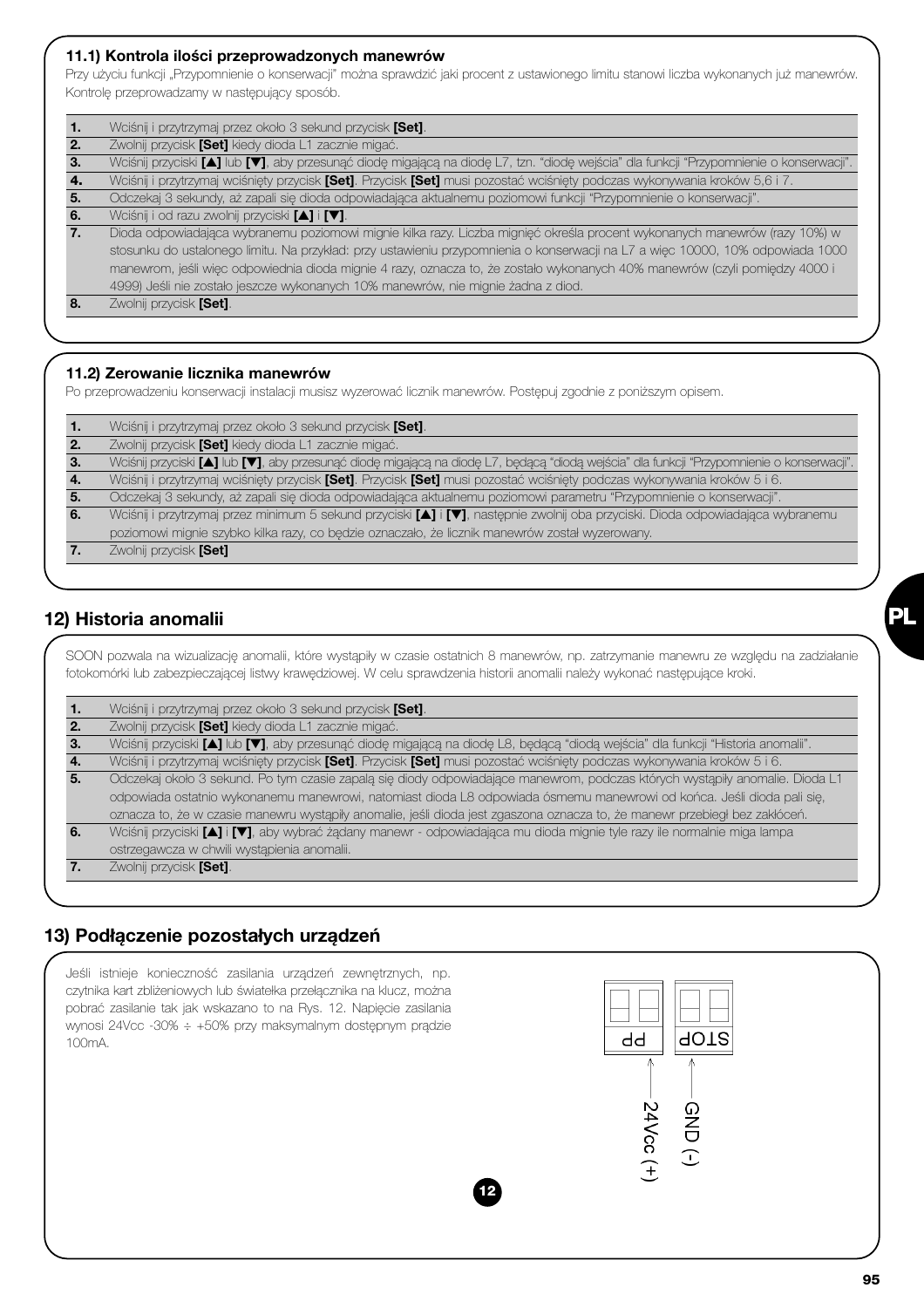# *14) Informacje dodatkowe: funkcje specjalne*

#### *14.1) Funkcja "Zawsze otwórz"*

Funkcja "Zawsze otwórz" pozwala na sterowanie poleceniem otwarcia, kiedy polecenie "Krok po kroku" trwa ponad 2 sekundy. Jest to przydatne np. kiedy do zacisku "Krok po kroku" podłączamy styk zegara programującego tak aby w pewnych godzinach brama pozostawała cały czas otwarta. Opcja ta jest zachowana przy każdym programowaniu wejścia Krok po kroku, za wyjątkiem programowania w trybie "Zespół Mieszkalny 2". Patrz "Funkcja Krok po kroku" w Tabeli 4.

#### *14.2) Funkcja "Wykonaj manewr mimo wszystko"*

W przypadku błędnego działania lub uszkodzenia jednego z urządzeń zabezpieczających, jest możliwe sterowanie bramą w trybie "W obecności operatora". Więcej informacji na ten temat znajdziesz w punkcie "Sterowanie przy niesprawnych urządzeniach zabezpieczających" znajdującym się w załączniku "Zalecenia i środki ostrożności skierowane do użytkownika siłownika SOON".

# *15) Działanie automatyki przy użyciu nadajnika i radioodbiornika typu "SM"*

W centrali znajduje się złącze przeznaczone do instalacji Radioodbiornika z wtykiem typu "SM" (Rys.13) w celu sterowania automatyką za pomocą nadajnika (odbiornik i nadajnik stanowią akcesoria opcjonalne). Cztery Wyjścia Odbiornika pozwalają na przekazanie do Centrali następujących poleceń:

Jeśli nie jest stosowana antena wbudowana w LUCYB lub inny typ zewnętrznej anteny, do zacisku anteny należy przykręcić sztywny kabelek znajdujący się na wyposażeniu odbiornika (Rys.14)

|              | Tabela 6: Polecenia dla odbiornika SMXI, SMXIS |
|--------------|------------------------------------------------|
| Wyjście N. 1 | Polecenie "Krok po Kroku"                      |
| Wyiście N. 2 | Polecenie "Otwarcie częściowe"                 |
| Wyiście N. 3 | Polecenie "Otwiera"                            |
| Wyiście N. 4 | Polecenie "Zamyka"                             |
|              |                                                |





# *16) Automatyczna kontrola i diagnostyka nieprawidłowego działania*

Podczas regularnego działania Centrala stale kontroluje procesy automatyki i może sygnalizować wystąpienie ewentualnych anomalii przy pomocy wcześniej ustalonych sekwencji mignięć wydawanych przez lampę ostrzegawczą, światełko nocne i "Diodę BlueBUS" (mignięcia diagnostyczne odnoszą się zawsze do ostatniej czynności wykonanej przez SOON). Poszczególnym przyczynom wystąpienia anomalii odpowiada różna liczba mignięć, tak jak przedstawiono to w następującej tabeli:

| Liczba mignięć | <b>Przyczyna</b>                                                 |
|----------------|------------------------------------------------------------------|
|                | Błąd synchronizacji BlueBUS                                      |
|                | Zadziałanie Fotokomórki lub błąd Fototestu                       |
|                | Zbyt mała siła siłownika lub wykryta przeszkoda w czasie manewru |
|                | Interwencja urządzeń STOP                                        |
|                | Błąd w parametrach pamięci                                       |
|                | Interwencja wewnętrznego ogranicznika manewrów                   |
|                | Błąd w obwodach zasilania siłownika                              |
|                | Przeciążenie obwodów siłownika                                   |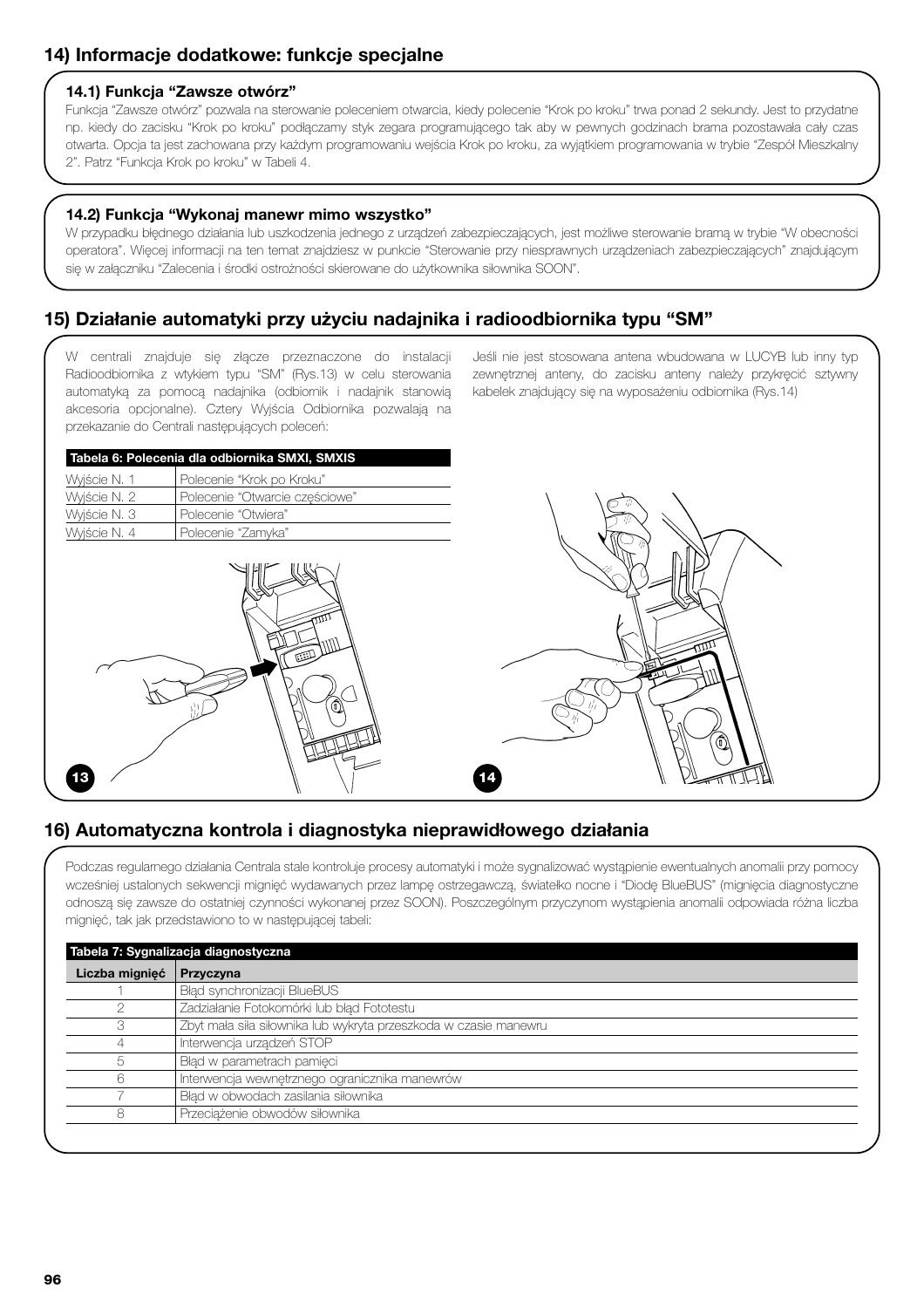# *17) Co robić gdy... (Poradnik - rozwiązywanie problemów)*

Jest to krótki poradnik dotyczący rozwiązywania najczęściej występujących problemów podczas montażu i programowania automatyki.

- *...nie można wykonać żadnego manewru, a dioda "BlueBUS" nie miga*
- Upewnij się czy do siłownika SOON dochodzi zasilanie z sieci o napięciu 230V. Sprawdź się czy nie zadziałały bezpieczniki F1 i F2. Jeśli zadziałały, musisz znaleźć przyczynę uszkodzenia i wymienić bezpieczniki na nowe o tych samych właściwościach i wartości prądu
- *...nie można wykonać żadnego manewru a lampa ostrzegawcza jest zgaszona*
- Upewnij się czy centrala rzeczywiście otrzymuje polecenie. Potwierdzeniem dotarcia polecenia do wejścia Krok po kroku jest zapalenie się odpowiedniej diody "Krok po kroku". W przypadku stosowania nadajnika, dioda "BlueBUS" musi mignąć szybko dwa razy.
- *...manewr nie rozpoczyna się a światełko nocne miga kilka razy*
- Policz liczbę mignięć i sprawdź w Tabeli xx co oznaczają
- *...podczas manewru jest wykonywany krótki ruch w przeciwną stronę*
- Wybrana siła może być zbyt niska do ruszenia bramy. Upewnij się czy nie występują żadne przeszkody i ewentualnie wybierz wyższą siłę.
- Sprawdź czy zadziałało urządzenie zabezpieczające podłączone do wejścia STOP.
- *...manewr jest wykonywany, ale urządzenie podłączone do wyjścia FLASH nie działa*
- Upewnij się czy urządzenie podłączone do wyjścia FLASH to urządzenie, które zostalo zaprogramowane.
- Upewnij się czy w czasie gdy urządzenie powinno być zasilane, na zacisku tego urządzenia rzeczywiście jest napięcie. Jeśli napięcie jest, problem występuje po stronie urządzenia i musisz je zastąpić innym o identycznych właściwościach. Jeśli jednak brak napięcia, oznacza to przeciążenie elektryczne na wyjściu. Upewnij się czy nie ma zwarcia na przewodzie.
- *...podczas procedury programowania pozycji migają szybko dioda L1 lub L8*
- Oznacza to, że została przekroczona maksymalna pozycja otwarcia (miga szybko L1) lub zamknięcia (miga szybko L8).
- Jeśli miga dioda L1 przeprowadź manewr zamknięcia, aż do momentu kiedy L1 przestanie szybko migać. Następnie zdejmij siłownik SOON z wału sprężynowego, ustaw bramę w pozycji maksymalnego otwarcia i ponownie zamontuj siłownik SOON w tej pozycji.
- Jeśli miga dioda L8, przeprowadź manewr otwarcia, dopóki L8 nie przestanie szybko migać. Następnie zdejmij siłownik SOON z wału sprężynowego, ustaw bramę w pozycji maksymalnego zamknięcia i ponownie zamontuj siłownik SOON w tej pozycji.



**15**

**16**

# *18) Utylizacja*

Podobnie jak w przypadku montażu, również czynności związane z demontażem muszą być wykonane przez wykwalifikowany personel techniczny. Produkt ten składa się z różnego rodzaju materiałów, niektóre z nich mogą być powtórnie użyte, inne muszą zostać poddane utylizacji. Zasięgnij informacji odnośnie systemów recyklingu i utylizacji, przewidzianych zgodnie z lokalnymi przepisami obowiązującymi dla tej kategorii produktu.

*Niektóre elementy produktu mogą zawierać substancje* **!** *szkodliwe lub niebezpieczne, które po wyrzuceniu, mogłyby zaszkodzić środowisku lub zdrowiu ludzkiemu.*

Zgodnie ze wskazaniem symbolu na rys. 16, zabrania się wyrzucania tego produktu do odpadów domowych. Należy przeprowadzić "segregację odpadów" na potrzeby utylizacji, według metod przewidzianych lokalnymi przepisami lub zwrócić produkt sprzedawcy podczas zakupu nowego, równorzędnego produktu.

*Lokalne przepisy mogą przewidywać poważne sankcje w* **!** *przypadku nielegalnej utylizacji produktu.*

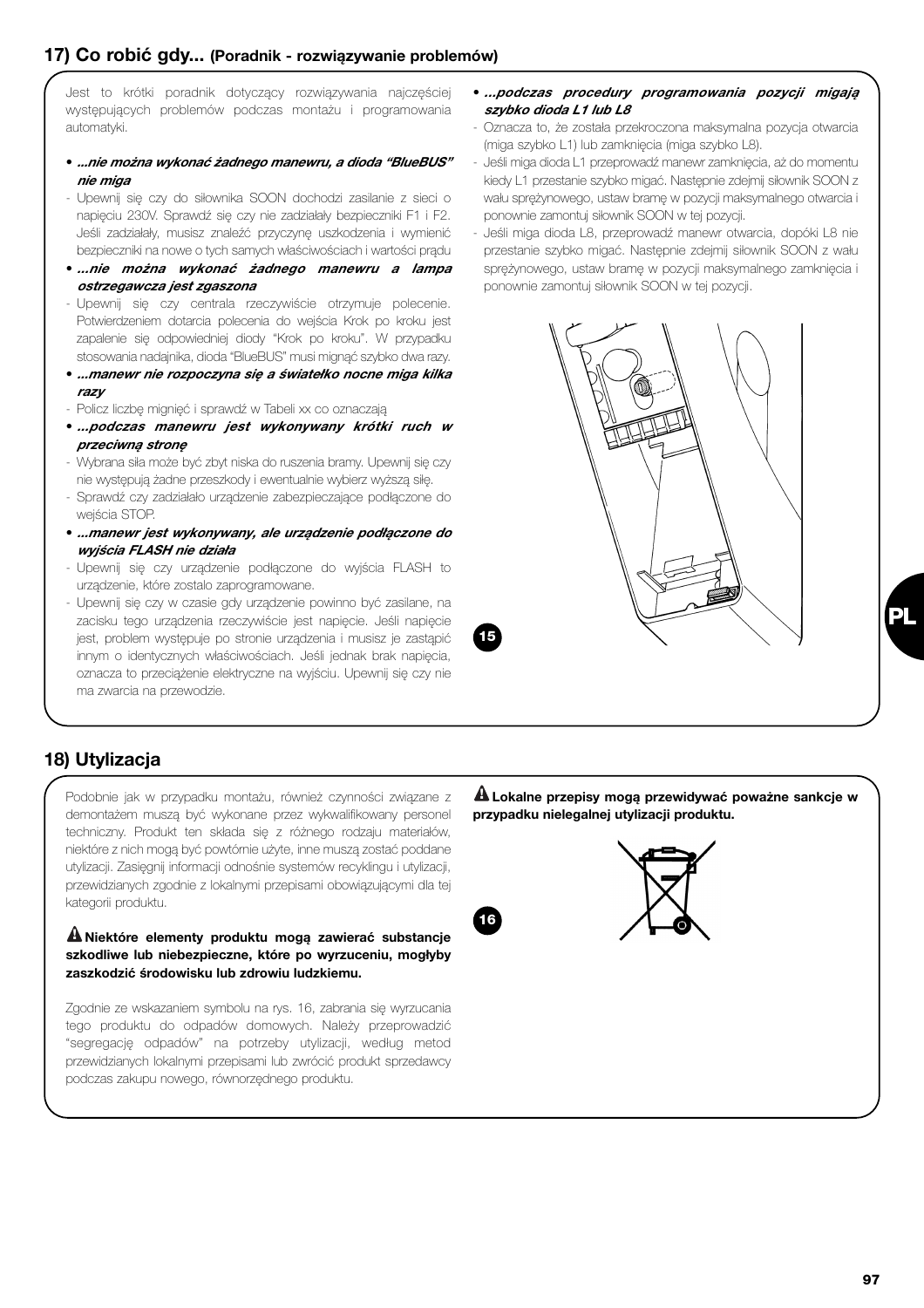# **Dichiarazione CE di conformità** */ EC Declaration of Conformity*

Dichiarazione CE di conformità secondo Direttiva 98/37/CE, Allegato II, parte B (dichiarazione CE di conformità del fabbricante) *EC Declaration of Conformity according to Directive 98/37/EC, Annexe II, part B*

Numero */ Number:* 245/SOON Revisione */ Revision:* 0

Il sottoscritto Lauro Buoro in qualità di Amministratore Delegato, dichiara sotto la propria responsabilità che il prodotto: *The undersigned Lauro Buoro, managing director, declares under his sole responsibility that the following product:*

| Nome produttore / Manufacturer's name: | NICE s.p.a.                                                      |
|----------------------------------------|------------------------------------------------------------------|
| Indirizzo / Address:                   | Via Pezza Alta 13, 31046 Z.I. Rustignè, Oderzo (TV) Italia       |
| Tipo / Type:                           | Motoriduttore elettromeccanico 24Vcc. con centrale incorporata   |
|                                        | 24Vcc electromechanical gearmotor with incorporated control unit |
| Modelli / <i>Models:</i>               | SO2000                                                           |
| Accessori / Accessories:               | SMXI, SMXIS, ONEXI                                               |
|                                        | <b>PS124</b>                                                     |

Risulta conforme a quanto previsto dalla direttiva comunitaria:

*Satisfies the essential requirements of the following Directives:* 

• 98/37/CE (89/392/CEE modificata) DIRETTIVA 98/37/CE DEL PARLAMENTO EUROPEO E DEL CONSIGLIO del 22 giugno 1998 concernente il ravvicinamento delle legislazioni degli Stati membri relative alle macchine Secondo Allegato II, parte B (dichiarazione CE del fabbricante)

*98/37/EC (89/392/EEC amended); DIRECTIVE 98/37/EC OF THE EUROPEAN PARLIAMENT AND COUNCIL of 22 June 1998 regarding the approximation of member state legislation related to machinery Conformity according to Directive EC, Annexe II, part B*

Come previsto dalla direttiva 98/37/CE si avverte che non è consentita la messa in servizio del prodotto sopra indicato finché la macchina, in cui il prodotto è incorporato, non sia stata identificata e dichiarata conforme alla direttiva 98/37/CE.

*As envisaged in the directive 98/37/EC, start-up of the product specified above is not admitted unless the machine, in which the product is incorporated, has been identified and declared as conforming to directive 98/37/EC.*

Inoltre il prodotto risulta conforme a quanto previsto dalle seguenti direttive comunitarie, così come modificate dalla Direttiva 93/68/CEE del consiglio del 22 Luglio 1993:

*The product also complies with the requirements of the following EC directives, as amended by Directive 93/68/EEC of the European Council of 22 July 1993:* 

• 73/23/CEE DIRETTIVA 73/23/CEE DEL CONSIGLIO del 19 febbraio 1973 concernente il riavvicinamento delle legislazioni degli Stati membri relative al materiale elettrico destinato ad essere adoperato entro taluni limiti di tensione

Secondo le seguenti norme armonizzate: EN 60335-1:1994; EN 60335-2-95: 2001. *73/23/EEC; DIRECTIVE 73/23/EEC OF THE EUROPEAN COUNCIL of 19 February 1973 regarding the approximation of member state legislation related to electrical material destined for use within specific voltage limits According to the following harmonised standard: EN 60335-1:1994; EN 60335-2-95: 2001.*

• 89/336/CEE DIRETTIVA 89/336/CEE DEL CONSIGLIO del 3 maggio 1989, per il riavvicinamento delle legislazioni degli Stati membri relative alla compatibilità elettromagnetica

Secondo le seguenti norme armonizzate: EN 61000-6-2:2001; EN 61000-6-3:2001+A1:2004 *89/336/EEC; DIRECTIVE 89/336/EEC OF THE EUROPEAN COUNCIL of 3 May 1989, regarding the approximation of member state legislation related to electromagnetic compatibility*

*According to the following harmonised standards: EN 61000-6-2:2001; EN 61000-6-3:2001+A1:2004*

Inoltre risulta conforme; limitatamente per le parti applicabili, alle seguenti norme / *It also complies, within the constraints of applicable parts, with the following standards:*

EN 60335-1:2002+A1:2004+A11:2004, EN 60335-2-103:2003, EN 13241-1:2003; EN 12453:2002; EN 12445:2002; EN 12978:2003

*(Managing Director)*

Oderzo, 9 Maggio 2006 **Lauro Buoro Buoro Buoro Buoro Buoro Buoro Buoro Buoro Buoro Buoro Buoro Buoro Buoro Buoro Buoro Buoro Buoro Buoro Buoro Buoro Buoro Buoro Buoro Buoro Buoro Buoro Buoro Buoro Buoro Buoro Buoro Buoro B** *Oderzo, 9 May 2006* (Ammnistratore Delegato)